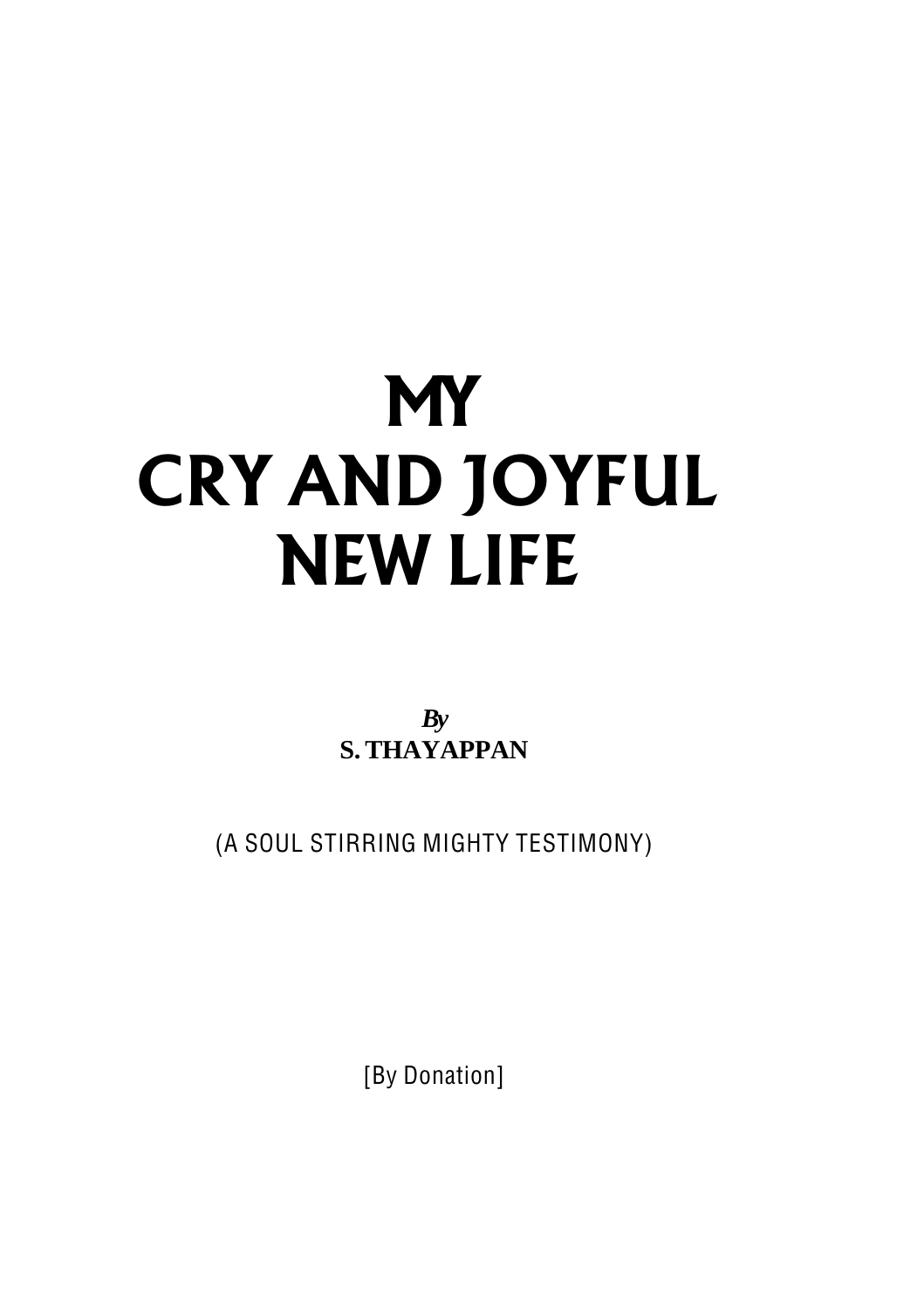# **DEDICATION**

 I dedicate this book to all those Indo-American Christians in Portland (Oregon, USA) who laboured to bring me to Christ and to strengthen my faith.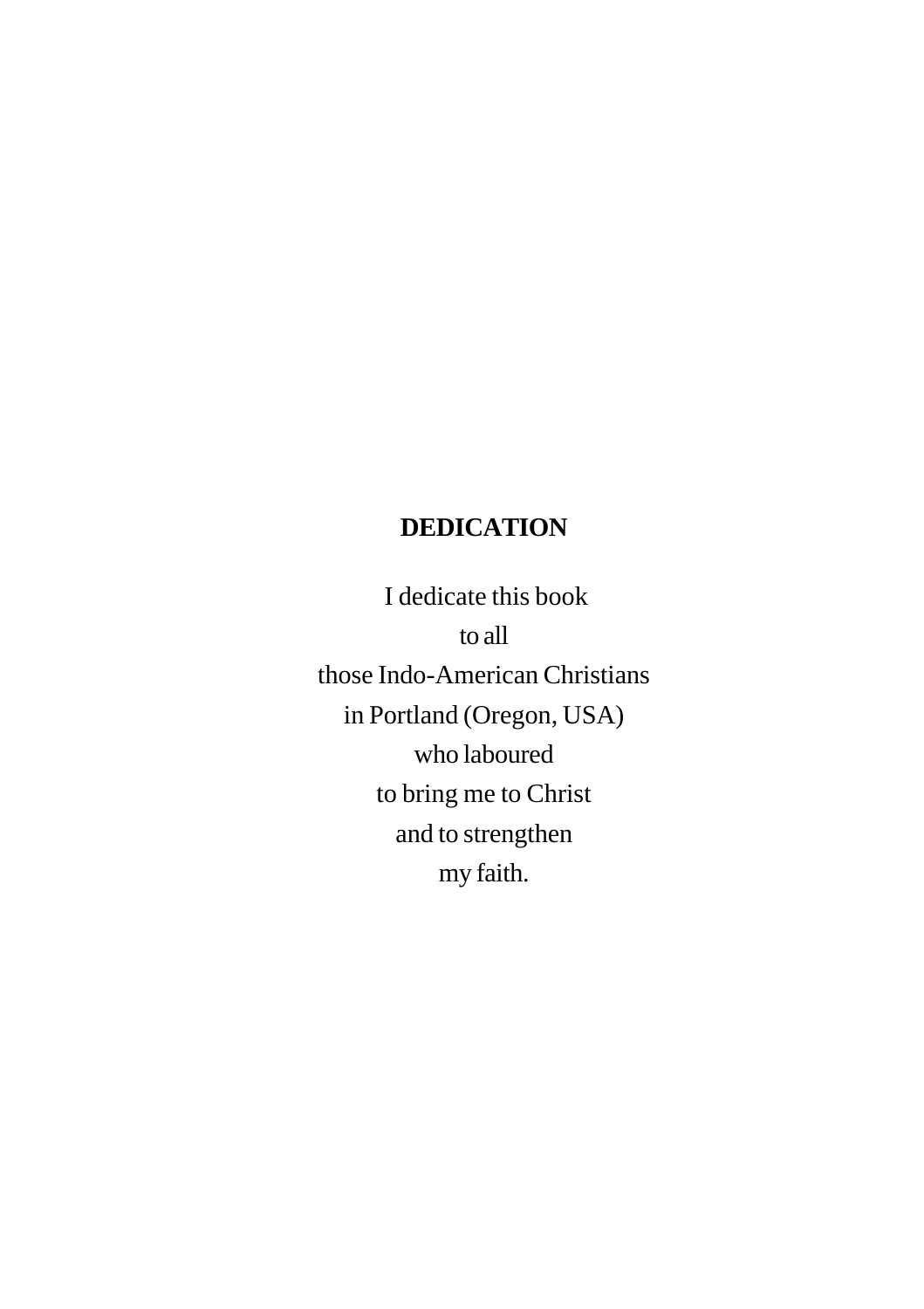# Pastor D. Solomon Raja

Glorious Zion Christian Assembly 3, Mayur Avenue Chitlapakkam, Chennai 600 064. India

# **INTRODUCTION**

Brother Thayappan and his family were very staunch Hindu People who have recently been blessed by the Lord. They were very strong devotees of Goddess Adhi Parasakthi and were practicing Hindu rites very sincerely and devotedly. Brother Thayappan lives with his family in Tambaram of Madras in South India. Here is his heart touching testimony as to how he had come to know of the Lord Jesus Christ, saved and blessed. Not only he, his complete family ie. his wife, daughter and his younger son were also touched by the Lord by miracles and now the complete family attend the church in the full faith  $&$  they stand as a living mighty witness to glorify the name of the Heavenly Father, His son-Lord Jesus christ and the Holy Spirit. Praise the Lord.

Chennai 64. In the Love of Jesus Christ 1.05.2006 **Pastor D. Solomon Raja**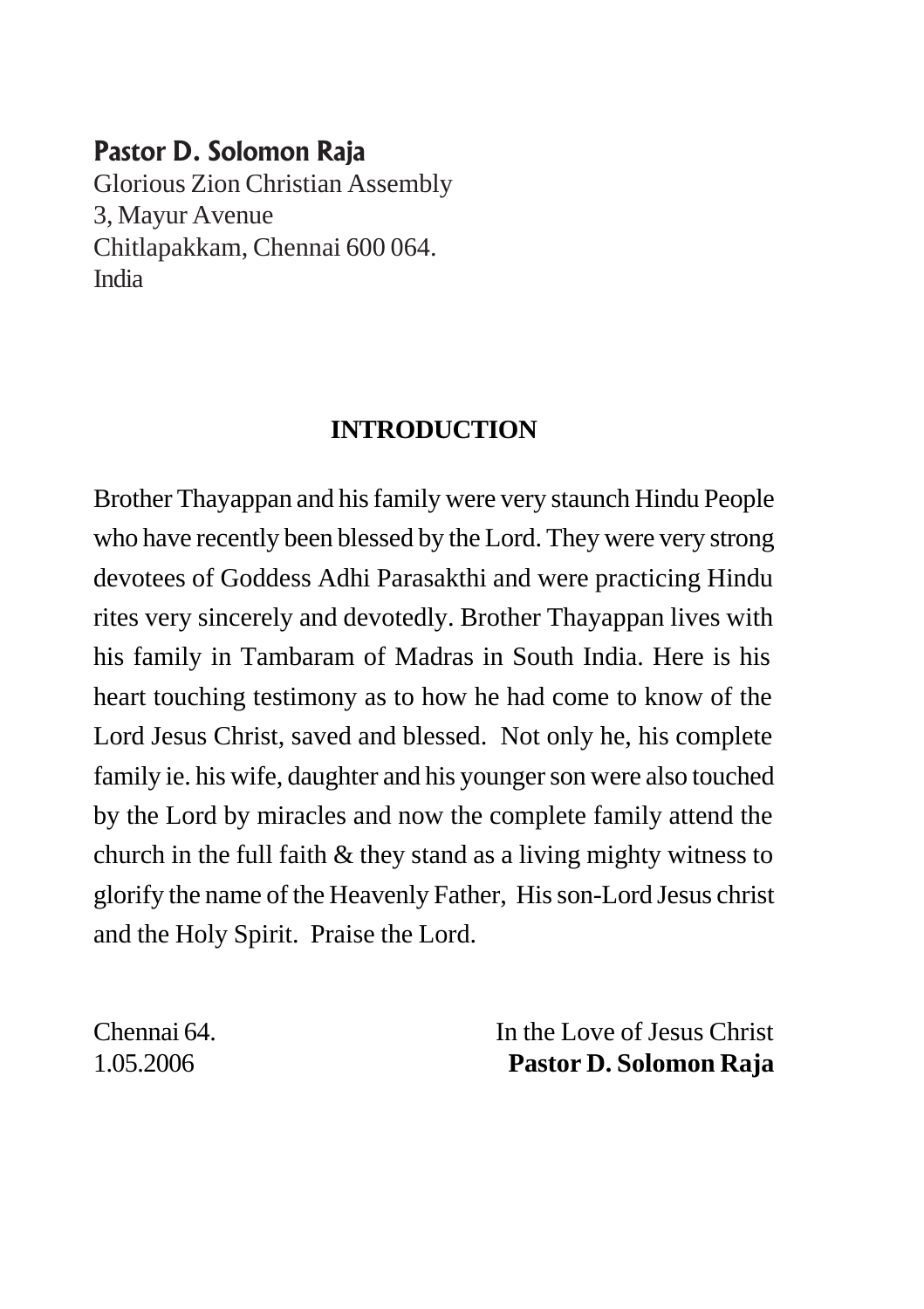#### **FOREWORD**

It is my pleasure to tell you about the miraculous signs and wonders that the Most High God has performed for me who was an unpardonable sinner and a most ardent idol worshipper for 58 years. The Lord touched me and my entire family through the sickness of my son Karthik, who was working as a Software Engineer in USA. Once Jesus disciples asked Jesus about a man blind from the birth, *"Rabbi, who sinned, this man or his parents that he was born blind, Jesus* Christ answered, *"Neither this man nor his parents. This happened so that the work of God might be displayed in his life* – (John 9:3)". Similarly the Lord has chosen our family especially for His glory and to display His work. Psalmist says in Psalm 4:3 that *the Lord has set apart the godly for Himself*. Thus the Lord has set apart us for His glory and bestowed upon us innumerable and unimaginable miracles and wonders.

> How great are His signs, How mighty his wonders! His kingdom is an eternal kingdom: His dominion endures from Generation to generation.

The former account of wonders and miracles that the Lord has done in my family is in a Testimony book I made in Tamil titled "My Cry and Joyful new life" for the Tamil congregation of His Churches in Tamil Nadu (South India). The Lord is touching thousands and thousands of people through this book including non-Christians. Many Churches have bought this book in bulk of 500 and 1000 for distribution among their congregation and gentiles. There is an ever increasing demand for this testimony book in Tamil even after five editions and 40,000 copies are already in circulation, not only in Tamil Nadu but all over the world. Many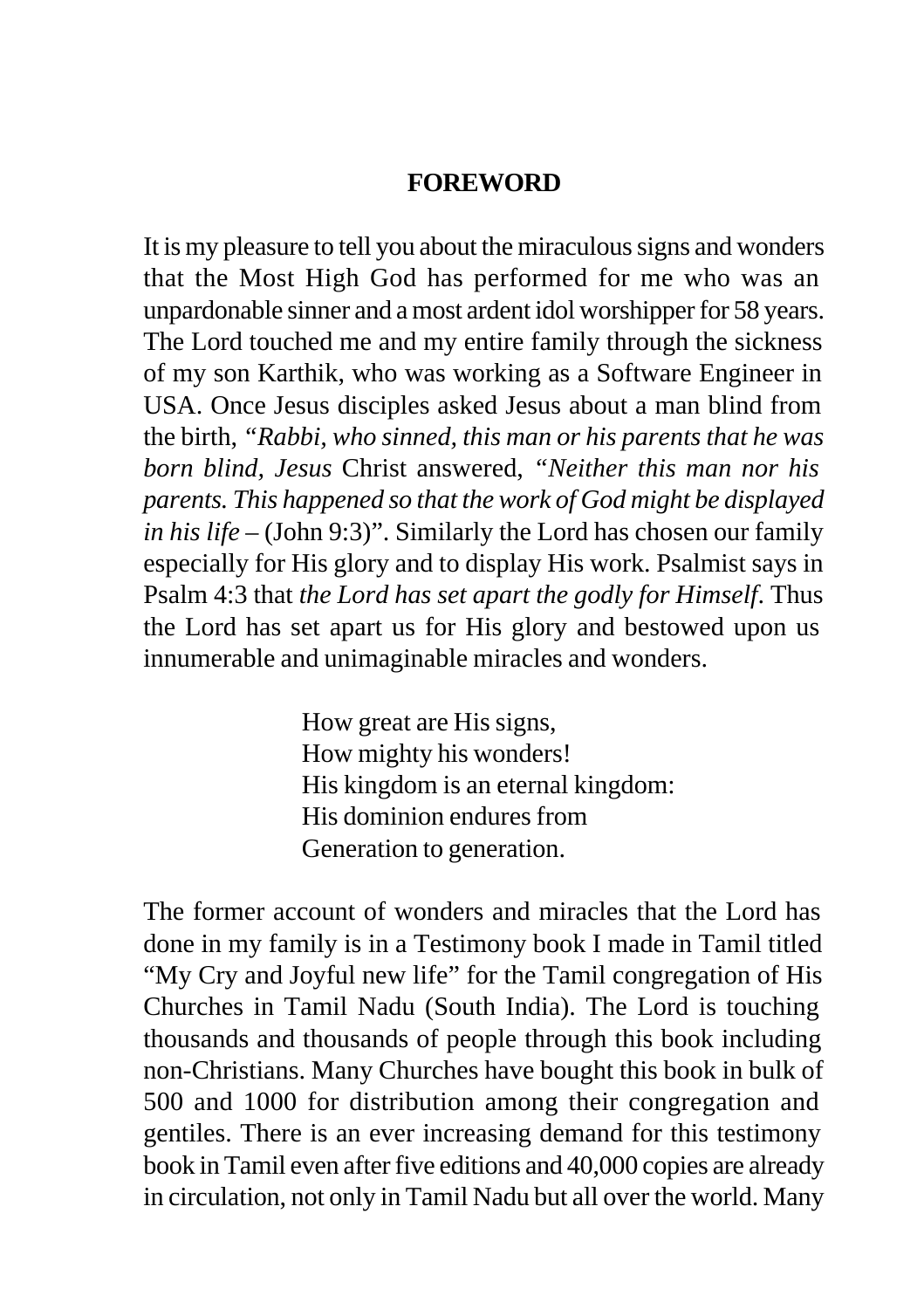have requested for bringing out this testimony in all the Indian languages and in English. Now it is my delight to declare the same praises to His people scattered all over the Globe, in English. May all who read these words heed to the Word of God. If King Nebuchadnezzar could tell his subjects about the wonders the Most High God did for him, I could tell HIS subjects more about His wonders as He has done more in my life than He did for King Nebuchadnezzar. Like King David, the psalmist, *I will bless the Lord at all times; His praise shall continually be in my mouth. My soul shall make its boast in the Lord; the humble shall hear of it and be glad. Oh, Magnify the Lord with me and let us exalt His Name together*. The plan, purpose and the promise of the King of Kings for me is to declare His praises to the millions to prepare them for the Millennium Reign of the King of Kings and the Lord of Lords, my Saviour Lord JESUS CHRIST. Hallelujah!

I would like to sincerely thank Mrs. Minu Suresh George for helping me with translation of some of the scripts from Tamil; Bro. N. Sanjivi for selecting suitable verses for the testimony; Bro. Raj Kumar and Uncle Victor Swamidas for editing this script and Bro. Heron Muthuraman of Christian Media Centre for page setting this book amidst all their tight schedules.

May the Mighty Lord shower His Grace upon me to accomplish this purpose for His Glory.

Chennai In the Service of the Lord 1.05.2006 **S. Thayappan**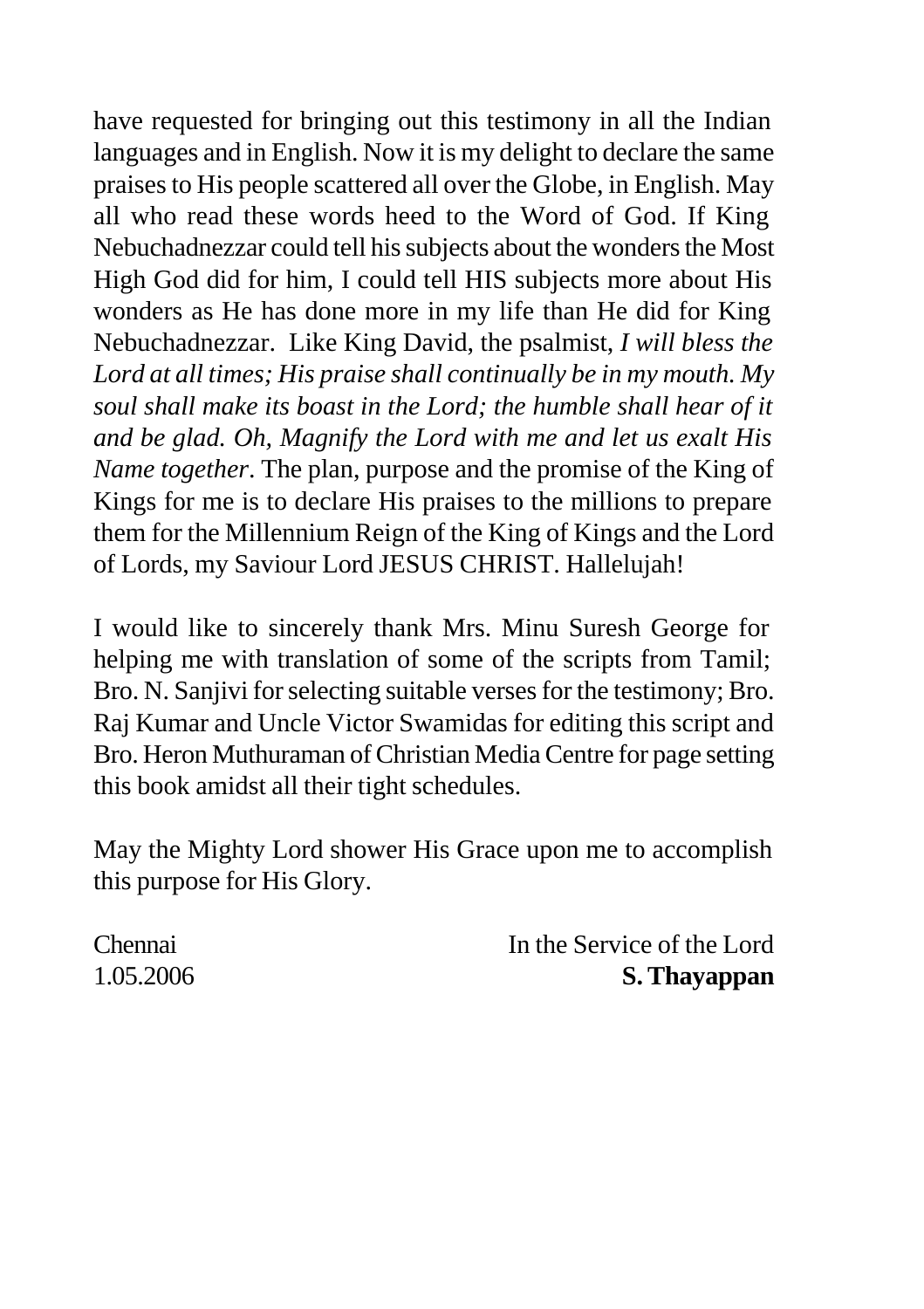First Edition 2006

My contact address:

## S.Thayappan

No.12, GD Naidu Street, Balaji Avenue-I, Chitlapakkam Main Road, Selaiyur Post, Chennai – 600 073 South India. Telephone # (0091-044) 2223 4526

E-Mail – sakthiprabha@yahoo.com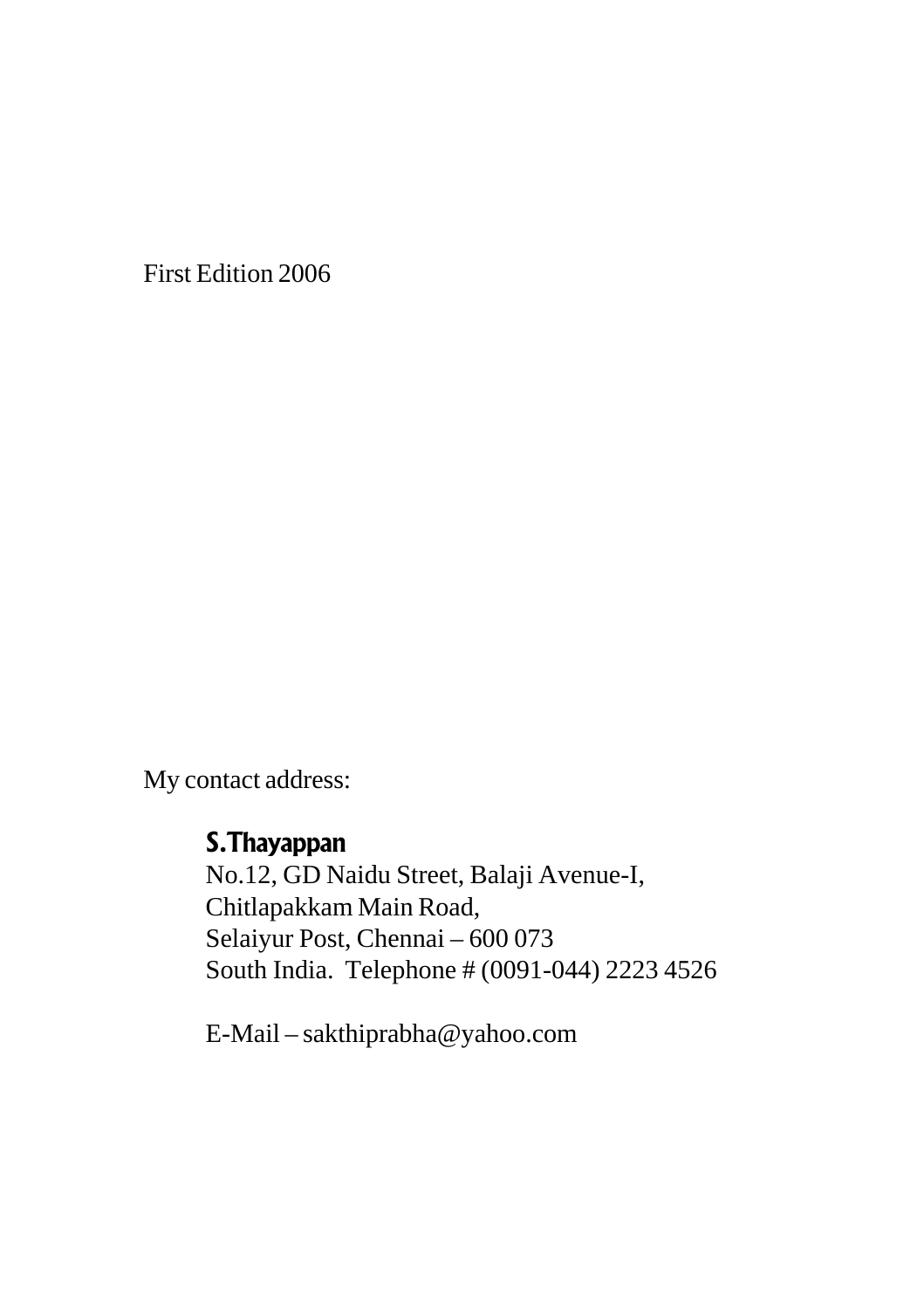# **Contents**

| IS CHRIST SO CHEAP TO BE PUBLICIZED LIKE THIS? MY HATRED TOWARDS CHRISTIANITY  10    |  |
|--------------------------------------------------------------------------------------|--|
|                                                                                      |  |
|                                                                                      |  |
| FATE AND KARMA OF MY SON - SPECIAL PUJAS TO APPEASE THE GODS  13                     |  |
| IS GOD DEAD OR ALIVE? - BROKE ALL THE GLASS FRAMED IMAGES OF THE IMPOTENT GODS  14   |  |
|                                                                                      |  |
| BETTER DO THE MERCY KILLING - HE WILL BE A BURDEN TO YOU & TO HIMSELF FOR EVER  17   |  |
|                                                                                      |  |
|                                                                                      |  |
| DO ANY CHURCH GIVE MONEY FOR CONVERSION OF HINDUS TO CHRISTIANITY?  20               |  |
|                                                                                      |  |
|                                                                                      |  |
|                                                                                      |  |
|                                                                                      |  |
| HOW COULD THE ONCE HATED CHRISTIANITY BECAME THE MUCH LOVED  26                      |  |
|                                                                                      |  |
|                                                                                      |  |
|                                                                                      |  |
|                                                                                      |  |
| THE BIBLE SHOWED ME WHAT AN UNPARDONABLE SINNER I HAD BEEN  34                       |  |
|                                                                                      |  |
|                                                                                      |  |
|                                                                                      |  |
|                                                                                      |  |
|                                                                                      |  |
| KNOCK. THE DOOR WILL BE OPENED. THE LORD OPENED EVEN WITHOUT MY KNOCKING  42         |  |
| FLYING BACK TO INDIA - TEARFUL FAREWELL BY CHRISTIAN BROTHERS 44                     |  |
|                                                                                      |  |
|                                                                                      |  |
|                                                                                      |  |
|                                                                                      |  |
| "DADDY, YOUR JESUS IS REALLY POWERFUL "- MY YOUNGER SON SAKTHI  49                   |  |
|                                                                                      |  |
| CATCH THEM YOUNG FOR JESUS CHRIST - FOR THE BENEFIT OF EVERY ONE AND EVERY THING  54 |  |
|                                                                                      |  |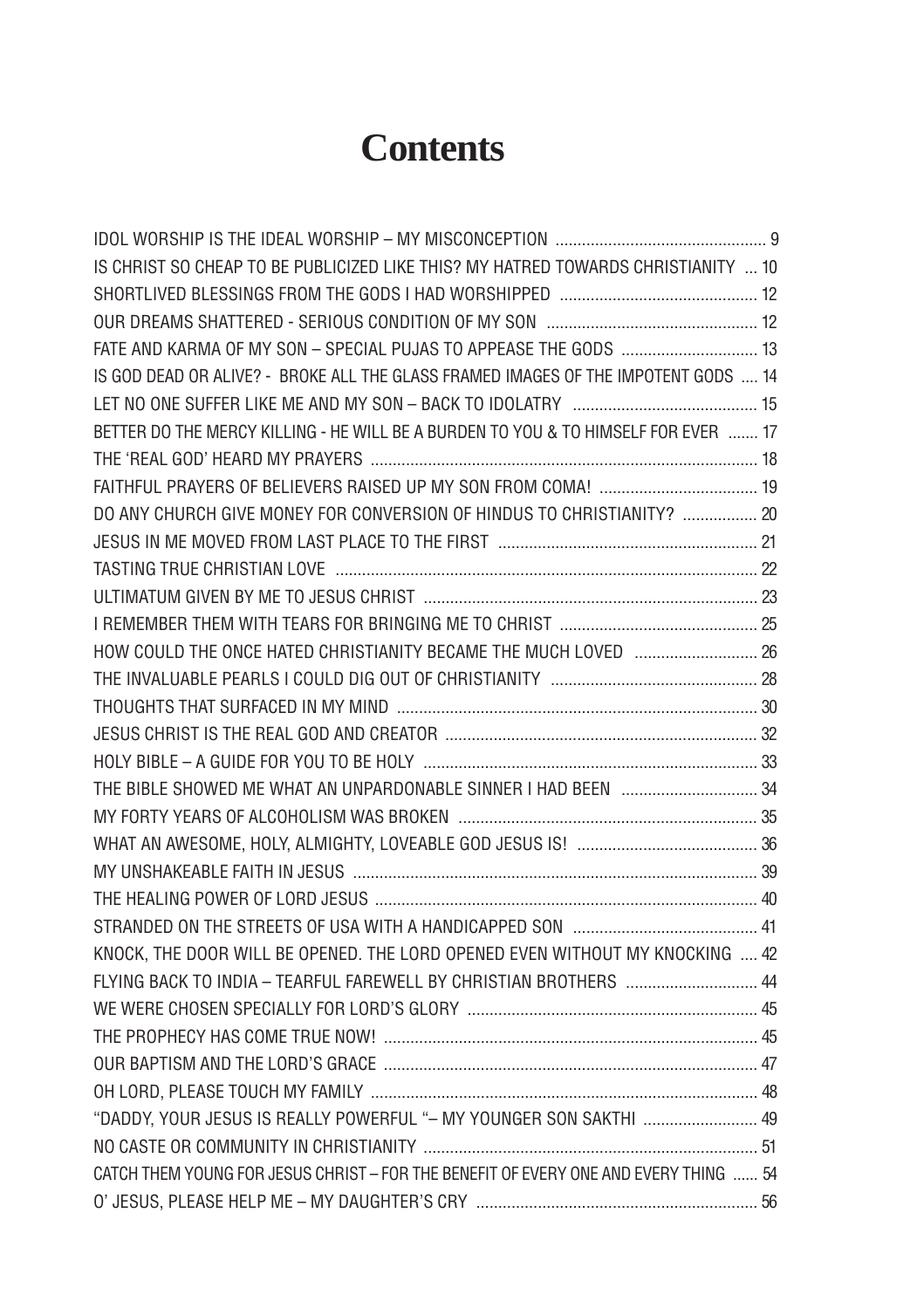| I WILL COME BACK AS I GO – MY DAUGHTER'S STUBBORNNESS TOWARDS CHRISTIANITY  57          |  |
|-----------------------------------------------------------------------------------------|--|
|                                                                                         |  |
|                                                                                         |  |
| YOU WILL WITNESS MIRACLES - MIRACULOUS HEALING OF MY WIFE IN SURGERY TABLE  60          |  |
| LOST A FEW FRIENDS AND EARNED INNUMERABLE BROTHERS & SISTERS  62                        |  |
| NOT BY OUR SKILL BUT BY THE GRACE OF GOD ANYTHING WILL HAPPEN  65                       |  |
|                                                                                         |  |
| HEALING NOT POSSIBLE BY THE MEDICINE IS POSSIBLE BY LORD'S GRACE  68                    |  |
|                                                                                         |  |
|                                                                                         |  |
| THANKS TO JESUS FOR GIVING THIS SICKNESS - KARTHI'S JOY IN HIS CRY  72                  |  |
|                                                                                         |  |
| HAVE YOU OR ANYONE IN YOUR CHURCH SEEN HEAVEN? I WANT TO EXPERIENCE HEAVEN IN EARTH  75 |  |
|                                                                                         |  |
|                                                                                         |  |
|                                                                                         |  |
|                                                                                         |  |
|                                                                                         |  |
|                                                                                         |  |
|                                                                                         |  |
|                                                                                         |  |
|                                                                                         |  |
|                                                                                         |  |
|                                                                                         |  |
|                                                                                         |  |
|                                                                                         |  |
|                                                                                         |  |
|                                                                                         |  |
| THE GOSPEL OF JESUS CHRIST FROM SRILAKSHMI NARAYANA SWAMY TEMPLE  96                    |  |
|                                                                                         |  |
| JESUS CHRIST IS THE REAL GOD - HINDU PRIEST PROCLAIMED FROM A HINDU TEMPLE  99          |  |
|                                                                                         |  |
|                                                                                         |  |
|                                                                                         |  |
|                                                                                         |  |
|                                                                                         |  |
|                                                                                         |  |
|                                                                                         |  |
|                                                                                         |  |
| DO YOU WANT THAT ETERNAL PEACE AND EXPERIENCE IN YOUR LIFE?  117                        |  |
|                                                                                         |  |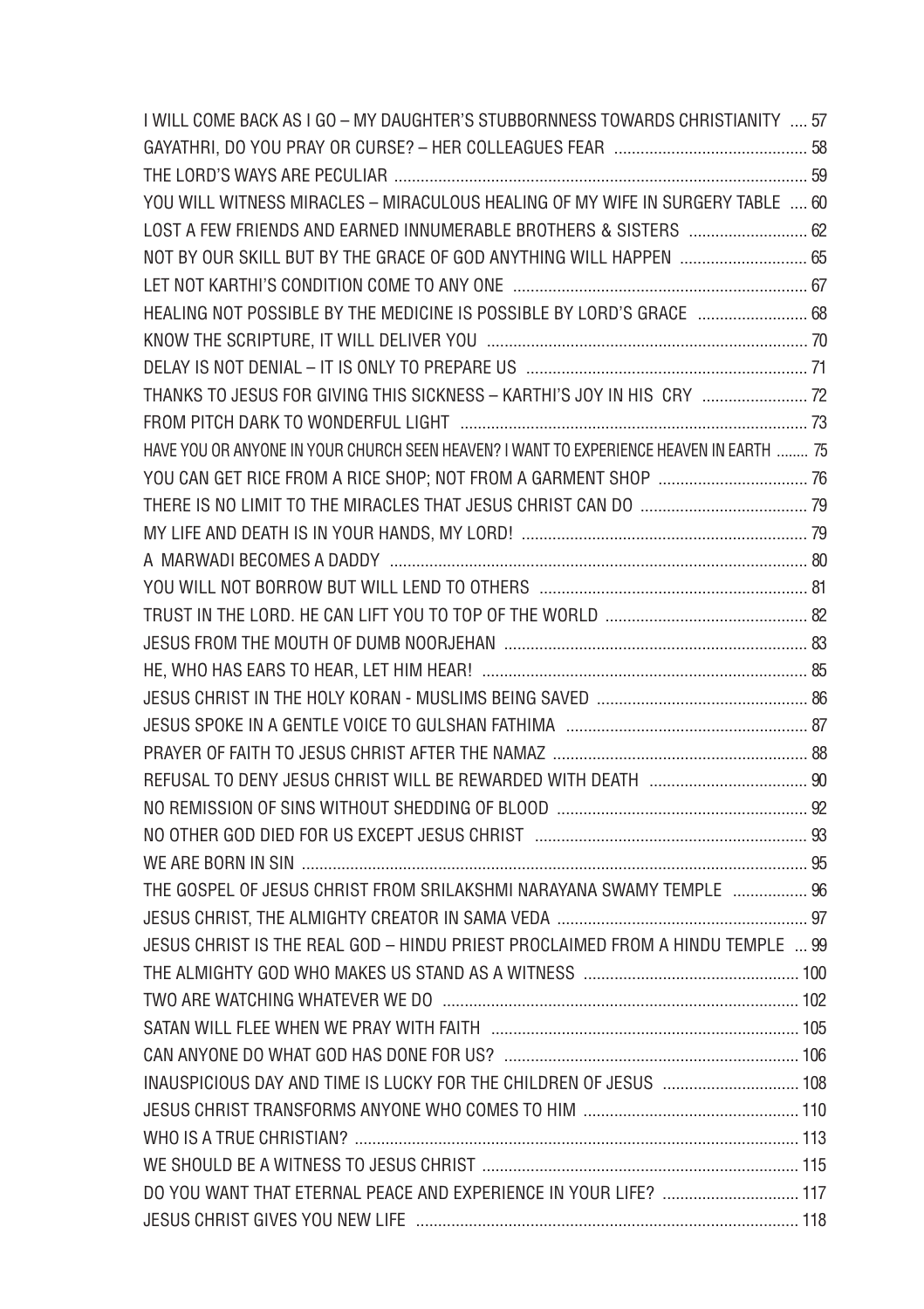# <span id="page-8-0"></span>MY CRY AND JOYFUL NEW LIFE

(Testimony by Bro. S. Thayappan)

#### IDOL WORSHIP IS THE IDEAL WORSHIP – MY MISCONCEPTION

*"They exchanged the truth of God for a lie and worshiped and served created things than the Creator, who is forever praised – Rom 1:25 (NIV)"*

I am 63 years young and had been a staunch believer of Hindu religion for generations. I and my wife, two sons and daughter were strong and ardent devotees and worshipers of goddess Adhi Parasakthi of Mel Maruvathur and the deity of Thiruchendur. As I was serving in the Indian Air Force mostly in North India, my mother had made a covenant that whenever I visit our native place, I would also visit the temple at Trichendur. Thus I had visited Trichendur more than 25 times. I had also visited all other famous Murugan Shrines in other places in Tamil Nadu. I had also gone to other Hindu temples at Kanyakumari, Madurai, Samayapuram, Pillaiyarpatti, Rameswaram, Tirupathi, Varanasi etc. I had been instrumental for construction of a big Murugan Temple at Air Force Station, Chandigarh. I had been one of the Executive Committee Members of Lord Ganesh Temple in our neighbourhood, Ganesh Nagar of Chitlapakkam area in Chennai. I had also written, acted, directed and produced a Tamil Drama "Sakthi Oli" (Light of Goddess Sakthi) in a big spiritual conference in Madurai in 1985. I had also performed Hari Katha Kalatchepam for more than 100 times depicting the glory of Lord Murugan. Our entire family members used to wear only red colour dress as a mark and identity of Sakthi cult on all Tuesdays, Fridays, full moon and other auspicious days and do special pujas and annadhanams (free distribution of food to poor people). We have conducted innumerable pujas and rituals like Kalasam (carrying pots), Vilakku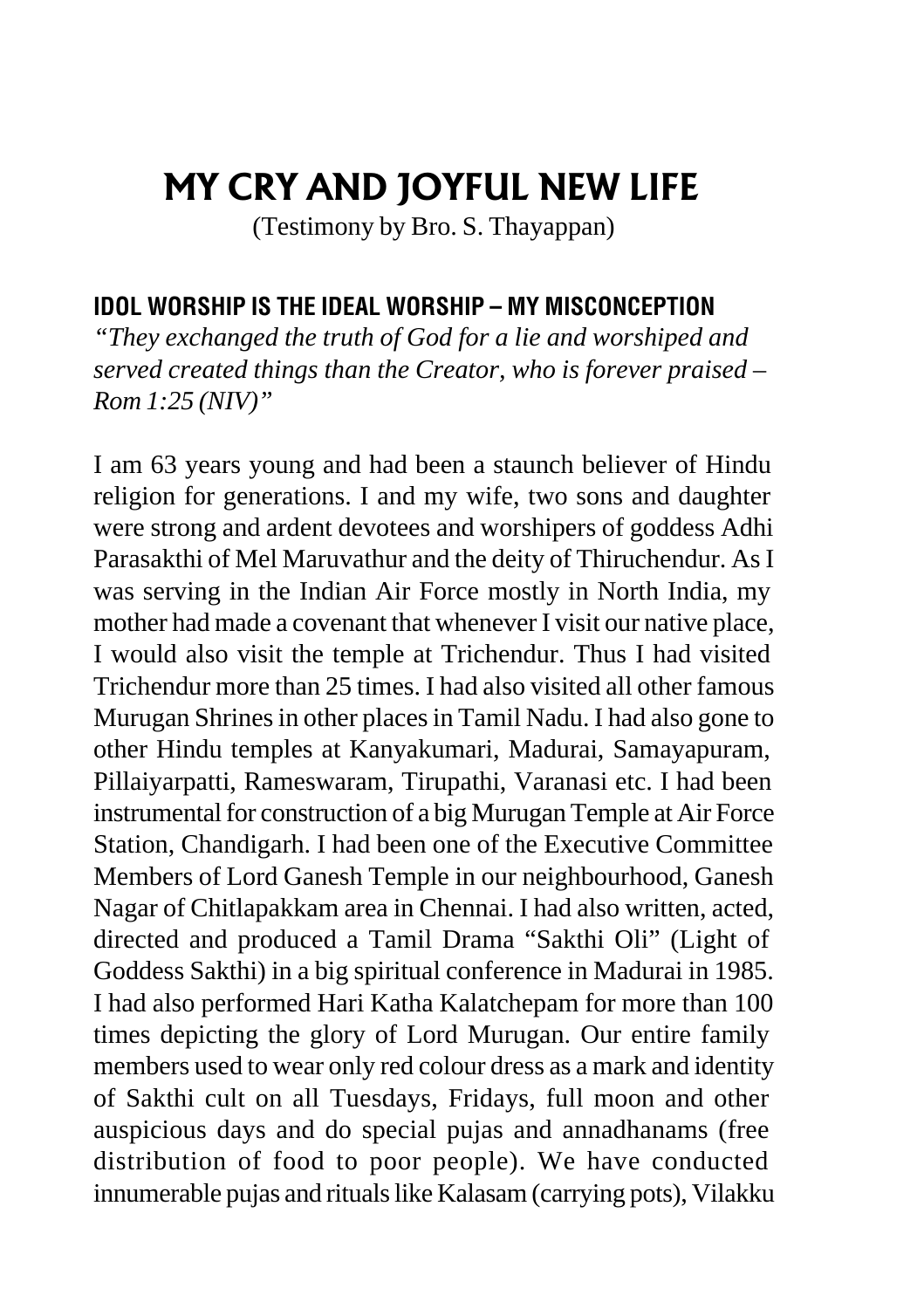<span id="page-9-0"></span>(lights) and Vezhvi (sacred fire) in our house and also in temples. I have read many Hindu scriptures like Bhagavat Gita, Ramayana and Mahabaratha and the works of Swami Vivekananda, Ramalinga Swamigal and many others. We were fully convinced and proud to be a staunch Hindu. Every year all the members of our family used to fast and go to Mel Maruvathur Temple with Irumudi (twin pack containing items for worship and the offerings). We were a god fearing, happy and contented family and used to be respected by all the neighbours for our strong and true religious beliefs and practices.

## IS CHRIST SO CHEAP TO BE PUBLICIZED LIKE THIS? MY HATRED TOWARDS CHRISTIANITY

 *"They refused to believe and publicly maligned the way – Acts 19:9 (NIV)"*

At the same time I had an aversion for Christianity. I had a very strong feeling that Christianity was a foreign religion and Jesus Christ is a foreign God and was meant only for scheduled castes and tribes i.e. low class people of India. Whenever I saw some Evangelists preaching the Gospel at the Bus stand or Railway station or in any public place, I used to confront them with questions "Who are you to call me a sinner? What sin have I committed? Are you a puritan to call me a sinner? Better hold your tongue and never again call anybody a sinner in public". When I saw someone giving tracts about Christ, I used to make a big scene there by ridiculing them by asking "Is Christ a cheap commodity to sell and publicize like this on road side? Why? Are there no takers for Christ?" My hatred towards Christianity increased multifold when my own sister's son became a Christian believer and wanted to marry only a Christian girl. It was a great shock for my sister and my brother-in-law. My sister's son studied in Christian schools since my brother-in-law was working in Khadi department (Govt. of Tamil Nadu) in Nanguneri and Valliyur areas in Tirunelveli district of Tamil Nadu, which was mostly populated by Christians and almost every school in that area was run by the Churches. I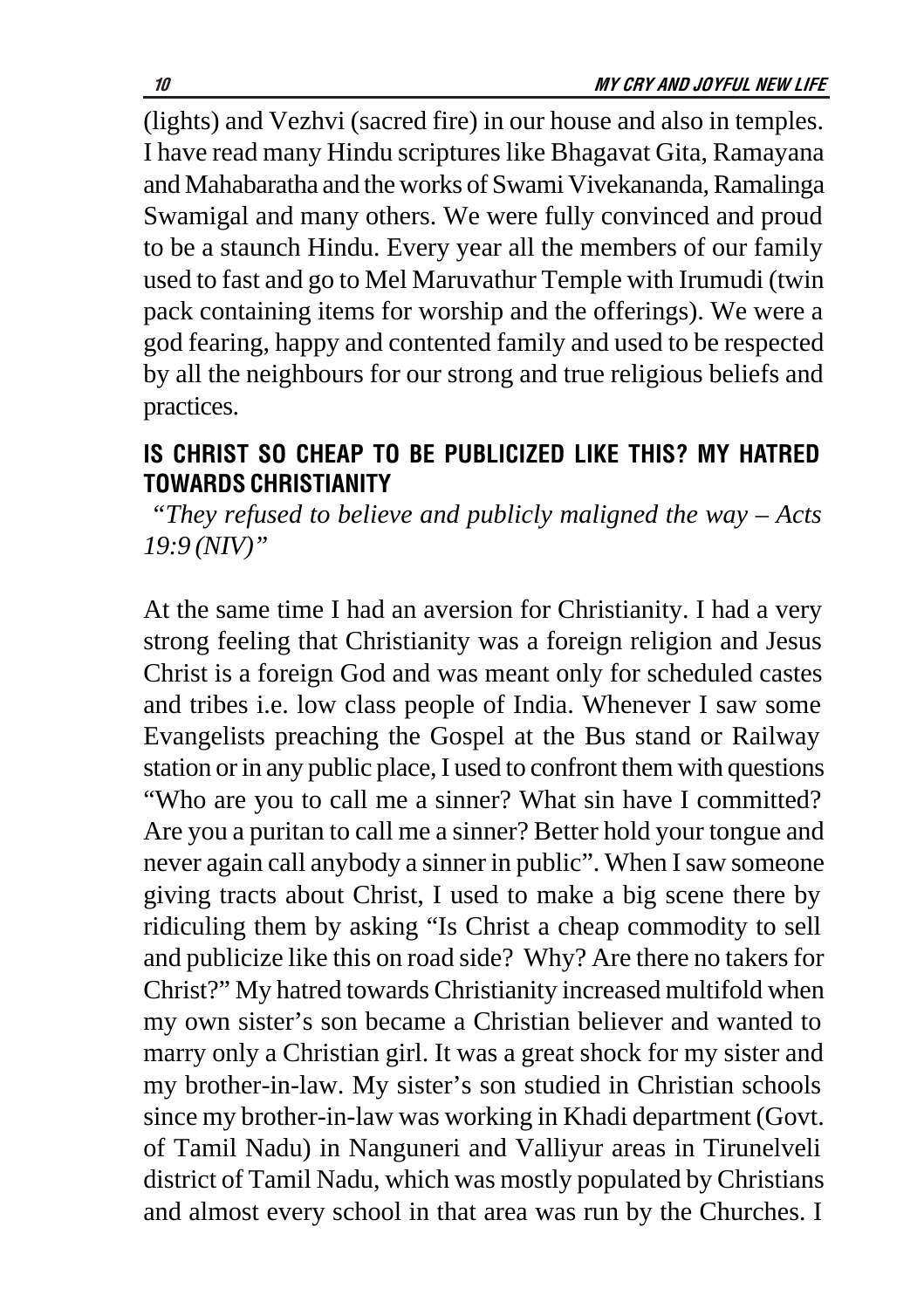had a feeling that the children succumbed to the indoctrination of Christianity done subtly, quietly and continuously, on the tender minds of these school going kids by the schools run by these Churches and children fell a prey to Christianity when they grew up unchecked! My sister and her husband tried to bring some sense into their son stating that an inter-religious marriage would only be a disaster and would lead to many problems in the post marital life, in our culture and among our relatives. But he was adamant in his stand. Finally they approached me to advise him as he had lot of respect and regards for me and for my elder brother. I tried my best to advise and convince him that his stand in marrying a Christian girl was nothing but a stupidity which he would regret in his later days. I asked him if he loved any Christian girl? He said 'No'. I told him that I might even agree to the marriage if he had a love affair with a Christian girl. I tried to convince him that his liking for the Bible, Christ and Christianity has been injected into his blood from childhood in the schools and he had accepted it even without fully knowing well about his own religion, Hinduism. I told him that Hindu religion is the only best religion in the world and that alone can lead us to Mukthi (salvation) and to Heaven. I even threatened him that I may even break his leg and make him permanently handicapped if he were to go against all our wishes. But he never relented from his stand. Any amount of my coaxing, threatening, reasoning and convincing had no effect on him and he finally married a Christian girl whose brother is a Pastor. That further added fuel to my hatred and aversion towards Christianity and I made strict orders in the textile spinning mill where I was working as a Personnel Manager, not to give any job to any Christian and I made sure that it was strictly followed in letter and spirit.. Although my nephew was staying with his family only a mile away from the place of my work, I never went to his house or touched his children despite my sister, brother-in-law, my own elder brother and many of our relatives had later reconciled to his conversion to Christianity.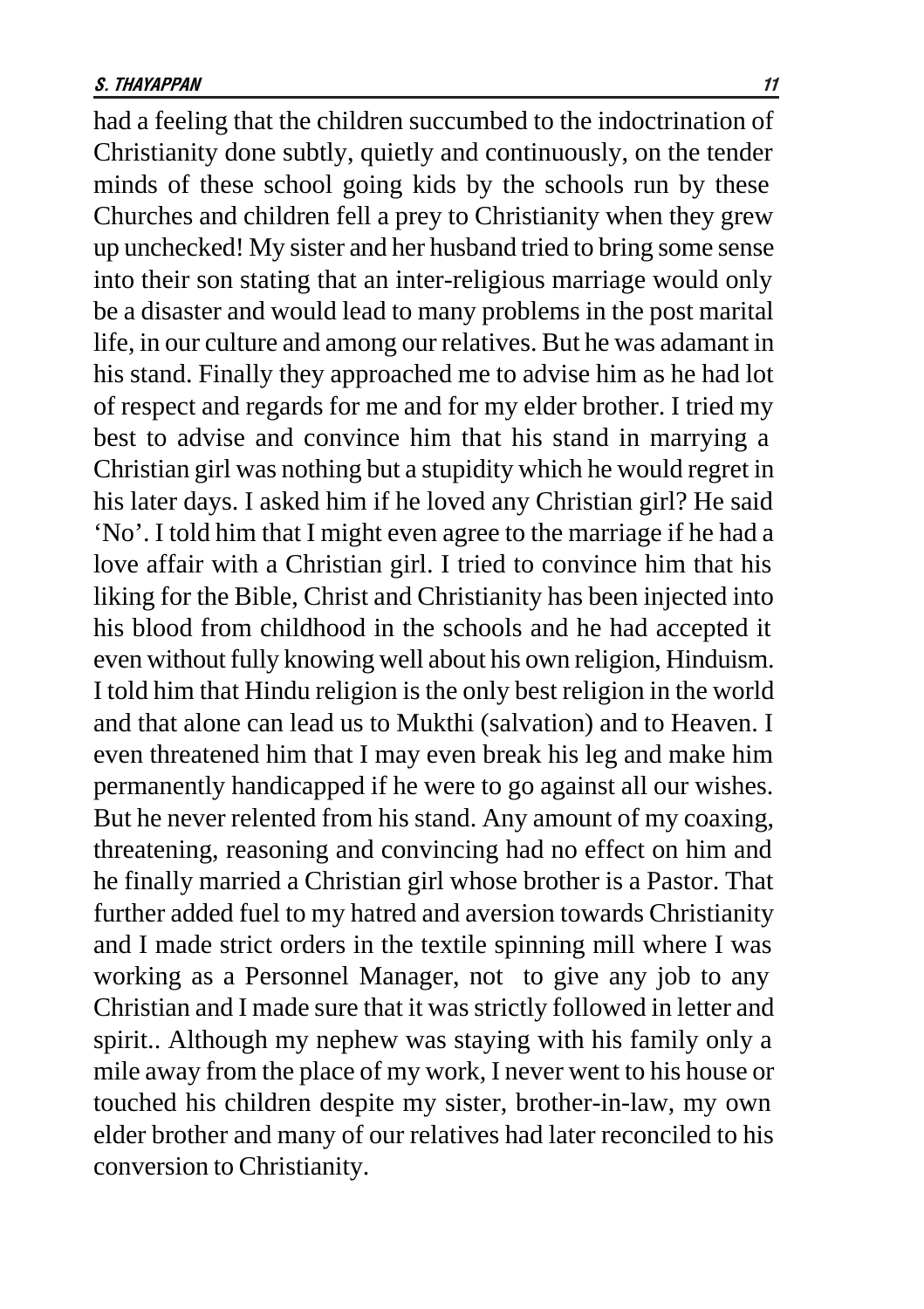# <span id="page-11-0"></span>SHORTLIVED BLESSINGS FROM THE GODS I HAD WORSHIPPED

*"A horse is a vain hope for deliverance, despite all its great strength it cannot save-Ps 33:17 (NIV)"*

I have three children. I was so much religious minded that I named all my children after the Hindu gods' names I had believed in. I named my eldest son after Thirichendur Murugan as Karthikeyan, my daughter as Gayathri depicting 'OM' Pranava Manthra, the so called highest Manthra among all the Manthras and my younger son as 'Sakthi' after Melmaruvathur Adhi Parasakthi. We were so much delighted and felt as having been blessed by Goddess Adhi Parasakthi and Lord Murugan when our eldest son Karthik was selected for a job in Singapore as a Software Engineer with a monthly salary of Rs. 1.25 Lakhs where he worked for one year. We were so much elated with joy when he was selected for a job in USA and boarded the flight for Atlanta on 24<sup>th</sup> June 2000. He was offered a salary of Rs.2.50 lakhs per month. We felt that all our prayers, good deeds, fear of God and faith were bringing a blessing to us and we thanked all the gods whom we had been worshipping.

# OUR DREAMS SHATTERED - SERIOUS CONDITION OF MY SON

*"This day is a day of distress and rebuke and disgrace – Is 37:3 (NIV)"*

Our joy and dreams did not survive even for three months. All our dreams were shattered when I received a phone call at the midnight of 13<sup>th</sup> September 2000 from St. Vincent Hospital in Portland, Oregon State, USA, asking for my consent to do a major head surgery on my son to save his life. They said that he is in intensive care unit, in serious condition, his brain affected by Miliary TB resulting in Hydrocephalus. They further said that some of his brain faculties are already affected, he is falling into coma and that his left side is paralyzed. If the surgery is not done immediately, he may not survive, the doctor said. I was terribly shocked, not able to believe my own ears. I told the doctor – what are you talking?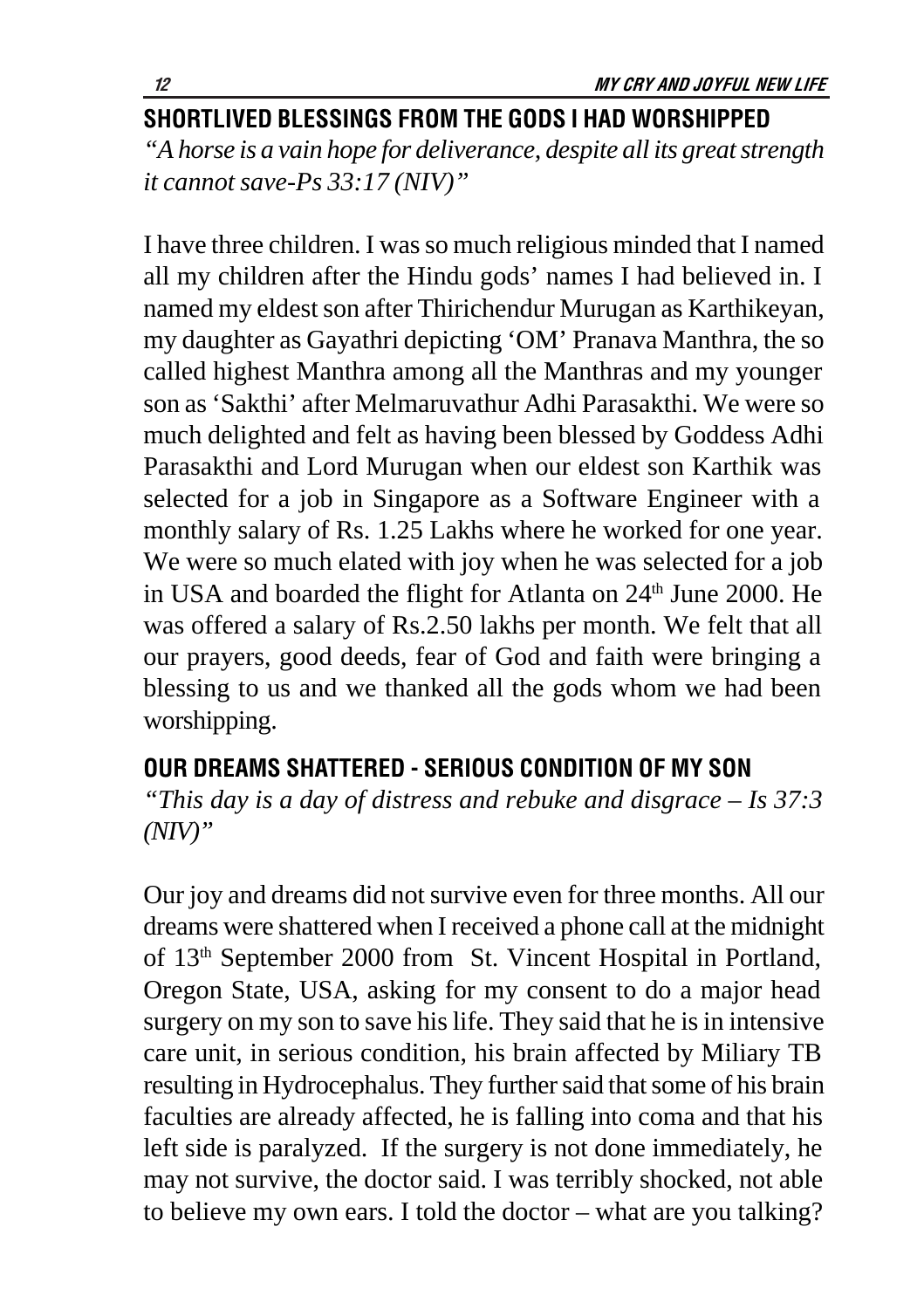<span id="page-12-0"></span>Are you telling about my son Karthik? No, it can never be so for my son. I think you have dialed a wrong number. I was about to hang on him feeling pity for the parents to whom this call was intended. But the doctor on the long distance call hurried up to say "Don't hang on. Please wait. Are you not Mr. Thayappan?" I told "Yes, I am". Then he said "I am talking about only your son Karthik, who is working as a Software Engineer in Intel". It was a thunderbolt on me.

#### FATE AND KARMA OF MY SON – SPECIAL PUJAS TO APPEASE THE GODS

*"…We have made a lie our refuge and falsehood our hiding place – Is 28:15 (NIV)"*

 My entire family could not stand this news and were deeply affected by it. It was beyond anybody's control to pacify my wife. She could not take it at all. She was all tears and was crying all the time without taking any food. A young and healthy man of 28 years going to USA laughing and jumping in June and within three months – we cannot even think of him to be in ICU, requiring a major head surgery to save his life. Why…Why? How could it happen to him? Why has it happened to my son? What sin have I committed for this to befall on my son? I could not bear it. Is it the envy of some neighbours? Or is it their eye casting? Or is it some witchcraft done by someone? Oh God, please answer my prayers, I cried. What wrong have I done to earn this for my son? What can be the cause of this fateful blow on my son? I cried and prayed. With no answer to any of my questions, I took the horoscope of my son and went to many astrologers, fortune tellers, palmists and to the Vaitheeswaran temple to have a look at my son's palm leaf horoscope. Wherever I went I was told that my son's birth stars and planets are not in favourable positions, his time is bad, it is in his fate and karma etc. Every one was able to tell correctly whatever has happened in my son's life so far. When it came to his present condition, they were hesitant to tell the fact, a few swallowed the words, one or two indirectly pointed out the end of my son's life.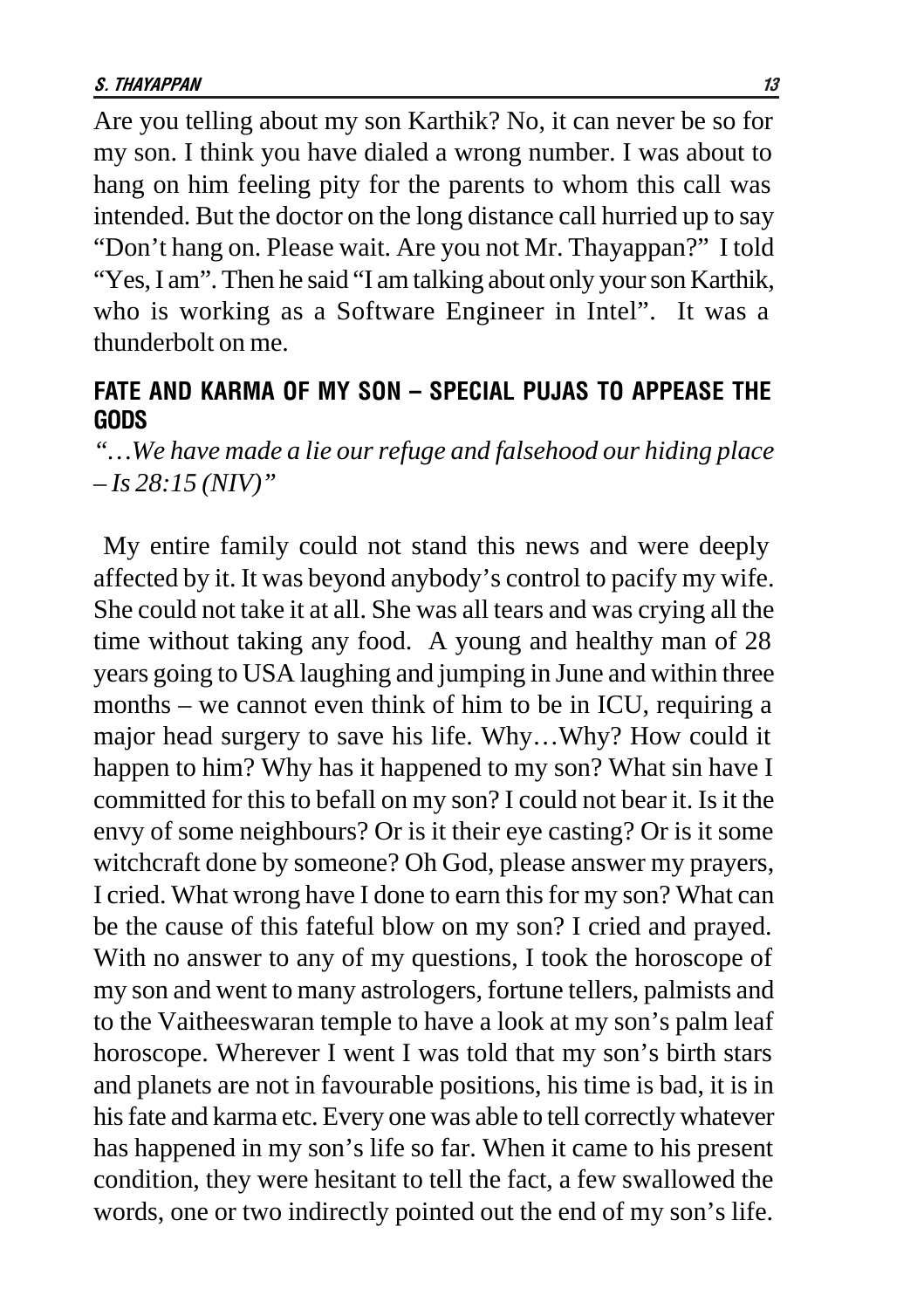<span id="page-13-0"></span>I looked deep into his horoscope through many astrologers, but none of them could give me an encouraging word regarding my son's future or life. They said that even the Almighty God cannot and will not change the Prarartha karma, Sanjitha karma and the Ahamya karma (Wills of God). One has to undergo the sufferings of these karmas. To reduce its adverse effect and to please and appease the planets and birth stars, some one suggested to do special pujas with milk abhishegam (ordination of deity with milk) for Lord Siva Linga for 40 days, some one else advised to do Ganapathy Homam, another one a Navagraha Puja (Prayers for nine planets) and a Homam (holy fire), yet another – a vada mala (garland of hot doughnuts) for Lord Anjaneya (Monkey disciple of Lord Rama) and a hundred other suggestions like this. My wife rushed up with tears to do every thing suggested to us with the hope that the God and planets may be pleased with at least some of these worship, puja and offerings and that our son may come out of this trauma unscathed and totally healed. It was the tearful feeling and hope of a mother who had carried him in her womb for ten months to see him healed.

## IS GOD DEAD OR ALIVE? - BROKE ALL THE GLASS FRAMED IMAGES OF THE IMPOTENT GODS

*"Those who cling to worthless idols forfeit the grace that could be theirs – Jonah 2:8"*

In the meanwhile, I tried to collect the information about the exact condition of my son through some of my known friends in USA and through the Consultant who had employed my son. Information I received from them only aggravated my worries, anxieties and the Consultant asked me to take a flight immediately to Portland to be with my son. He agreed to fax me a medical certificate from the hospital to enable me to obtain the visa on priority from the US Consulate General in Chennai. While I was trying to get the visa and book a flight to Portland, I received another phone call from the hospital stating that due to some block, the shunt (tube) which was placed in the ventricular space of my son's brain to drain out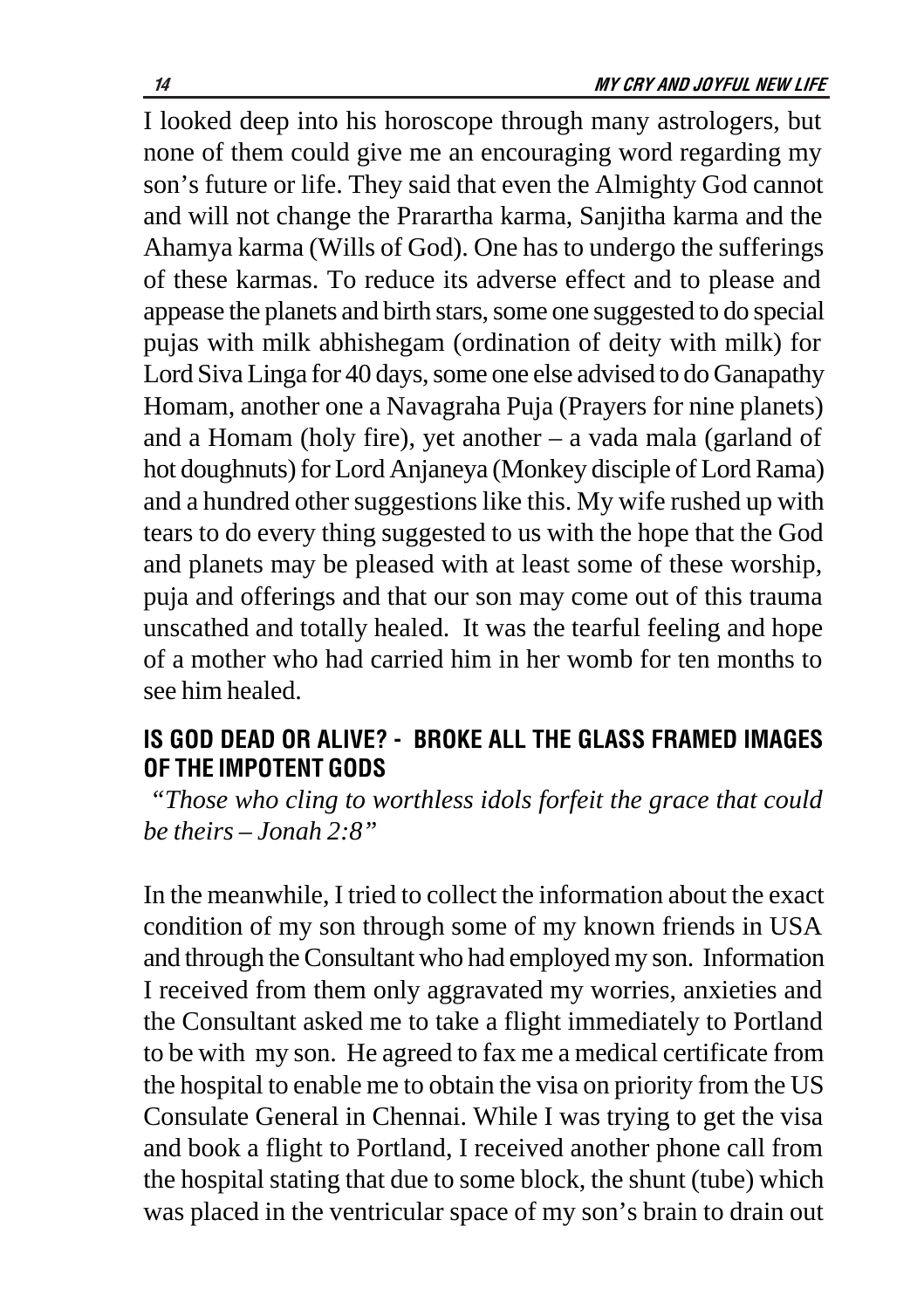<span id="page-14-0"></span>the excess fluid, is not working and hence they need to do another surgery to replace the shunt. I was really torn to pieces. The agony and pain of my wife was unbearable. Why all the Gods whom I had worshipped for the last 58 years have not helped my son? Couldn't these Gods have averted my son's sickness? Is fate and karma so powerful that even Gods could do nothing about it? Or these Gods have no power to change the fate or karma? Are they merely stones and metals? Is it my foolishness to have believed until now on all these so called Gods and to have thought of them as omnipotent, all powerful and capable? A person can fall sick. It can be a fever or a typhoid or even malaria or Jaundice. But if one's brain was affected leading to coma and paralysis, isn't it the duty of these Gods whom I had been worshipping so far to save my son from such deadly and fatal diseases? Are all the pujas, offerings, archanai (Prayer chanting mantras), abhishekams, homams, fastings and chanting of manthras I have done to these Gods only a waste? Do they have no meaning at all? Simply I could not comprehend. Is there a God at all in this world? Do they really exist or not? Or was I just worshipping a folly and nonexisting god so far? If there is, is God alive or dead? Has the God got a heart, feeling and love for His creations? Does He not have eyes and ears to see and listen to our cries and the sufferings of His people? If everything was to happen as per karma and fate, then why should I worship these powerless and impotent gods? In my anger and anguish, I broke all the pictures of these so called gods which were in my house and which we had been worshipping all these years.

#### Let no one suffer like me and my son – back to idolatry

*"Formerly, when you did not know God, you were slaves to those who by nature are not Gods – Gal 4:8 (NIV)"*

I hurried from India to USA on  $27<sup>th</sup>$  September 2000 to see my ailing son and to be with him in the time of his distress. When I saw my son on 29<sup>th</sup> midnight in the ICU ward, I was really torn to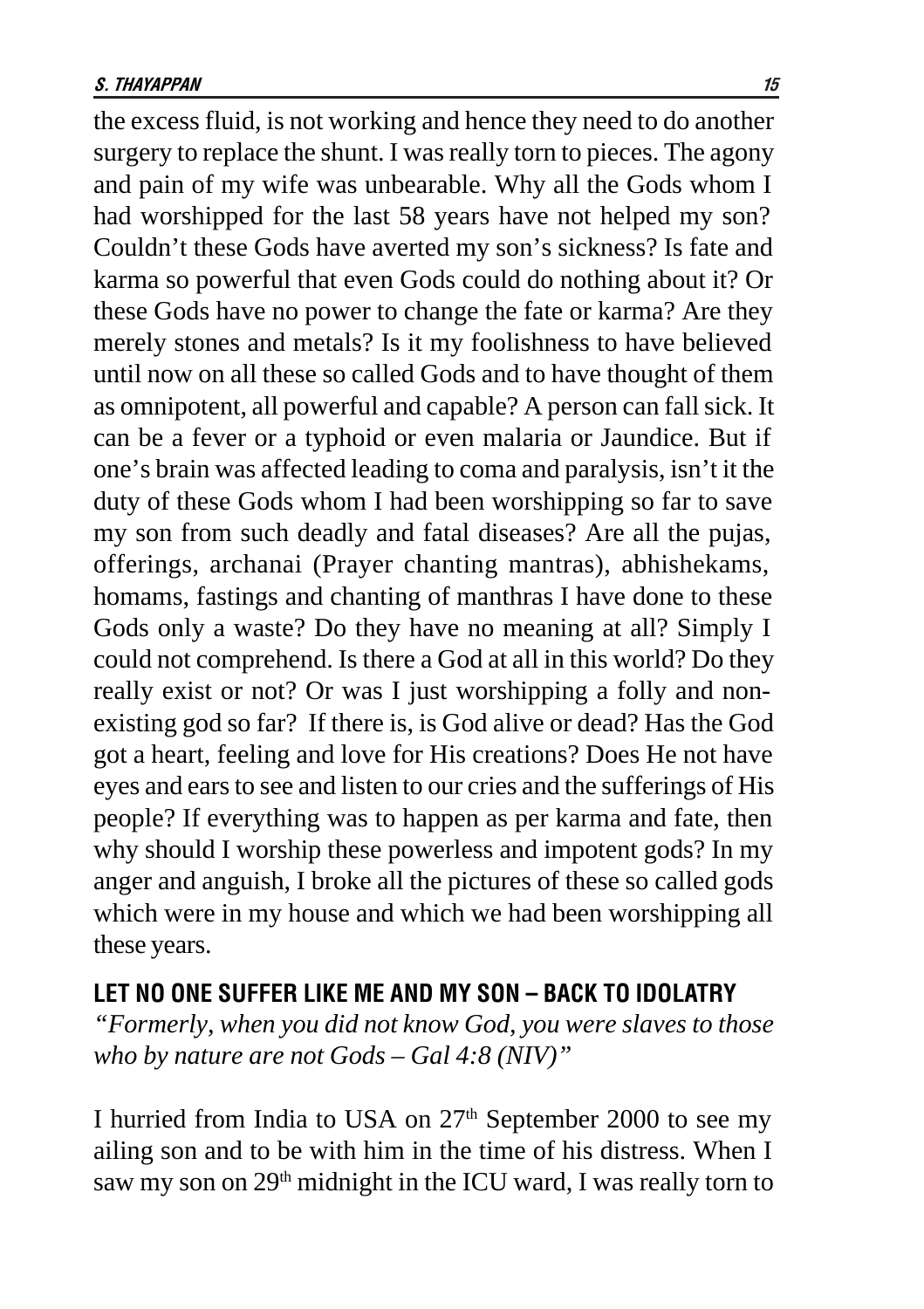pieces. I pray that no father or mother should ever see his or her son in such a pathetic, horrible and pitiable condition. He blinked lifelessly, his left side totally paralyzed, not able to speak, memory totally lost, very lean and thin, half of his hair in the head shaved off to do the surgery and a bandage in the head with a tube coming through the head draining out some fluid from the brain and countless tubes fitted every where in his body and his life line being monitored round the clock by a computer. He was practically sinking. He was in the last leg of his life. The doctors were not able to give any hope to me for his survival. They simply said – Pray to God. When I saw my son's hopeless and precarious condition, I had no other go but to fall again at the feet of those idol gods and pray to them again to forgive my foolishness of breaking their pictures in anger and requested them to save my son at any cost. With tears rolling down my cheeks, I used to chant many manthras seeking mercy from all the gods from morning to evening. I used to chant Kandha sasti kavasam, 108, 1008 Om Sakthi manthras, then Sivaaya Manthra and then Miruthunjeya Manthra i.e. life saving manthra, then Vazhga Vaghamudan mantra by Vedathri Maharishi. Days after days, weeks after weeks, I was chanting these manthras and praying to all the Hindu gods I knew with tears and broken heart. There used to be Satya Sai Baba bhajan on every Thursday, in one of the South Indians' house in Portland and I used to attend that bhajan regularly seeking Baba's healing touch on my son. There they gave me the sacred ash brought out through miracle by Sathya Sai Baba and the sacred water blessed by Baba. I applied that sacred ash on the fore head of my son and poured a few drops of the holy water into the mouth of my son thinking that it will heal him completely. I had pasted the photo of Baba in the ICU ward of my son believing that it will ward off the demon of sickness from my son. Sai Baba's disciples told that if I read the life history of Shirdy Sai Baba (the previous avatar of Satya Sai Baba) within one week with a prayer request, it will be blessed by Baba. I read it with tears and prayers in four days time to save the life of my son. But nothing happened.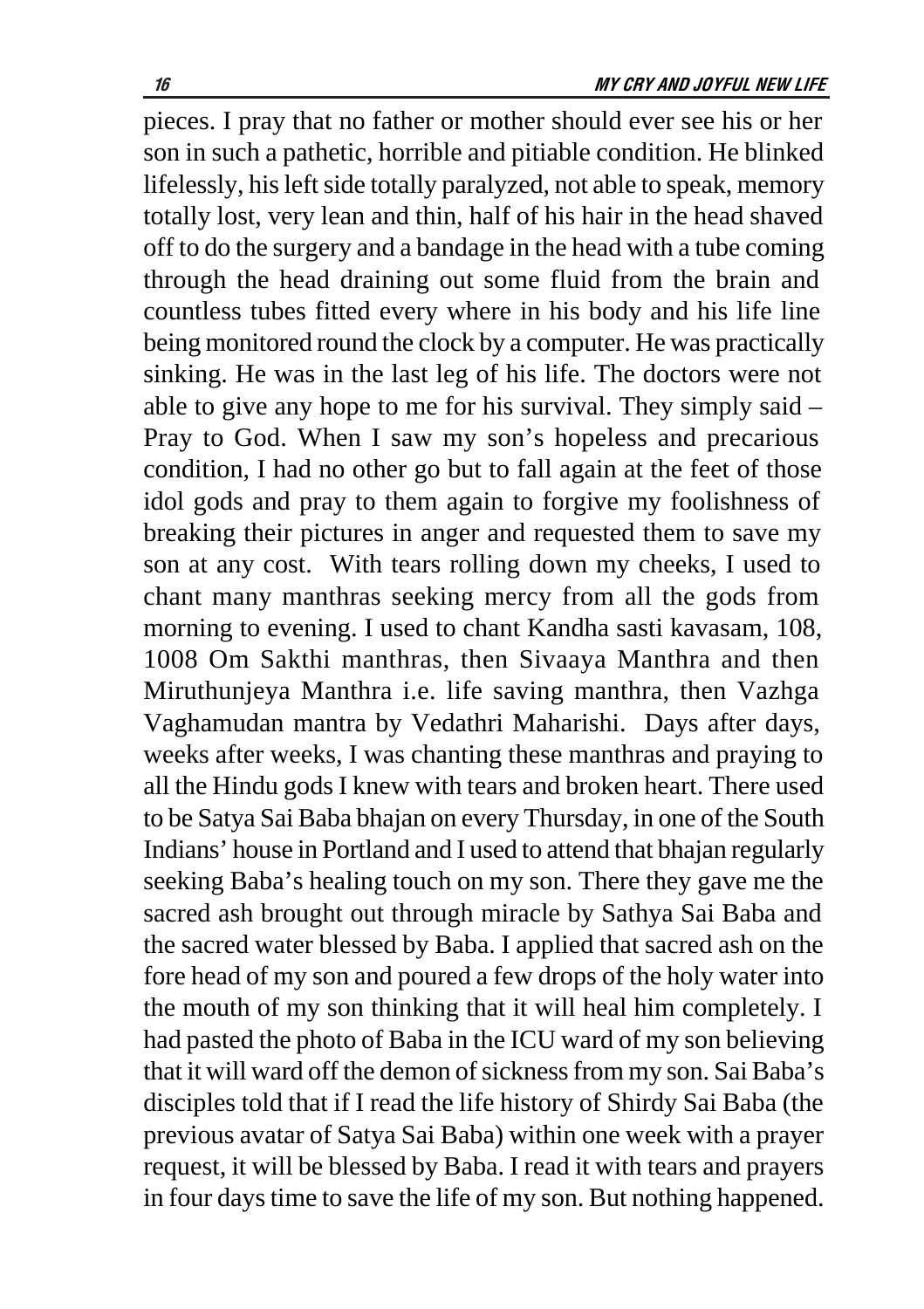<span id="page-16-0"></span>All the manthras I was chanting, all the gods whom I was worshiping and all the prayers I was making with full heart, soul and tears did not heal my son. Instead his condition was going from bad to worse. He was practically sinking, dying and his pulses were going down.

#### BETTER DO THE MERCY KILLING - HE WILL BE A BURDEN TO YOU & TO HIMSELF FOR EVER

*"…no one knows who the Father is except the son and those to whom the son chooses to reveal Him – Luke 10:22 (NIV)"*

My son's condition was a challenge even to those American doctors who were supposed to be the best, experts and exponents in advanced medical science in the world. St Vincent Hospital in Portland was adjudged as one among the best hundred hospitals in America for the last seven years consecutively. Finally the doctors told me that they have done their best and that nothing further can be done by them. Even if my son survived, he will remain a burden to himself, to us and he can never lead a normal life or go for a job. To avoid all these, the best thing would be to do the 'Mercy killing' they said. It is permissible under US law. The end will not be painful. Once the life supporting apparatuses are removed, his end will come even without his knowledge and it will be as if he is still sleeping, they said and recommended mercy killing of my son, without any mercy in their heart. They gave me a booklet to read on the subject and to take my time to take a decision in the matter. I was shocked and really shattered. I told those doctors in even tone, "Never again talk this topic to me. You are not suggesting Mercy Killing but you are killing the Mercy. We Indians have the mind and duty to take care of their sons at any critical condition". But I did not know what to do further except to cry. As David said in Ps 18:4, *the cords of death had entangled my son; the torrents of destruction had overwhelmed me. The cords of grave have coiled around Karthik, the snares of death confronted him. In my distress, I called the Lord; I cried to the God for help*. I cried loud – Is there no REAL GOD in this world to hear my prayers and change the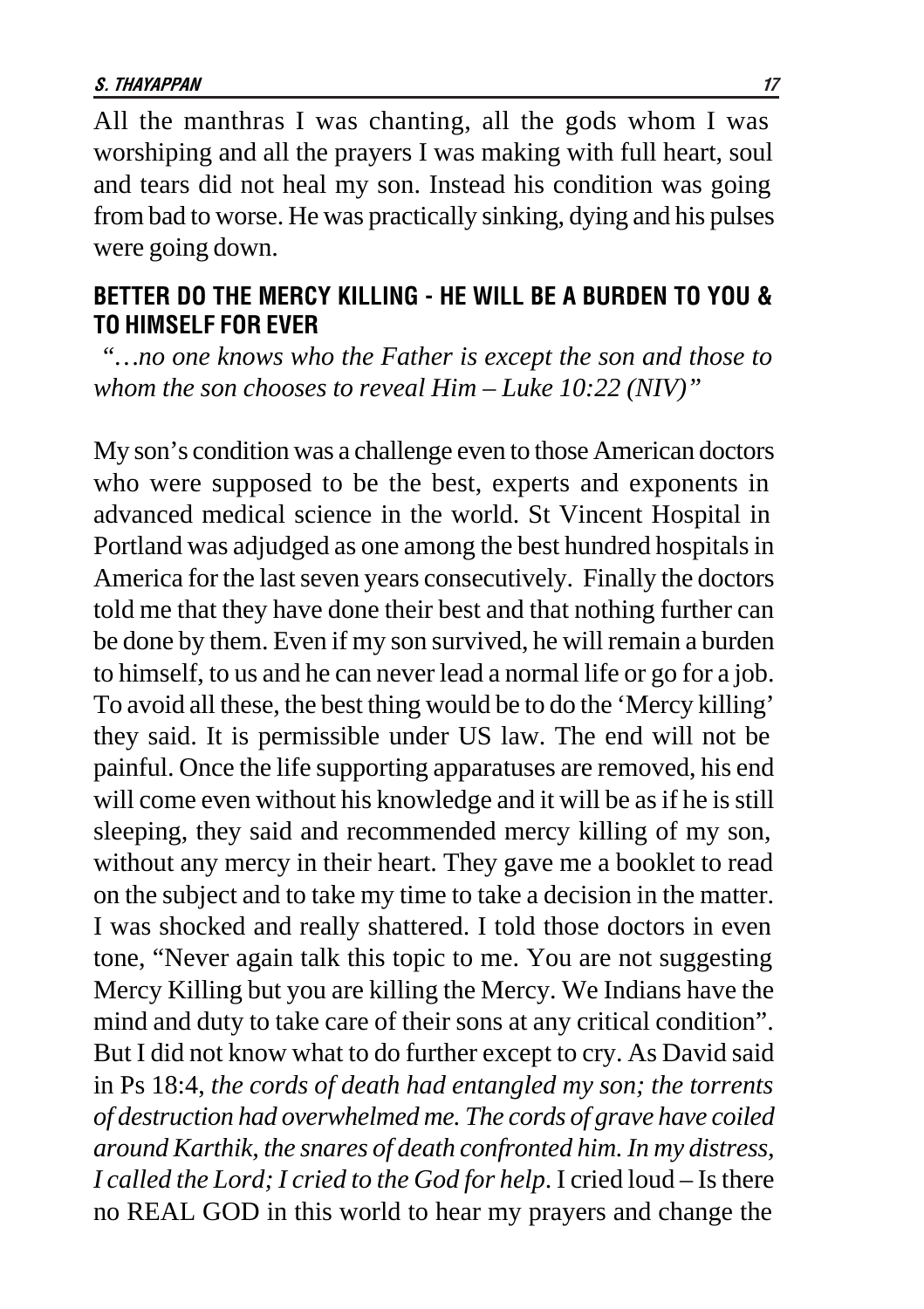<span id="page-17-0"></span>fate and karma of my son? From the Heavens, the REAL GOD – Jesus Christ heard my prayers! My cry must have come before Him and fell into His ears, for I heard the answer from the Lord the next day.

#### THE 'REAL GOD' HEARD MY PRAYERS

*"This poor man called and the Lord heard him" – Ps 34:6*

The next day on  $2<sup>nd</sup>$  November 2000 when I was sitting in the ICU reception so much depressed and dejected, a person passed by me. Then he starred at me, retreated and came over to me and said, "Excuse me, are you from India?" I said, "Yes". He then asked me, "Which part?" I replied, "Madras". In a friendly and pleasing way, he shook my hand and said "I am Pastor Jacob George from Kerala. I am a Pastor in one of the Indian Churches here." He then enquired what brought me there. I told him everything. He felt sorry and said a few soothing words and then asked me if he could see my son. I took him to the ICU room where my son was lying in coma. Pastor's eyes grew wet when he saw my son's condition. When he came back to the reception, he took my hand, patted it comfortingly and then asked if he could pray for my son. I was taken aback with surprise. I then said with tears in my eyes "Please pray for my son. I need all the prayers for my son". He prayed. He prayed with tears and with all his heart. He prayed with agony, real concern and love. It was a strong, effective and heart touching prayer. He really wept in his prayers, unmindful of the situation and passers by. I had never heard such a soul stirring and touching prayer in my whole life. I was sobbing uncontrollably. It would be natural and alright if I cried as a father for my son's such condition. But an unknown person was praying for my son with tears! I had never experienced such a prayer and it was something quite strange to me. None of my Hindu friends or close relatives had ever cried or prayed for my son like this. Even in prayers, we, the Hindus are selfish. We pray only for ourselves, for our family and children and NEVER for any neighbours or unknown patient or for those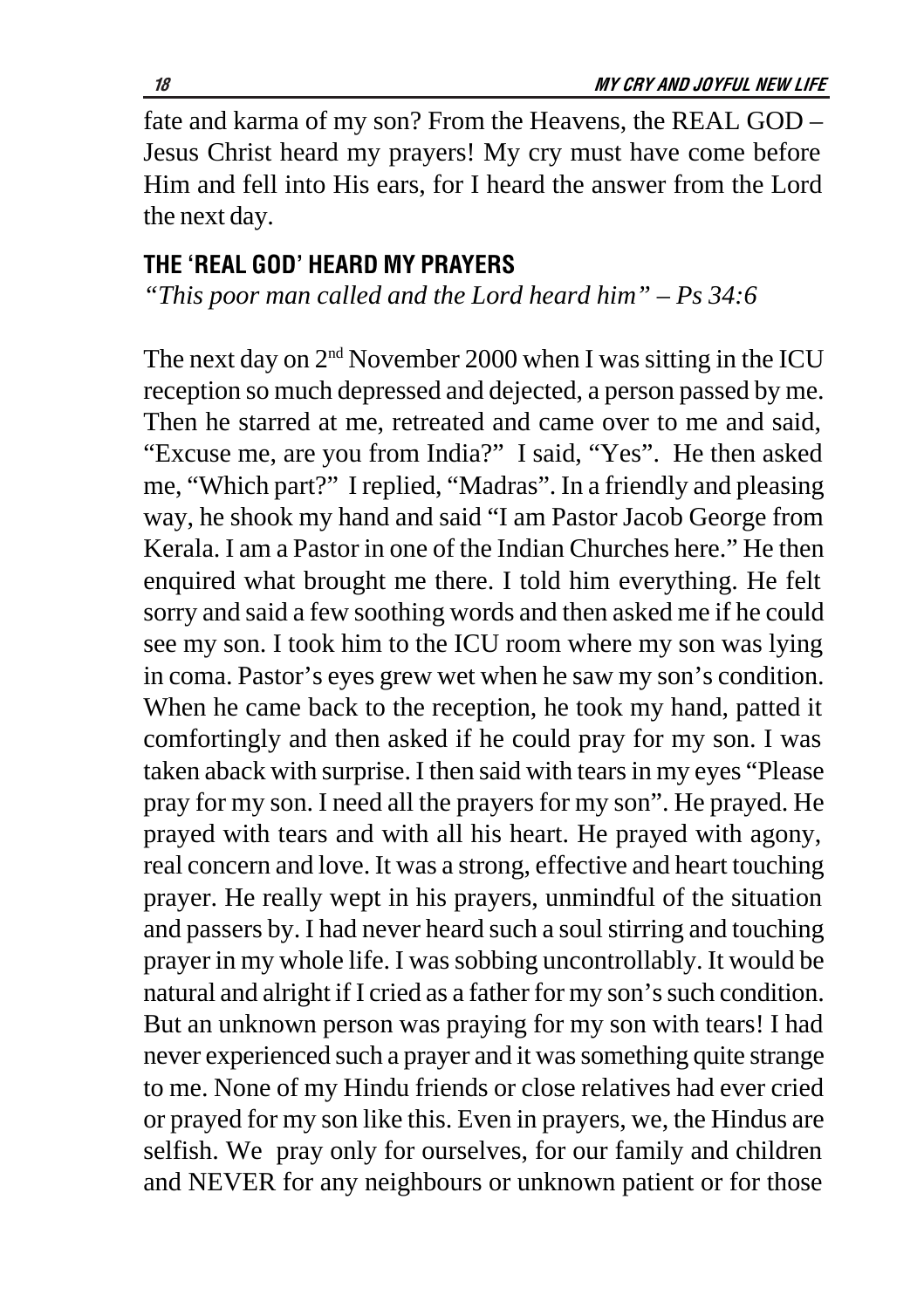<span id="page-18-0"></span>people who fought with us, talked ill and evil about us, scolded us, abused us or cheated us. One needs to have a good, divine loving heart to pray for others especially unknown and enemies. I came to know later that ONLY TRUE CHRISTIANS HAVE SUCH TYPE OF GREAT, TENDER AND HOLY LOVING HEART TO PRAY FOR OTHERS! They take the burden and sufferings of others and pray for them and also share the goodness and happiness they enjoy with others. They only have the heart to forgive other's mistakes. Then the Pastor asked me if he could bring in some more people who are prayer warriors and who would only be too willing to pray for my son. I said, "Please bring them". Within another one hour he brought in more than about 10 people and they all prayed for my son with tears in the ICU reception lobby.

#### FAITHFUL PRAYERS OF BELIEVERS RAISED UP MY SON FROM COMA!

*"…if we know that He hears us – whatever we ask – we know that we have what we asked of Him – I John 5:15 (NIV)"*

Third day on 5<sup>th</sup> November 2000, Pastor Jacob George took me to his Church. It was a small congregation of about 20 to 25 families, all Keralites and Pentecostal. The Pastor explained about the serious condition of my son and asked every one there to pray for my son. They all joined together, circled around me, laid their hands on me and prayed with full heart in one accord. They literally shed tears for my son and cried to Lord Jesus Christ for the healing and deliverance of my son. They all prayed together with one mind "Father, please have mercy on Karthik and his father. Shower your blessings on them. Let your power of resurrection come down on Karthik and raise him up from coma. May your injured hands touch him and heal him completely. We claim complete deliverance and healing for Karthik in the mighty name of Jesus Christ. Father, we read in James 5:15 that *the prayers offered in faith will make the sick person well; the Lord will raise him*. We claim it for Karthik in full faith in Jesus precious name, Master. Amen". *The Almighty*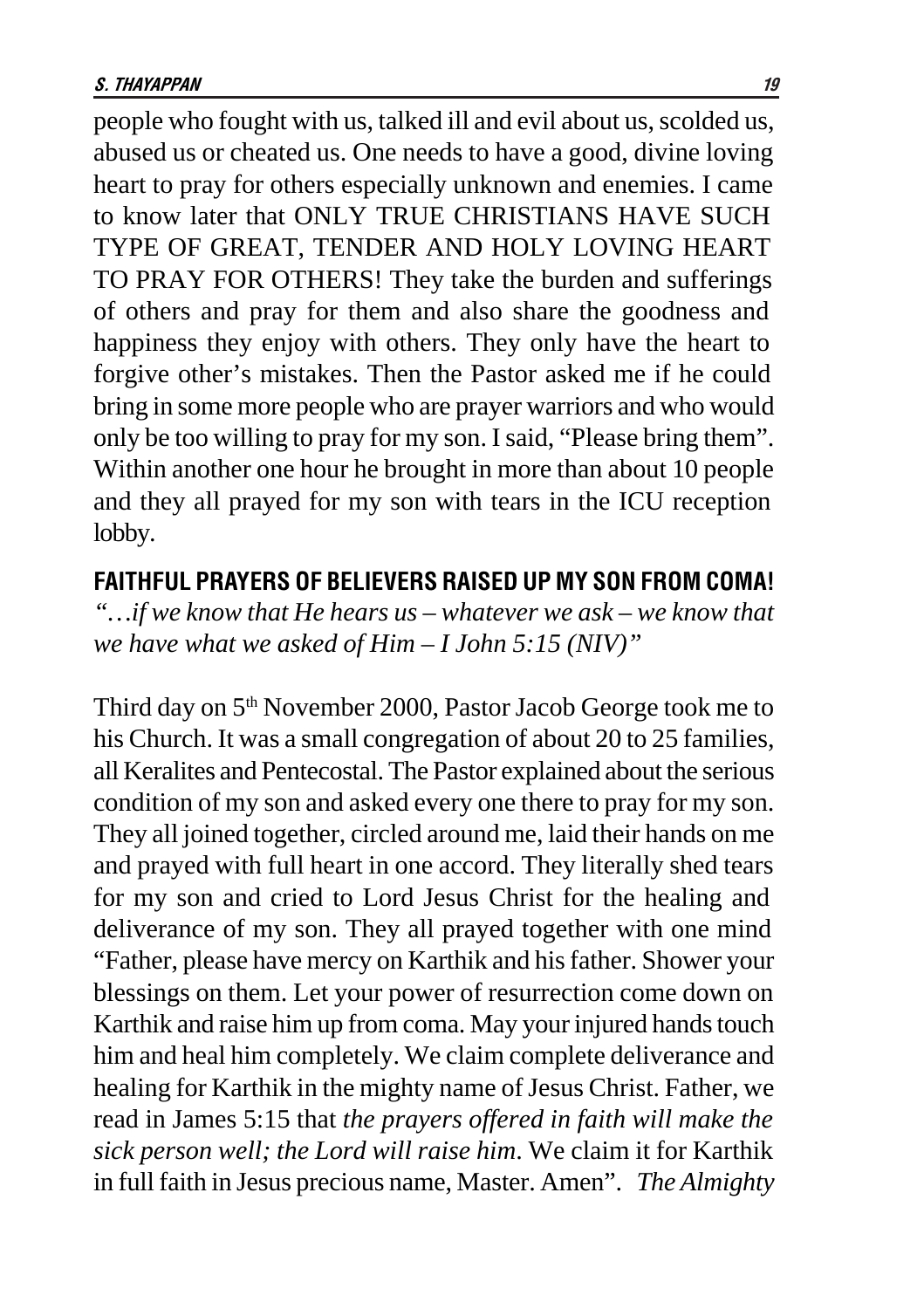<span id="page-19-0"></span>*God who promised His presence, in the midst of two or three gathered on His name (Mt 18:20),* heard their tearful prayers made in one accord. The Lord who has said that *He will never forsake you (Josh 1:5) and ask anything in His name, you shall get it*, listened to their earnest, faithful prayers. The loving, merciful, miracle God – Lord Jesus Christ broke and removed the cords of death entangled around my son, unwound the cords of death coiled around my son and BLESSED MY SON TO COME OUT OF COMA! When we reached the hospital from the Church, we found him seated in a wheel chair, fully conscious and in all his senses for the first time in three months and he nodded his head on seeing and recognizing me. It was a great and pleasing shock for us. Even the doctors and the ICU ward nurses wondered and said that his recovery is quite unbelievable. I could neither believe nor disbelieve my own eyes. I could not help but think like this – the so called Hindu Gods whom I had been worshipping whole heartedly and devotedly for the past 58 years had failed to help my son. On the contrary, the Lord whom I had despised and hated has saved my son from the valley of death. Tears rolled down my cheeks on seeing my son's recovery from coma of which I had totally lost all my hopes. Jesus Christ who created this entire universe and all the living beings in it with one word, has also changed, altered and nullified the horoscope of my son which predicted the end of my son's life. Praise the Lord!

# DO ANY CHURCH GIVE MONEY FOR CONVERSION OF HINDUS TO **CHRISTIANITY?**

 *"…the kindness and love of God our Saviour appeared – Titus 3:4 (NIV)"*

Then every day Pastor Jacob George or Sam Verghese with Mathai uncle or George Joy and many others from his church used to come, pray and talk about Bible or Jesus Christ and His unceasing love to me. They said, *"If you believe Jesus, you have a good life in Him (Rom 1:17)"*. I needed their prayers for my son but NOT Jesus. When they started talking more about Bible and Jesus, I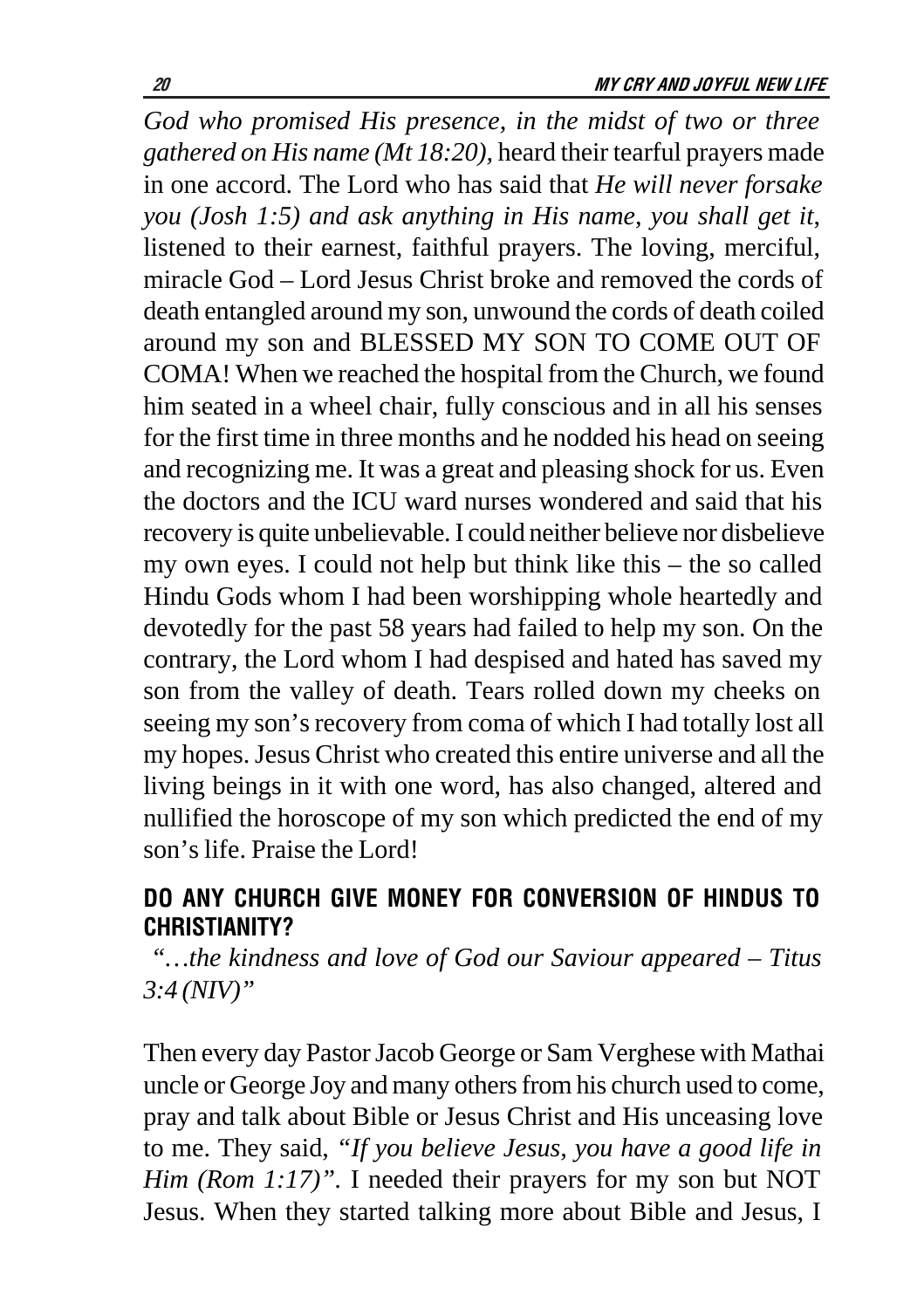<span id="page-20-0"></span>became little alert and cautious. I thought these people were trying to convert me to Christianity taking advantage of my helpless condition. So I started arguing with them telling that whatever they are telling, all are there already in Bhagavat Gita or Ramayana or Mahabharatha or in the teachings of Vivekananda and in many other Hindu Vedas and Upanishads. But they never argued back nor did they talk anything ill about Hindu gods or Hinduism or its rituals, culture or traditions. They talked only about the abundant love of Jesus, how He had died and shed to the last drop of his precious blood on the cross for all our sins and sicknesses and what He has promised to us. And whosoever came and talked to me had a miracle in their lives to narrate and they were a living example and witness for the blessings, mercy and healing power of Lord Jesus Christ. Then I asked myself – what are these people going to get by converting me into a Christian? Is their Church going to give them one lakh or two lakhs rupees for converting a Hindu into a Christian? No, nothing! Neither monetary benefit nor reward nor any recognition do they get. In day to day life we recommend so many worldly things to others – go to that particular tailor, he stitches well or go to that automobile mechanic. He is good at the job. Like that we recommend so many worldly things to others without expecting any thing from them. Similarly it may be the way they show their gratitude and love to the Lord for the blessings, healings, miracles and the eternal joy they had received from Jesus Christ. So I THOUGHT WHY NOT I ALSO PRAY TO LORD JESUS CHRIST?

#### Jesus in me moved from last place to the first

*"But grow in the grace and knowledge of our Lord and Saviour Jesus Christ – 2 Pet 3:18"*

Hindu philosophy teaches that all the Gods are same and only the names are different. Eshwar, Allah, therey naam, sabko jannath dhey Bhagawan! Rivers may be different but finally all the rivers converge only in the ocean i.e. Bhagavan, the Supreme Almighty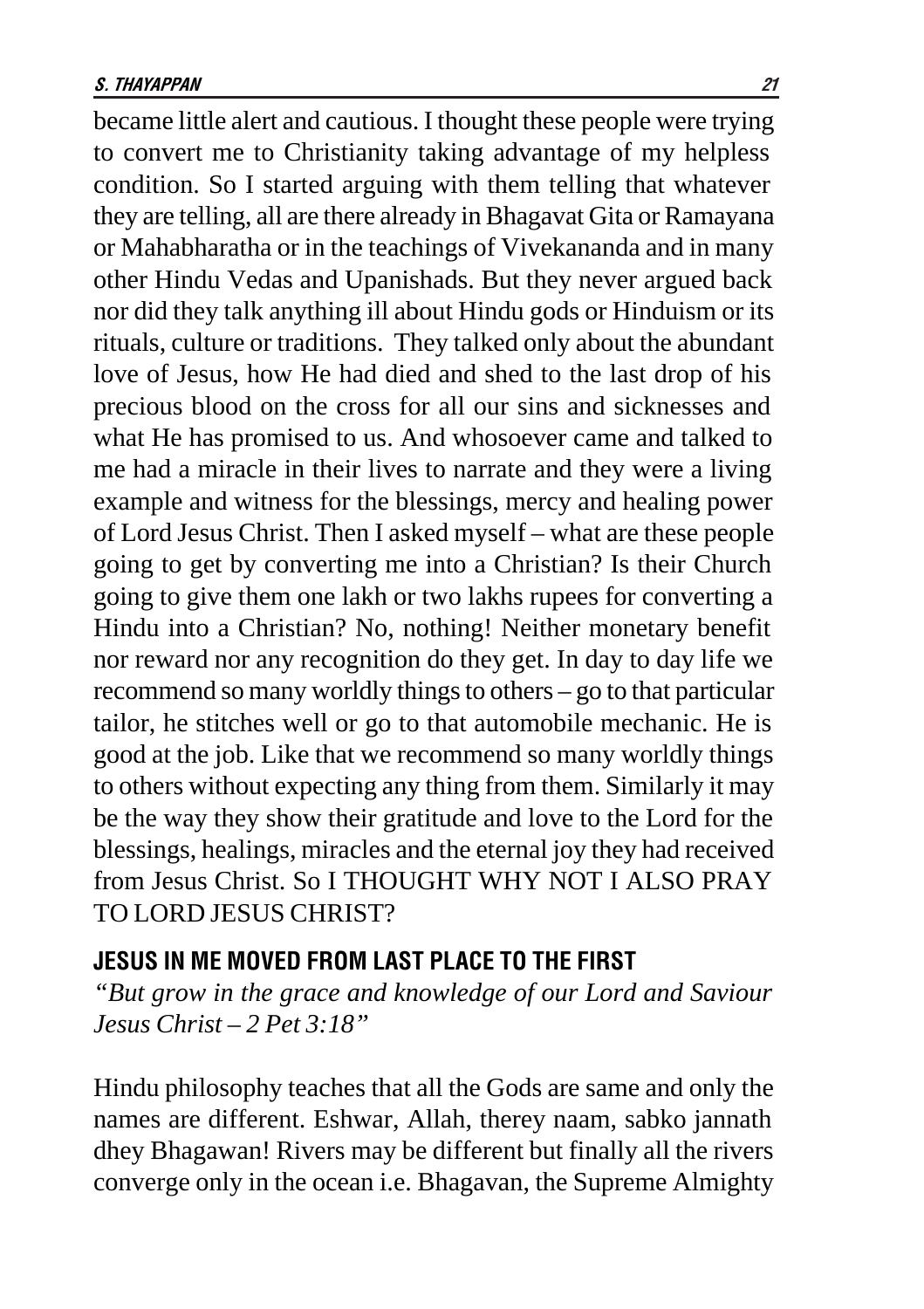<span id="page-21-0"></span>God. Further, as it is, we, the Hindus are not worshipping one God. We pray to umpteen number of Gods like Shiva, his wife Parvathi or Om Sakthi, their son Ganesh, His brother Murugan, his two wives, Lord Venkatachalapathy, his wife Lakshmi, his sister Saraswathi, Hanuman etc. apart from several self proclaimed godmen like Saibaba, Sankarachariya, Bhangaru Adigal and so on. h So I admitted Jesus Christ into the crowd of Gods and started worshipping him also. I used to chant all the manthras for the Hindu Gods first and in the end prayed to Lord Jesus. In one month, without my knowledge, Jesus had moved from the LAST POSITION TO THE FIRST PLACE and I became aware that I was praying only to Jesus afterwards. WHEN I WAS WORSHIPPING ONLY JESUS, MIRACLES AND WONDERS STARTED HAPPENING IN MY SON'S CONDITION. I could see life and a sense of recognition in his eyes and a steady progress in his general condition. Within another fortnight he was transferred from ICU to general ward and then to a Rehabilitation Centre. More than Rs. 3.5 Crores had been spent on my son's medical treatment. As my son's medical expenses were covered by the Insurance, I was spared. Otherwise, it was beyond my imagination. I don't even know how many zeros are there in 3.5 Crores. I am just a middle class person. The strange thing was that my son had worked only for 25 days in USA, not even one full month. I could only thank Lord Jesus Christ for His divine intervention in our lives and for His remarkable, wonderful guidance. Hallelujah!

#### **TASTING TRUE CHRISTIAN LOVE**

 *"Taste and see that the Lord is good - Ps 34:8 (NIV)"*

In the Rehabilitation centre, on one of the days in December 2000, the nurse removed my son's urine catheter which was used for more than four months. He was then wearing an adult diaper. I took him for physiotherapy and before putting him to bed for a nap in the afternoon after lunch, I checked up his diaper to change it if it was wet. Surprisingly it was totally dry. It was something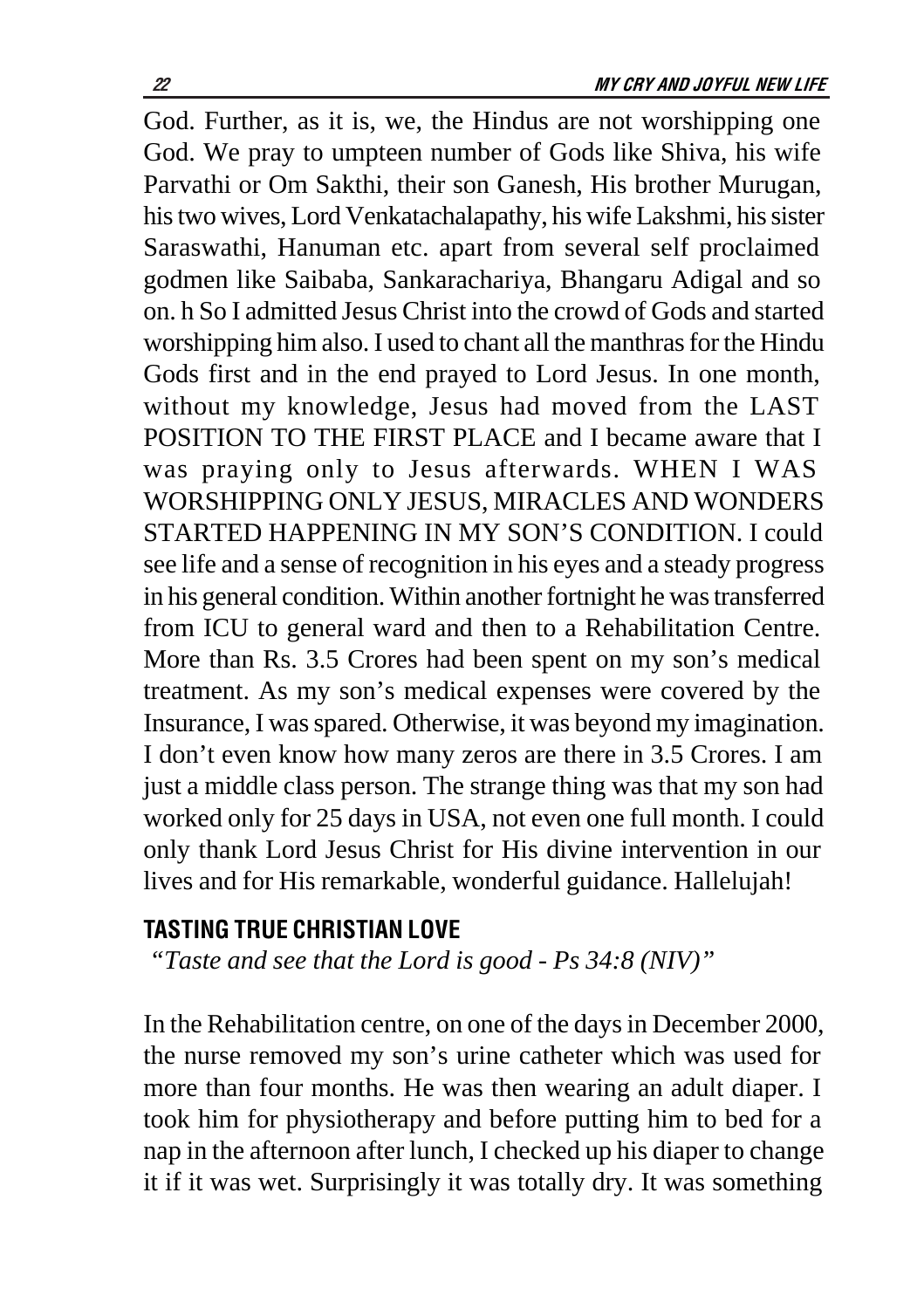<span id="page-22-0"></span>very strange for me. In that winter, any person would normally feel the need for urinating every hour. My son had not urinated since morning in that climate. I thought of waiting till the evening to check him up again. I checked up again at 4 PM. His diaper was still dry. But he was restless and perhaps was feeling the urge and uneasiness but could not express it. I called for the nurse and she said that my son could have developed some infection in the urinary track or a blockage in the passage which was a serious matter and wanted to call the doctor immediately. I asked her to wait. "Before you call your doctor, let me call my Doctor! Immediately I rang up my Christian friends and told them. They said "Don't worry, just lay your hand on his body and pray in the name of Jesus. *Your faith will heal him (Mk 5:34). Cast all your care upon Jesus for He cares for you (1 Pet 5:7)*. We are also kneeling down and praying for him". I did as they advised and prayed in full faith. THE NEXT MINUTE THE MIRACLE HAPPENED! My son urinated immediately without any problem. Hallelujah! Praise the Lord. Many times Karthi's condition grew worse, totally unpredictable and his head would collapse without any known reason and our faithful prayers used to bring him back to normalcy. How true and sincere is Jesus Christ to His promise *"Call upon Me in the day of trouble. I will deliver you and you shall glorify Me (Ps 50:15)".*

#### ULTIMATUM GIVEN BY ME TO JESUS CHRIST

*"My times are in your hands – Ps 31:15 (NIV)"*

I told Pastor Jacob George that if Jesus Christ heals my son completely within one month by Jan 15, 2001, I would accept Him as my personal Saviour. He agreed but told me to stop worshipping any idols and have complete faith in Jesus and worship Him alone. *"Without faith it is impossible to please God (Heb 11:6)*" he said. From that day onwards, I had stopped idolatry and chanting of any mantras and started praying only to Jesus. I prayed sincerely, with all my heart and soul. I prayed all the time. I prayed for every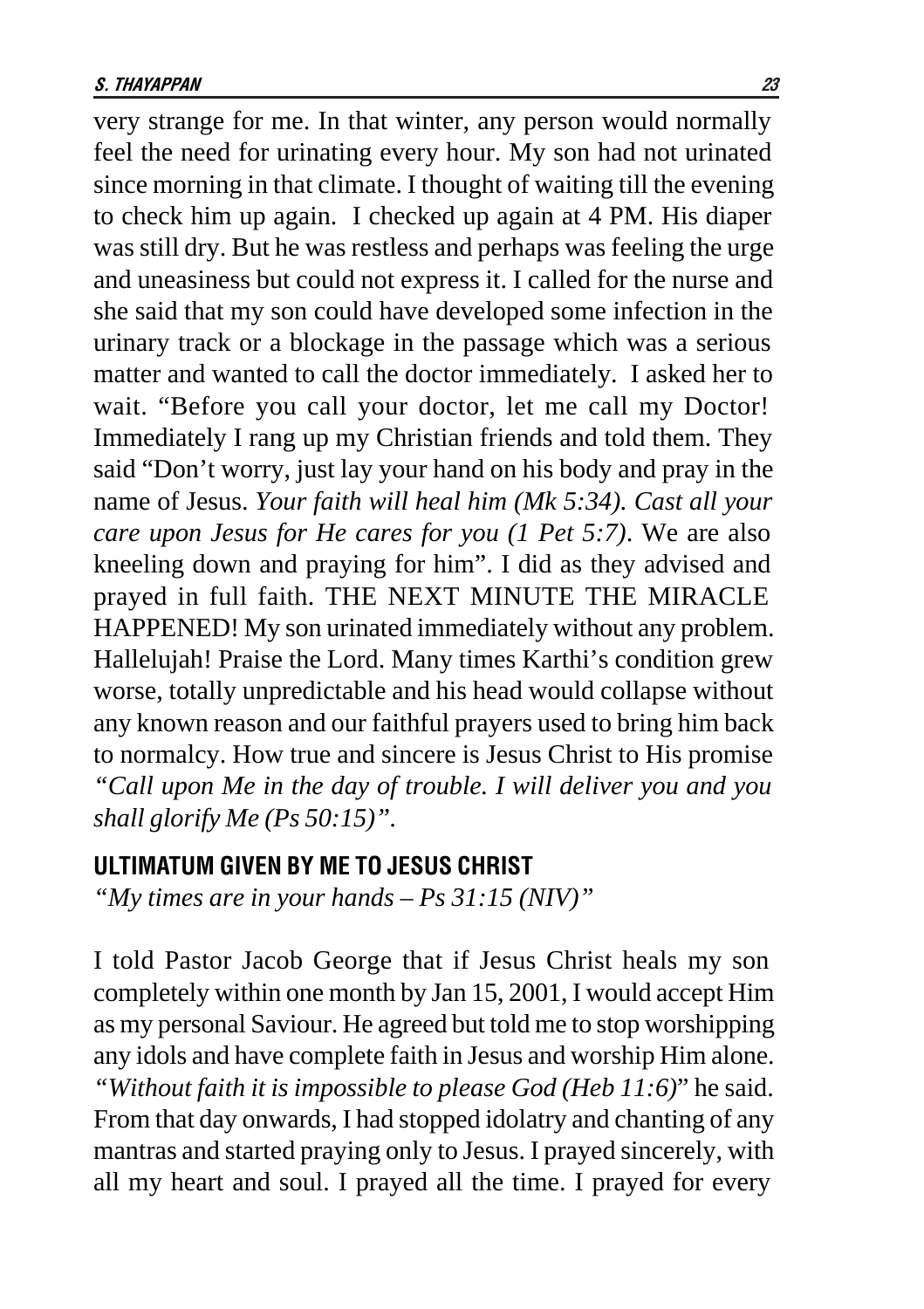thing. I prayed before doing anything. The prayer was in my mind all the 24 hours. I could feel the presence of the Holy Spirit in me. Many miracles happened in my day to day life proving to me *"I am with you always even to the very end of the age (Mt 28:20)"* and the God's grace was with me all the time. Every Saturday I used to call my family. The call, normally, won't materialize for a long time and it really used to test my patience. But as soon as I pray and beg to the Lord for the connection, I would get it immediately. This happened many a times. One day I had misplaced the telephone prepaid card somewhere. I searched it for more than 30 minutes but to no avail. I got it immediately as soon as I prayed to the Lord. Once I could not open the lid of my cooker. Somehow it had got struck and I struggled for nearly 15 minutes to open it. Finally when I looked up to the Lord for help, it opened up. Normally Americans don't stop the car on the high way to give lift to any strangers. Many a times, whenever I was stranded in the hospital or in any Max station because of rain or inclement weather, I would just pray to Jesus and I would get a lift in some car to reach my apartment. Like this, THE LORD ANSWERED ALL MY PRAYERS AND MET MY DAY TO DAY NEEDS AND PROVED THAT HE NEVER FORSAKES HIS CHILDREN. *"Peace I leave with you, My peace I give to you, not as the world gives do I give you. Let not your heart be troubled neither let it be afraid (John 14: 27)"*. True to His Words, more than anything else, the Lord gave me the peace and hope which I had totally lost without HIM.

At the same time, I had a feeling in my heart as to who am I to give an ultimatum of one month to the Lord to heal my son. He is the Almighty God who created the whole universe, millions of stars and planets. The Lord has said, *"It is I who made the earth and created mankind upon it (Is 45:12)".* He is the Creator of all the living beings on the land, the air and the sea. Recently I saw a news item in TV that a satellite which was sent by NASA Scientists from USA had traveled continuously for seven years and reached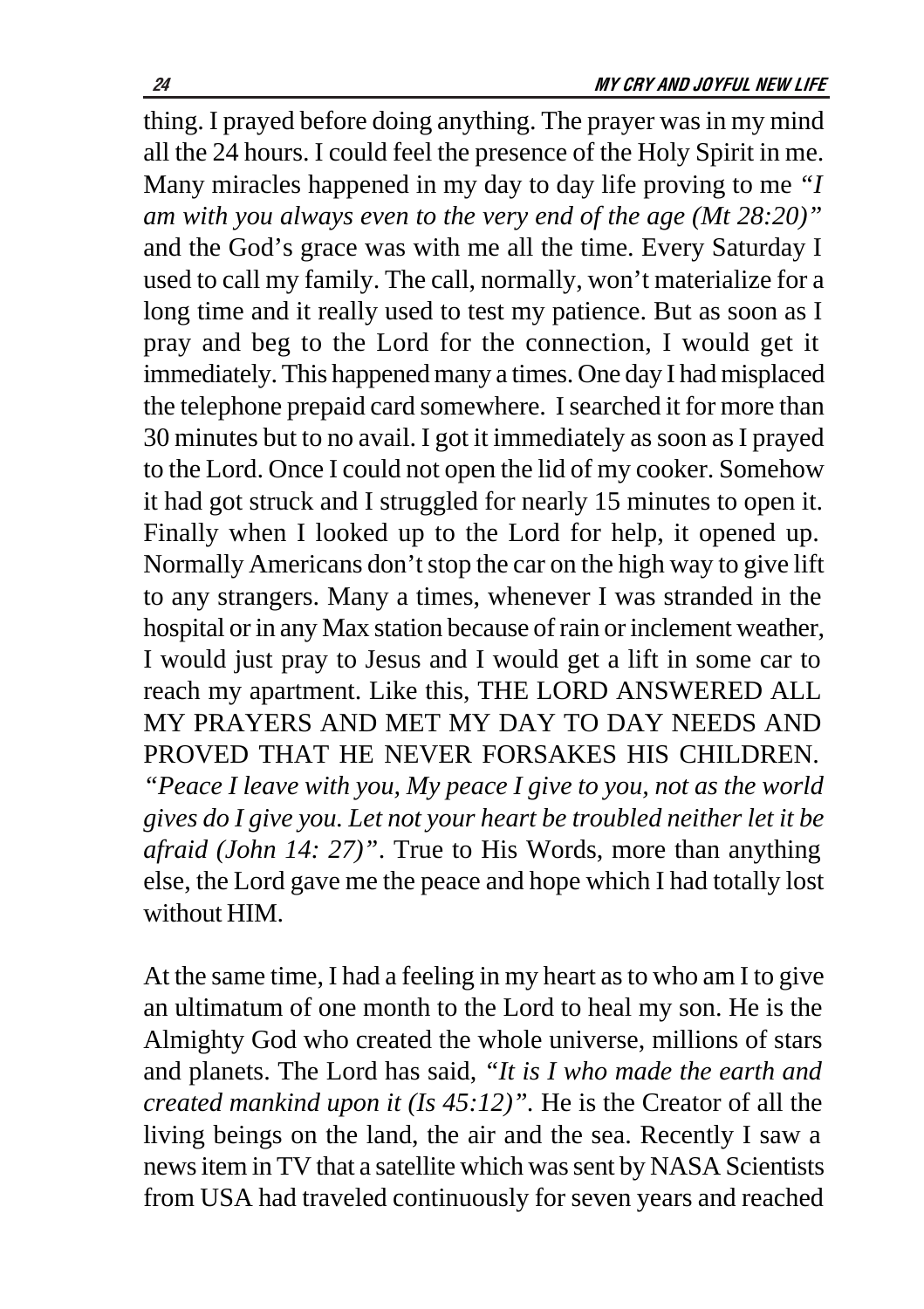<span id="page-24-0"></span>Saturn. When I tried to imagine the distance from earth to Saturn, my head was really swirling. I saw another news item in TV on Sep 01, 2004 that the American scientists have discovered two more new planets like earth at a distance of 35 light years in the solar system. What has been discovered out of the creation of the Lord by the scientists in the world so far is only very little and yet to be discovered is unimaginable. Whenever there is a discovery of a new planet in the galaxy or cosmic universe, we are awe struck with the creation of the Lord. All these things which are beyond our thinking and understanding were created by the Lord with ONE WORD and He hung them in vacuum like flowers in a tree. What a fool I had been to give a time and date to such an omnipotent Lord and Creator to heal my son in one month! He knows what is best for me and for my son. HE DOES EVERYTHING BEAUTIFUL IN HIS RIGHT TIME AND WAY (Ecl 3:11). Psalmist says in Ps 55:22, *"Cast your burden on the Lord and He shall sustain you. He shall never permit the righteous to be moved".* That sense and realization dawned on me and I asked the Lord to forgive my foolishness and I totally surrendered at His feet.

#### I REMEMBER THEM WITH TEARS FOR BRINGING ME TO CHRIST

*"Those who oppose him he must gently instruct…2 Tim 2:25(NIV)"*

The Satan tried his level best to destroy my newly found faith. Pastor Jacob George, Brother Verghese Pulikottil, Mathai uncle, his wife, George Joy, his wife Sutha, Paul, EV Verghese, Johnson and his wife and so many others whom I can never forget in my life, strengthened my faith and laid a strong foundation in Christ by obeying the Word of God in Luke 22:32 *"When you have returned to me, strengthen your brethren"* by their sustained fellowship, visit, love, moral support apart from upholding me in all their prayers. I recall the innumerable occasions I had insulted them, neglected, ignored, irritated, avoided them and argued with them just for the sake of argument. I still remember the days when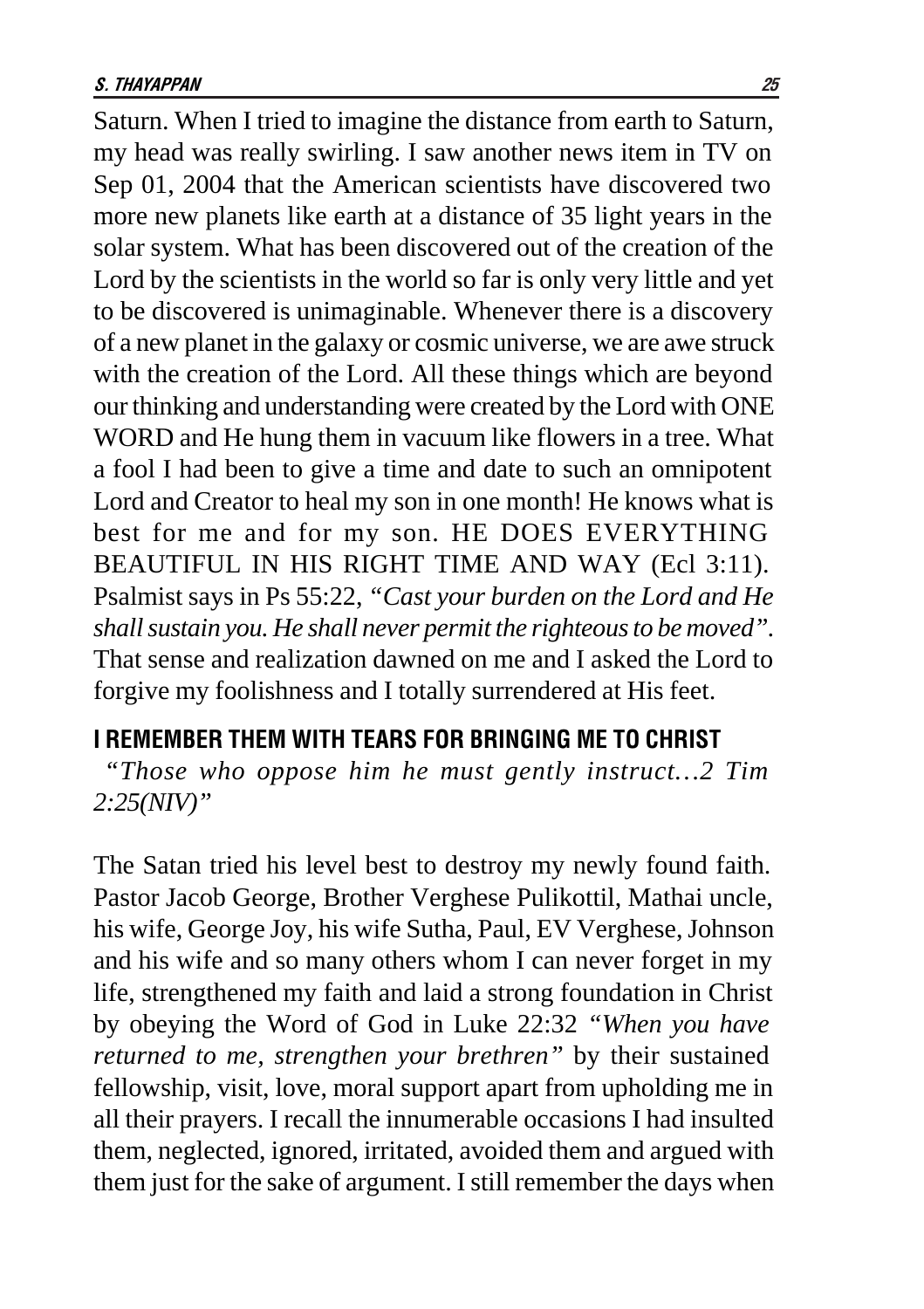<span id="page-25-0"></span>I used to go for walking on seeing them in order to avoid them off. But they ignored all my irritant behavior and went on firmly in bringing me to Christ by preaching the Word as Apostle Paul has exhorted in 2 Tim 4:2, "*in season and out of season".* They loved me and my son so much; they were ready to do anything for us expecting nothing from us. They reflected the true love of Jesus Christ. It was their sincere, true, selfless Christian love that finally cracked me and won me fully to Christ. I was able to see Jesus in them. I received the holy love of Jesus through them. They were really true Christians. I was a hard nut to crack and a very strong religious minded Hindu. I had studied Hindu Vedas and Scriptures and I was very deeply engrossed into it. Further I had hated Christianity and was dead against it. I was an educated, experienced and matured person and not to be easily converted on account of my son's sickness alone. It was their sincere prayer, love, real Christian life and fellowship that turned my mind and soul to Jesus Christ. It is because of them, we are now enjoying such a blessed life with so much of peace, happiness, love and fellowship of so many people that we have not enjoyed in our entire life.

# HOW COULD THE ONCE HATED CHRISTIANITY BECAME THE MUCH **LOVED**

*"It is God who works in you to will and to act according to His good purpose – Phi 2:13 (NIV)"*

One day I was recapitulating as to how my hatred towards Christianity and Jesus Christ since childhood had disappeared and the love for Christ and His Way had bloomed in me. What exactly had transpired or attracted me towards Christianity? Which one truly prompted me to interchange my hatred for love? I sank deep into the bottom of my mind in introspection and analyzed to find out the answer. It was true that I was greatly disappointed and annoyed with all the (so called) Hindu Gods for allowing such a deadly disease to come upon my son and for not saving him from coma and paralysis. But that disappointment and annoyance alone could not have been the cause for changing my hatred towards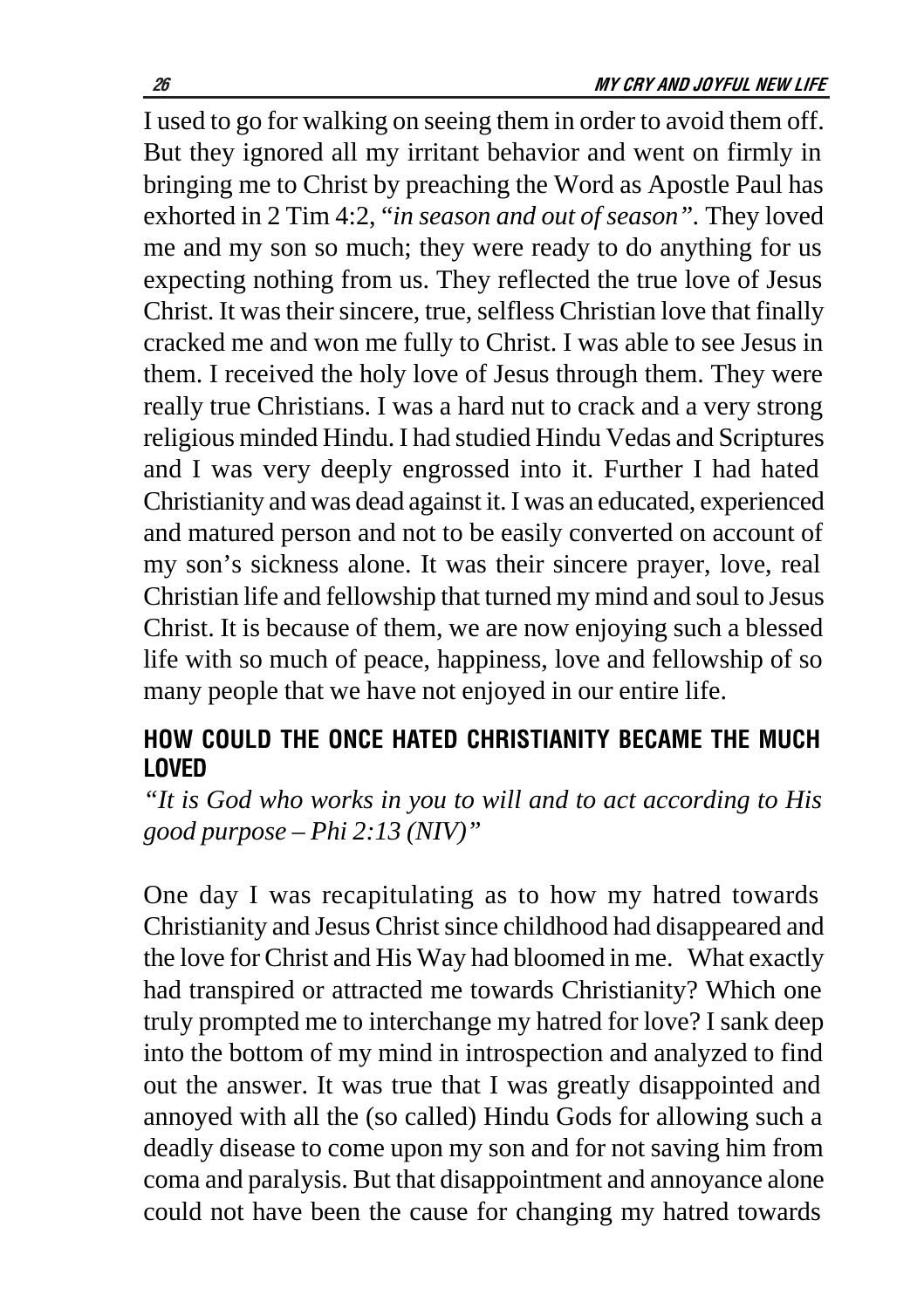Christianity to a love for it. Because Hindu religion, its culture, traditions, belief and rituals were of very great values to me and they were very deeply assimilated into my blood stream. My liking and leaning towards Hinduism was not borne out of my having been born in a Hindu family and background. I had in fact loved Hindu religion and admired it. I was rather proud to be a Hindu. I used to sing devotional songs on the deities of Murugan and Adhi Parasakthi and other Hindu gods/goddesses from the bottom of my heart with tears rolling down my cheeks and with true devotion and dedication. I had even done a devotional musical concert to raise funds to conduct the wedding of daughter of a temple priest in Delhi. I had also practiced transcendental meditation and kundalini yoga. After reading many Hindu Vedas, Upanishads and religious books, I thought I was fully convinced that Hindu religion was a meaningful religion. How could a man with such a background and knowledge about Hinduism ever change his opinion and concept about Christianity and Christ?

I am not boasting of myself. It is not really easy to convince me on anything as I had a probing mind not to believe anything on the face of it. I always asked what, why and how to believe anything. I am a counter-intelligence trained person in the Indian Air Force and the first lesson taught to us was not to believe anything unless it was thoroughly analyzed and evidenced. Nothing escaped from my sight and observation. My assessment and opinion on many issues also do not go wrong. 38 years of my versatile career in HRD, administration, personnel management, security, intelligence, counter-intelligence, insurance, marketing, art and cultural fields had groomed me well in individual and mass psychology. All these experiences and exposures had sharpened my mental alertness, focus, thinking and analytical powers. With the backdrop of these facts, I tried to analyze deeply with an open unbiased mind, the lives of all those Indo-American Christians who were known to me.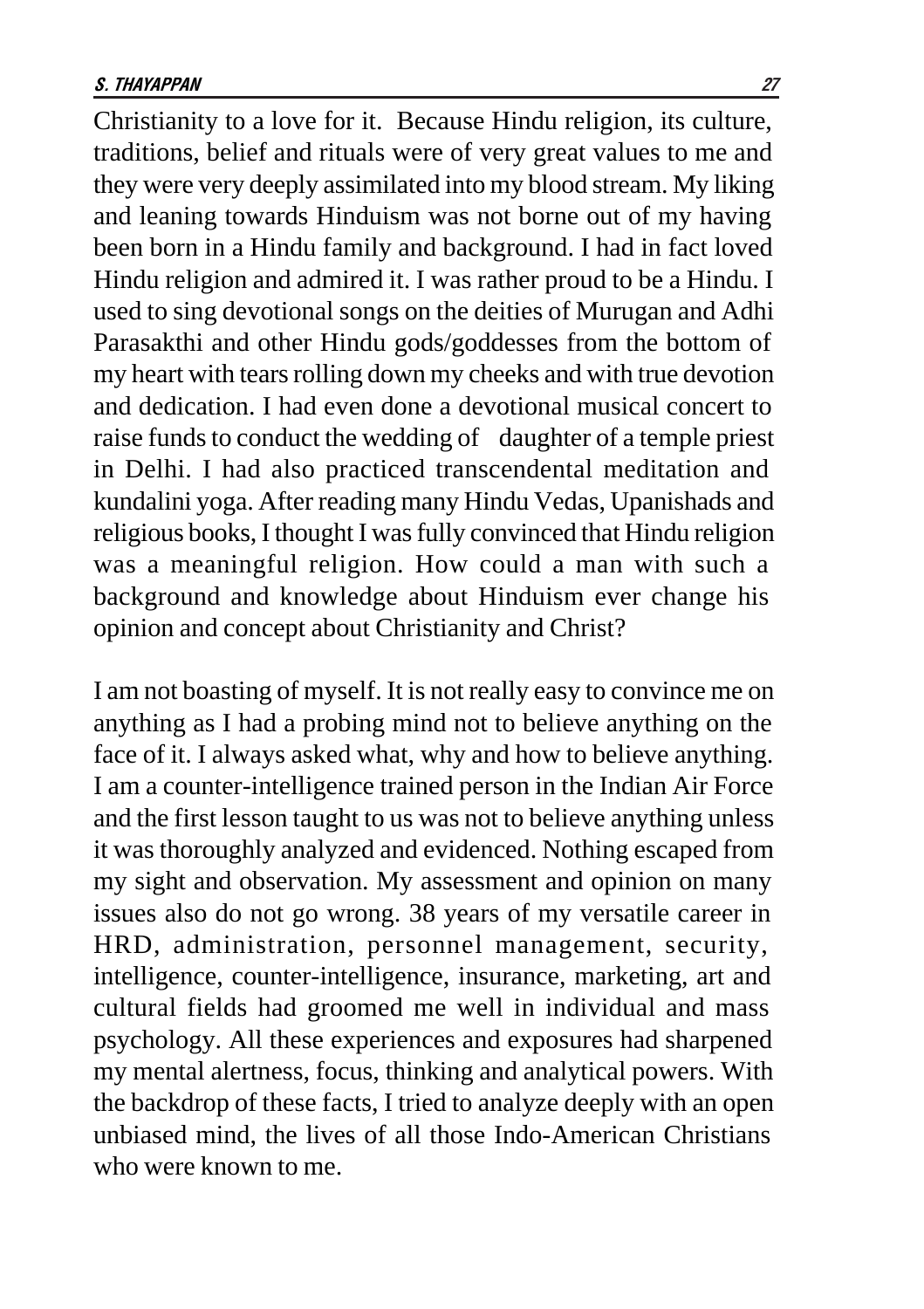# <span id="page-27-0"></span>THE INVALUABLE PEARLS I COULD DIG OUT OF CHRISTIANITY *"When he found one of great value…he bought it – Mt 13:46 (NIV)"*

No wonder that the Bible excels among all the Holy books in the world and stays alive and appealing even after millenniums. I am a bookish fellow. I have read innumerable number of books in Tamil as well as English. But I have not read a book like the Holy Bible. The Bible alone can give a person the self confidence, hope and faith even in the worst possible situation. Christianity has done a yeoman job for the individuals as well as for the society. It inculcates a feeling of universal brotherliness irrespective of their caste, creed and nationality. As King David said in *Ps 119:11, "Your word I have hidden in my heart that I might not sin against you",* the Scripture saves, rescues people from sin and gives them enough courage, mental power and strength to win over the worldly temptations and instills a godly fear in their mind to shun away the sin. It guides them to lead a holy, holistic, healthiest, happiest, contended, peaceful and meaningful life. If one follows the teachings of the New Testament, he is sure to experience the richness and unimaginable comforts and peace of the Heaven in this earthly life itself. CHRISTIANITY IS NOT A RELIGION AT ALL. IT SHOWS THE WAY TO HAVE A CLOSE ETERNAL PERSONAL RELATIONSHIP WITH THE CREATOR. It is not one of the ways to the Creator but the ONLY WAY. The patience and humility shown by the Christians, their character/culture of thanking the Lord for every thing, even for a small thing in their lives, thinking and remembering the Creator at every step and stage of their lives, an admirable attitude to forgive and forget the blunders and mistakes of others, giving top most place and priority in their lives for the Lord, enduring all the sufferings with a smile and unshakeable hope that all the ordeals in their lives were permitted by the Lord only to mould them, really astonished me, made me spellbound and speechless. All the family members join together daily at a particular time for family prayer really helped in resolving many family disputes and built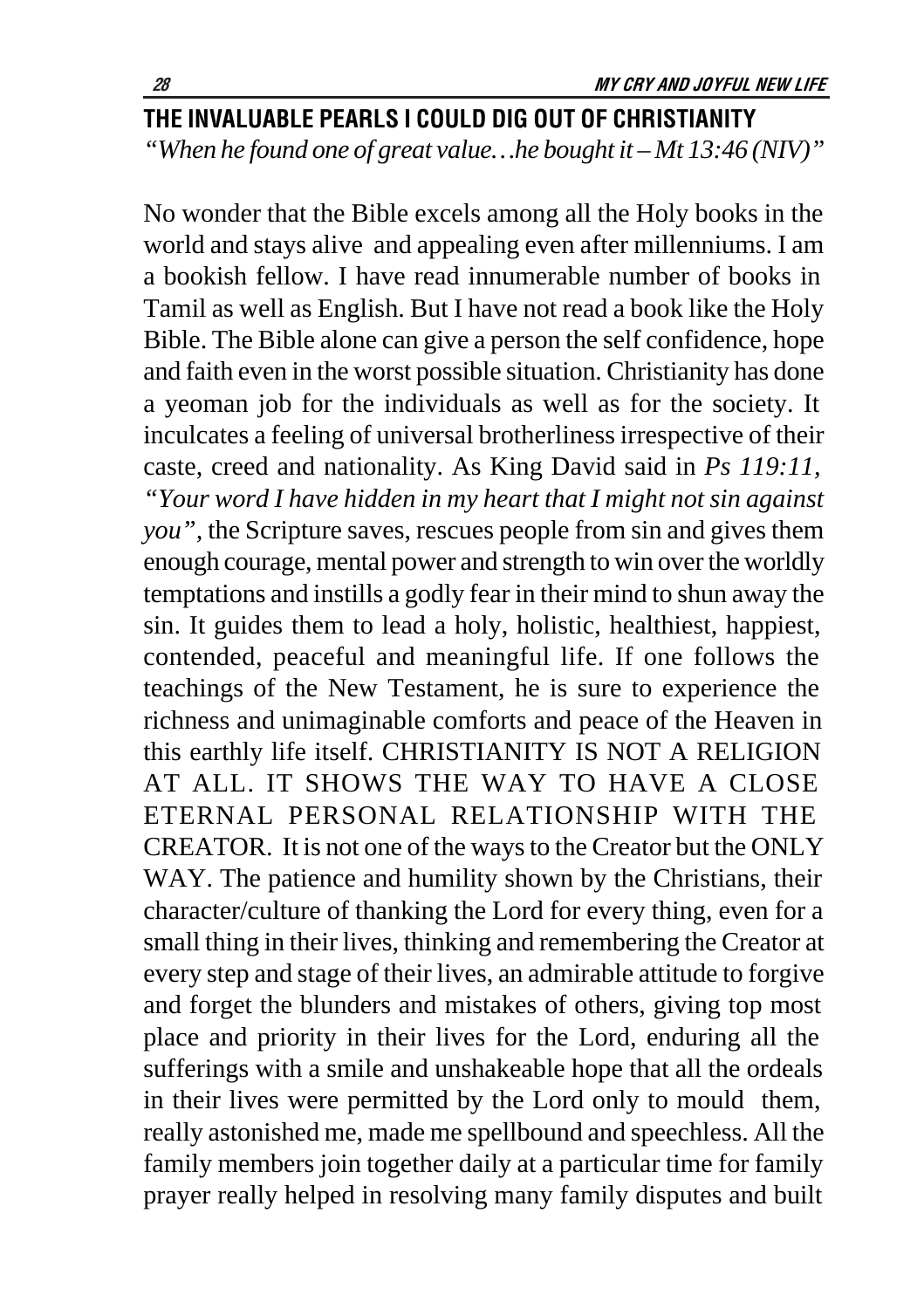up a harmonious, wonderful, close knitted relationship amongst the family members when the joint family system and a good family institution is disintegrating these days. Whatever the impediments that may intrude, they attended the church on all the Sundays with all the family members and enjoyed the bliss, anointing and of the presence of the Holy Spirit throughout their stay in the church and in the worship without allowing their mind to wander elsewhere. The word of God shared in the Church by the Pastor for about 45 minutes really mends and moulds our lives, thoughts, our character and attitudes to lead a holy life. I was moved when special prayers were made for the sick, studies of the children, marriage of children or for their job or for the difficulties, problems prevailing in a family. Even when you worship in a church where the congregation is more than 2000 to 3000 believers, every one is able to feel and enjoy the presence of the Lord individually without any disturbance or hindrance and is able to have total communion and a divine relationship with the Lord through out the service of 2 ½ hours. When a new comer comes to the church, he is spotted even among a congregation of thousands and is welcomed, greeted and introduced to other believers and enquired for any special prayer requirements for them or for their family members. Organizing conventions and retreats for the youth in the church for two to three days to inculcate good habits and thoughts in them at the right age before they are tempted to fall a prey to the worldly sins and attractions and conducting of Sunday classes for the young children to shape them for the holy way right from their childhood, praying for a peaceful co-existence in the area, praying for the welfare and development of the nation, to give wisdom to the elected body of politicians, local administration and government officials, praying for the victims of national calamities, disasters etc., helping the poor and downtrodden in times of their dire needs, children's school admission, books, fees, a feeling of oneness and a family among all the members of the church irrespective of their social and financial status, caste or creed and inviting every member of the church for all the family functions etc. all these and many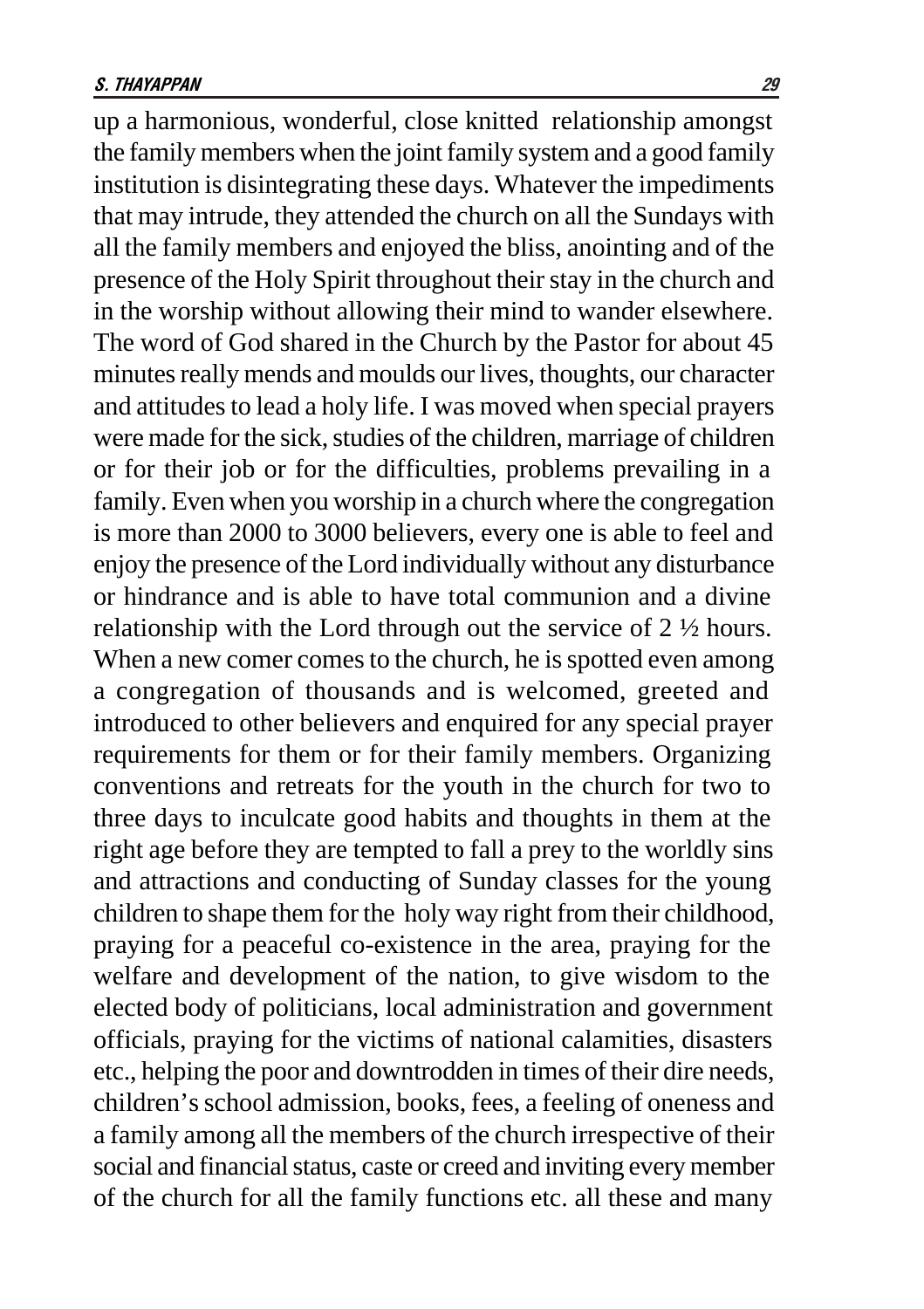<span id="page-29-0"></span>more good things that I have not mentioned here surfaced before me and I was really awe struck and dumbfounded. What a vital and pivotal role the church, the Pastor and the members play in the lives of its believers in shaping their mind, thoughts, deeds and help them to become a good citizen in the society! The whole world does not know what exactly the Christianity is contributing to the world silently. Almost all the non-Christians carry a wrong notion that the Christians are fanatic and they are interested only in spreading Christianity and converting other religious people to Christianity. What are they going to get by converting people to Christianity? Nothing except that the people will become good, rescued from all sorts of sins, smoking, alcoholism, drugs, peace loving and away from violence, terrorism, unrest, crimes, law and order problems which the government and other religions have been trying to eradicate for centuries but could not do anything at all. I am fully convinced beyond any doubt that strict adherence to the teachings of the Bible alone can bring peace to the world and harmony among many religions and culture. I don't say that all Christians are good. There are bad people among Christians also. They are not actually Christians. Only for name sake they are Christians. A real Christian will imbibe all the qualities of Jesus Christ and reflect His abundant love and holiness in all his activities and to every one in the society even under adverse circumstances. A true Christian who has Jesus Christ in his heart cannot act in any other way. Hallelujah!

#### THOUGHTS THAT SURFACED IN MY MIND

*"My heart is stirred by a noble theme – Ps 45:1 (NIV)"*

I could not but avoid the pain and the feelings that all these good things are not there in our Hindu religion. Even if it is a small temple, nobody bothers when we or a new comer comes to the temple for worship, there is none to greet us, befriend us or to have a fellowship with us or to enquire about our problems, difficulties or prayer requests if any and to pray for us. The priest is interested only in the offering one puts in his puja plate/hundi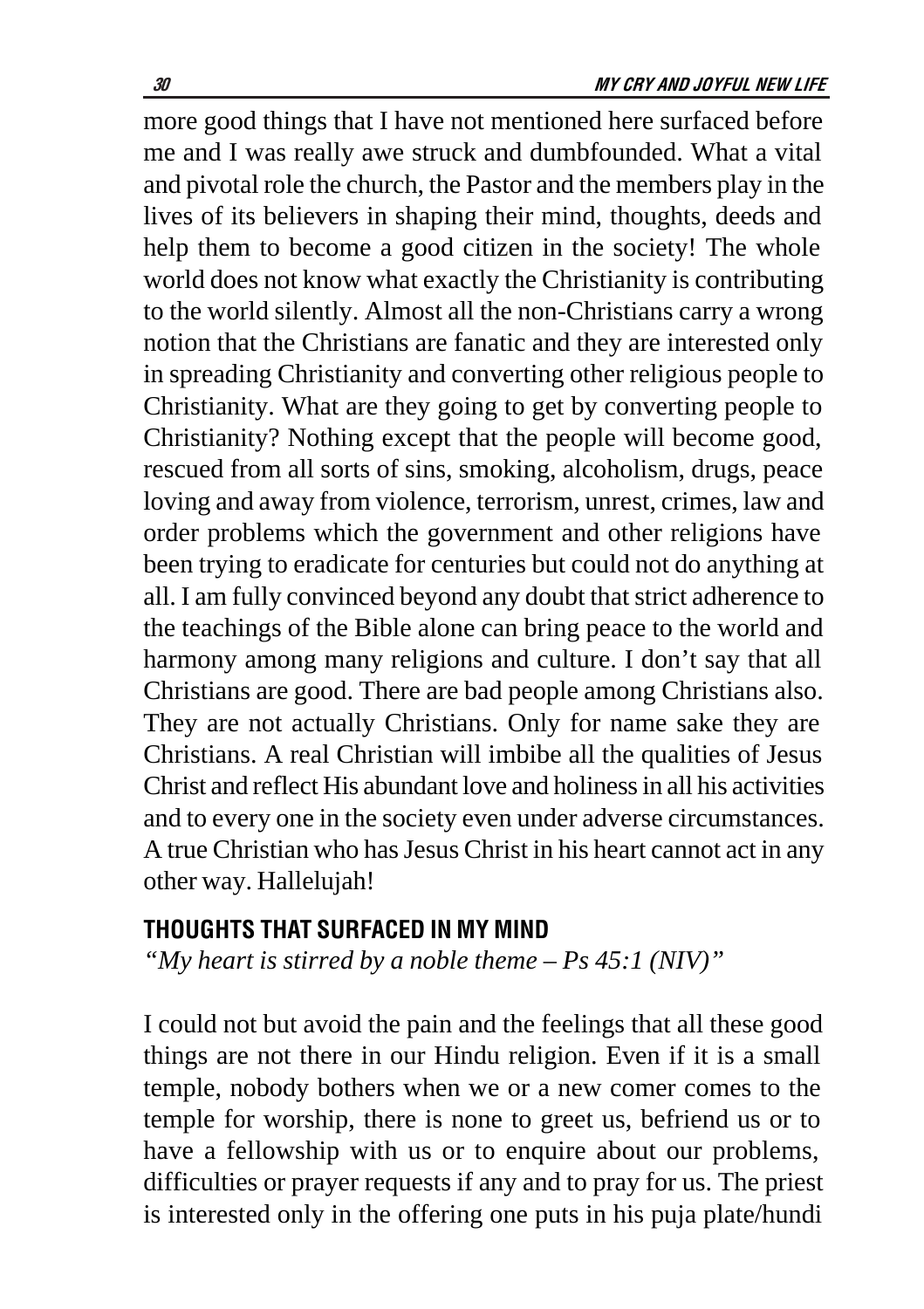(offering box). One cannot even pray for two minutes without being disturbed. Some body may touch you inadvertently or some one might extend his neck like a Giraffe to have a darshan (look/sight) of the idol for himself alone without bothering that he is obstructing the views of others standing behind, unwanted talk, gossip and thoughts in front of the sanctum sanctorum, the suffocation, congestion, overcrowding due to narrow passage and space in the inner sanctum, pushing and feeling the hot breathings of others on your bare shoulders, incomprehensible Sanskrit slogas and mantras chanted by the priest will surely distract your concentration, devotion and meditation.. The irony is that the devotees are ignorant to the extent that they don't even understand that they were spoiling the sanctity and holiness of the temple by throwing the banana skins, plantain leaves, coconut shells and other trashes and rubbish inside the temple premises. The height of foolishness of the temple administrators or by the servant of gods is giving preference, priority and respect in front of the deity to politicians, government officials, meting out preferred treatment on the basis of their position, caste, community etc. The temple, instead of sanctifying and purifying them or shaping and structuring the values of life, has just become a place of meaningless rituals which neither mould the devotees nor warn them against evil, sins or remind them of their accountability to God for all their deeds. I know that there are valuable and appreciable teachings in Hindu philosophy and scriptures. Every thing is there but the PERSON is absent. The person is CHRIST. Life is full of problems, sickness, difficulties and tension. Every one has one or the other problem in their lives. They run from pillar to post and from one temple to the other, from one deity to other, do all sorts of remedies, special offerings and pujas to the deities and planets. Yet their problems are not solved. Again they keep running to other places and are ready to do anything to overcome their problems. They really don't understand the root cause for their problems or who creates or brings these problems to them. Without going to the root of it, they try to get some false satisfaction and liberation by running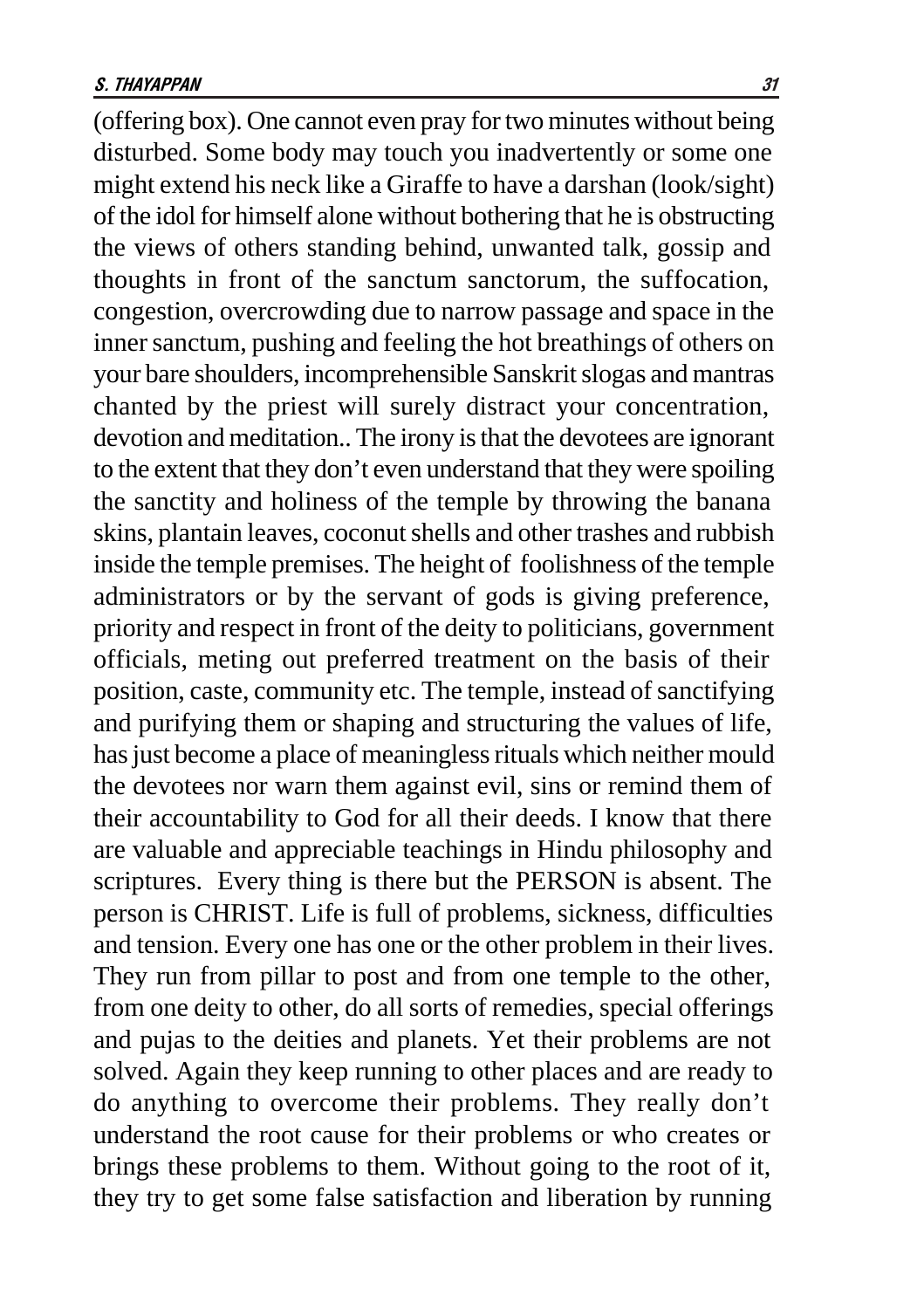<span id="page-31-0"></span>hither and thither. Having failed to find a solution, they finally try to find a sort of relief through alcohol, drugs or any intoxicants.

#### JESUS CHRIST IS THE REAL GOD AND CREATOR

*"He will be called wonderful counselor, Mighty God, everlasting Father, Prince of Peace – Is 9:6 (NIV)"*

Some of my friends told me that all the good teachings of the Bible are there in Hindu Scriptures and Vedas. I could remember a parable once told by our Pastor which was very relevant and handy in that situation. A person while going from one village to the other, he had to cross an isolated place full of wild growth of vegetation and he fell into a disused deep well and he could not climb up the well on his own and he cried for help. One person who heard his cry, came and saw him and said, "Oh what a fool you are! Are you new to this place? Why did you choose this route? Even the local residents would hesitate to come this way at this time. At least you could have asked some one for the way". He said so many other things and went off on his way. One more person came on hearing his cry for help. He also expressed his pity for him and rebuked him as to why he chose to come that way especially at dusk. At least you could have taken a torch or lantern with you to give you enough light to show you the way. There is another route you could have chosen. What a poor man you are! It is nothing but your fate and karma!" He also told so many soothing words and went off on his way. Is there anything wrong in their telling? Nothing was wrong. Everything was with full of concern, love and advice but what is the use? A third person came on that way. He heard his cry. Immediately he climbed down the deep well risking his own life and helped him to come out of the well. In the process he lost his own life. But before dying, he advised him not to come this way any longer and to choose the right path next time and he died. Now can you see the difference? JESUS CHRIST IS THE ONLY GOD WHO DIED ON THE CROSS FOR OUR SINS AND EXCESSES. *He himself is the propitiation for our sins and not for ours only, but also for the whole world (John 2:2).* HE ALONE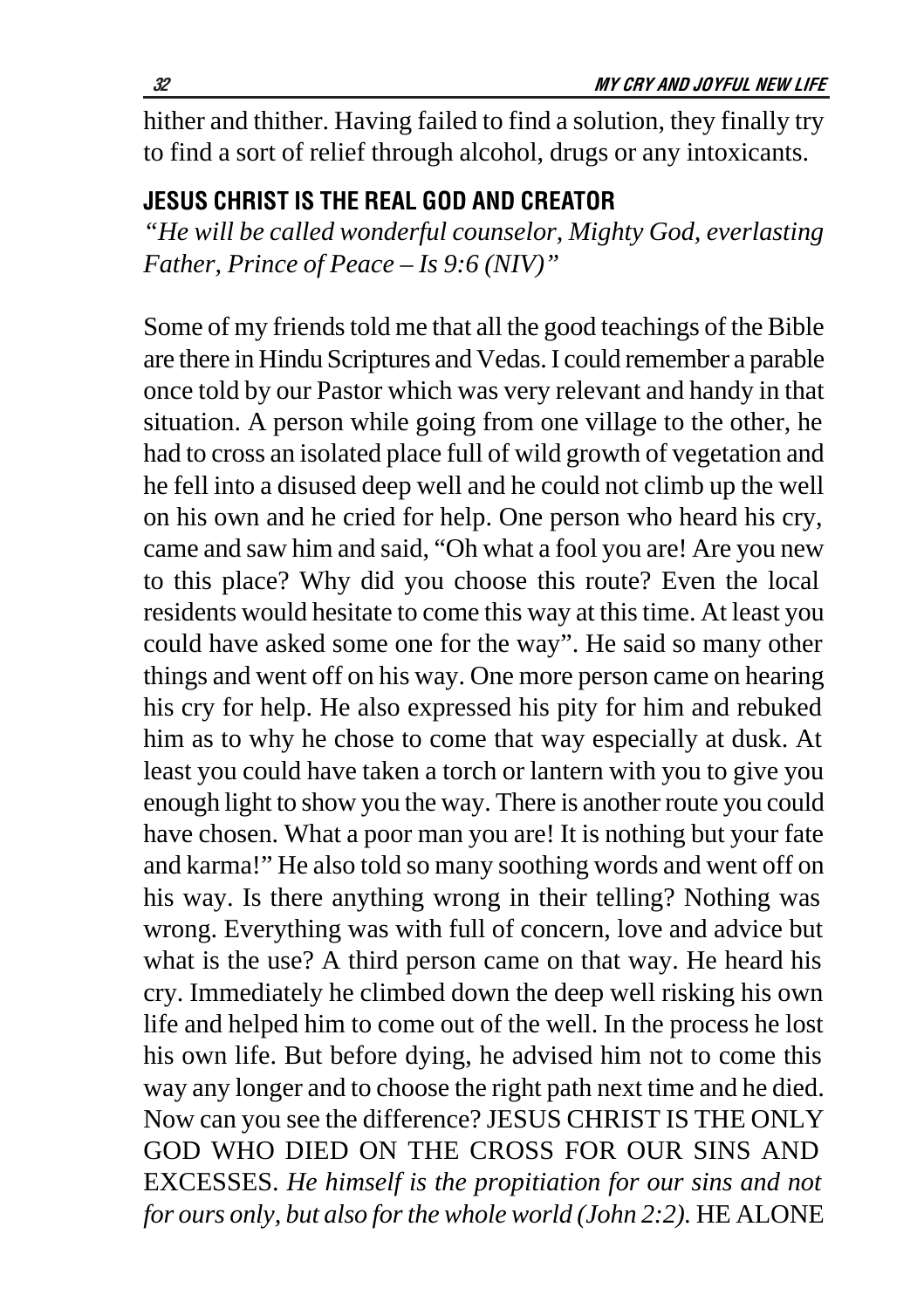<span id="page-32-0"></span>IS THE LIVING GOD AND CARING GOD. The Word of God in Acts 4:12 say clearly that *the Name of Jesus can only save this human race.* Only He has the power and authority to forgive all our sins. He is the real God and Creator of this whole universe and all the living beings in it. He is Holy and makes us also holy. He is not a God to leave you at the mercy of your fate and karma but will save you at any cost. The Bible says, *"Son of Man has come to seek and to save that which was lost (Luke 19:10)".* HE IS ALMIGHTY LIVING GOD AND KING OF KINGS who can simply nullify and reverse all the fate and karma of men. Irrespective of caste, creed and nationality, the blood of Jesus is uniting everybody. Thus the American Christians and Indo-American Christians loved me and Karthi as their own blood brothers and the extent and depth of their true Christian love brought tears to me. I think, all these finally cracked my stubbornness and unfounded hatred towards Christianity and brought me to Christ. Because of that, now my entire family is able to enjoy the peace, happiness and the blessings which we had not enjoyed earlier. Thank you Jesus for pouring your holy love upon all those who come to you and making them also like you. Hallelujah!

#### HOLY BIBLE – A GUIDE FOR YOU TO BE HOLY

*"The Law of the Lord is perfect, it revives the soul, it is trustworthy…Ps 19:7 (NIV)"*

Mr. George Joy and his wife Sutha gifted me a Bible (NIV) and asked me to read the New Testament and in particular the Sermon on the Mount. When I read them, I was bewildered, thrilled, awestruck by its holiness, love and compassion of the Father, His son Lord Jesus Christ, His exemplary teachings, His personal example of living to His teachings, His humility, His obedience to the Father, performing unimaginable and innumerable miracles of healing the sick, raising the dead and finally submitting Himself silently without any resistance to all the humiliation, torture and cruel crucifixion for the sake of all our sins to fulfill the Will of Father God! I could not control my tears when I read about the torture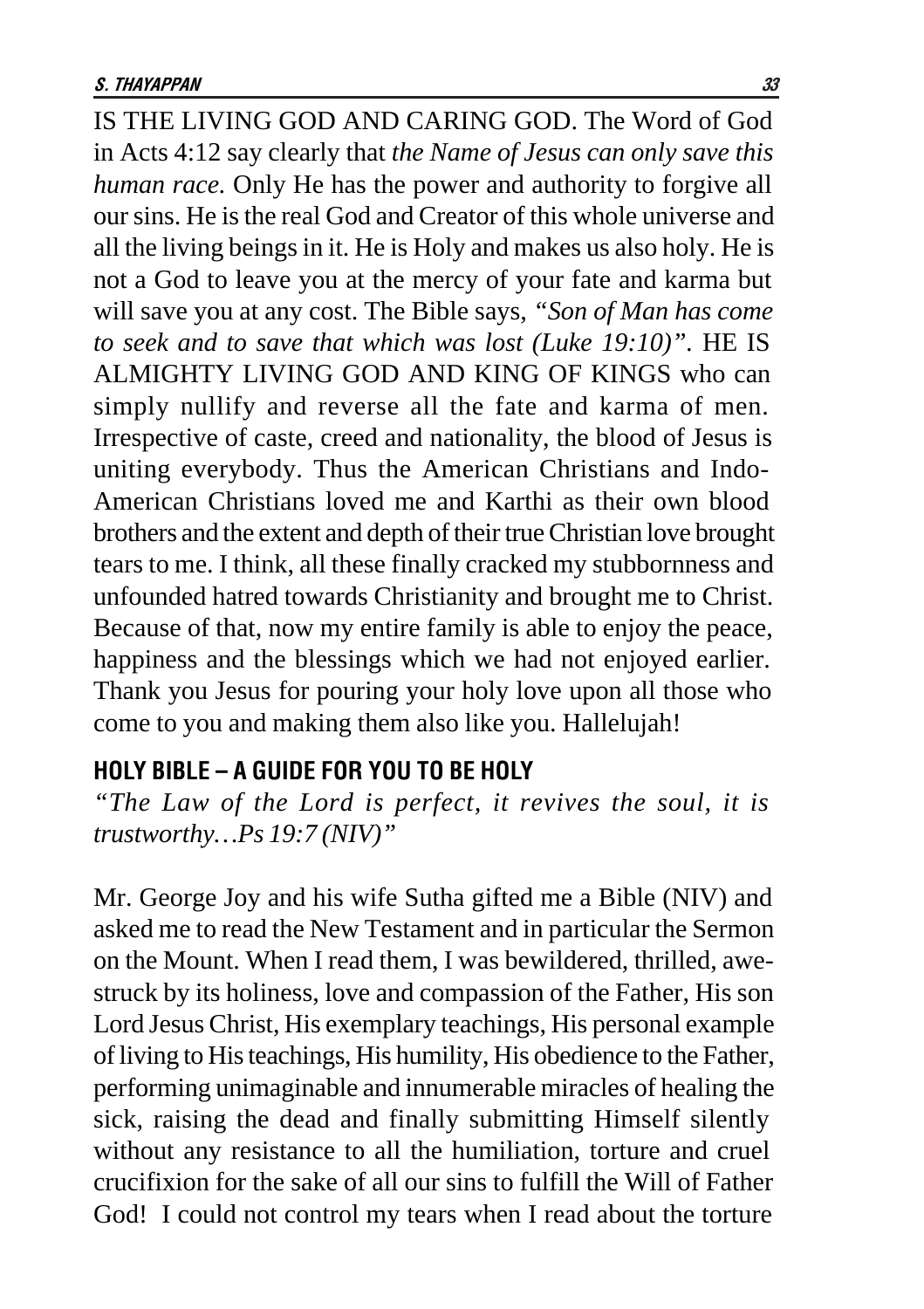<span id="page-33-0"></span>meted out to the Almighty son of the Lord. The power of His life, words and His teachings were electric, magnetic, quite encompassing, absorbing and sanctifying. King David says in Ps 19:7-10, *"The Law of the Lord is perfect, it revives the soul, it is trustworthy and it makes the simple very wise. The precepts of the Lord are right. They give joy to the heart, radiant and light to the eyes. They are more precious than gold, much more than pure gold, they are sweeter than honey. Lord's words are eternal and stand firm in the Heavens. They are a lamp to our feet and a light for our path. They are wonderful, trustworthy, our heritage and a joy to our heart".*

# THE BIBLE SHOWED ME WHAT AN UNPARDONABLE SINNER I HAD BEEN

"*God will grant them repentance leading them to knowledge of the Truth – 2 Tim 2:25 (NIV*)"

 In the light of the Lord's teachings, I looked into myself. I was ashamed and felt so filthy and small to look at my own self. What a wretched and shameful life I have had so far. What a deplorable life I have led until now. Oh, for the first time in my life, I hated myself. What an unworthy vessel I had been. When I looked down more deep into my soul, my past life, my lips let out a painful, feeble voice in repentance – FATHER, I AM A SINNER, AN UNPARDONABLE SINNER. PLEASE FORGIVE ME LORD! I have lived so far only a sinful life, a life full of sins. My heart has been stinking like a gutter filled with filth, vulgarity, lust, anger, self conceit, lies, evil thoughts, jealous, envy, mean-mindedness and cunningness. Oh, it has been full of trash! The realization was like a sharp knife plunged into my stomach. The Holy Book of the Lord showed me, like a mirror, all my past life. I understood that *only the Lord Jesus can help me to be extricated from the sin as promised in Heb 2:18,* I fell down on my knees crying and sobbing for the Lord's forgiveness.Ho The very thought that *Jesus Christ came to save the sinners of this world (1 Tim 1:15) and He died for us, not when we were saints, but sinners (Rom 5:8)* brought tears to me. I could feel the warmth of Lord's comforting embrace.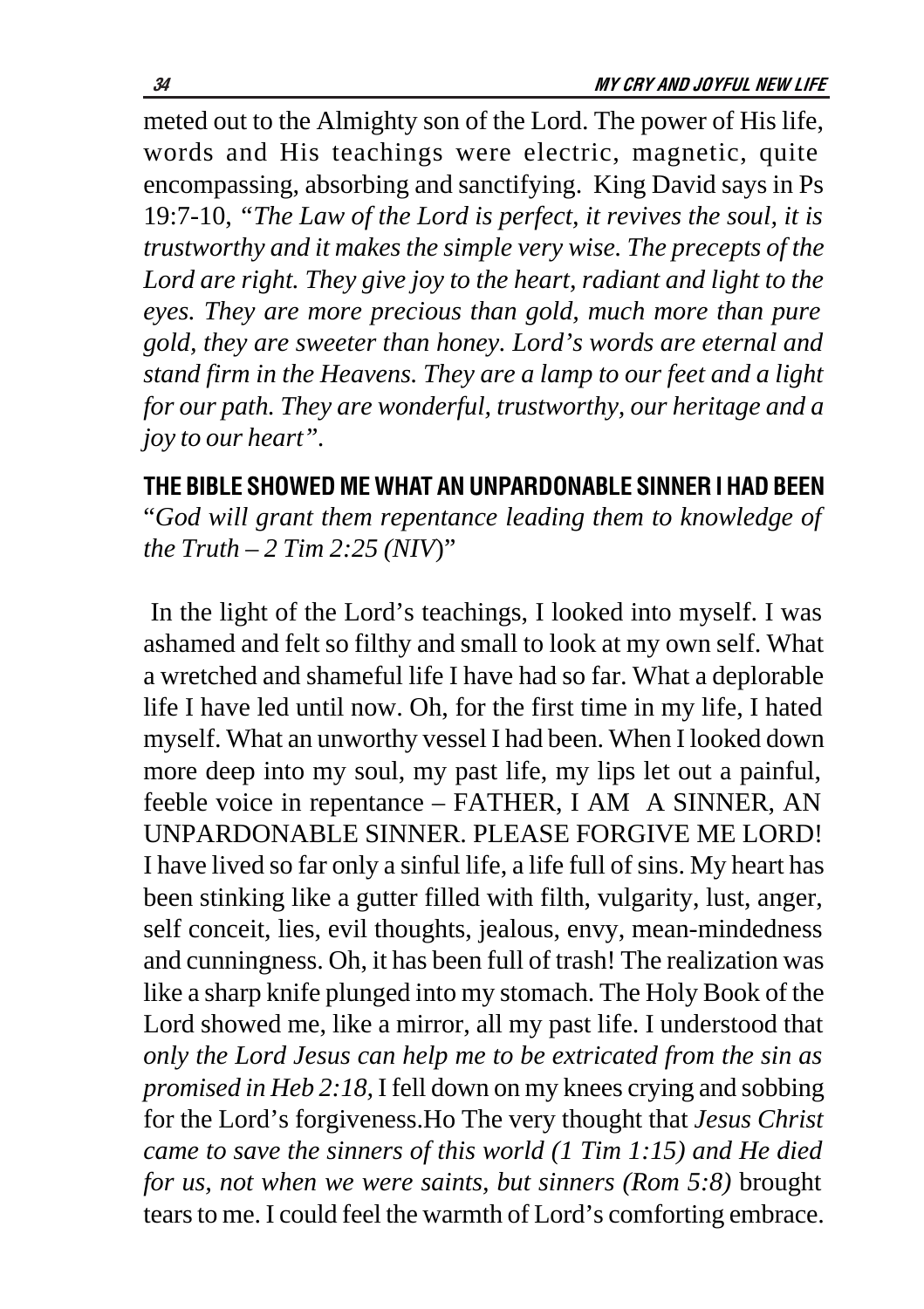<span id="page-34-0"></span>I could feel the presence of the Holy Spirit in me and peace amidst all the trials & troubles. I could feel His awesome Presence wherever I went, whatever I did, either sleeping, walking or standing. Whatever small or big prayers or requests I made, they were immediately answered. JESUS CHRIST IS A PRAYER ANSWERING GOD. Praise the Lord! Hallelujah!

#### MY FORTY YEARS OF ALCOHOLISM WAS BROKEN

*"If the son (Jesus) sets you free, you will be free indeed – John 8:36 (NIV)"*

Whenever I testified and glorified the Lord, Satan did not like it. He would immediately create some problem in Karthi's health. avHHHHaving learnt about the technique, we chased away the Satan with faithful prayers in the mighty name of Jesus Christ. Our Lord has already crushed his head on the Calvary and he is now a snake with a cracked head. And a crack?! Our strong faith and continuous prayers can only be the weapon to keep him away from us. But we have to be always watchful about him as he is clever, cunning, tempting and does not allow you that easily to come out of your old habits. Although I had grown strong in faith, I could not fully become holy and leave all my old habits. I was in the Indian Air Force for 26 years and I was used to hard liquor for more than 40 years now. Almost I had become an alcoholic. I used to have a strong will power. For sometime I used to smoke. Then I will leave the smoking and start off chewing pan (Betel leaves) and tobacco. To leave chewing tobacco, I would pick up snuffing. Like that I was in and out of one or the other bad habit. With my will power I used to start anything and leave anything. I tried many a time to stop my drinking habit after coming to Jesus but I could not leave it. I thought I had mastered it, but alas! It had mastered me. The Bible says clearly in John 8:34 that he who does sin is a slave to sin. I had become a slave to drinking. Finally I went and cried to the Lord in the Church to help me come out of this bad habit. The Lord heard my prayers, saw my tears and sincerity and since then, MY 40 YEARS DRINKING HABIT AND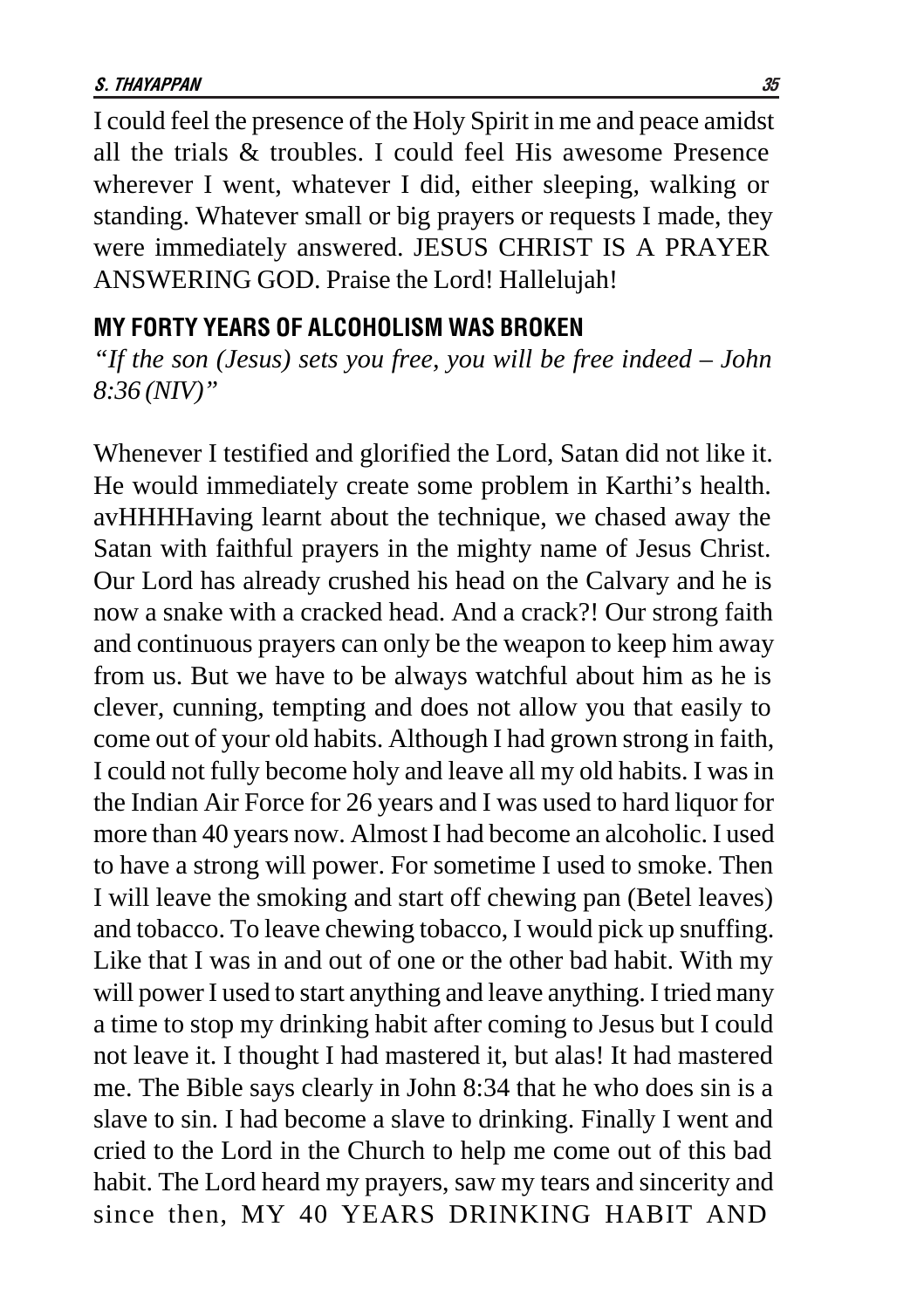<span id="page-35-0"></span>ADDICTION WAS BROKEN AND I WAS DELIVERED. The thought of alcohol never came up again in my mind afterwards. The Lord says in 1 John 1:7-9*, "If we confess our sins, He is faithful and just to forgive us our sins and cleanse us from all our unrighteousness. The blood of Jesus Christ cleanses us from all sins".* No more tobacco or snuff or any other bad habits since then. The Lord has made me totally free from all vices and addictions*. If the Son (Jesus Christ) makes you free, you are free indeed (Jn 8:36).* ASK ANYTHING IN HIS NAME SINCERELY AND WITH TEARS. JESUS WILL DEFINITELY SET YOU FREE! Hallelujah!

#### WHAT AN AWESOME, HOLY, ALMIGHTY, LOVEABLE GOD JESUS IS!

*"..Who is like you – Majestic in Holiness, awesome in glory, working wonders? – Exo 15:11 (NIV)"*

In Hinduism, there are Gods for each and every virtue like education, wisdom, wealth, protection, destruction, creation etc. Many Hindu Vedas and Upanishads clearly depict the highest qualities and godliness required for a god to be worshipped. Do all the so called gods possess such virtues and godly qualities or not, I leave it to the readers to judge. But when I read the New Testament in the Bible, I was astonished and astounded to see the teachings of Lord Jesus Christ, His qualities, righteousness, unbiased judgement, His covenants, promises, healing and resurrecting power, His oneness with God, the Supreme, His holy and unblemished character and His supreme sacrifice for His creations to give total remissions of sins, His abundant and unceasing love, His obedience, humility etc. Think of any or all the godly qualities or virtues, they all belong to Jesus Christ. Name a good thing, it belongs to Him. HE IS MATCHLESS, SUPREME, KING OF KINGS! NO ONE ELSE! *"No one is like you O Lord, you are great and your name is mighty in power (Jeremiah 10:6-7)".* No God of any religion in this whole universe can even think of coming near to Jesus Christ to match His holiness, qualities, teachings, sacrifice or promises. He alone is the only and fittest God to be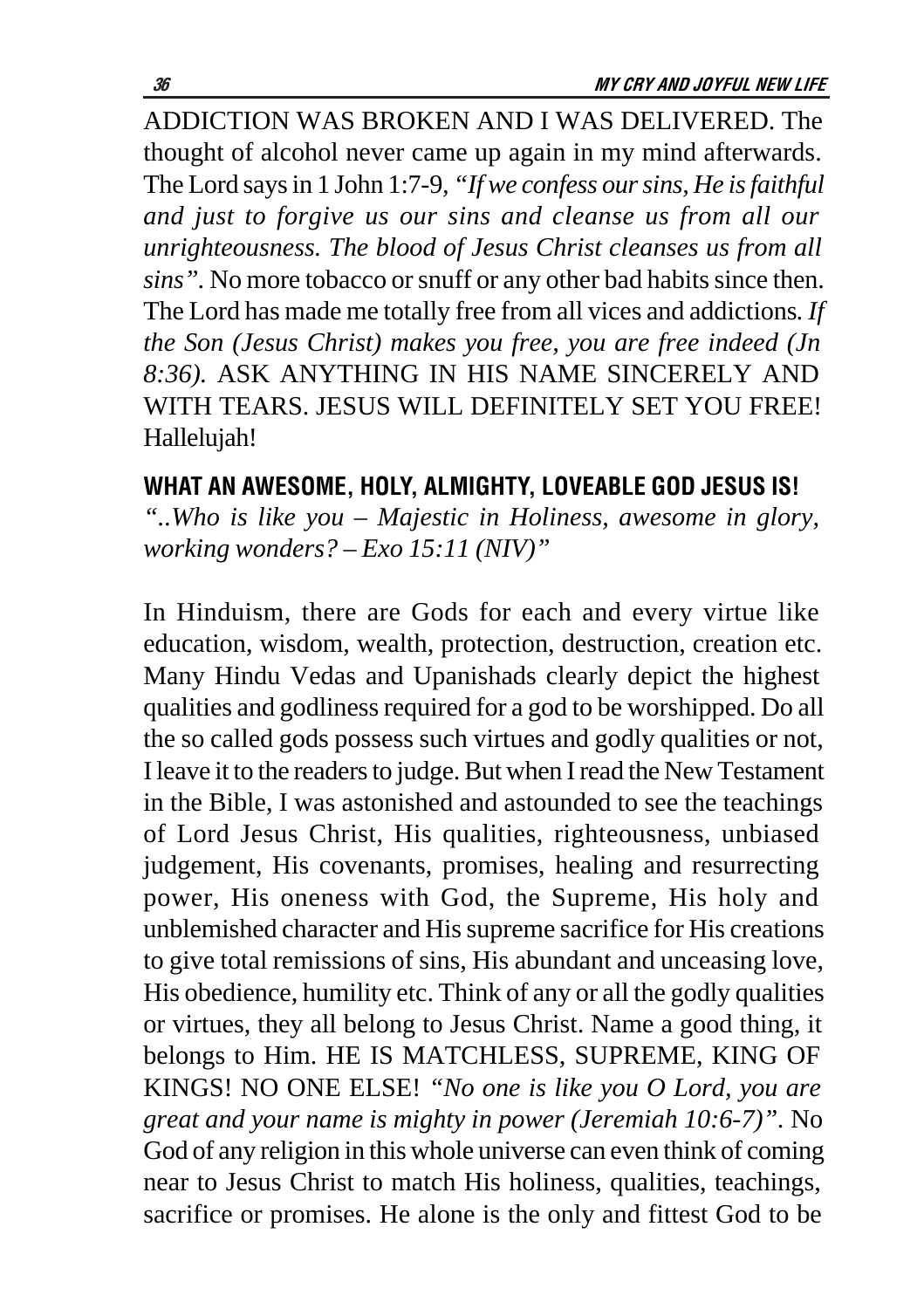worshipped in the whole universe. Jesus Christ did not die on the cross of Calvary for Christians alone. *1Jn 2:2 says, "The blood of Jesus was shed for all human beings".* Yes, He died for every body, irrespective of caste, creed, religion or nationality. Hence Jesus Christ alone is the only God for every one, every religion, every nation and for the entire universe!

In Hindu temples, when the priest does the abhishekam (the anointing) or archanai or worship, he normally chants some slogas. I don't know if everyone knew the meaning of those Sanskrit slogas. I am sure, the priest himself does not know the meaning or whom they really mean to. In fact all the slogas point to and glorify only Jesus Christ! See the following slogas in sanksrit.

Om Brahma puthiraya namaha (Brahma = Father; puthiraya = son (Jesus Christ) namaha = we worship – meaning we exalt, pray and worship Jesus Christ, the son of the Supreme Father. Refer John 3:16)

Om Kanni suthaya namaha (Oh Lord who is born of a virgin, we worship you. See Mt: 1:23. No God in this world is born of a virgin).

I have power to lay it down and have power to take it down. This command I have received from my Father

Om Pancha kaaya namaha (Oh Lord, you bore five wounds in your body for our sake, we adore you and worship you. See Is: 53:5)

Om Viruchasoola arundhaya namaha (Oh Lord, you were hung on the cross for us, for all our sins and sicknesses, we glorify you. See Pet: 2:24. No other god in any religion died for us or for our sins. Only Jesus Christ shed His precious blood and sacrificed His life to give us liberation and salvation. Acts 4:12 says that *salvation is found in no one else, for there is no other name under heaven given to men by which we must be saved. He is the atoning sacrifice*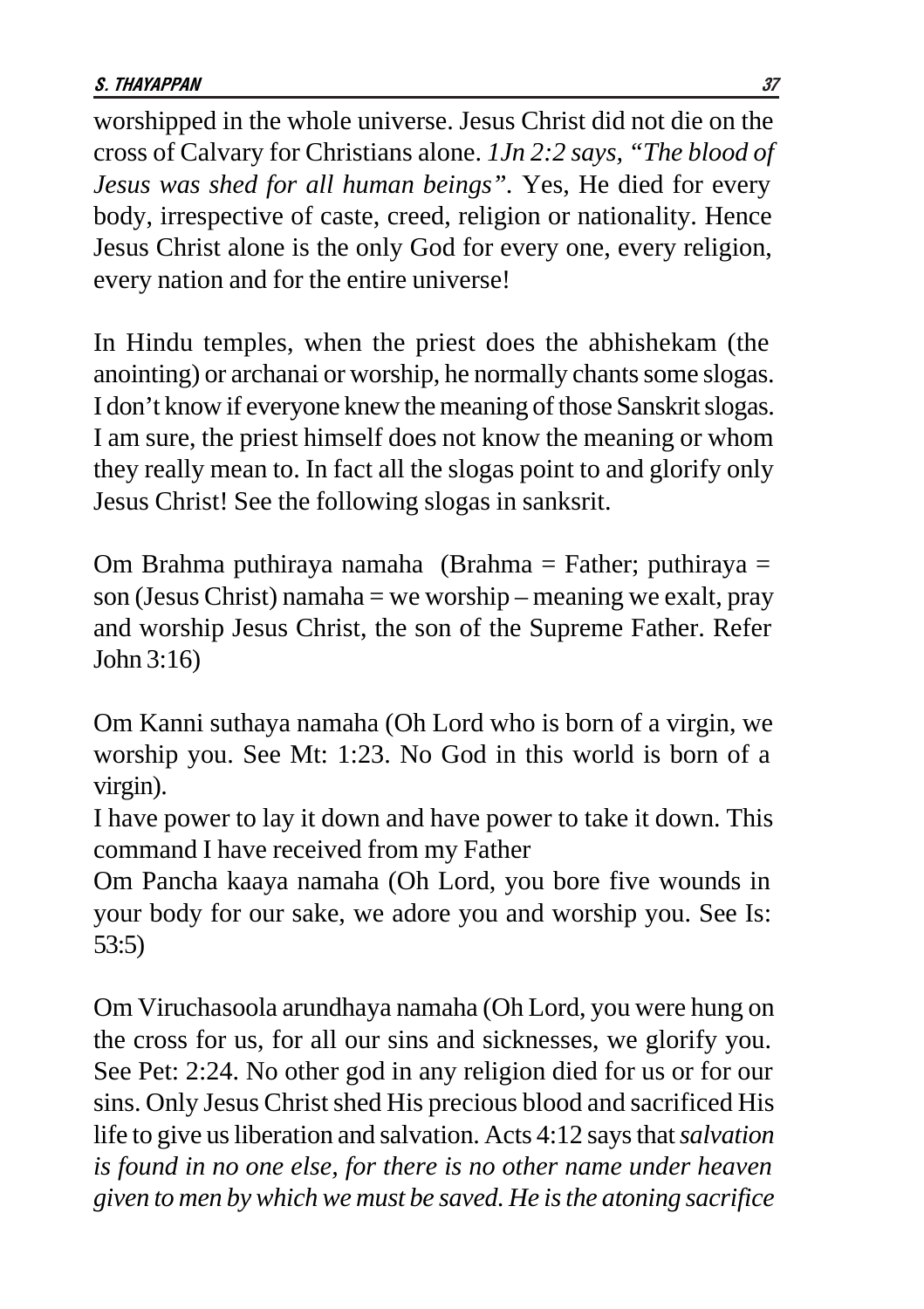*for all our sins and not only for ours but also for the sins of the whole world (1Jn 2:2)*. The Bible emphatically states in Heb 9:22 that *there is no remission of sins without shedding of blood.* All the Hindu Vedas and Upanishads clearly admit and acknowledge this fact).

Om Mirutham jeyaya namaha (Oh Lord who scored victory and triumph over death and hell, we hail you. See Is: 25:8. All those self-proclaimed god men and god incarnates are dead, buried and their cemeteries still remain closed. None of them are known to have ever come alive again. Jesus Christ is the only God who died on the cross for our sins, was buried in the presence of every one and *on the third day was resurrected and came out alive to be seen by His twelve disciples and plenty of people in Jerusalem* (1 Corin 15:3,4). His cemetery is still open. It is history, not a story or epic but questioned, researched and proved beyond anyone's doubt and recorded by many scholars, researchers and archeologists. The birth of Lord Jesus Christ was recorded in the census report taken during the reign of Augustus Caesar. Jesus Christ is the only God who could say that *I have power to lay it down and have power to take it down. This command I have received from my Father (John 10:17-18)".*

Om Nama sivaaya namaha (Sivam = Love. Oh loving Lord, we uphold your name and praise you. Jesus Christ exhibited the divine love and has defined what and how a love should be in I Corin 13:4-8. *Love is patient, kind, it does not envy, boast, and it does not feel proud, rude, self seeking and not easily angered. It keeps no record of wrongs. Love does not delight in evil but rejoices with the truth. It always protects, trusts, hopes, perseveres and never fails.* None on earth can measure the depth His love towards us. Eph 3:18 exclaims, *"How wide, long, high and deep is the love of Christ!"*

Om Sathaa Sivaaya namaha (Oh Lord, you always love us. We lift up your name and magnify it. See Hebrew 13:8. Jesus Christ never changes. His love never changes. He is the same yesterday, today and tomorrow).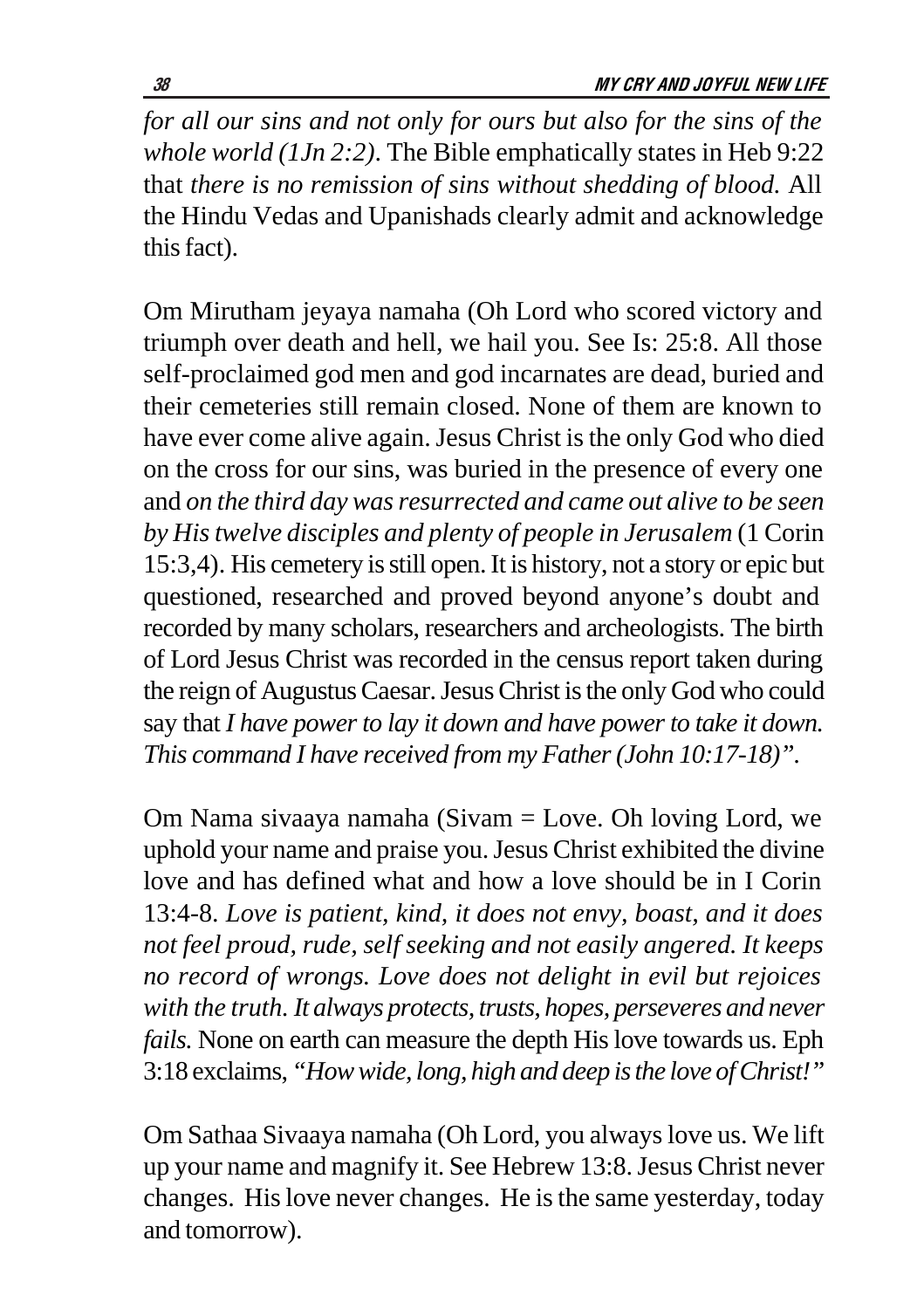All the Siddhars and wise men of yester millennium have sung innumerable songs praising Lord Jesus and they have categorically said that salvation is possible only through Jesus Christ and He alone is the true and the only God. The Lord Himself has said in Jere 32:27 in no uncertain terms that I AM THE LORD, THE GOD OF ALL MANKIND. Further He has also warned in Duet 5:7 that YOU SHALL HAVE NO OTHER GODS BEFORE ME. e HHAgasthia Munivar, Azhugini Siddhar, Paambaatti Siddhar, Korakka Munivar, Pattinathu adigal, Thiruvalluvar, Thirumoolar and so many other well known Siddhars and wise men have written so many songs about Jesus and have declared Jesus Christ alone is the real and the only God. All those songs have been hidden, many destroyed and did not see the light of the day because of Aryas. If it is the Will of the Lord, I might soon write a book in detail about all these Siddhars and their songs praising the glory of Lord Jesus Christ. When I read the Bible more deeply, I was convinced beyond any doubt that JESUS CHRIST IS AND CAN ONLY BE THE LORD FOR EVERY ONE IN THIS WORLD! Hallelujah!

### **MY UNSHAKEABLE FAITH IN JESUS**

*"I am not ashamed, because I know whom I have believed – 2 Tim 1:12 (NIV)"*

I wrote about everything in detail regularly to my family in India about my personal encounter with Jesus Christ, the miracles happened in Karthi's life, the love and the help being shown by Christian friends in USA and also over the phone every week. Brother Verghese Pulikottil wrote to Sam Uncle, one of his relatives in Madras. Sam Uncle, his wife and their friends visited my family regularly in my absence and extended all moral support and comfort to my family in addition to prayers. Their regular visits, prayers coupled with my letters about Jesus Christ sowed the seeds of faith in my family also. Probably Satan did not like it and he wanted to play around. The shunt fixed below the brain of my son failed for the third time and his condition worsened again on  $31<sup>st</sup>$  January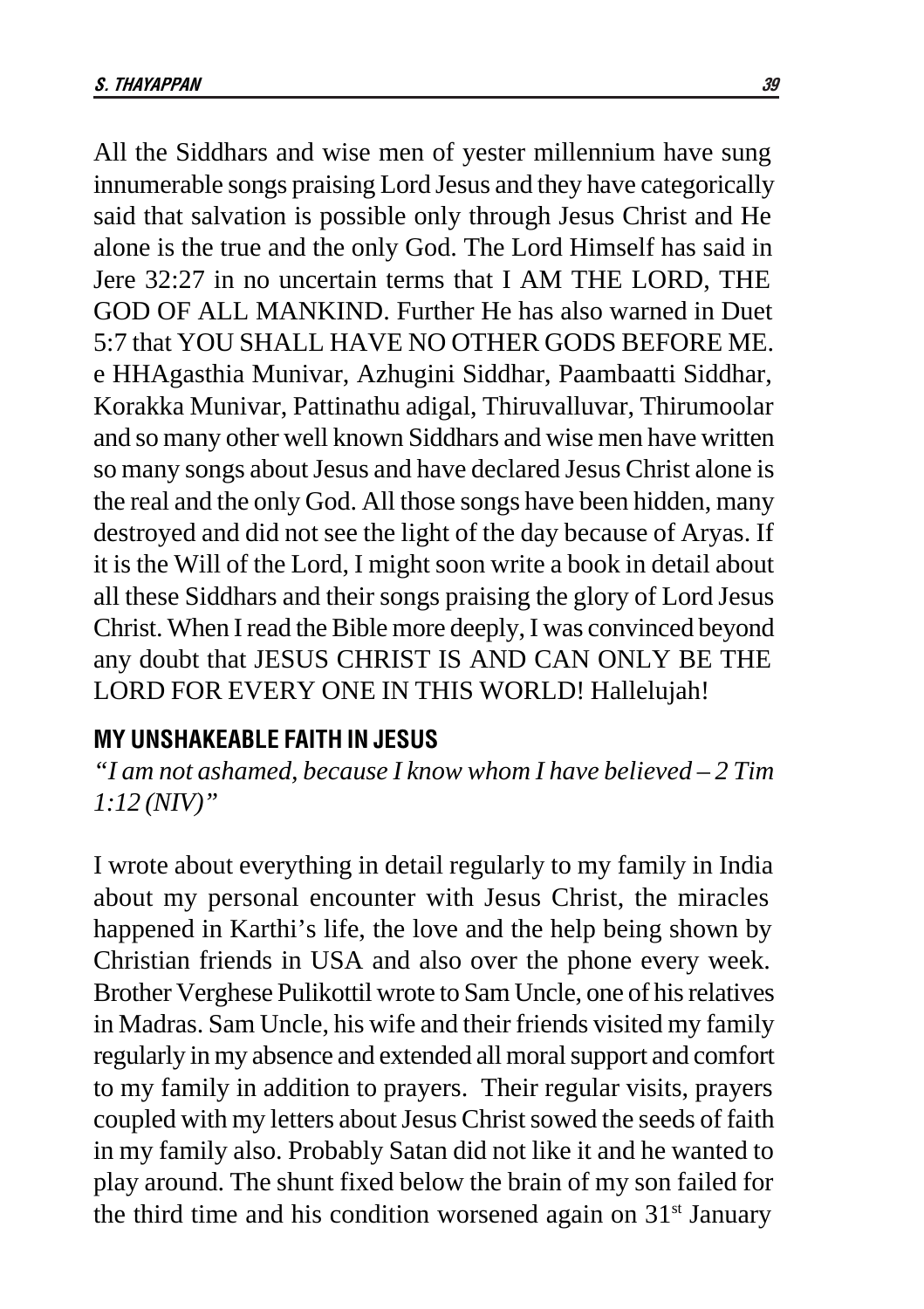2001. Having carried out so many surgeries on him already, the Neurosurgeon was skeptical now. He called me and said consolingly and hesitantly that immediate surgery was needed for my son but he was not in a position to give any guarantee for his life or for the success of the surgery. He said that even if my son survived, he might not be able to walk, marry or go for a job in his life. That was the limit of their medical profession and acumen! I had unshakeable faith in the healing power of Jesus. Reflecting that faith in my talk, I told those Christian doctors in undeterred tone "My son will survive, he will get up and walk and he will be all right. You do not know the power of Jesus. *He will send His Word and heal him and deliver him from destruction (Ps 107:20)*. Now that you have raised your hands of inability, you will now see for yourself the miracle-working power of the Lord. Go ahead and do the surgery". After telling this I walked out of doctor's chamber, firmly, with a heart brimming with faith and hope!

## The Healing Power of Lord Jesus

*"Jesus went through out Galilee healing every disease and sickness – Mt 4:23 (NIV)"*

The hopeless words spoken by the surgeon were ringing in my ears but I did not worry. Having spoken out my unshakeable faith and trust in Jesus, I was quite calm and unperturbed. I made a simple prayer "Father, let this surgery be the last on my son. Be with the surgeon during the surgery. Bless the surgeon; give him enough wisdom and knowledge to do the surgery properly. May your Healing power be showered on my son. He is yours. Bless him Father. In Jesus mighty name I pray. Amen". Brother George Joy was with me when the doctors spoke to me. He immediately rang up to many believers throughout America to fast and pray for my son's surgery. The LORD DID THE MIRACLE AGAIN and proved as per Ex 15:26 that *He is the Lord who heals you*. The surgery was successful and my son regained consciousness fully in fifteen minutes after the major surgery. That was very unusual. And that was the last surgery on my son! Praise the Lord! The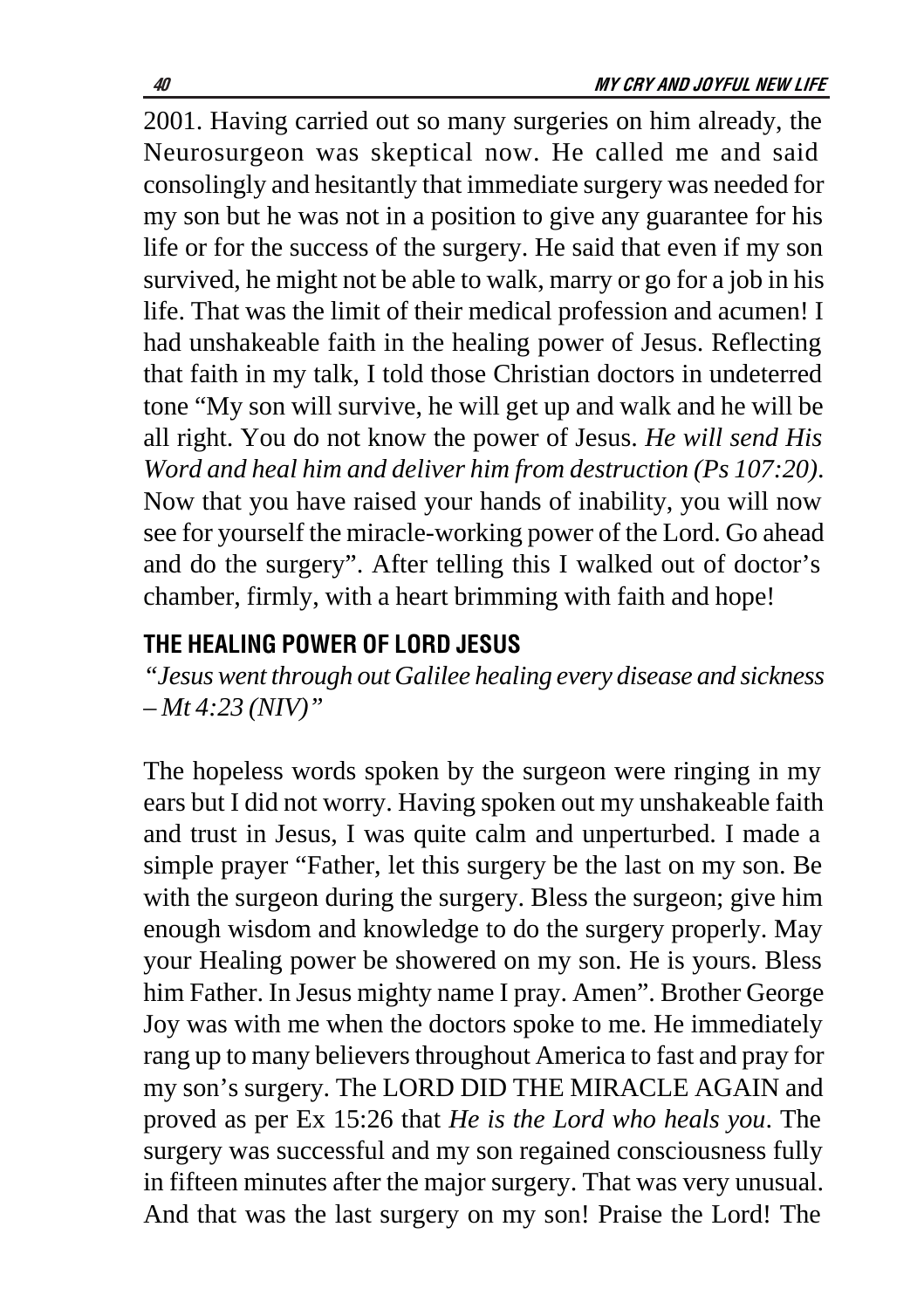#### STRANDED ON THE STREETS OF USA WITH A HANDICAPPED SON

*"My life is consumed by anguish…Ps 31:10 (NIV)"*

I had stayed in USA for 8 months and I was staying in an apartment in Beaverton where my son was sharing it with four of his friends. The rent was 940 US dollars i.e. about Rs 45000 per month. Some how I managed to bear it as it was being shared by five. Three of his friends moved out in course of time leaving behind the two of us. Since the rent was exorbitant to be borne only by two, the other person wanted to move out to live with some of his friends, thereby subjecting me to pay the full rent by me from 01st June 2001 onwards apart from changing the rental contract on my name and to pay six months rental advance @ Rs 45000 per month. I could not even think of having to pay such a heavy rent leave alone the six months advance! And I did not know what to do further. Adding fuel to my situation, my son was completing 100 days in the Rehabilitation Centre on 31<sup>st</sup> May 2001 beyond which the Insurance conditions did not have provision to meet the expenses in a calendar year. If my son had to stay in the Rehabilitation Centre after 1<sup>st</sup> June 2001, the expenses had to be borne by me or alternatively I had to shift him to my apartment. Per day charges for the Rehab. Centre including the medication for my son was 500 dollars i.e. Rs 24000/-. My head began to swirl. Neither I could think of paying the Rehabilitation charges by myself nor take my son to my apartment where I was unable to pay the rent. A situation had come when virtually I and my son could not stay in USA after 1<sup>st</sup> June 2001. Then I thought, why not I return to India with my son? But Karthi's condition was quite unpredictable and very unstable. The Lord had saved his life! But 100% recovery and healing was miles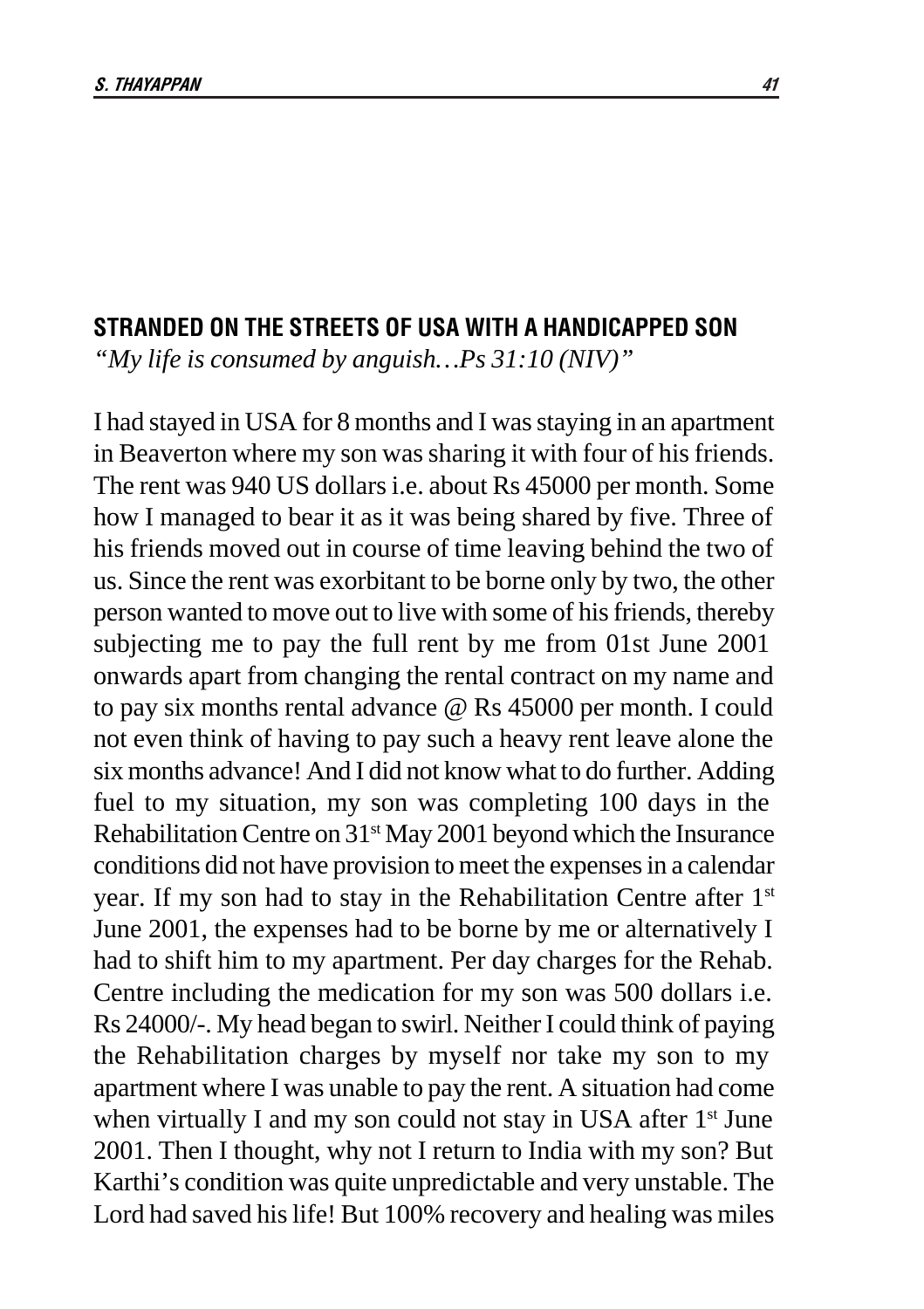afar. He had no memory. His eye sight was diminishing, he could not speak as his tongue was pulled inside because of tracheotomy, he had no control over his bladder and bowl, his lower portion below the hip was totally paralyzed, he had to be tied tightly to the wheel chair with a belt when he was made to sit on it, lest he might fall down to the front or collapse by the side. He was just a living vegetable. Bringing him to India in such a precarious and unpredictable condition by traveling about 38 hours by air was really risky. Yet I had decided to return to India and started exploring the possibility of medical evacuation of my son by air. On enquiry, I was told that it would cost around 15800 dollars i.e. roughly 7.5 lakhs in Indian currency. I was dumbfounded. I spoke to Ms Susan Baumgardner, Director of International Medical Services in St Vincent Hospital who had then become a close friend of us. She spoke to the Insurance Company about medical evacuation of my son to India which will be only an one time expense for the Insurance Company. But the Insurance Company did not agree for it saying that it would set a wrong precedence and once if they agreed to give for Karthik, there might be innumerable similar requests from other patients. I was dumb struck and stranded alone having come to the dead end.

## KNOCK, THE DOOR WILL BE OPENED. THE LORD OPENED EVEN WITHOUT MY KNOCKING

 *"I will break down the gates of bronze and cuts through bars of iron. I will give you the treasures of darkness and riches stored in secret places – Is 45:2-3 (NIV)"*

 I did not know the way out or what to do further or whom to approach. All the ways and doors had been shut for me. Neither can I stay in the apartment beyond  $01<sup>st</sup>$  June 2001 nor my son in the Rehab. Centre nor can we return to India. We were virtually stranded in the streets of a foreign land with none to help and no where to go with a handicapped son who could neither talk nor stand or walk. It is not a small amount to ask anyone. 7.5 lakhs! Who will give? What to do? In my helpless condition I had none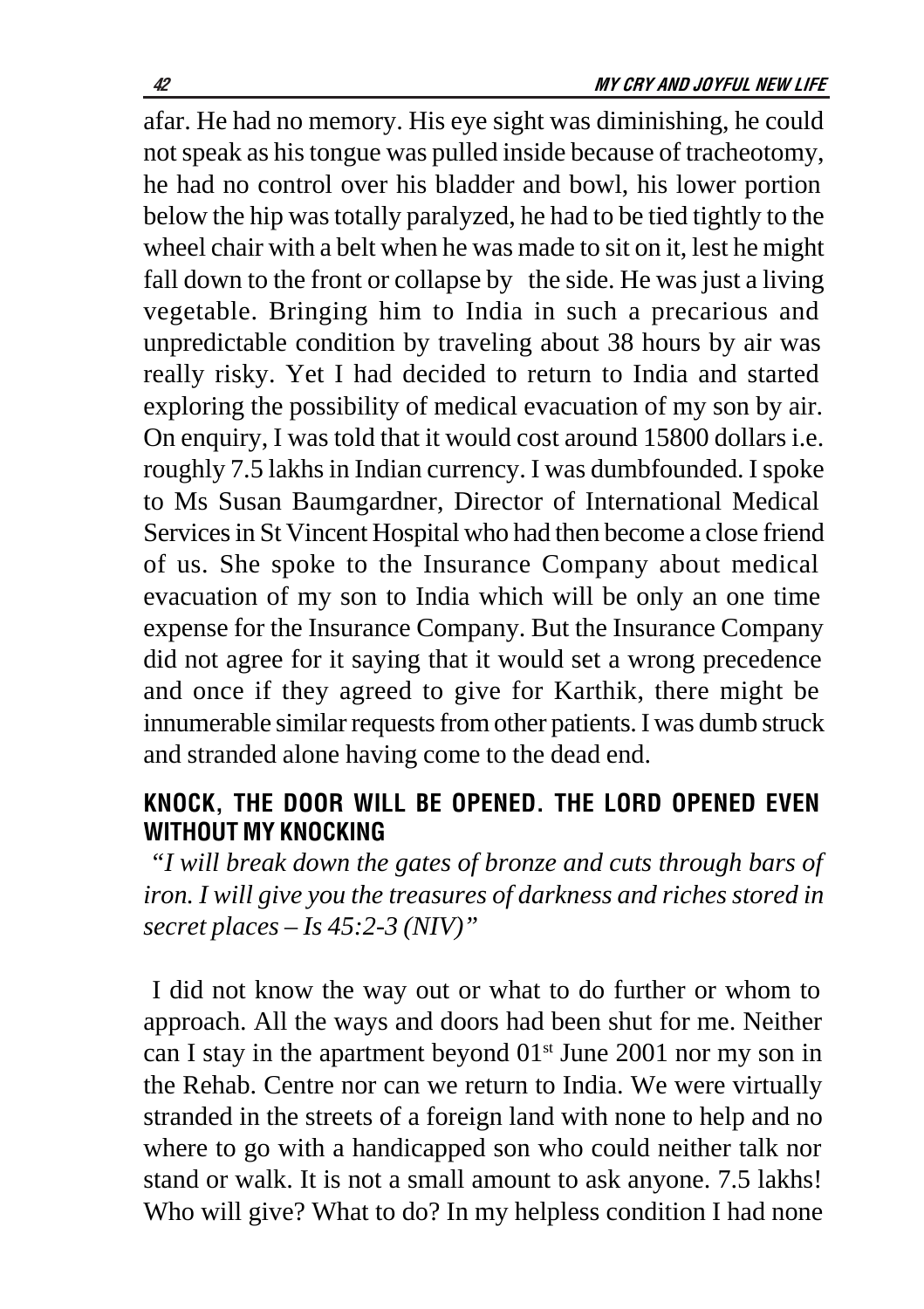else except to look to Lord Jesus. I knelt down and fell at the Lord's feet, tears rolling down my cheeks, I could not even pray or tell my situation to Him. I only wept and poured out my heart silently like Hannah. The Lord can know my hopeless condition. Only He knows and He alone can reverse it. He alone can help me. None else. *The Lord who makes way in the desert and streams in the waste land (Isaiah 43:19) and who breaks down the gates of bronze and cuts through bars of iron and blesses you the treasures of darkness and riches stored in secret places (Isaiah 45:2,3)* heard my silent prayers and saw my tears. He broke open the impossible iron gates for me. He opened up a way for me where there was no way out at all and allowed the streams to flow in the hopeless condition of my life and gave me the treasures and riches stored in secret places. Next day morning I received a long distance phone call from Atlanta, North America, almost more than 10,000 miles away from Port land, Oregon State, where I was staying. It was from the President of Datamatics Consultants who had initially selected my son for a job in USA. He asked me, "how are you Mr. Thayappan, how is Karthik? I am sorry I had not contacted you for a long time. Last night, all of a sudden something struck me and I remembered you and Karthik. The sudden impulse and feeling was so compelling, I just waited for the day to break to call you up". Jesus Christ had just pressed the button as soon as I had knelt down and prayed to Him! Hallelujah! The President then asked me if he can do anything for me. I told him about the medical evacuation and the refusal of the Insurance Company to meet the travel expenses. He asked me how much. I told him it is 15800 dollars. Without a hesitation for a minute, he said, "I will give you the money. Ask the Medical Evacuation Airlines to fax me the bill". I was stunned and simply taken back. I told him that I cannot even think of repaying such a heavy amount at any time. He said that it was not a loan but ONLY A GIFT FROM HIM! I could not even believe my own ears. I could only shed tears on seeing the unbelievable mercy and grace of the Lord. HE DOES THINGS WHICH CANNOT BE THOUGHT OF OR IMAGINED BY ANY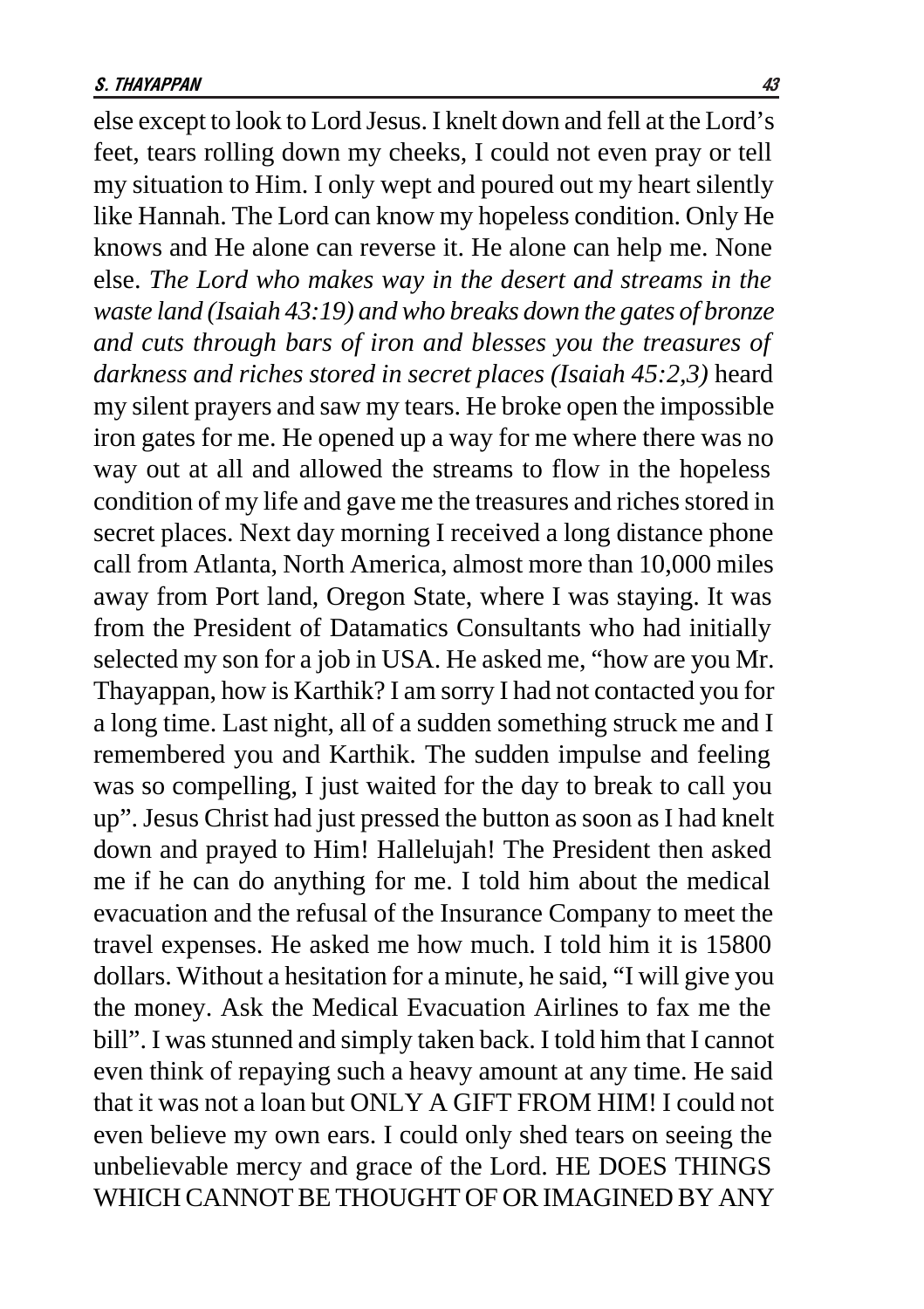ONE! How aptly Job says as we find in *Job 5:9 that the Lord performs wonders that cannot be fathomed, miracles that cannot be counted*! Eph: 3:20 also exclaims *that the Lord is able to do immeasurably more than all we could ask or imagine according to His power that is at work in us!*

### FLYING BACK TO INDIA – TEARFUL FAREWELL BY CHRISTIAN **BROTHERS**

*"By this all men will know that you are my disciples, if you love one another – John 3:35 (NIV)"*

Tickets were booked for us to leave USA on  $27<sup>th</sup>$  May 2001 along with a male nurse from Los Angels to accompany us and to return to USA after leaving us at our house in Madras. I prayed to the Lord to be with us during the travel and to protect my son under His wings and to give him enough strength to endure the long journey's stress and strain. A farewell was given tearfully by my Christian friends who had by then become my brothers and sisters by the blood of Jesus. Pastor Jacob George, George Joy, Chitra Prentice (a Maharashtrian Brahmin, now a convert and an American citizen working as a nurse in St Vincent Hospital) and so many others flooded me with garments for my daughter, younger son Sakthi, shoes, sweets and chocolates, books and so many other gifts. They provided cardboard boxes, other packing materials and packed all my bag and baggage. Bro.Verghese Pulikkottil removed the back seats of his jeep to make room for my luggage and brought it to the airport. Almost every one from the Indian Church over there came to the airport to bid farewell to us with tears rolling down their cheeks. Every body was very emotional and I could never forget such an emotional farewell. Not only Indians but many people irrespective of caste, creed, nationality and language have now become my blood brothers and sisters and they keep enquiring after us and Karthi's progress and still continue to pray for him. Oh how lucky we are to have acquired such a big family with the blessings of Jesus Christ. Now *"In Him we live, move and have our being. And we are His offspring (Acts 17:28)".*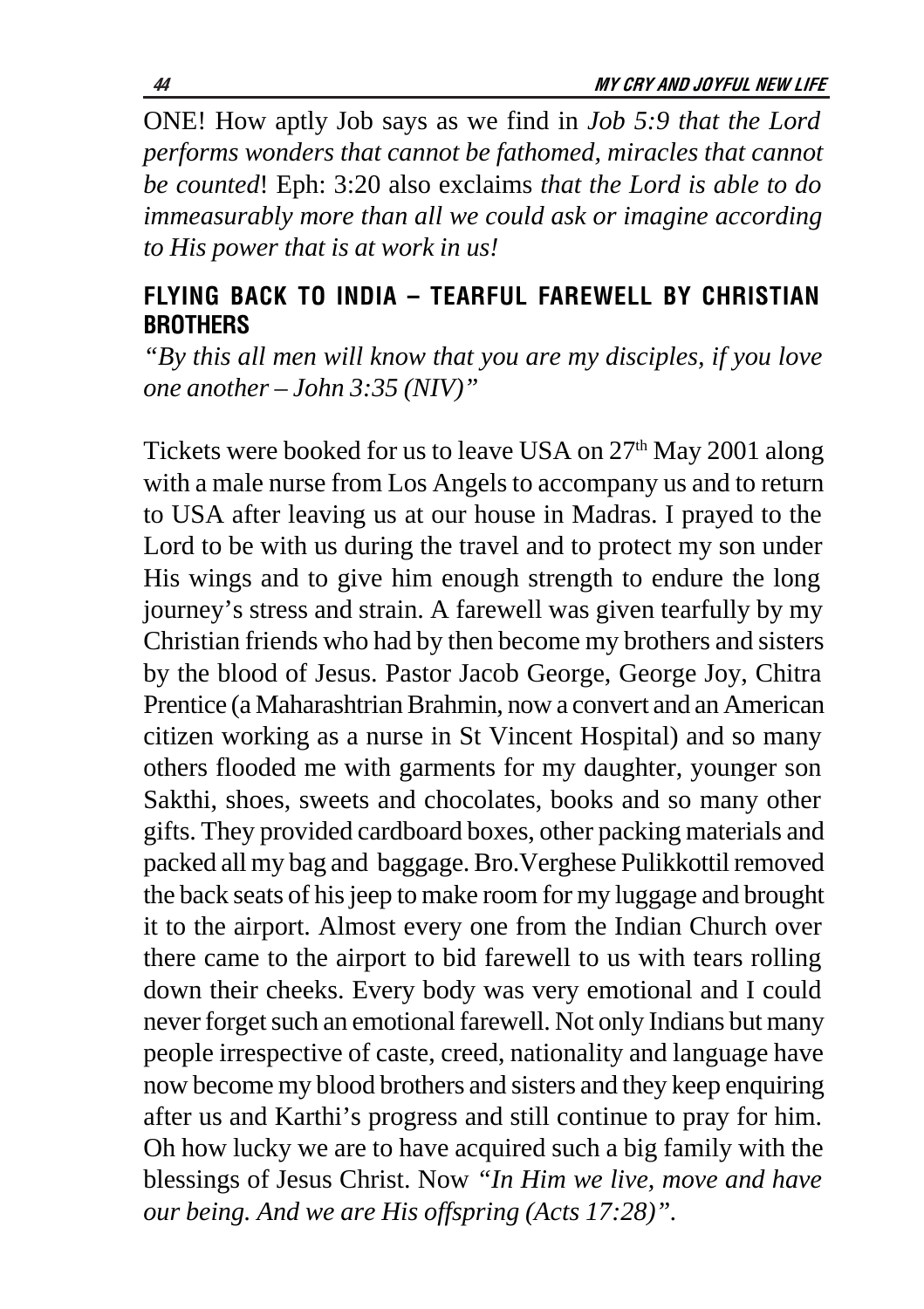## We were chosen specially for lord's glory

*"…God who set me apart from birth and called me by His grace – Gala 1:15 (NIV)"*

Before leaving for India, I was praying to the Lord. Let your Will be carried out on us. My only request was – let me not take my son in a wheel chair to India. That will not glorify Jesus name. Bless him to get up and walk to the flight and get down from the flight on his own. Heal him completely. By keeping him still on the wheel chair, how can I say to my friends and relatives that Jesus had saved my son's life and hence we have become Christians? Jesus answered my prayer through a prophecy by a visiting Indian Pastor from Pune Bible College – Dr Paulson who happened to learn about us and visited us in the Rehab. Centre. While praying for us, the Holy Spirit prompted him to tell that MY SON WILL BE HEALED. NOT HERE, BUT IN INDIA! If he is healed in USA, only a couple of hundreds will come to know of Lord's miracle. But if it is in India, MILLIONS OF PEOPLE WILL BE TOUCHED BY THE LORD AND SAVED BY KARTHI'S MIRACULOUS HEALING! I accepted and readily agreed if the delay in healing my son is for the glory of the Lord. Although I had agreed, heart of heart I had a question and doubt as to how millions of people are going to be touched by Karthi's healing. May be about 100 families knew us well in our living area, friends and about 100 friends and equal number of relatives, altogether it was not going to be more than 300 to 400. I was thinking as to how this prophecy was going to work. I was ignorant of God's plan and Psalmist sayings in Ps 50:15 *"Call upon Him in the day of trouble, He will deliver you and you shall glorify Him".* I did not know that the Lord was going to use this slave for His glory!

#### THE PROPHECY HAS COME TRUE NOW!

*"How unsearchable His judgements, and his paths beyond tracing out! – Rom 11:33 (NIV)"*

When Mr. Lindsey from Seattle, a close friend of Bro.Verghese Pulikkottil came to India on vacation, he came to see Karthi. After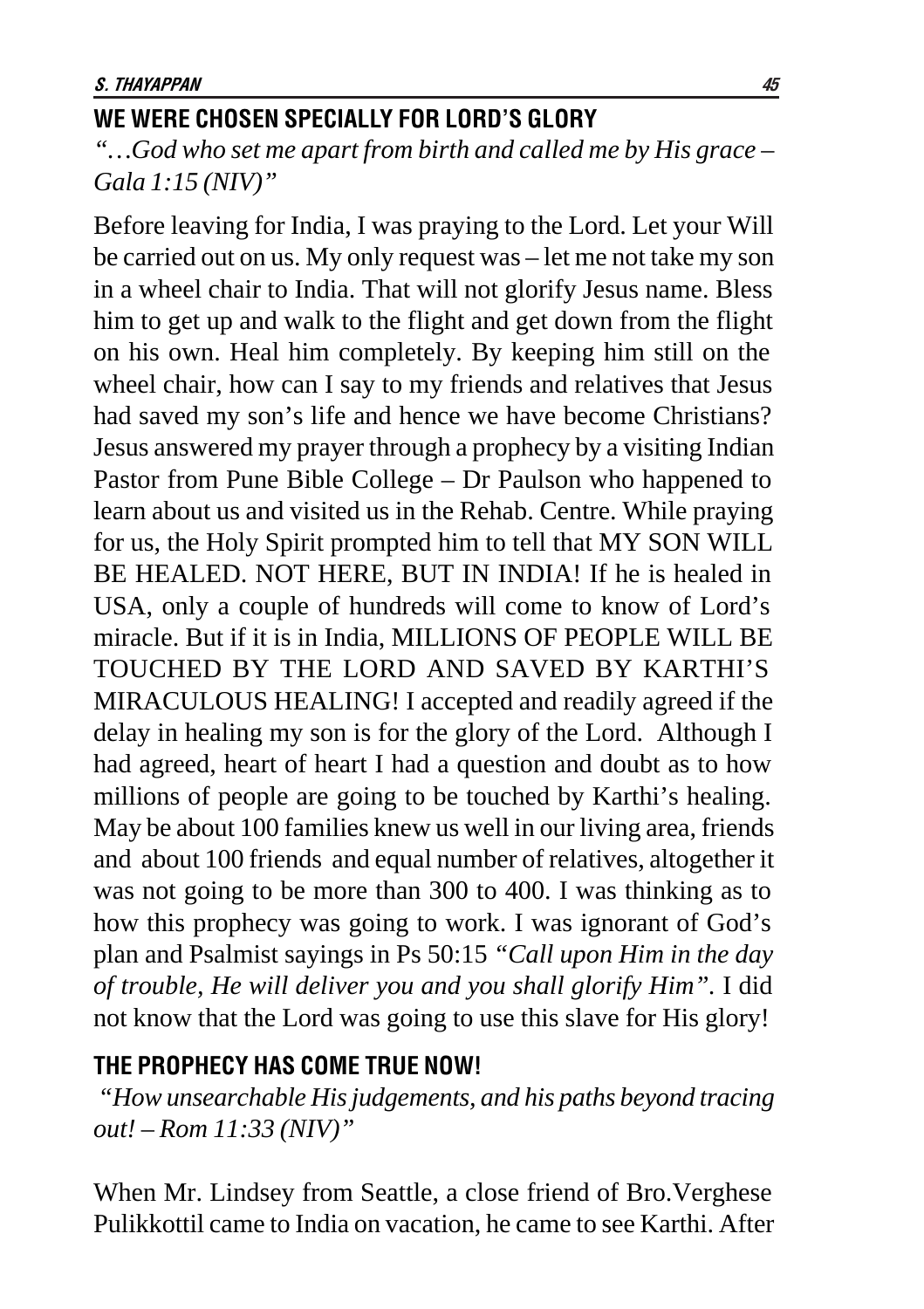hearing my testimony, with tears he compelled me to record it in a cassette which he said will strengthen many Christians and touch many non-Christians. Instead of an extempore recording of my testimony, I thought it would be better if it was first written down and then recorded. That's how I wrote my first testimony "My cry and joy" in English in 2002 which later was written and published in Tamil in 2003 and further reprinted with further additions and more miracles in 2004 as "My cry and joyful new life" in Tamil. Now 40,000 copies in Tamil are in circulation till date and every day at least about ten people are ringing up from all over Tamil Nadu(South India) praising the book and enquiring about Karthi's health. Some one said that this testimony book should be in every Christian house and all the non-Christians should read this book. Another informed me that he had made 50 photo copies of the book and distributed among non-Christians. The testimony book is touching thousands and thousands all over Tamil Nadu. The book is not written by me or with my talent or wisdom. Before writing the testimony, I just prayed to the Lord who said *"Call to Me, and I will answer you, and show you great and mighty things, which you do not know (Jere 33:3) (NKJV)"* and the Lord gave me the words to write. No wonder it is touching so many souls! Now I am being called to various Churches to give my testimony and many believers after hearing my testimony buy 10 to 15 copies for circulation among non-Christians. At this rate, very soon the Testimony book in Tamil will cross the target of one hundred thousand copies in print and circulation. On circulation each copy is being read at least by ten people. One lakh copies multiplied by ten will be ten lakhs i.e. one million people will come know of Lord's glory in the days to come! At the time of leaving USA, I was given a surprise information about another prophecy told in the Indian Church there about six months prior to the arrival of Karthi in USA. A visiting Pastor from India had prophesied that AN INDIAN BOY AFTER COMING TO THIS PLACE WILL FALL SICK AND FINALLY HE WILL BE SAVED BY THE LORD. THROUGH HIS HEALING, THERE WILL BE A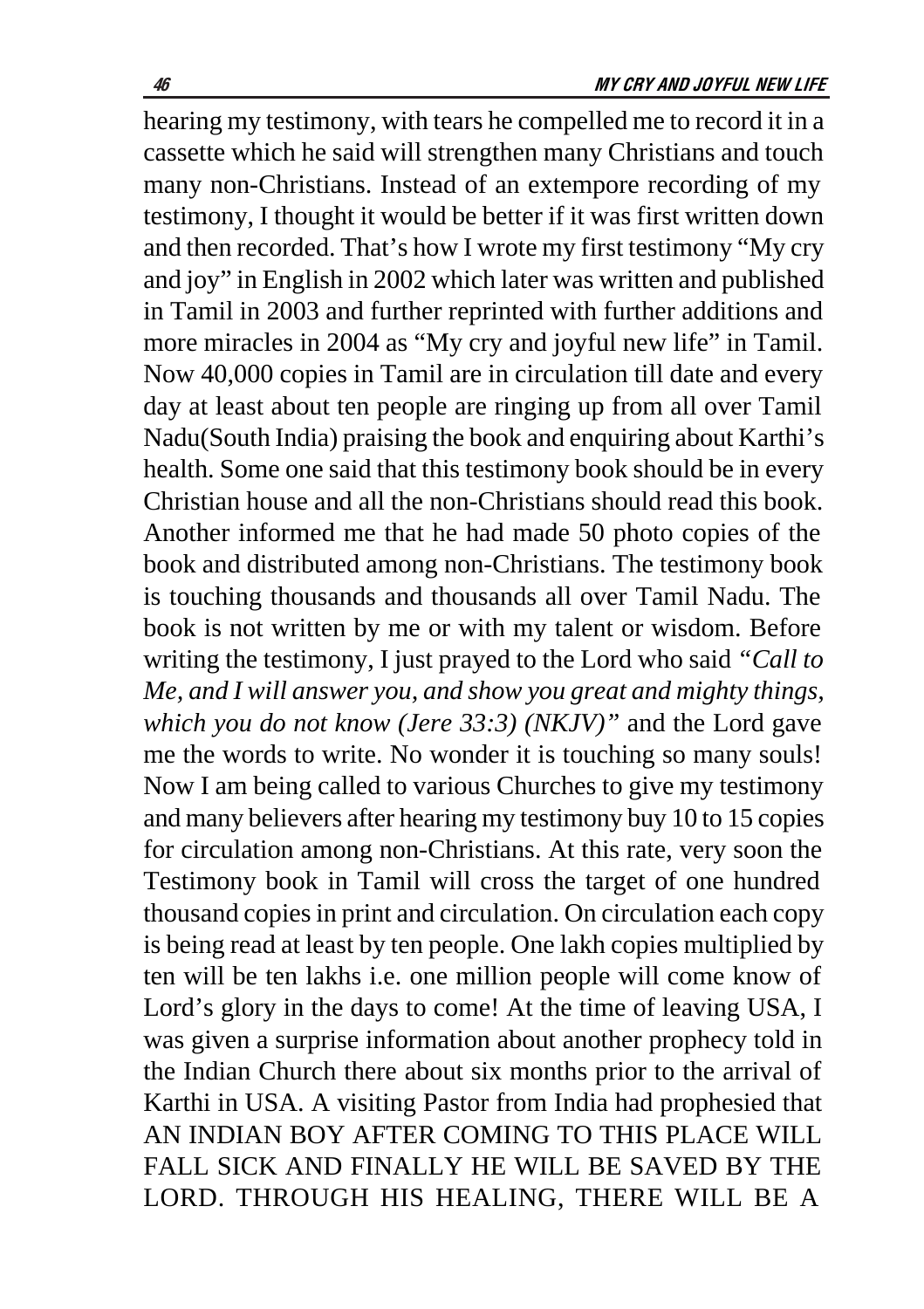REVIVAL AND FIRE IN YOUR MINISTRIES! THOUSANDS AND THOUSANDS WILL BE SAVED BY HIS MIRACULOUS HEALING! The Lord was kind enough to promise in Ps 91:14 that *"Because he has set his love Me, I will deliver him, I will set him on high, because he has known My name".* The Lord never fails. He is so accurate in predicting things. The prophecy has come true now! Hallelujah! Praise the Lord!

#### OUR BAPTISM AND THE LORD'S GRACE

*"Blessed are those who hunger & thirst for righteousness, for they will be filled - Mt 5:6 (NIV)"*

I had a desire to take baptism before leaving USA and special arrangements were made in Portland City Bible Church to baptize my son in wheel chair itself. My son raised both the hands for the first time during water baptism. Praise the Lord. My testimony before my baptism brought tears and ovation from all the American believers who attended the service and the Indian Christian brothers celebrated our baptism as their own family festival. I was wondering as to how my son was going to endure the long 38 Hours flight journey from Portland to Madras. But the Lord's promise in Psalm 121:8 that *the Lord will watch over your coming and going both now and for evermore,* gave me the assurance and peace. True to His promise, the Lord protected my son and made him to withstand the long 38 Hrs-flight without any problem. In the flight I sat back and recalled the whole episode with tears rolling down my cheeks. I had stayed eight months in USA. First three months, I don't want to even recall or go back on my memory. It was the darkest, painful period of my life. Next five months had been of tasting the love of Lord Jesus Christ and His children and being a witness to various miracles of the Lord in our life. I had almost lost my son. Absolutely there was no hope at all. The doctors had given up. THE DEITIES WHOM I HAD BELIEVED FOR THE LAST 58 YEARS HAD PROVED TO BE NOTHING BUT LIFELESS STONES. METALS AND MUD. FINALLY JESUS CHRIST SAVED MY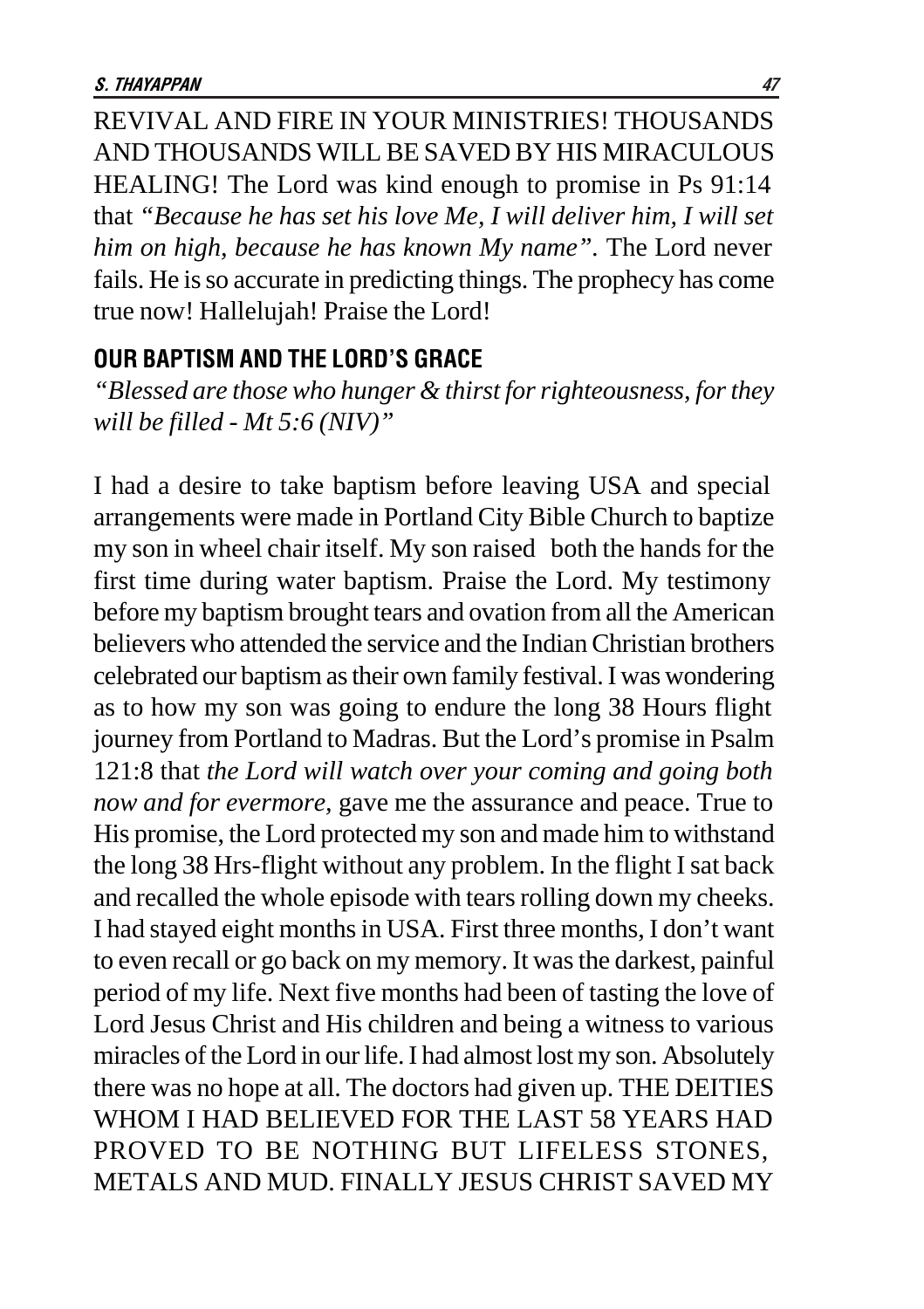SON FROM THE VALLEY OF DEATH. The medical expenses I could not even think of. My son had worked only for 25 days in USA not even one full month. More than Rs. 3.5 Crores had been spent on my son. And I can never think of raising the 7.5 lakhs for our travel back to India. It was humanly impossible for me. BUT ALL WERE ACCOMPLISHED BY THE LORD FOR ME. True to His promise, the Lord made me to witness innumerable miracles. Thank you Lord. I love you. You are wonderful. I owe everything in my life to you. Hallelujah!

### OH LORD, PLEASE TOUCH MY FAMILY

*"But as for me and my household, we will serve the Lord – Josh 24:15 (NIV)"*

Another thought that was troubling my mind was – how my family, relatives and friends were going to react to our conversion to Christianity and baptism. My elder brother had a stubborn hatred towards Christianity like I had. My wife, daughter Gayathri and younger son Sakthi were staunch Adhi Parasakthi devotees. When I came to India, I saw my wife and children still wearing red clothes, going to Hindu temples, lighting the lamps and keeping tilak and sacred ash in their forehead. I kept on telling them what Jesus Christ had done for us and how Karthi's life had been saved by His grace. Nothing entered into their head. Although they were my own wife and children, I never wanted to compel them or thrust forcibly Jesus Christ as their Saviour. I just knelt down and prayed to the Lord with tears. In the middle of the night I used to get up from my sleep and cry out to the Lord to touch my entire family and envelop them with His love. "Father, we read in *Acts 16:21 – Believe in the Lord Jesus and you will be saved, you and your household. I believe you Master*. I believe only you. As for me and my household we will serve you only. Far be it from us to forsake the Lord to serve other Gods. (Josh 24:15-16). Please touch and save my family only to serve you". THE LORD HEARD MY PRAYERS AND TOUCHED EVERY ONE OF MY FAMILY MEMBERS WITH A MIRACLE! Hallelujah!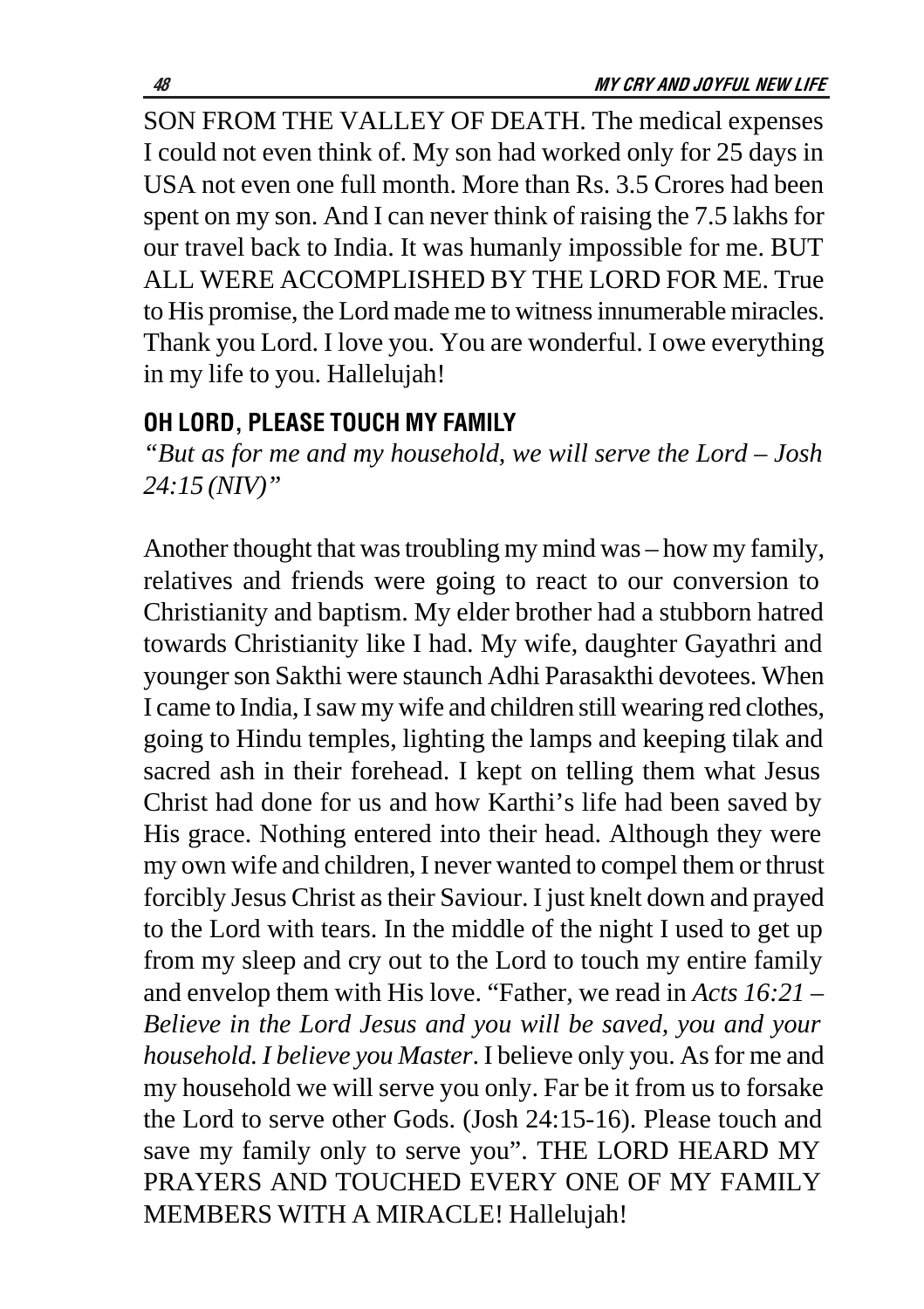## "DADDY, YOUR JESUS IS REALLY POWERFUL "– MY YOUNGER SON **SAKTHI**

"*And He will be called 'Mighty God' – Is 9:6 (NIV)"*

In the first week of June 2001, after passing X class examination under CBSE (Central Board of Secondary Education) syllabus, my younger son Sakthi wanted to join Zion Higher Secondary School in South Madras, one of the nearby good schools in State Board syllabus to study XI and XII standards. All my children studied upto X class in CBSE syllabus in Kendriya Vidyalaya (Central School) and then they change to State Board for XI and XII in order to score good marks to join some professional colleges. Only at the time of our going to that school, he told me hesitantly "Daddy, I heard that Zion School does not admit any one with less than 80% marks in X class". My son has obtained only 58.9% in aggregate. I looked at him and rebuked "When you know this, you should have studied well to score good marks in your final exam. I don't know anybody in that school. How do you expect me to get you admission there?" He said "That I don't know. But I want to join only Zion school as all my friends have joined that school". "I know only one person now - Jesus Christ. Do you believe Him?" My son was just looking at me without answering. I told him, "Pray to Him. Only He can get you the admission. No one else". He still looked totally confused and not convinced. I said*, "The Lord will fulfill His purpose for me (Ps 138:8) and repeat it three times in full faith. Psalmist says in Ps 37:5 "Commit your way to the Lord; trust in Him and He will do this for you*". im nd :::::::::::H: He repeated it with full heart and faith. I just prayed to the Lord in the street itself. "Father, please help me to get the admission for my son in Zion school. I have none else to approach. I look only to you Father. I claim *w*hat you have promised me in Psalm 138:8 and 37:5 and thank you for blessing my prayers. In Jesus' mighty name I pray, Amen". Then I went with my son to that school. There was a big crowd of parents and their wards seeking admission into various classes. I approached a teacher for an application for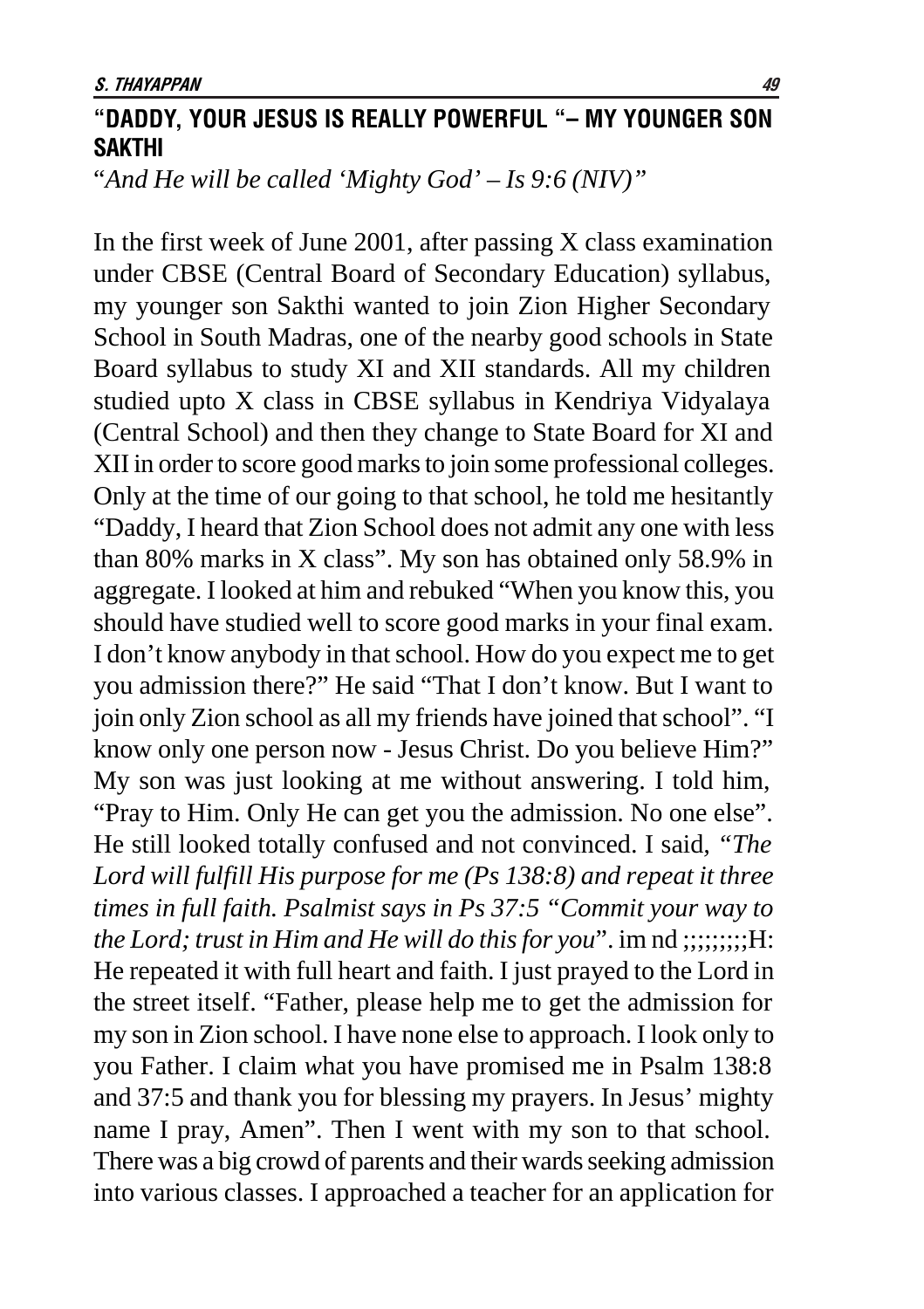admission into XI Std. She then asked me the marks secured by my son. When I told her the marks, she abruptly told me "Please don't disturb us. We don't admit any child with less than 80% marks. Please go to some other school". The reply was very curt. "Can I see the Principal?" I asked. "You may see anybody but you will get the same reply. If you still want to see him, go and stand in that queue" she said and went off. I looked at the queue. It was a long one and the parents were standing there with worried faces. I also joined the queue and started praying. After 30 minutes my turn came to go inside the Principal's room. I went inside and introduced myself "I am Ex-Warrant Officer Thayappan retired from Indian Air Force". As soon as I said this, a person who was sitting in front of the Principal turned to me and asked "Are you the same Thayappan who was in Delhi? Very much famous in Tamil dramas? Guru (Mentor) of Delhi Ganesh, the popular Tamil cinema actor?" I said "yes" wondering who this person was whom I had never seen before. He then turned to the Principal and introduced me very impressively as one of the eminent and popular persons in Delhi and helped every one who had approached me for any help and very famous in Tamil Dramas etc. Instead of me explaining about myself to the Principal, the Lord had set someone else to introduce me more effectively. Hallelujah! The Principal looked at me and said "Oh I see. Glad to meet you. What can I do for you?" Then I requested him for admission of my son in his school. When he asked for the marks of my son, I told him. He said that I was placing him in a position that was so delicate and embarrassing as he had not given admission to anyone with less than 80% marks. I then explained to him my son's sickness, the torment and trauma undergone by our family during last year and assured him that the LORD WHO GIVES VICTORY AND TRIUMPH TO ALL HIS CHILDREN IS WITH US NOW! My son will definitely pass the exam with more than 85% marks and asked for the admission in Jesus name. He was taken a back by the tone of my faith and assurance and with a stunned look he tapped the table for a second and without speaking another word, gave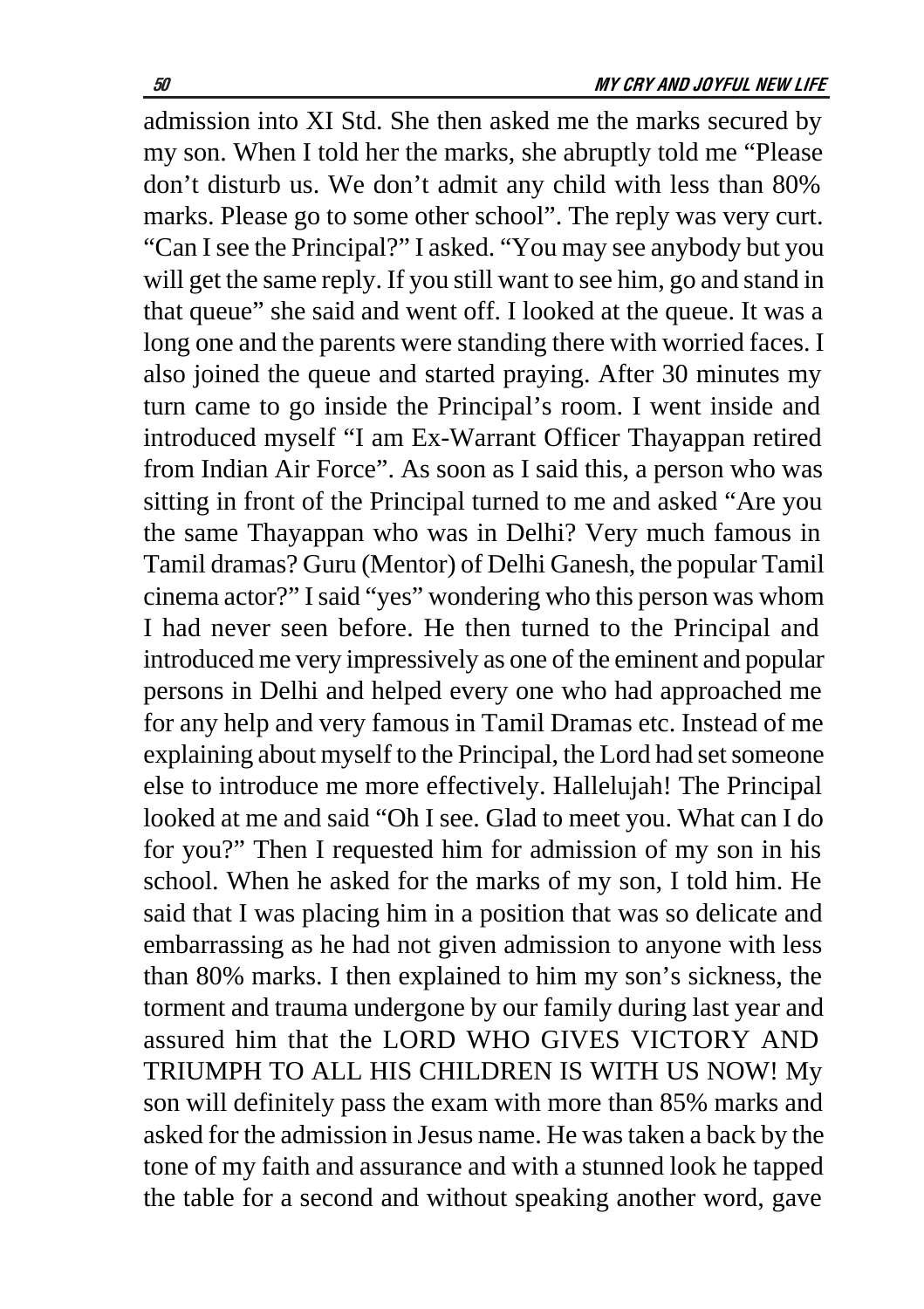me a slip for admission of my son in Biology group. When we came out of the Principal's room, my son met two of his friends who could not secure the admission with 74% and 76% marks. My son then told me "Daddy, I admit that your Jesus is really powerful!" I said "No, He is not my Jesus. He is our Jesus and your Jesus! Do you receive Him as your personal Saviour? He said "YES" and received Him! After a week, the Lord blessed my son to get the computer group which he wanted very much instead of Biology group. I sent my son for a three days Youth camp organized by Blessing Youth Mission in Sitteri Hills where he was moulded as a true Christian believer and came forward to take water baptism. After baptism, my son Sakthi became Sakthi Stephen! Now he is a strong lad in Christ and all his previous habits and behaviours are totally changed. The Lord also blessed him to secure 89% marks in his XII final exams. How true His promises are! *"Whoever believes on Him will not be put to shame (Rom 10:11, Is 28:16). The Living God who promised is faithful in keeping His word (2 Thes 3:3)".* Praise the Lord!

#### NO CASTE OR COMMUNITY IN CHRISTIANITY

*"There is no difference between Jew and Gentile – the same Lord is Lord of all – Rom 10:12 (NIV)"*

My son Sakthi Stephen wanted to join BE (Bachelor of Engineering) degree course in Computer Science. Engineering college admissions are obtained either through Management quota by paying heavy donations or through Entrance examinations conducted by DOTE (Directorate of Technical Education) and the total marks obtained in Plus Two examinations and as per reservation quota for each caste/ community. Through this system, it is very difficult to get the college of your choice. The students and the parents will have to keep watching the day to day position of seats/college allotment and on the day of counseling they had to decide the college within few seconds. So every parent normally selected at least about 5 to 6 colleges and they will be worried and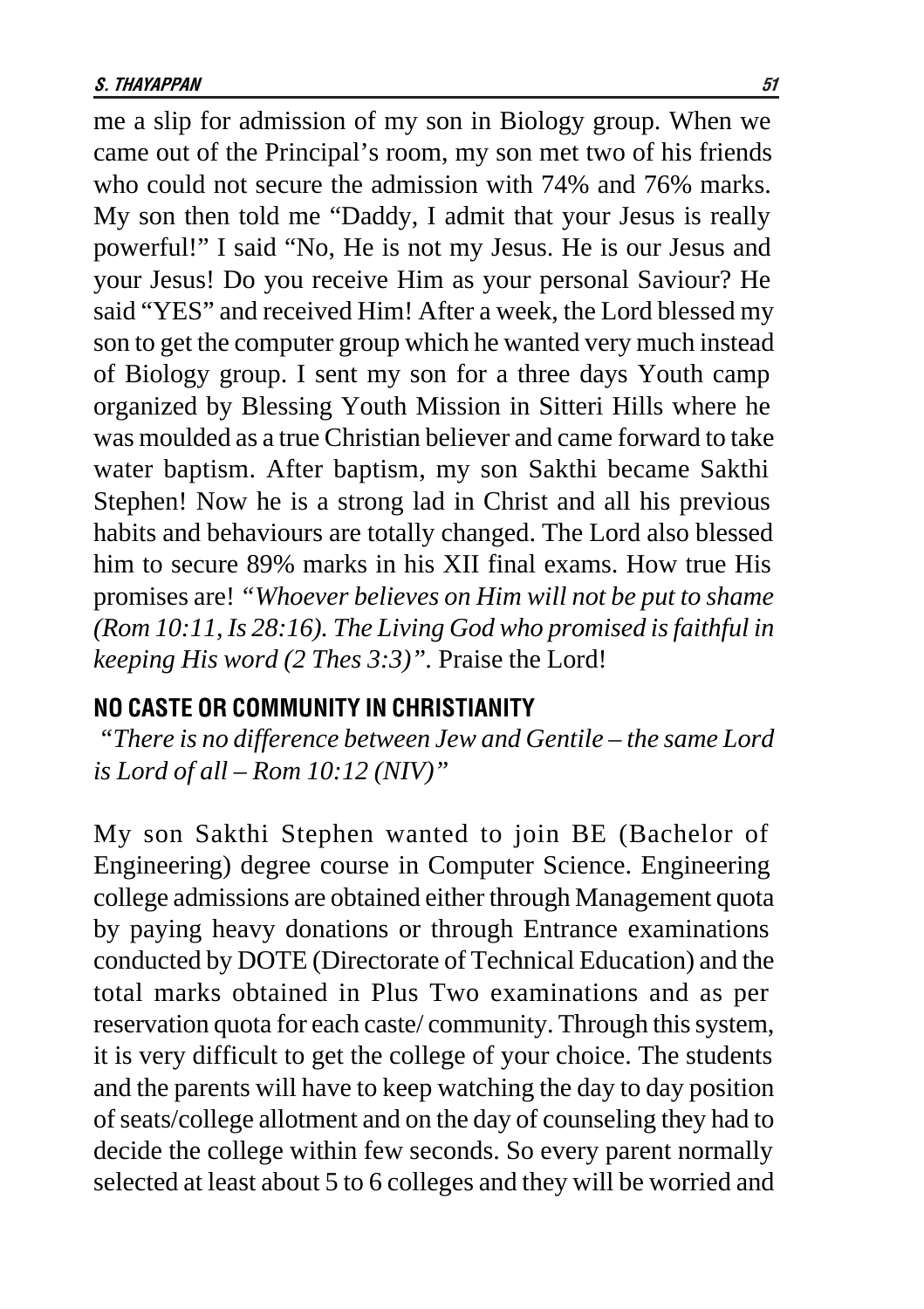in full tension till their turn came up for counseling. Even then most of them would not get colleges of their choice and they used to grumble. But I had selected only one College – Jerusalem Engineering College for my son and did not bother to select any other alternative colleges. I told the parents who used to ask me with surprise for having selected only one college that my Lord Jesus Christ has *told "Ask and that will be given (Mat 7:7).* Surely my Lord will get my son the college he desired". They used to look at me skeptically and inwardly laugh at my stupidity.

There is no caste or forward or backward community after receiving Jesus Christ. All become one, one family and made brothers and sisters through the precious blood of Jesus. Some converted Christians as well as traditional Christians still have caste, community feelings and affinity. Truly they have not imbibed the spirit and teachings of Jesus. They are Christians only for name sake. Although my entire family had accepted Jesus and become Christians, I was yet to get it changed officially through Government Gazette notification. I had the previous community certificate for Stephen obtained earlier for all of us and attended the counseling on 13<sup>th</sup> June 2003 with that certificate. Based on the marks obtained and community quota allotment, my son got the seat allotment in Jerusalem Engineering College. But Satan played a trick and an impediment in getting the allotment order.

The Counseling officer after verifying my son's community certificate signed by Tambaram Tahsildar said that I would have to obtain and produce the certificate from my native place – Sattur by 25<sup>th</sup> June 2003 failing which the allotment order would be cancelled. Due to government employees' strike in Tamil Nadu, no government office was functioning in the State since 2nd June 2003. The strike was prolonging indefinitely without any possible solution due to the tough stand taken by the State Government. I mentioned about the strike to the Counseling officer but he said, "I am sorry. I understand your problem. But I cannot help you.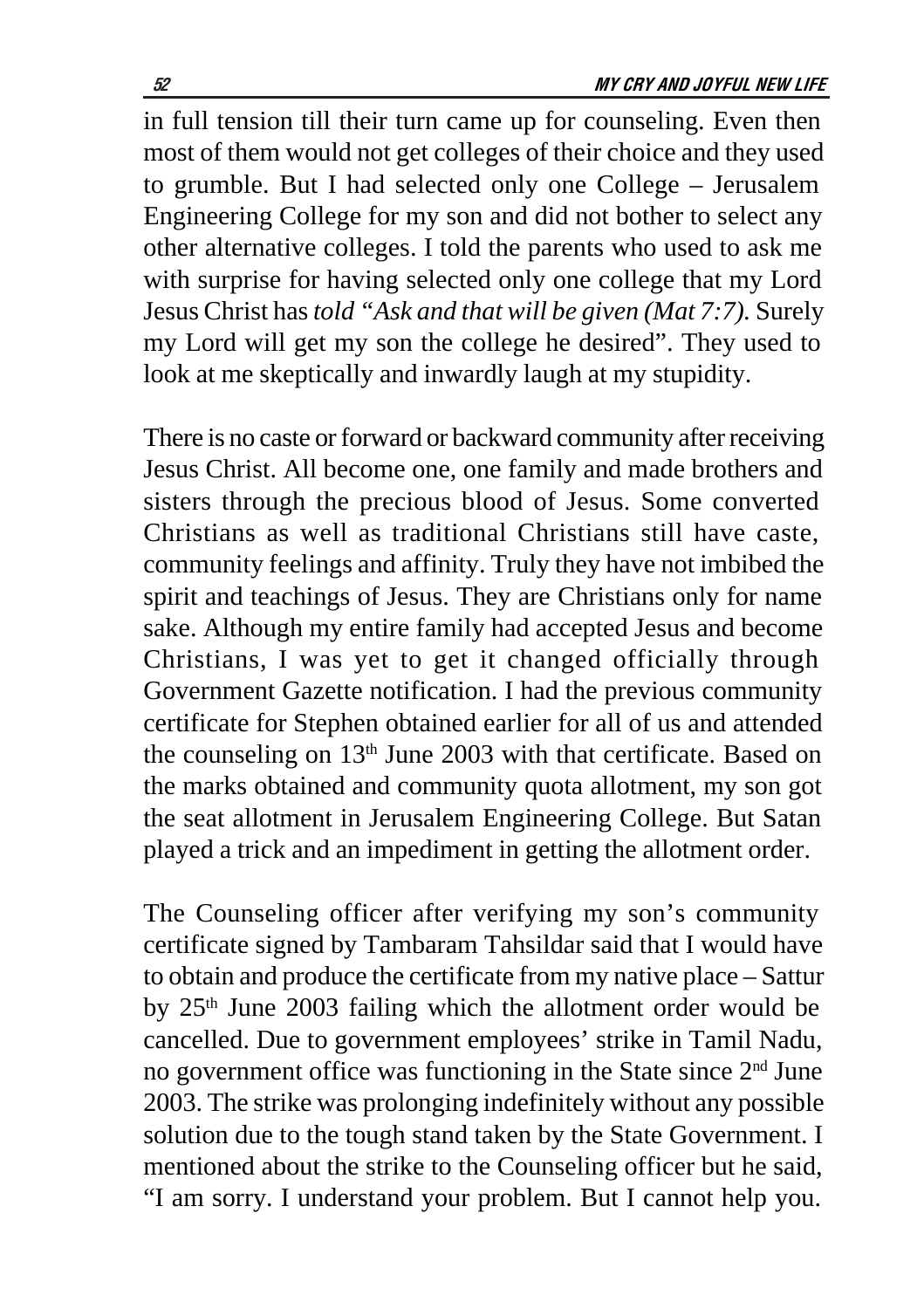Somehow you will have to get a new certificate. If you don't produce the community certificate duly signed by Tahsildar of your native place by June 25th, this seat will be allotted to someone else." I was stuck and did not know what to do further. I approached a distant relative who was also a Tahsildar in a nearby town. His reply was quite heart breaking and discouraging. He said that nowadays getting a community certificate was too difficult even with all the relevant supporting documents and evidence for my stay at the native place. Added to that, all the government offices were closed. The way it looked, the strike was not likely to come to an end before the month end and I was really worried. I knelt down and prayed to the Lord for help and then made an application to Sattur Tahsildar, explaining my son's plight and enclosed copies of all our previous community certificates and sent them to my relative. Days were passing by without any reconciliation between the government and the employees' unions. I was losing hope but intensified my prayers. I used to ring up to my relative every day but his reply was demoralizing. It was 24<sup>th</sup> and the next day was the last day for producing the certificate. My BP was going up and my tension was mounting. I did not even feel like talking to any one in the house. I just fasted and kept on praying. My son and the entire family were worried and were silently praying. Each minute ticked away with tension and suspense. In the evening, our telephone rang and the ring tone indicated that it was a long distance call. My son rushed to pick up the receiver and after listening, he said the call was from Sattur. My relative was on the line. He was shouting with joy. He said that a Deputy Tahsildar who was on sick leave prior to the commencement of the strike had joined duty and he was posted to Sattur. He had arrived in the office that day morning and he approached him with my application. After reading, the Tahsildar had asked him to obtain counter signature from Village Administrative Officer and Revenue Inspector. He ran up, found them and requested them explaining the situation and urgency. They signed the certificate and then he had approached the Deputy Tahsildar who had also signed the certificate. Now he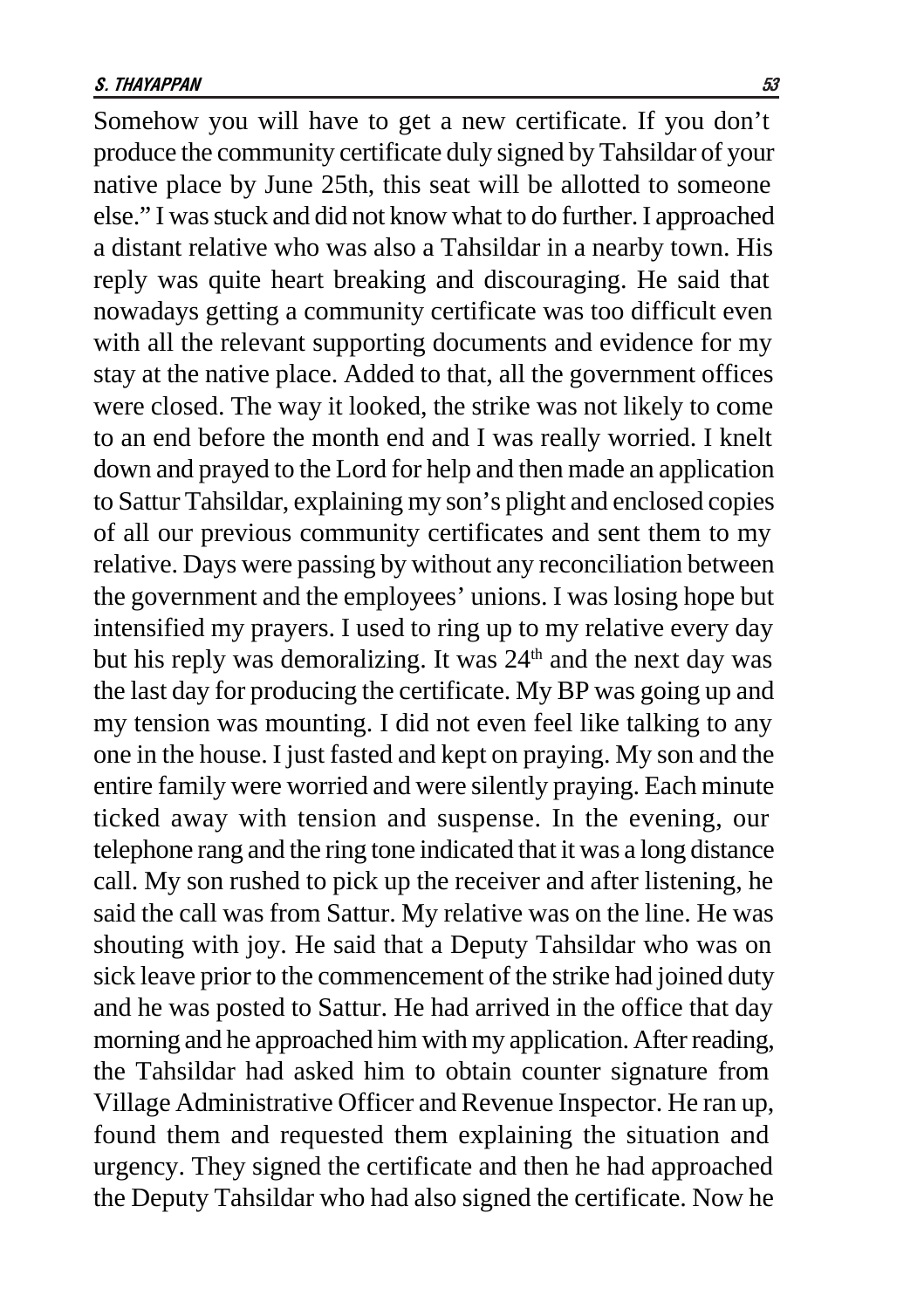had sent the certificate through courier and that I would get it in the morning. When I heard the information, I could not hold my tears on thinking of the Lord's mercy. JESUS NEVER FORSAKES YOU. Proverb 28:25 says*, "He who trusts in the Lord will be prospered*". Why can't the people trust this unfailing, promising Lord? HE DOES IMPOSSIBLE THINGS BEYOND OUR THINKING AND IMAGINATIONS! Next day by morning 10 O' clock, I received the courier and immediately rushed up to Anna University and produced the certificate to the counseling officer. He was really surprised (may be shocked!) to see the certificate and asked me how I got it when the strike was still going on. I explained every thing to him. He said that it was really a miracle and that the God was really helping me. He released the allotment and gave me the allotment order for my son to join Jerusalem Engineering College. JESUS IS REALLY GREAT! Is He not? Hallelujah!

# CATCH THEM YOUNG FOR JESUS CHRIST - FOR THE BENEFIT OF EVERY ONE AND EVERY THING

*"Let the little children come to me and do not hinder them, for the Kingdom of Heaven belongs to such as these…Mat 19:14 (NIV)"*

 My son Sakthi Stephen received Jesus at the right age of 16 years. From childhood I had watched him and I was really worried about him for he was highly sensitive, touchy, emotional and explosive. When he was 14 years old, his elder brother Karthik had scolded him for not studying well and hit him lightly to create a sense of fear and obedience to him. But it turned out to be other way. He left the house at midnight and did not turn up the whole night. We searched him every where in the night and rang up to many of our/ his friends to trace him but all in vain. Finally he was located next day morning in a nearby area and brought him home. Adolescent and teenage is the prime age when they pick up bad habits like smoking, drinking, telling lies, some one getting introduced to drugs, secret pleasures, eve teasing, movies, violence etc. Bad and evil things are always attractive and youngsters in High Schools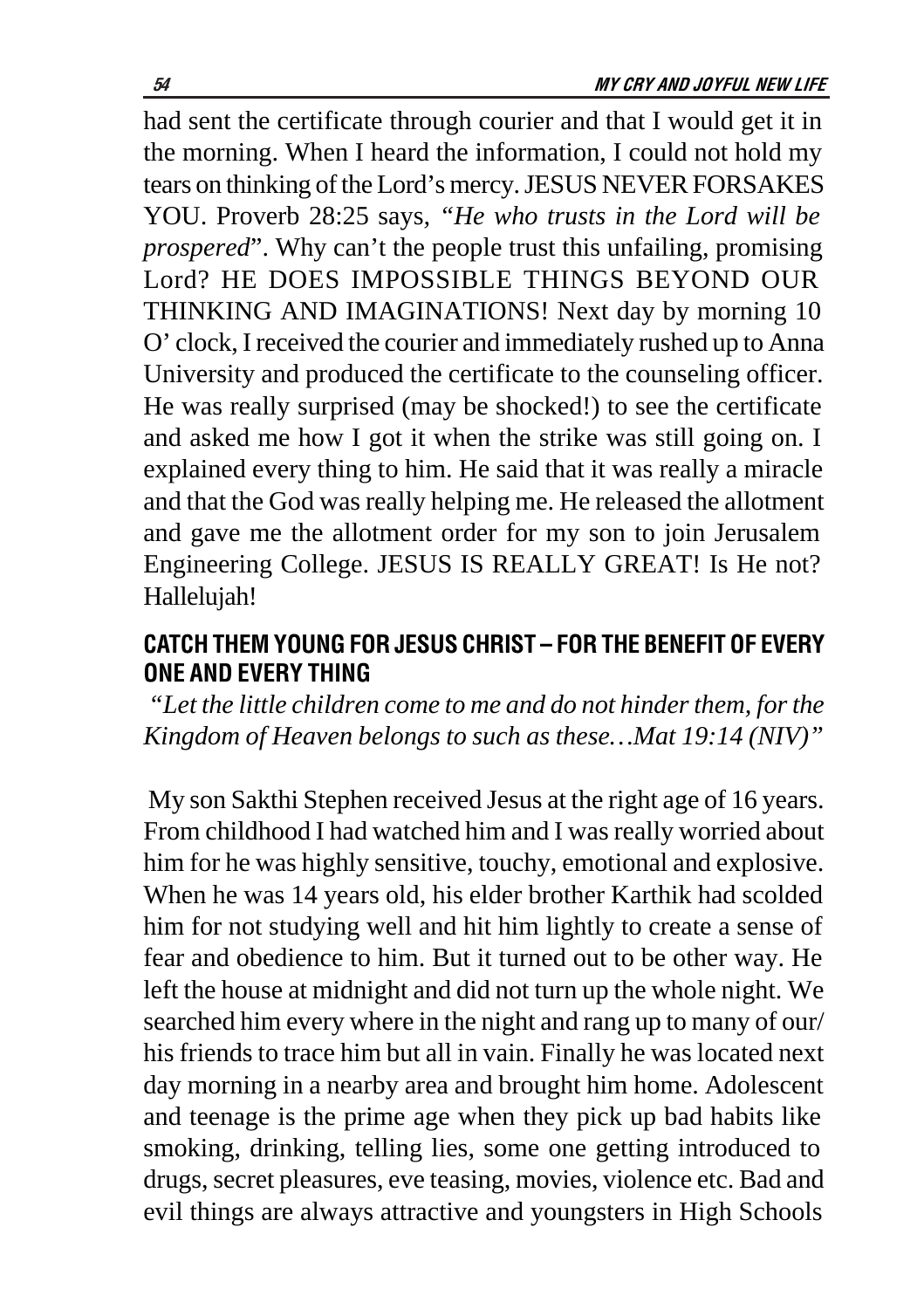and colleges easily tend to fall a prey to these vices. They need to be protected, guided, loved and cared for properly at this vulnerable age. I was really happy and felt totally relieved when Stephen received Jesus and had grown in faith and Christ, involved himself more in church activities, took interest in having fellowship with other believers, regularly fasted, prayed and studied Bible. These things protected him from all the evil attractions and drag net of the Satan. Jesus Christ has totally changed all his attitudes, behaviour, temperaments and he has become very much sober, soft spoken, god fearing and even tempered. *Fear of the Lord is the beginning of Wisdom (Pro 9:10)!* His college colleagues had tried many a times to lure him for going to movies but he had politely avoided them. He disliked seeing any serials, movies or programs in TV. Sometimes he used to listen to News or he would switch over to GOD channel to listen to gospel messages. As he had grown very strong in faith, word of God and received the anointing of the Holy Spirit, I have complete confidence now that no evil things however attractive they may be, can touch him. Psalmist also says in 119:9 that *"How can a young man keep his way pure? Only by living according to the Word of God"* Isn't it? Ecclesiastes 12:1 also warns us to *"Remember your Creator in the days of your youth, before the days of trouble come and the years approach when you will say, I find no pleasure in them".* Youth power is an important, all powerful, dynamite and explosive power. If guided properly, it not only can do wonders for the establishment and development of a lovely, peaceful home, a good society and a good, progressive, forward looking developed nation but can also prove to be a very good instrument to arrest the growing terrorism, unrest and agitation among youth. In my opinion, Bible teaching and Christianity is the only best tool for shaping, moulding and correcting the characters, behaviours and thinking of youth who will be tomorrow's generations and leaders. This must start at an early age in home and primary school itself and be made compulsory as a subject in High schools and colleges. CHRISTIANITY AND THE TEACHINGS OF THE BIBLE CAN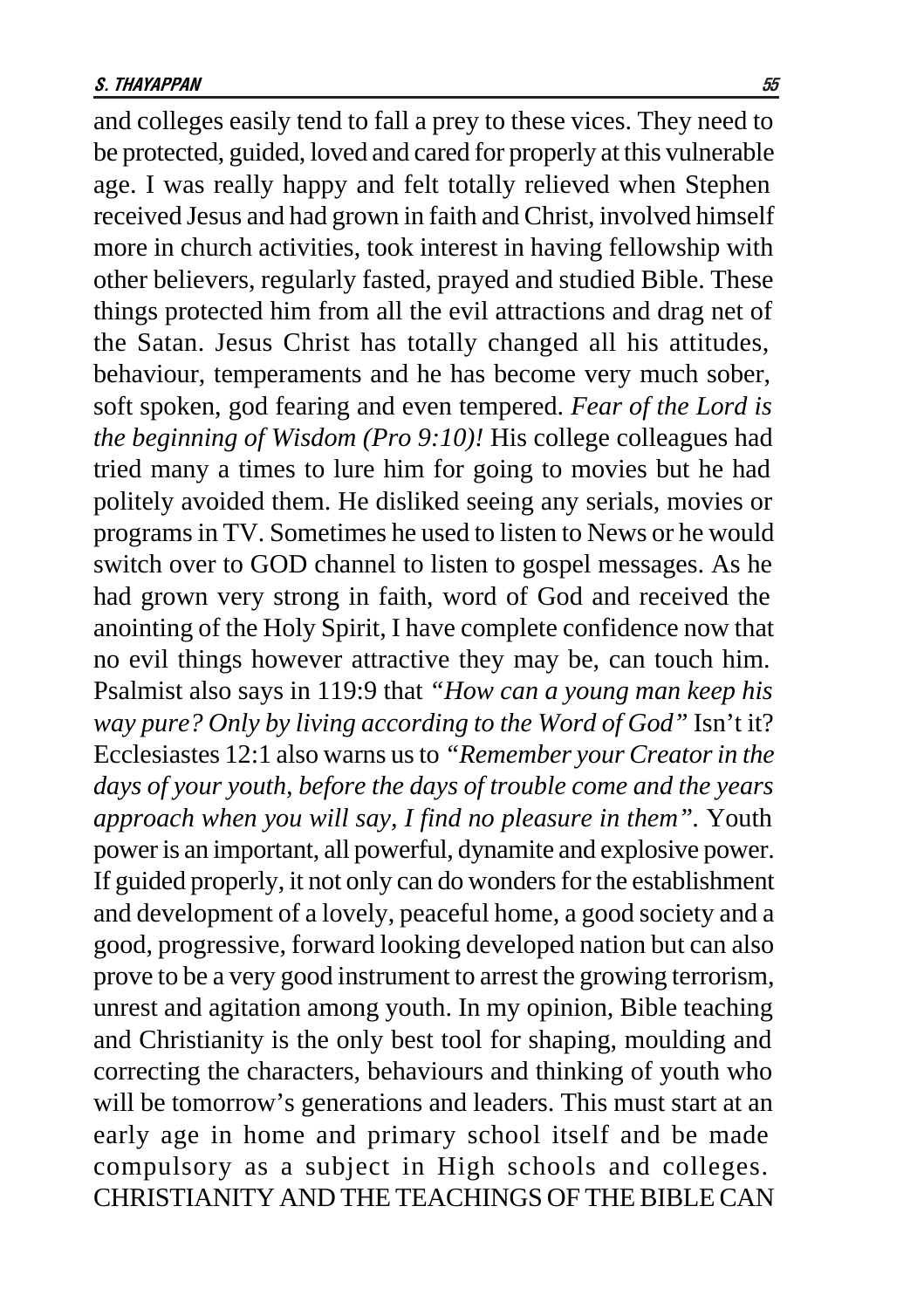ALONE PROVIDE LOVE, TOLERANCE, PEACE, HARMONY AND HEALTHY CO-EXISTENCE IN HOME, SOCIETY AND NATION! Hallelujah!

#### O' JESUS, PLEASE HELP ME – MY DAUGHTER'S CRY

*"To the Lord I cry aloud and He answers from His Holy Hill – Ps 3:4 (NIV)"*

 My daughter - Gayathri was very much attached to her elder brother and she loved him. She could not take the fate or karma theory for the sickness and condition of her brother and had totally lost all her faith on all the Hindu gods and she was not praying to any god at all. She had almost become an atheist. When I was away in USA, she used to take my wife in a two wheeler to whichever temple she wanted to go but never used to go inside the temple. She would wait in the vehicle outside the temple till her mother returned from the temple. To that extent, she had lost faith and developed an aversion towards all the gods. Even after our return to India and after hearing my testimony of how Lord Jesus had saved Karthi's life, she was not ready to receive Jesus. She used to say that let Jesus heal her brother completely first and make him as he was earlier, then she would accept Jesus as her Lord. I did not compel her. I just kept on praying for her redemption. Her 21st birth day fell on  $30<sup>th</sup>$  July 2001. On that day since morning she was having a feeling of premonition that something serious like an accident was going to happen that day. She just brushed aside that feeling and totally forgot about it. She normally wore only chudidhars and pyjamas. That day evening she wore a sari and went to Tambaram by a two wheeler to attend her computer class. While she was driving back after the class in Grand Trunk Road near Kadaperi check post at around 7 PM, one end of her sari was caught up in the rear wheel of her vehicle. Somehow she had applied the break and she was caught up in upright position not able to either drive further or to get down from the vehicle. Grand Trunk Road is a busy road and there used to be heavy traffic at all times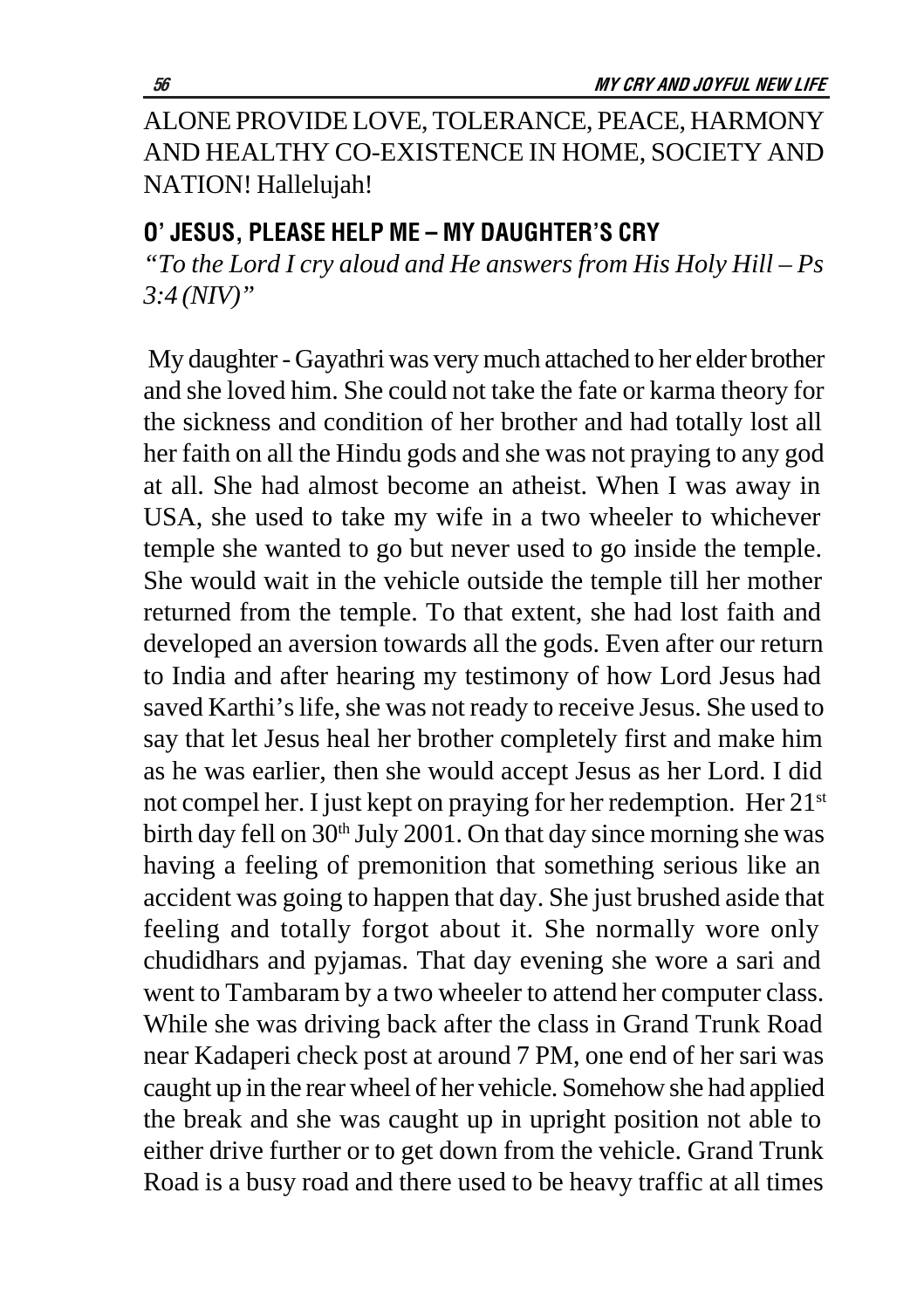of the day and in the evening the traffic used to be at peak. She could have been crushed to death by the speeding heavy vehicles. Many fatal accidents had happened on the GST roads. On a sudden impulse even without her knowledge, she had cried out "Oh Jesus, please help me". That's all she could remember. Further she did not know as to how her sari was freed from the rear wheel or how she got down from the vehicle or who brought her to the platform. But she was standing with the vehicle near the platform completely shivering. It could have been a major, serious or fatal accident. As King David had cried to the Lord in Ps 103:13 *SHE HAD CRIED TO THE LORD IN HER TROUBLE AND THE LORD SAVED HER FROM HER DISTRESS*. Although this incident broke her atheist attitude and tilted her slightly towards Jesus, she did not accept Him fully and was still wavering in mind.

### I WILL COME BACK AS I GO – MY DAUGHTER'S STUBBORNNESS TOWARDS CHRISTIANITY

*"You did not choose me, but I chose you – John 15:16 (NIV)"*

The Satan does not like anyone escaping from his net and receiving the true and only God. To achieve his ends, he fights till the end, brings in many confusions, troubles, unhappiness and sickness. Gayathri was caught up in his cunning whirl wind and was being thrown in and out of faith many a times. I was continuously praying for the Lord's mercy and grace to touch her. Finally the Lord touched her. I compelled her to attend a three day youth girls convention conducted by Blessing Youth Mission in Sitteri Hills, Tamil Nadu. (Their website is *www.Blessing Youth Mission.org* one of the leading Missionary Organizations in India whose founder is Bro. R. Stanley. He is a profound Bible Teacher, powerful revival preacher, passionate mission challenger, energetic youth mobiliser, practical trainer, prolific writer and a pleasant friend). She was very reluctant to go but finally agreed to go due to my compulsion. She said, while going, that she would come back as she went. I sent my wife also along with her to ensure her total participation in the convention. Seven or eight sisters from our church also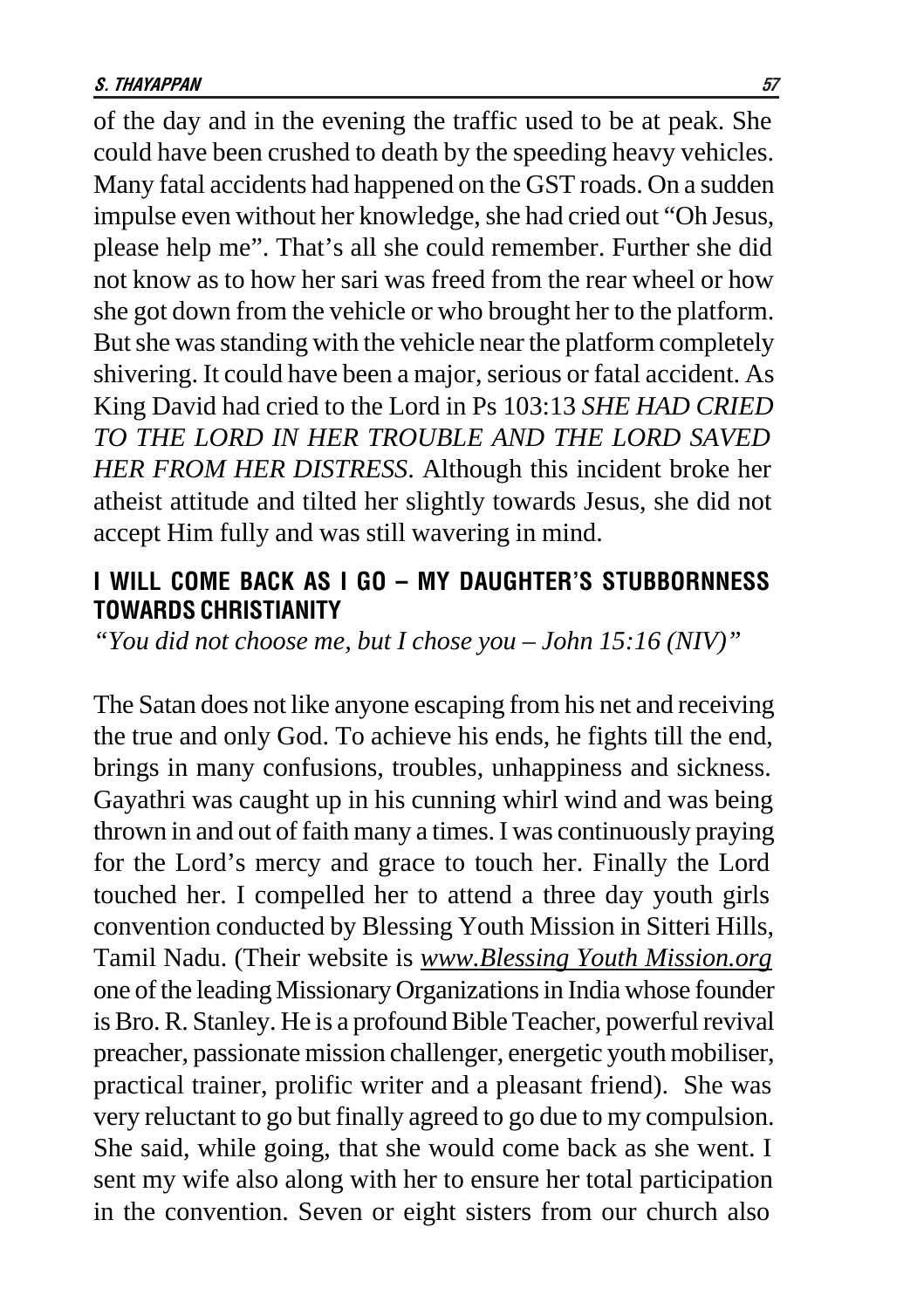accompanied my wife and daughter to the camp and all fasted and prayed for my daughter's salvation and anointing by the Holy Spirit. Despite my daughter's reluctance to go for the special prayer call at the Camp, she was compelled by my wife and others to go for it and the Holy Spirit anointed her with the sign of tongues. 1 Cor. 6:17 says *"When your spirit is united with the Spirit of God, you become an anointed one"*. After realizing the power, pleasure, protection of the anointing, she now spends more time on prayers, Bible reading and has become very strong in faith. Now she keeps on talking about Lord's love to whomever she meets because *the Holy Spirit has given her the Love (Rom 5:5)oly .* She then volunteered to take baptism and GAYATHRI BECAME KEZIAH. She was only an average student and did not work hard with her studies. I was afraid, she might not pass her final semester examinations in her college. But the Lord blessed her to score very good marks in her Bachelor's degree and also showered His blessings to acquire a Master's degree in Computer Application (MCA) in first class. *ALL THINGS ARE POSSIBLE FOR THOSE WHO BELIEVE (Mk 9:23)!*

# GAYATHRI, DO YOU PRAY OR CURSE? – HER COLLEAGUES FEAR

*"I will bless those who bless you and whoever curses you I will curse – Gen 12:3 (NIV)"*

The Lord blessed her to get a good job in a MNC (Multi National Company) with a handsome salary. She was least expected to be selected against tough competition with more experienced and highly qualified candidates for that particular job. The in-charge of her branch office was a staunch Hindu and somehow did not like her and started harassing her without any valid reasons. She wanted to quit the job due to this reason. I asked her if she ever represented all her problems to the Lord. She said 'No'. I advised her to pray to the Lord first and then He will guide her as to what to do further for *"There is no sorcery against Jacob, nor any divination against Israel (Num 23:23)"*. She knelt down and prayed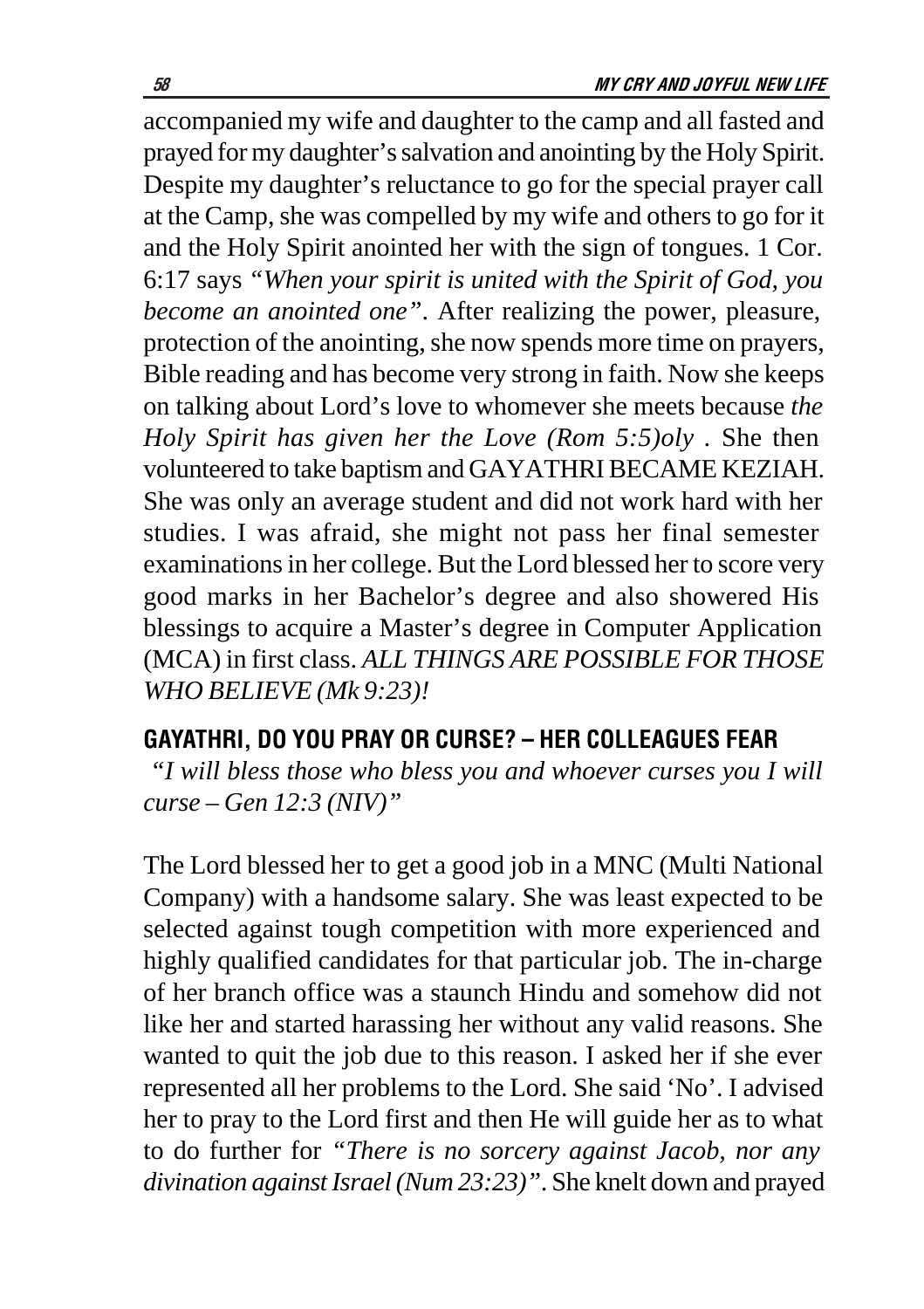to the Lord. Next week itself the Manager was transferred to Bombay to the great shock of him and to the astonishment of all other staff. Every one in the office knew the true reason for the sudden transfer of the Manager and asked Gayathri "Do you pray or curse?" They further tell her "If you have any grievances against us, please tell us instead of praying to your Jesus". The new Manager having learnt about all these things, sometimes asked her with all the reverence and humbleness to pray to Jesus for target completion for that month or quarter ending. Thus the seed of Gospel has been sown and implanted in the minds of many in her office. The long distance, long working hours and the commutation facilities bothered her and her health. She again prayed to Jesus and He blessed her to get another better job with a handsome salary. Now she is evangelizing her colleagues in the new office with the spirit of "let the world get the joy what we got and propagates the blessings to others"! THE LORD IS SO GOOD, MERCIFUL AND COMPASSIONATE. JESUS NEVER LETS DOWN ANY OF HIS CHILDREN AT ANY TIME! Hallelujah!

#### THE LORD'S WAYS ARE PECULIAR

*"My thoughts are not your thoughts, neither are your ways my ways – Is 55:8 (NIV)"*

The Lord heard my continuous, sincere and tearful prayers from the bottom of my heart for my wife to be saved. The miracles happened in getting the admission for my son in Zion School and the unbelievable miraculous escape of my daughter from the road accident had a telling impact on my wife's faith and slowly she started to lean on Jesus. Her old idolatry faith and Hindu rituals started to rescind. In the meanwhile someone known to my wife had told her about the healing miracles happening in Chalakkudi Divine Retreat Centre in Kerala and she wanted to go there with my son. I opposed it saying that Jesus Christ is every where, not in Chalakkudi alone. He is omnipresent and can heal Karthi here also. But she was adamant. Any amount of my convincing and reasoning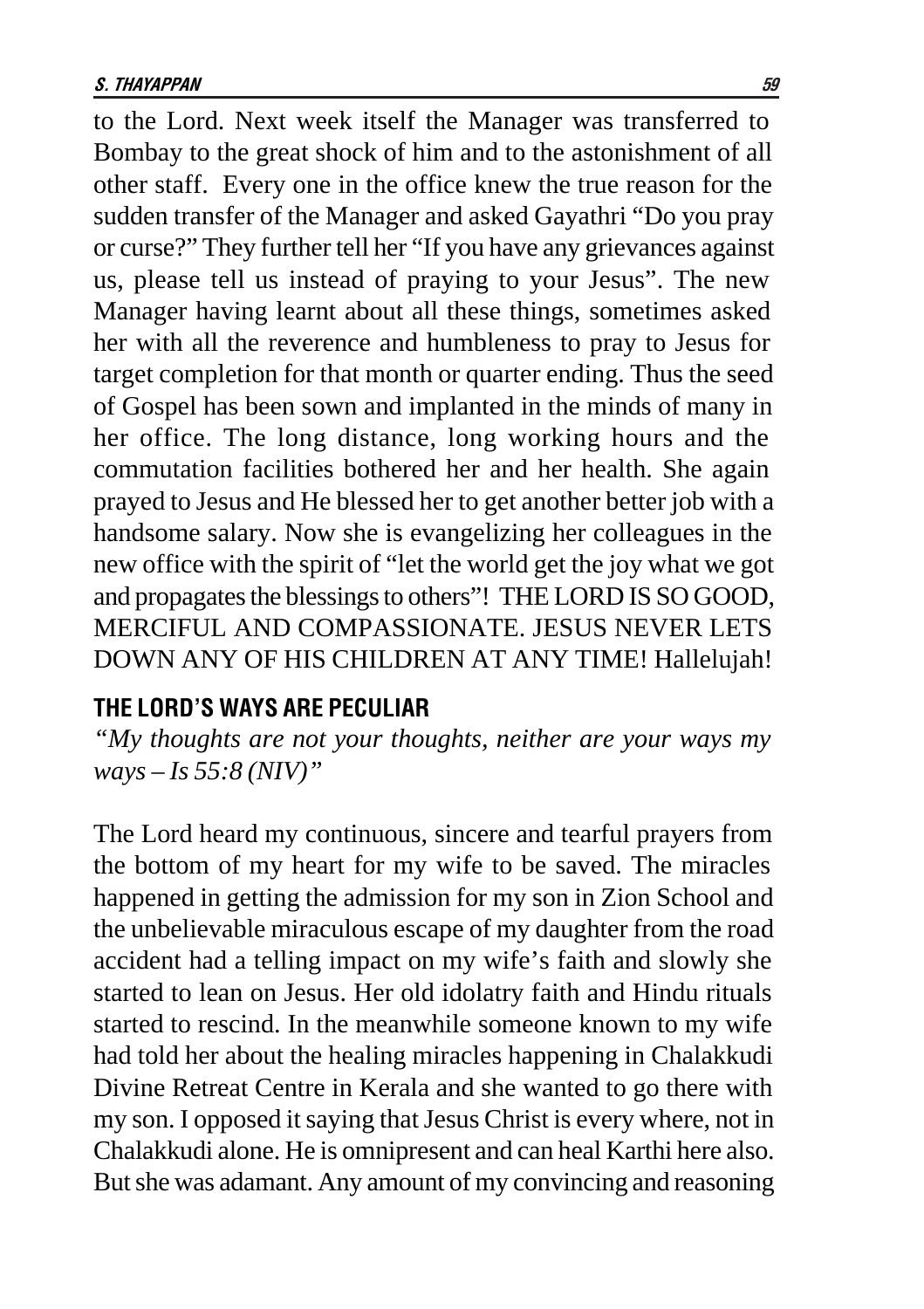could not change her insistence. Because of this, I felt a sort of restlessness and unhappiness creeping in our relationship and family. Hence, I just knelt down, prayed to the Lord and then took my wife and son to Chalakkudi. Her one week stay in the Retreat and absence of every possible contact with outside world through media and continuous prayers, worships, systematic well planned syllabus for giving powerful Gospel messages and the Word of God through various Bible scholars and Evangelists from morning 6 AM to 9 PM continuously without any break for one week really transformed my wife completely and strengthened her faith which otherwise would have taken more than one year to strengthen to that extent by attending regularly all the Sunday services in a church. The Lord does everything in his own way that we cannot understand but come to realize it only later. How rightly the Lord has told in the Bible that *His ways are not ours and our thinking is not HHhhhhhhHis!* Once we totally submit and surrender all our thinking, ways and actions to His Will, we need not worry about any thing at all. He takes care of every thing for us*. TASTE AND SEE THAT THE LORD IS GOOD. BLESSED IS THE MAN WHO TRUSTS HIM (Ps 32:8)!* After tasting His love, you will never leave Him. If you love Him, you will not leave Him: If you leave Him, you cannot love Him. Hallelujah!

### YOU WILL WITNESS MIRACLES - MIRACULOUS HEALING OF MY WIFE **IN SURGERY TABLE**

*"He has made everything beautiful in its time – Ecc. 3:11(NIV)"*

Once if you come to Christ, people think that there shall be no more problems, worries or sicknesses. The Lord has not told that you will not have any problems or sufferings in life*. Trials and tribulations will be there but I have succeeded them and I am with you, so behold and don't worry* is what the Lord has said. Among all your sufferings, I will be with you and I will never forsake you. The Lord does not cause the sufferings or problems to any one. Only Satan does all these things in the lives of every one. But the Lord sometimes allows or permits such sufferings in the lives of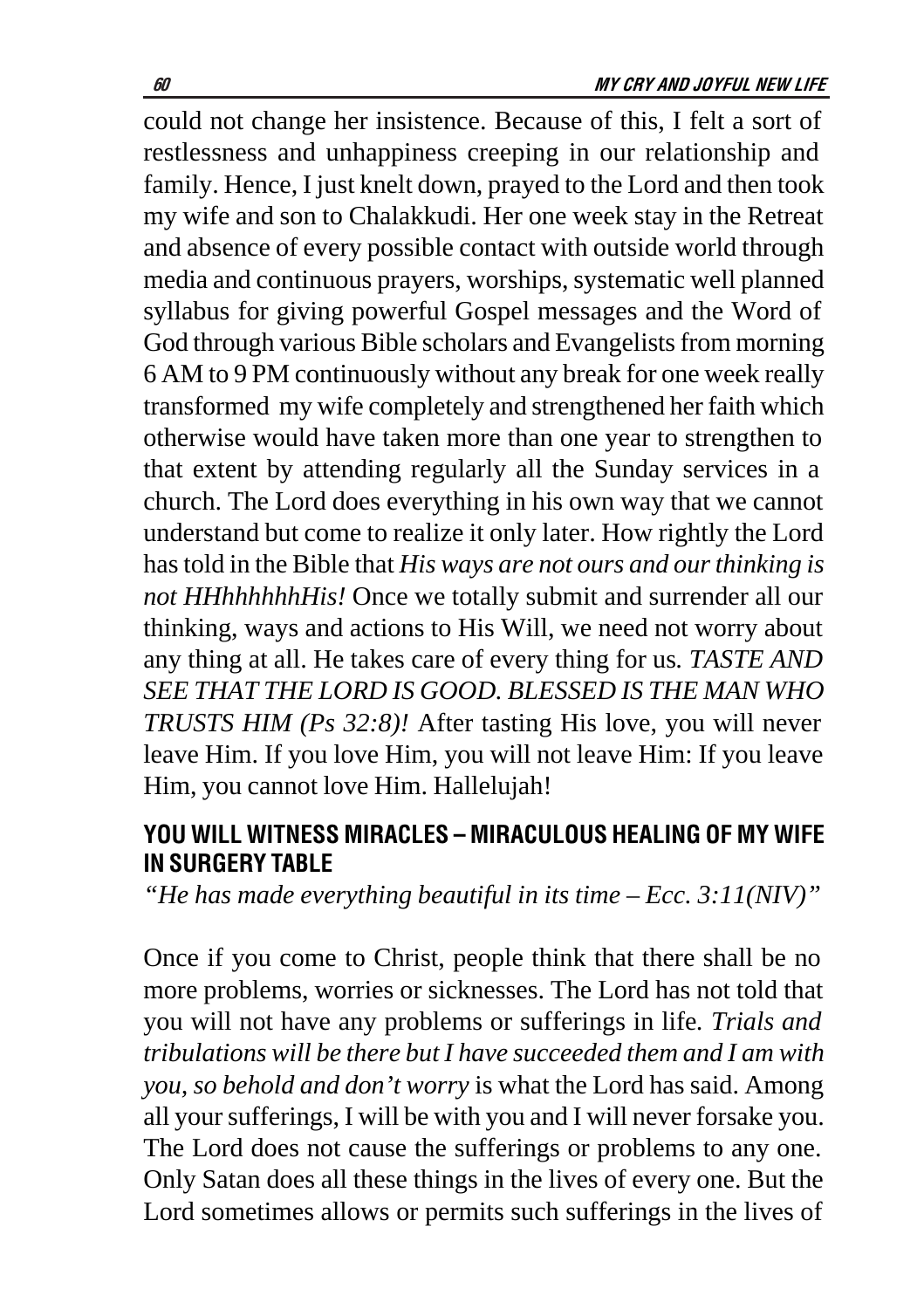His children! He allows it knowingly so that His children will seek Him more and will come still more close to Him. Jesus loved my wife, wanted her to receive Him fully and allowed her some sickness. Her uterus came down and she was not even able to walk some distance. She was able to move inside the house but was finding it difficult to walk even 200 meters outside. I took her to Dr.Vani Nursing Home in East Tambaram in South Madras. She is an elderly lady with a vast experience. She scolded me after checking up my wife as to why I had not brought her earlier as her condition was very bad and that any further delay in treating her would lead to further complications. The doctor advised for an immediate admission to the hospital for removal of her uterus. I was shocked. Another patient in my house? "Oh God! Father, please have mercy on me. You know my situation. My son Karthi is already handicapped and requires all my help. My daughter is in college and my younger son has just joined Plus One. How can I look after my wife if she is also bedridden after a surgery? After removal of uterus, I was told that she should not lift any weight and she needed to be in bed for many months. Father, please help me. No surgery for my wife. Please heal her without any surgery". I prayed with tears. But things seemed to be moving only towards surgery. Finally I had to admit her in the Nursing Home for surgery and the date for the surgery was also fixed. Dr Chakravarthy from Chengalpattu Medical College and Hospital came only for this surgery. My wife was taken to the Operation Theatre and was given anesthesia. I was praying with all my heart outside the theatre for a miraculous healing. The doctor came out after sometime. I rushed up to him and asked – Is the surgery successful? He looked at me and told – Only after doing the surgery, I can tell if it is successful or not. But for your wife, it is successful even without the surgery! I could not get him immediately. "You mean, you did not do any surgery at all. But why?" "Because it was not needed. Your wife's uterus appeared to be quite normal, in its original size and place. Hence, I did not remove it. I asked the lady doctor as to why she had called me. She was also surprised and shocked. She said that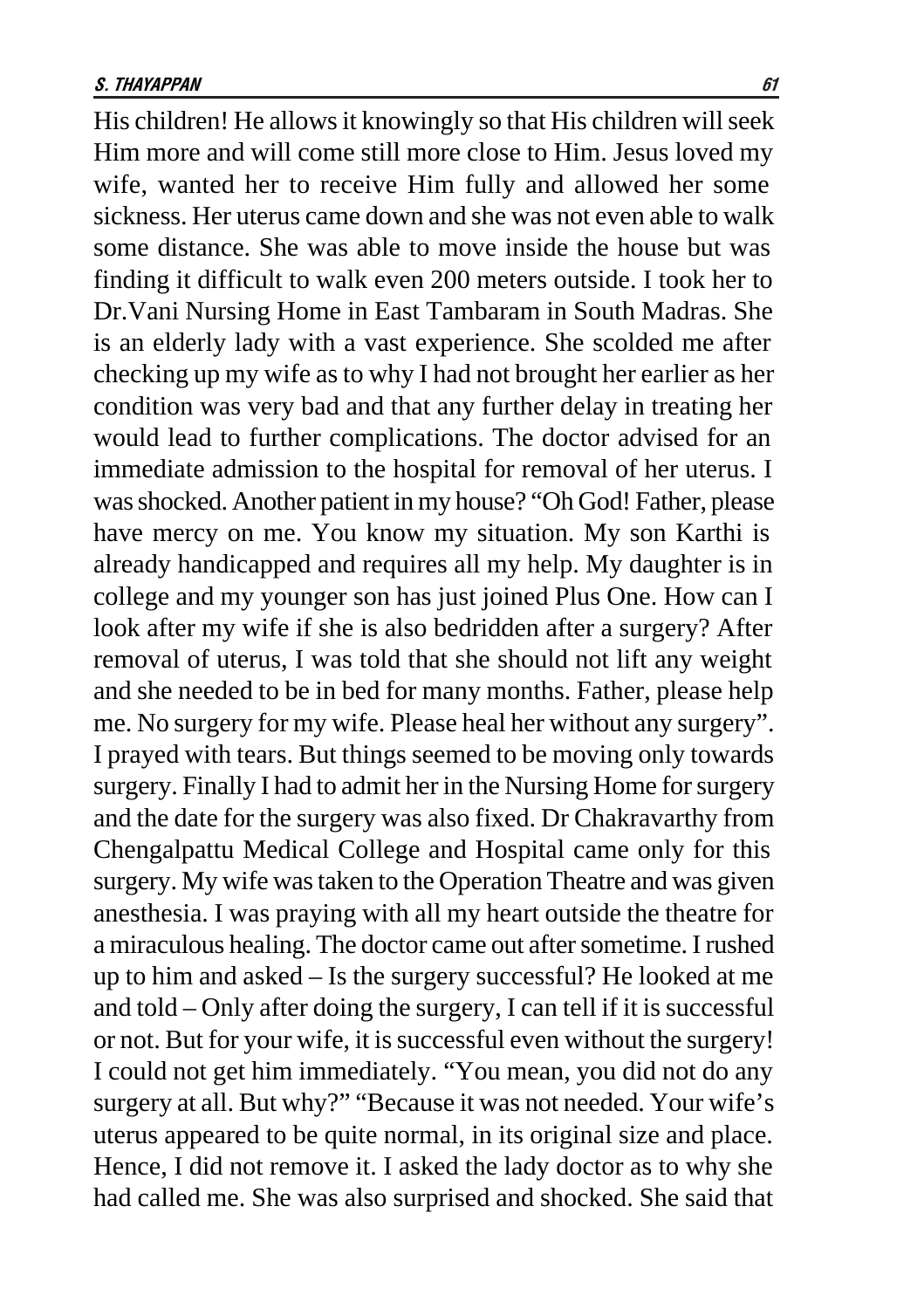she had seen it in worst condition and not once but many a times. She was not able to understand how it had become normal and was in its original place. It was really a miracle, she said." I was in tears to hear the news. THE LORD HEARD MY PRAYERS AND DID THE MIRACLE ON THE SURGERY TABLE! Jeremiah 33:6 says that *I will bring health and healing to it; I will heal my people and will let them enjoy abundant peace and security.* Our Lord is really a miracle God. Those who believe in Him will never be ashamed. The Lord further strengthened us through John 16:33 *"In this world, you will have troubles. But take heart; I have overcome this world".* My wife now understood and realized that SHE WAS NOT WORSHIPPING A DEAD GOD BUT AN ALMIGHTY LIVING GOD and received Him as her Saviour! She then took baptism and SURYAPRABHA BECAME SURYA KRUPA! (Krupa in Tamil means 'Grace') Earlier she used to scold me – You are chasing away everyone who comes to our house by talking only about Jesus; that's why nowadays nobody is coming to our house. But now she is talking about Jesus all the time without a stop to everybody who comes to our house! She has tasted the love of Jesus. Now she is not able to keep quiet without talking about Jesus to others. Hallelujah!

# LOST A FEW FRIENDS AND EARNED INNUMERABLE BROTHERS & **SISTERS**

*"And anyone who has left brothers and sisters for my sake will receive a hundred times as much – Mt 19:29 (NIV)"*

Many neighbours, friends and relatives came to see Karthi. I did not know how the news about our imbibing Christianity and the miracle life saving of Karthi by Jesus Christ has spread, many Christian brothers and sisters from various places and many Pastors from nearby Churches visited us. After hearing my testimony, they would praise the Lord and then pray to the Lord for the complete healing of Karthi. Regular loud Christian prayers and songs of joy were heard from our house. This raised the curiosity of many people to know as to what had happened to us, a strong and staunch Hindu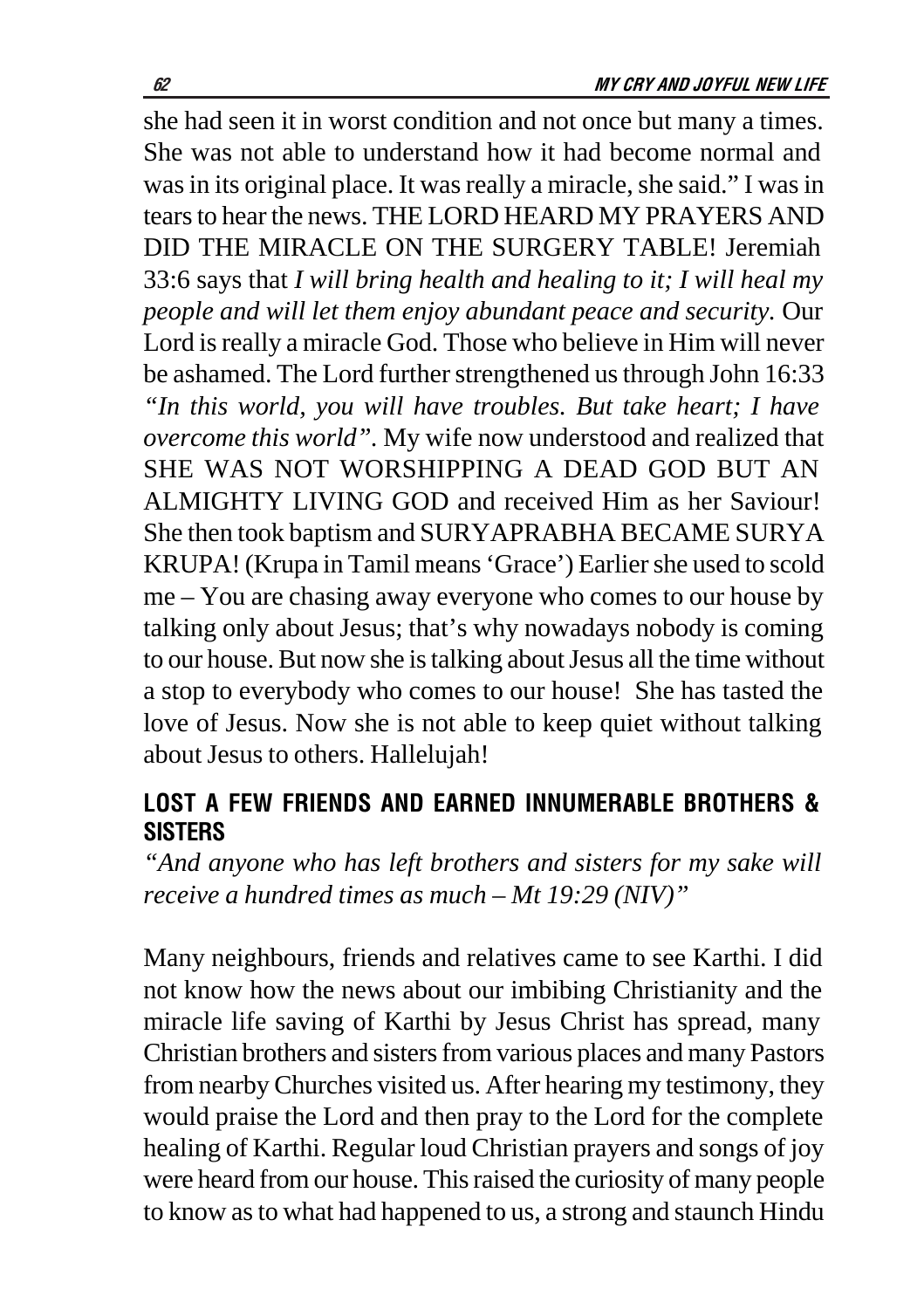family & devotees of Adhi Parasakthi to imbibe Christianity. A few dared asking me directly on my face but many talked behind me and gossiped. "Thayappan is a hard nut to crack. He is a slippery fellow. He knows how to escape such situations. More over his aversion to Christianity was well known and open. I don't believe the story that he has simply accepted Jesus just like that because of Karthi's sickness alone. He might have taken at least two lakhs rupees (equivalent of \$4000) for every member of his family to become a Christian. I know very well about him". A few believed this gossip and a few refuted it. When I came to know about this senseless talk, I could only laugh at their mean, ridiculous materialistic thinking. Then I told a story to every one who came to my house to see Karthi.

I had a close friend named Sakthivel known to me since childhood. I was so much attached to him and was ready to do anything for him. I loved him so much, I never allowed anyone to criticize him or to talk ill about him. I felt proud to be a friend of him. He is from a well to do family. I strongly believed that he also loved me and reciprocated the same love and friendship. We grew up and our love and affection also grew. Even after our marriages, we were inseparable. One day my son fell sick and his condition became very serious. The doctors advised for an immediate admission to the ICU to have round the clock observation and treatment which cost me heavily. I needed money. I tried for loan from my colleagues and a few known friends. Since the amount was heavy, they hesitated. Finally I approached my thick friend Sakthivel. I know he had enough spare money to give. But he did not give despite my asking him and knowing fully well about the serious condition of my son. He came out with so many lame excuses for his inability to give the money. I was in a fix and helpless condition. I could not digest and believe my close friend refusing to give the money to me especially at that critical moment. I was down in my spirit and was trying to swallow the bitterness of the fact of life.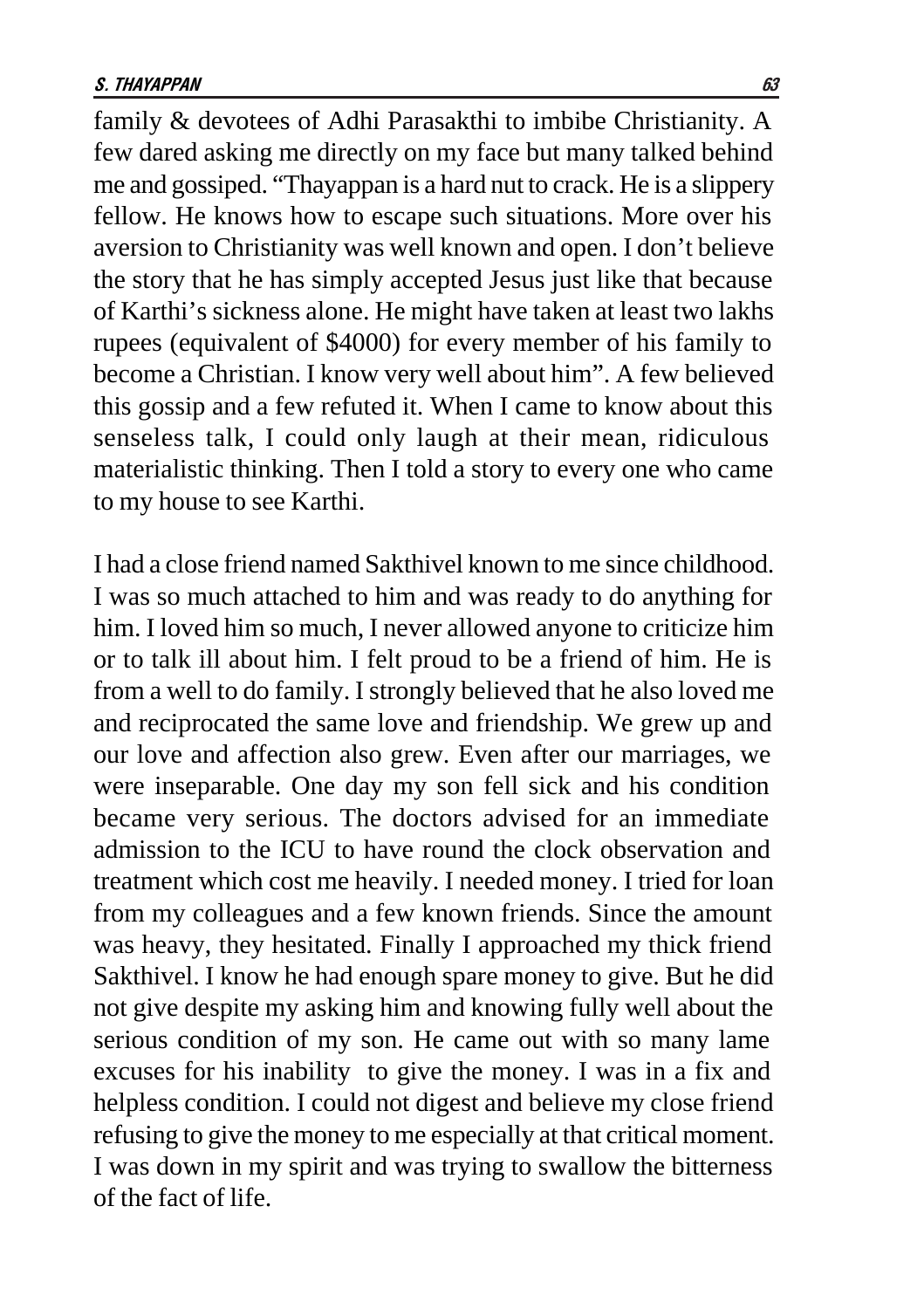At that time, somebody rang up the calling bell. I opened the door and was surprised to see Alexander standing at my door step. Alexander lived about a few houses away from my house. Somehow I had developed a sort of hatred towards him without any base or reasons. I despised him for no valid reasons. I had no personal contact, enmity or altercations with him. None has told me anything bad about him. Yet I disliked him and turned my face the other side to avoid seeing his face whenever we had to cross each other on the road. My hatred and avoiding him used to be very apparent and open in the air. I used to think that no Christian should be allowed to reside among us. They should be pooled together and kept separately in a colony away from our inhabitants. I thought they were low class people, untouchables, unfit to live among us. I had never spoken a word to Alexander so far in so many years and I was so surprised to see him standing at my door step. He greeted me and before I could say anything, he caught my hand and thrust a bundle of currencies saying "I heard that your son is serious and you need money. Please take this and give the treatment to your son. My entire family has been praying for his healing and we will continue to pray for him. Don't worry. He will be alright. God is great. Believe in Him. He will help you." His eyes were sparkling with tears and then he left abruptly even without waiting for me to thank him. I was bewildered and shocked on seeing his compassion, helping tendency even without my asking, his nobility, simplicity and his care, concern, sincerity to pray for my son. Further he had not reflected or kept in mind any ill feelings about my earlier behaviour. It was a blow to me. My unfounded hatred and all the wrong conceptions I had against him so far vanished like a mist in the sun light. He stood tall in my image and I felt so small and belittled in front of him.

Now tell me whom do I call a true friend? Sakthivel whom I had thought was my best and only friend in the last 58 years? Or Mr. Alexander whom I had despised for no reason at all? This is only a story but this is what has really happened in my life now. The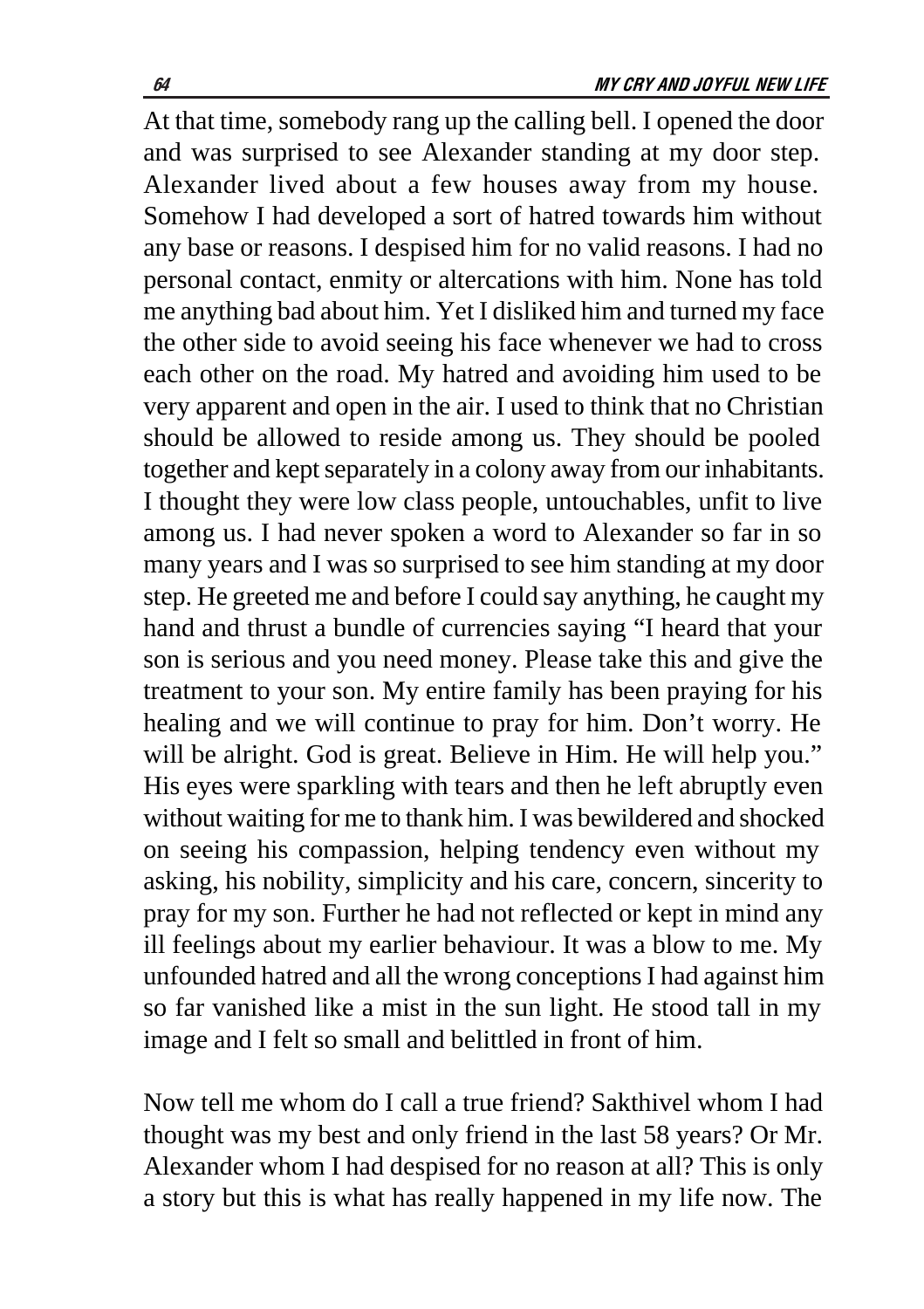idols whom I had worshipped wholeheartedly till now in my life had not helped my son in time of my need and sickness of my son. But Jesus Christ who had been hated, saved my son from death. After hearing what I had said, there would be no answer from any of them. They would simply nod their head in agreement. Then I would tell them the various miracles done by Jesus Christ in our life and in others' life. I would also tell them the various testimonies given by many in the church. Their face would show their old faith shaken. The seed of faith and the word of God are sown now in them. I pray to the Lord for their growth and harvest. To all those who come to my house, I talk only about Jesus and his abundant love and nothing else. I could not think or talk anything else other than Jesus. I am full of Jesus, filled fully by His love and grace to the brim. Due to this, a few of my old friends avoid coming to my house. I lost many of my old friends but earned many new friends who are more concerned about me and my family and they are more than my blood brothers and sisters.

## NOT BY OUR SKILL BUT BY THE GRACE OF GOD ANYTHING WILL HAPPEN

*"It does not therefore depend on man's desires or effort, but on God's mercy-Rom 9:16 (NIV)"*

Wise men learn from others' mistakes, mediocre learn from their own mistakes. Fools never learn anything either from other's mistakes or from their own. All these are head knowledge. Bible says clearly in Ps 94:11 that *man's ideas are futile and without the Lord you can do nothing (John 15:5*). But after coming to Jesus, we should depend only on Jesus and put all our requests and requirements only to Him. He can guide us properly, protect us and take care of all our needs. He alone can solve all our problems, heal all our sicknesses, console us more than a mother could do and comfort her child in times of distress, pain and He can lead us to victory in all our paths. He loves us more than anybody else in this world and He is ready to do anything for us. HE HAS ALREADY DONE THE SUPREME SACRIFICE OF GIVING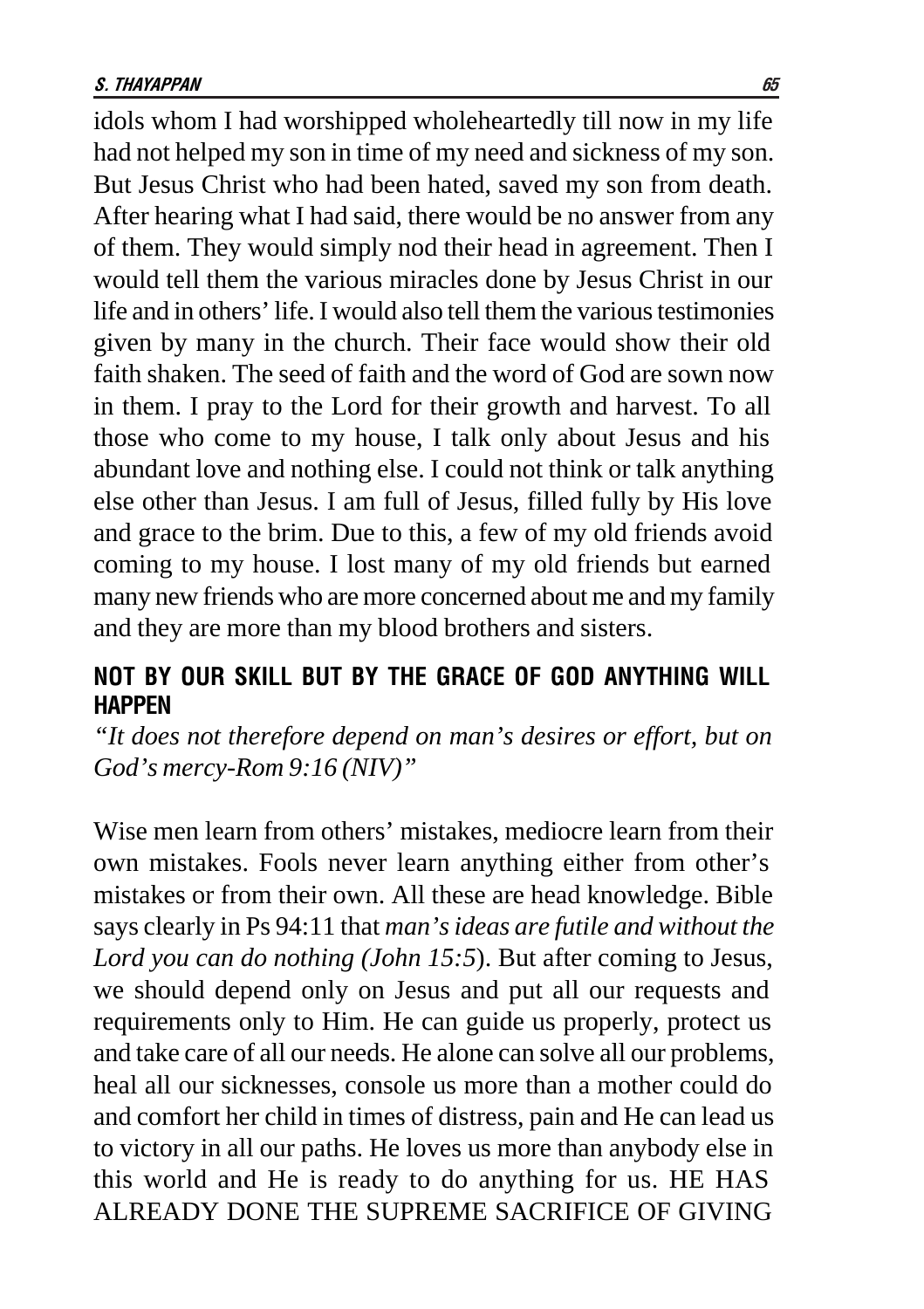HIS LIFE FOR US WHICH NEITHER ANY OF THE SO CALLED GODS NOR ANY GOD HAVE DONE SO FAR NOR CAN THINK OF DOING SUCH A MATCHLESS SUPREME SACRIFICE. Jesus wants to be with us all the time and wants to be associated with us in all our activities. But we only keep Him at a distance and seek Him for a little while on appointed times like when we pray for 10 to 20 minutes once or twice a day or when we face some problems or sickness. When the Almighty God is with you all the time, His power, His grace, His blessings, His protection, every thing will be with you. No need to worry about anything as He takes care of every thing. There are ample evidences in the Bible to prove this. Not only great men like Abraham, Moses, David, Solomon or other anointed men of God of Old Testament period but even present day great servants of God like Sadhu Sunder Singh, Sadhu Yesudas, Reinhard Bonnke, Richard Ankoma, Benny Hynn, so many Pastors and believers are able to do many miracles even today because of their full time association with the Lord. I can write with evidence and prove innumerable number of miracle healings and incidents happened or happening in the lives of many believers.

But as for me, even after coming to Jesus, I was depending on my own strength, efforts and brilliance for every thing. Karthi was to be given streptomycin injection on every alternative day. Sam Uncle's daughter in law - Anne who was working as a nurse volunteered to come all the way from Chromepet to give the injection. She used to come sometimes after 10 PM even on rainy days after coming back from her shift duty in the hospital. She could not come alone from such a long distance and hence either her husband or Sam Uncle used to accompany her every time. It was really troublesome for them because it is not for one day or for a week. It was for months together. Yet they were doing it willingly and whole heartedly as a Christian without any murmur or hesitation. To alleviate her troubles, I tried for a nurse from a nearby area. I tried for a month through various sources but I could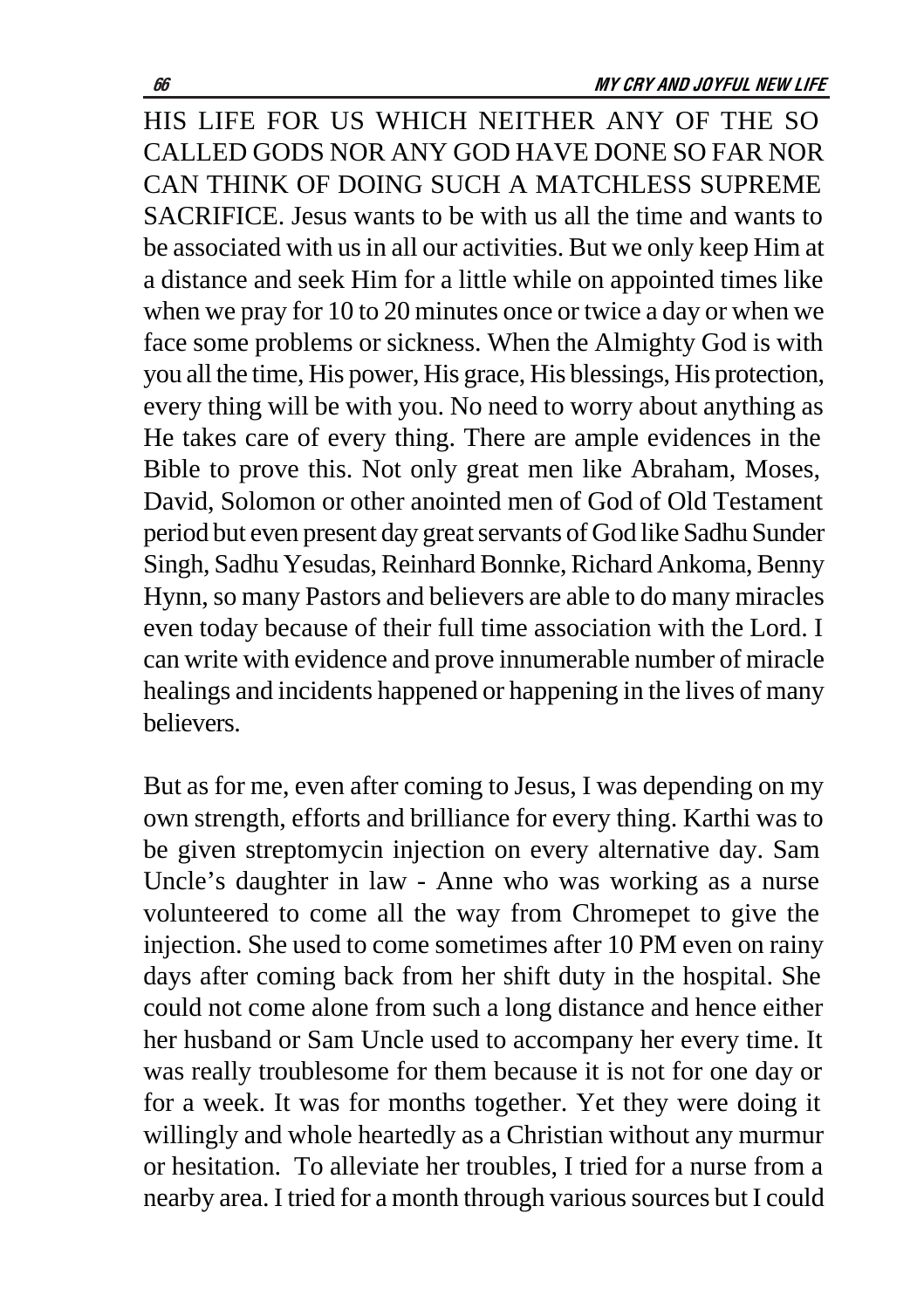not get. Then one day all of a sudden it struck me and dawned on me that I had not prayed to the Lord for this. Immediately I knelt down and prayed to the Lord to help us get a nurse from nearby place. The same day we got a nurse from nearby area and she did the service free of cost. Similarly when I tried with so many doctors, medical representatives and pharmacists on my own for more than a month for an alternate medicine for Paser, a TB drug given to my son in America, I could not get it. Then when I prayed to the Lord, the same day itself I got the alternate medicine. If we pray to Jesus, He never fails you. HE IS THE ONLY GOD WHO HAS SAID – TEST ME AND SEE IF I CAN DELIVER YOU WHAT YOU WANT. HE ALONE CAN MEET ALL OUR NEEDS. Test and Taste the love of Jesus. You will find that He is really a caring God. Hallelujah!

#### LET NOT KARTHI'S CONDITION COME TO ANY ONE

*"When I think about this, I am terrified; trembling seizes my body – Job 21:6 (NIV)"*

Even now if I recall the hopeless, precarious condition of Karthi when I brought him home on 29 May 2001, my whole body shivers. His head would sometimes collapse to one side. He would be starring at a particular place and blink. Since his spinal card, abdomen and hip muscles had become very weak, he won't be able to sit steadily in the wheel chair. If I don't tie him up with a belt with the wheel chair, he might either fall to the front or on the side. He was not able to even hold a pen or a spoon in his fingers as they had become very stiff and bent. During the night I used to straighten his fingers of both the hands and tie them up with a splinter. As he was totally paralyzed below the hip and as he had no strength in his upper body, two people had to lift him up from bed to make him sit in the wheel chair. His leg would stretch out and stand out like a log due to spasm. I had to massage his muscles and slowly bend it to place them on the foot rest of the wheel chair. His memory was impaired to a very large extent. Hours together I used to sit by his side and narrate many incidents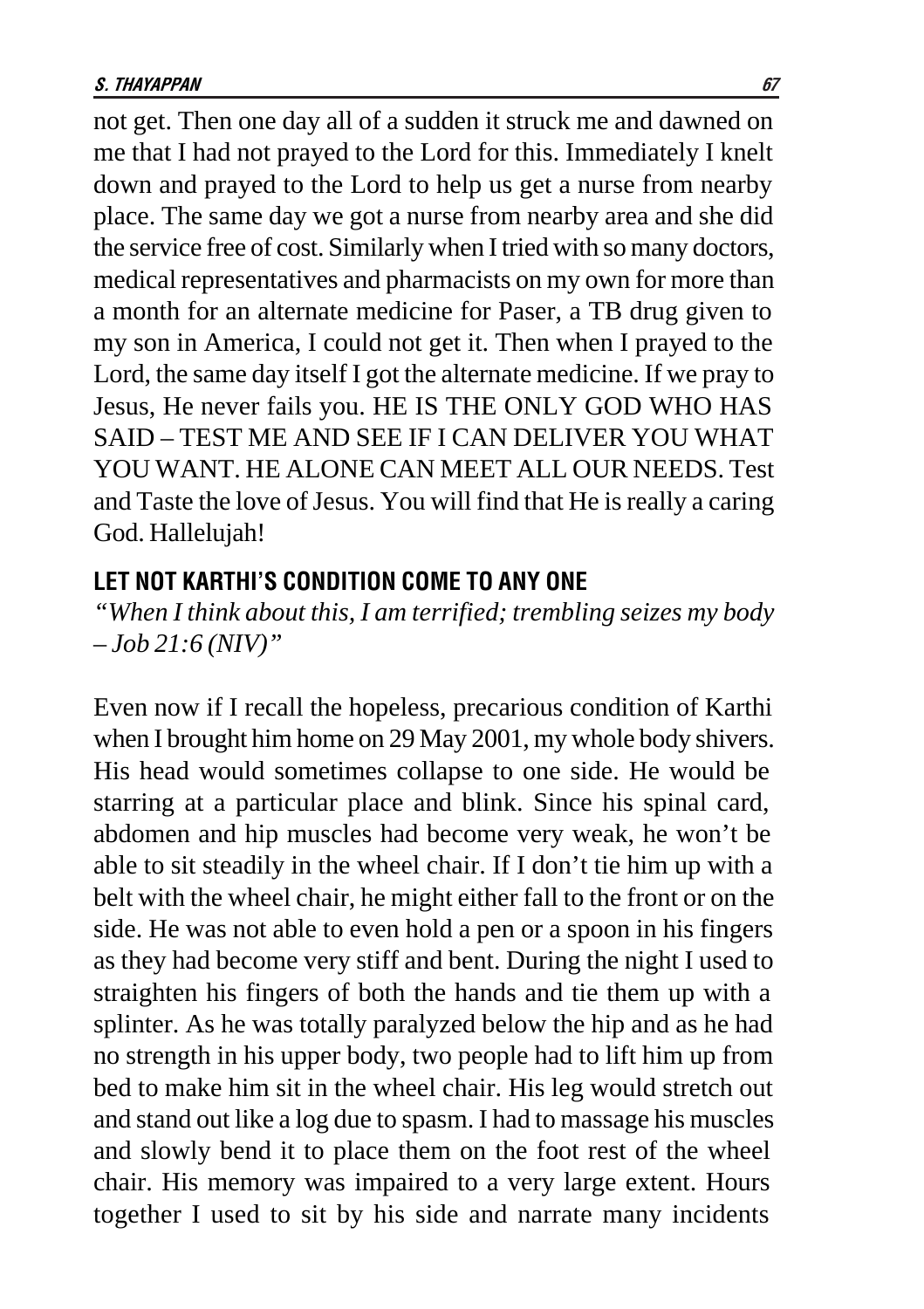happened earlier in his/our life to enable him to recapture his memory. In his food pipe in the neck, a hole had been made to insert a pipe to his lungs (Tracheostomy) to remove the plums. Due to this, his tongue had been pulled inside resulting in the loss of his speech. When I asked him any thing, he would try to speak but it would only be an indelible sound. To a person who is an Engineering Graduate and worked in Singapore and USA, I had to give him speech therapy patiently to speak out words like A for Apple, B for Boy, Papa, Mamma, Aunt etc. Sometimes he would try to tell me something but I won't be able to make out what he was trying to tell me. He would further try hard to explain but having failed to communicate or make us understand, his eyes would moisten and he would become silent looking helplessly at us. Such situations would simply break our heart and cause intolerable pain. If any food was fed in his mouth, he would not be able to chew them and would just hold it in his mouth. When I tell him to chew and swallow it, he would try many a times but would not be able to move his tongue to chew the food. Finally I would take out the food from his mouth. To swallow one sip of water, he would take a few minutes. He had absolutely no control over his bladder and bowel movements. All the medicines and tablets were powdered and injected through a tube which had been fixed permanently in his abdomen. Sometimes liquid food was also given through this tube. When many known friends and neighbours visited us to see Karthi, he was not able to recognize them. He was just a living vegetable. We had to take care of him like a premature baby.

## HEALING NOT POSSIBLE BY THE MEDICINE IS POSSIBLE BY LORD'S **GRACE**

*"I will astound these people with wonder upon wonder – Is 29:14 (NIV)"*

My son was given up by the American doctors who were supposed to be the best and Number One in medical science in the whole world and finally they had also recommended mercy killing of my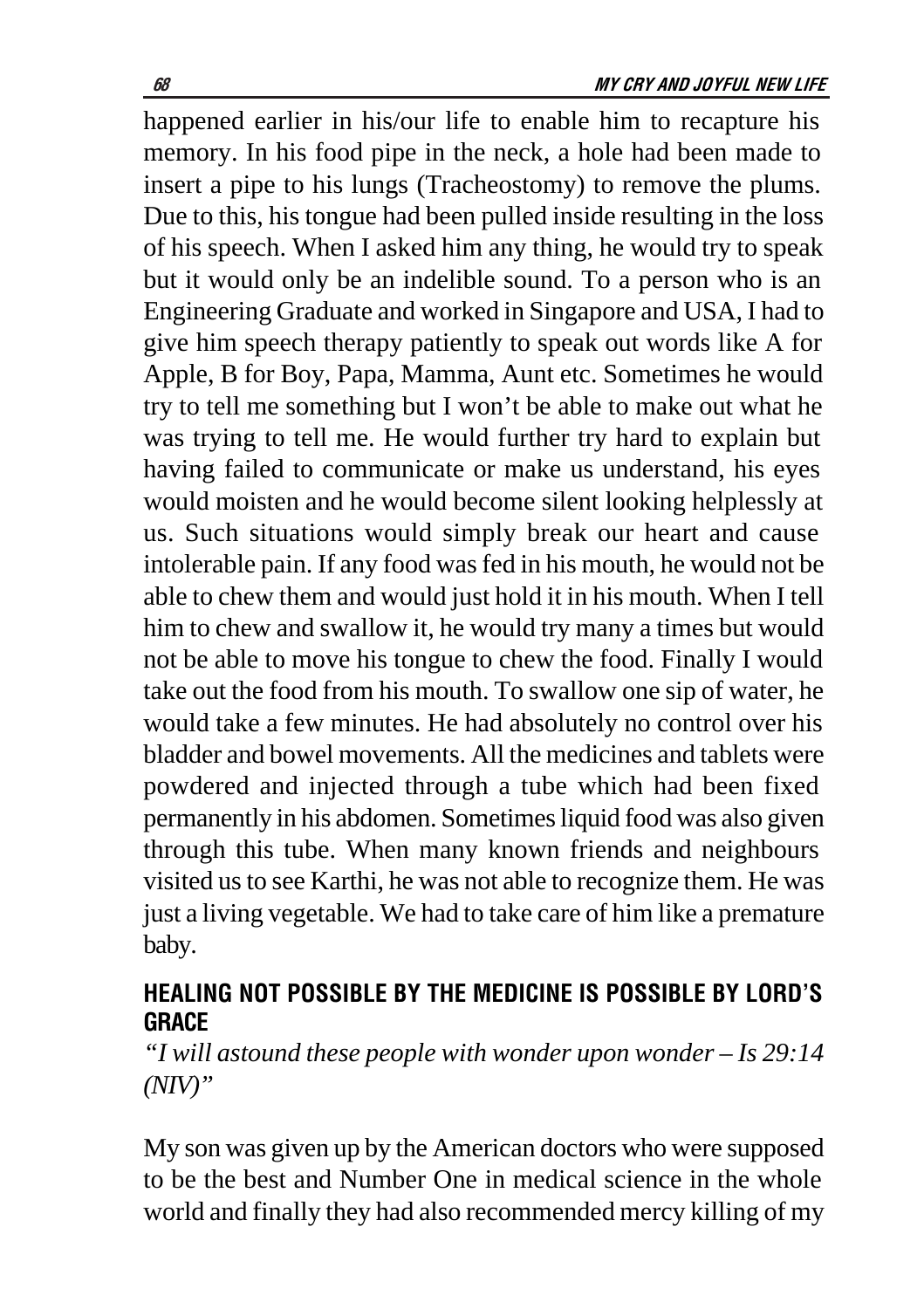son. But the Lord strengthened him day after day to the great astonishment of every one and proved that the healing not possible by the medicines and doctors is possible by the Lord and it is just a piece of cake and no task for Him. The progress and development in Karthi's health condition was phenomenal and quite surprising. He regained his complete memory except the 18 surgeries done on him. Slowly he started speaking a few words initially without any clarity and later on with clarity. Now he is able to talk clearly and is able to eat any solid food. His bladder control is improved now. His spinal cord and back muscles have gained strength that he is able to sit in the wheel chair without the support of the belt and is able to bend down and rise up on his own. He is able to move on the floor and climb up on the cot. He is able to write legibly with his hand. His thinking, imagination, analytical powers and sense of humour is back. The Lord blessed us to buy a car in which we lift and place Karthi in the front seat and transfer him to the wheel chair in the church. He is able to sit through the full worship and service for 2 ½ hours and not a single Sunday service has been missed by him. He will be the first person to reach the church at 7.45 AM, fifteen minutes prior to the service and used to insist that instead of making the Lord to wait for us, we should go and wait on the Lord! He is the last person to leave the church after the service after greeting every one in the church. With caliper and walker, initially he was not able to take even one step. I had to push his foot with my foot step after step. From that stage, the Lord has blessed him to make one step at a time and then to walk up to 10 feet, then 50, 100, 200, 300 and now up to 500 feet he is able to walk inside the house with caliper and walker. It is not at all possible in human efforts but has become possible only by the grace of the Lord. The Lord's comforting assurance in 2 Cor. 12:9 that *My grace is sufficient for you, for my power is made perfect in weakness,* further strengthened my son and made him to proclaim *"with the Lord strengthening me, I can do all things".* With the strength the Lord has provided him, Karthi is moving from strength to strength crossing all the hurdles one by one. Hallelujah!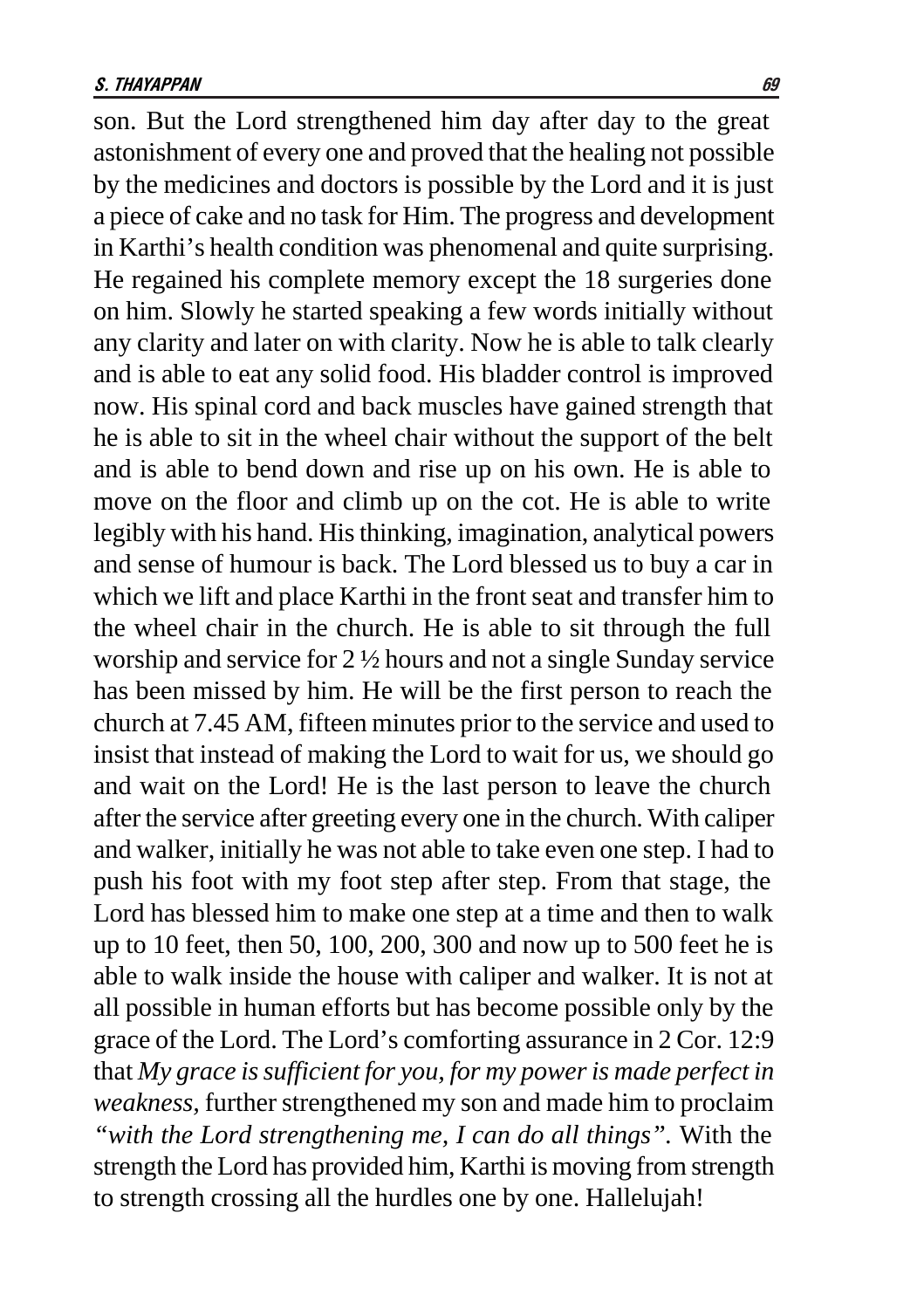### KNOW THE SCRIPTURE, IT WILL DELIVER YOU

*"You will know the truth and the truth will set you free – John 8:32 (GNB)"*

One day Karthi casually asked me – Daddy, is there any problem with our TV? Why is the telecasting so dim? I see two or three images in the screen and it is blurring. I told him that there was absolutely no problem with our TV and everything was alright. Next day all of a sudden I heard my son's chilling cry and I rushed up to see what was wrong. I saw him crying with Bible in his hand. When I asked him what has happened, he said, he was not able to read the Bible. His vision was blurring and when he read the first line in the Bible, the third line also came to his focus thereby confusing him. Next day I took him to Sankara Nethralaya, one of the famous Eye Hospitals in Chennai. They carried out various tests and finally gave me a report stating that all his optical nerves and colour vision were extensively damaged and there can hardly be any chance of improvement in his vision. They however suggested using of some power glass. Even with spectacles, he was not able to read and his eye sight was diminishing day after day. My son with tears in his eyes asked me – Daddy, will I never be able to read the Bible? His choking voice with so much of thirst to read the Bible really broke my heart. I held him close to my chest and told him, "Why not my son? Ask Jesus Christ! The Bible says*, "You know the Scripture and the Scripture will deliver you"*. How can I know the Scripture, if I am unable to read it. Give me eye sight to read and study the Bible. Cry and pour out your heart to the Lord. He will definitely answer your prayers. He is the prayer answering God". Karthi prayed with tears and full faith. Jesus heard his prayers and HIS EYE DEFECTS WERE MIRACULOUSLY HEALED AND EYE SIGHT COMPLETELY RESTORED without any medicine, therapy or spectacles. None of my children knew Tamil to read and write as every one studied up to higher secondary in Kendriya Vidyalaya without Tamil as one of their subjects. But the LORD TAUGHT HIM TO READ TAMIL and

-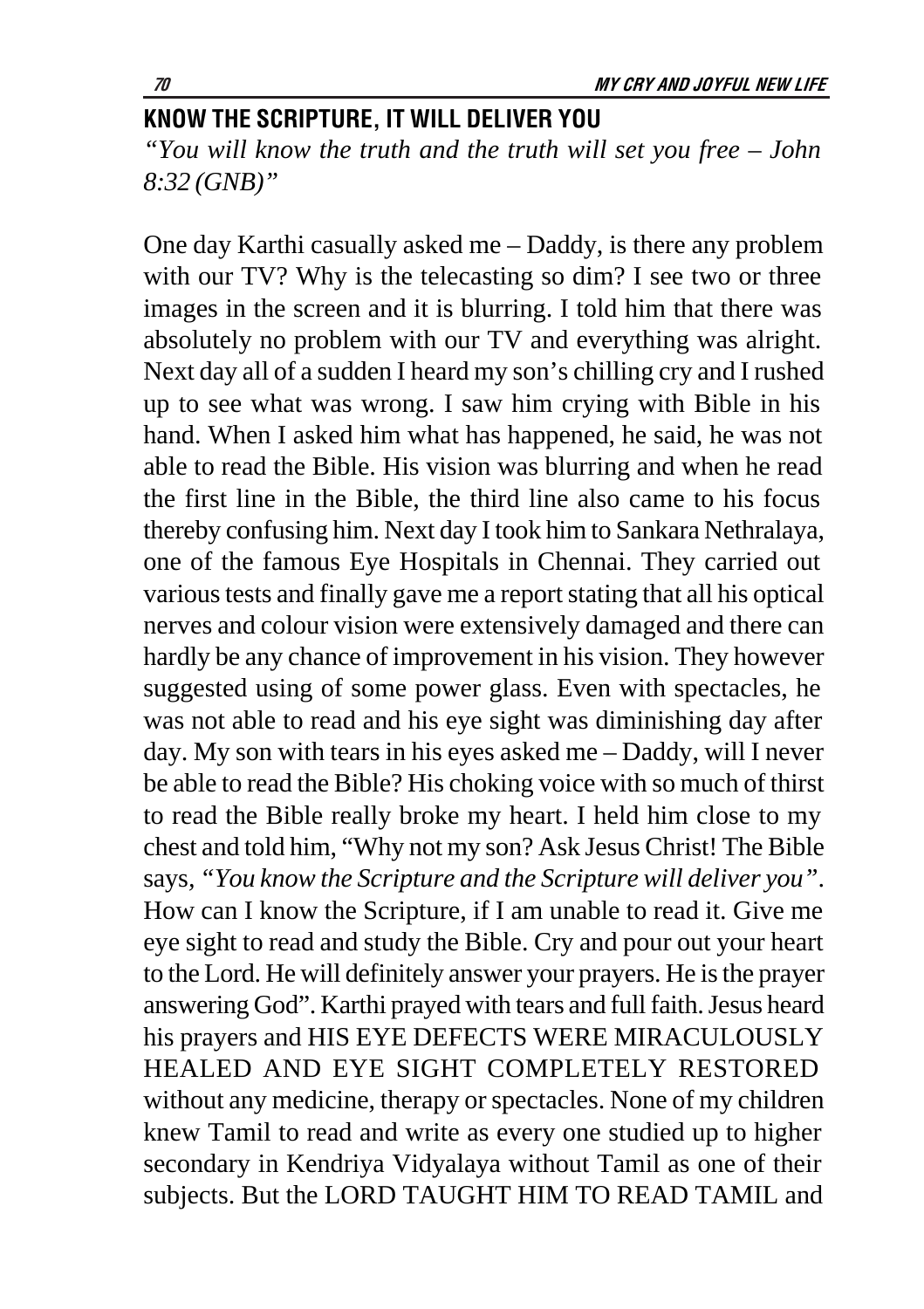now he has completed reading the Bible in Tamil as well as in English! Hallelujah! Ask any thing in Jesus name in full faith, you will surely get it. *The Lord who has called us is really faithful!* Amen.

### Delay is not denial – it is only to prepare us

*"We know that all things work together for good to those who love God – Rom 8:28 (NKJV)"*

For the Lord who rescued His people from Egypt's slavery, for the Almighty God who slashed the red sea and the Jordan river and made the way across the sea for his people to cross, for the Omnipotent Lord who created ways in the jungle and rivers in the desert, it would hardly take only a fraction of a second or only one word to heal and give complete deliverance to my son Karthi from all his weaknesses and disability. It is not at all a big thing for the Lord. In fact it is the most easiest and effortless thing for Him to heal him completely. But had He done that and blessed Karthi to get up and walk either in USA or immediately after our arrival in India, I am sure, we also would have walked away from Him after telling a simple 'Thanks' to Him and would have gone back to idolatry and to our old style of living and by now forgotten the Lord also. The intention of the Lord is different. While the Lord allowed the improvements in Karthi's condition step by step, He also strengthened us in Christ, faith, in knowing, understanding Him, His abundant love, His teachings, the way He wants us to live, the total change in our attitudes and to imbibe the qualities of Christ. Now we have clearly understood that the delay in healing Karthi is not a denial but it is only to prepare us, strengthen us and to make us a fruit yielding tree and be a mighty living witness to His glory. The Lord knows what to do, when to do, how to do and how much to do for His children who are totally dependant on Him. Jesus Christ is a God who can never forsake His children. Those who are dependant on Him shall never be ashamed at any time. He is a caring God who goes around healing the sick, taking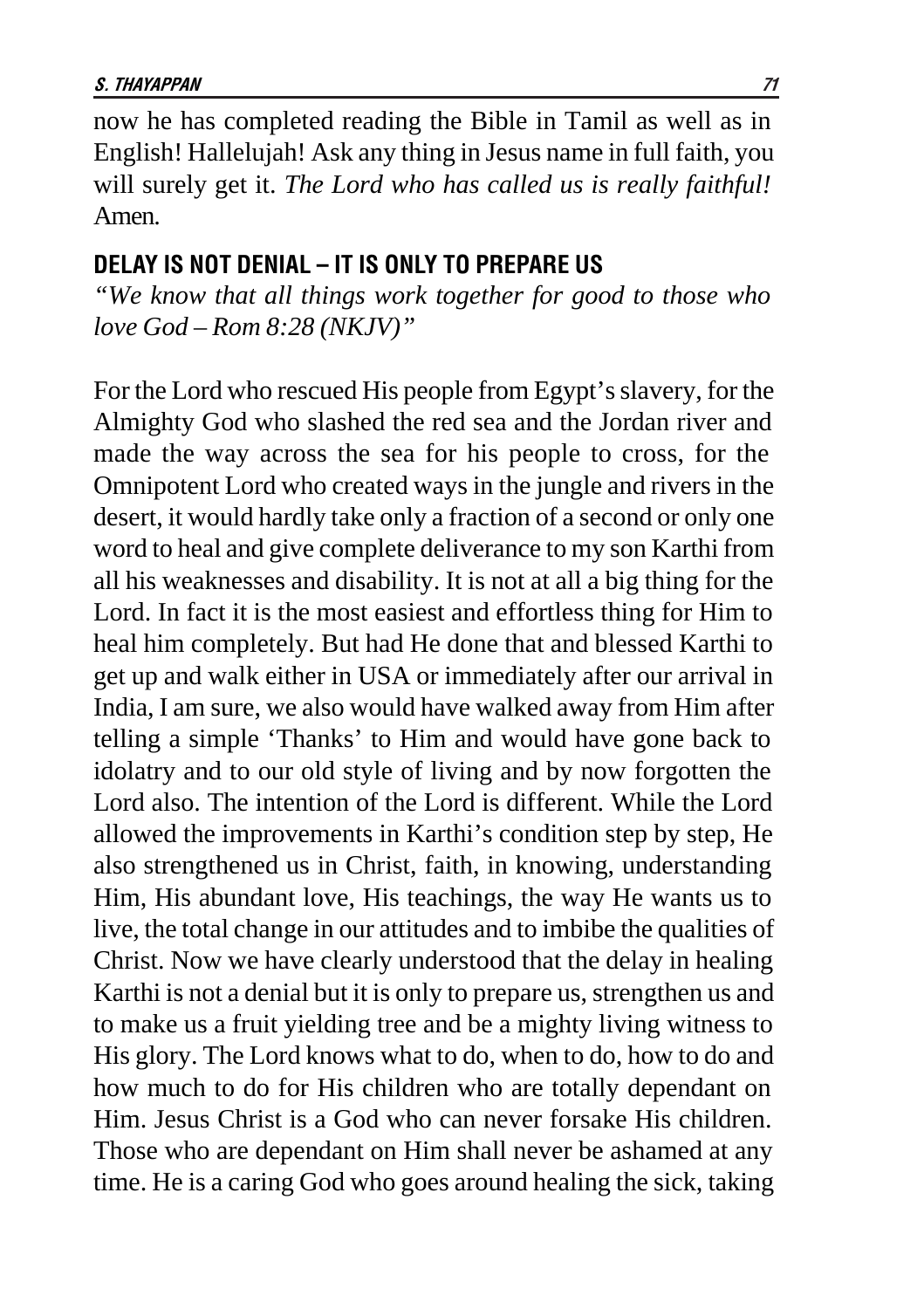away the sufferings of His people and succor the needy ones. Every thing happens only as per His Will. Nothing happens in this universe without the knowledge of Him for He is omniscient. If it is His Will to heal Karthi completely, we will praise Him. Even if He does not heal, then also Jesus Christ shall alone be our God and continue to be our Redeemer. His love and grace is more than sufficient for us! Sometimes the enemy used to bring a sort of mental depression. At that time the Lord used to boost and comfort us either through a dream to Karthi or to his mother or to one of the believers in the church or through a word or a prophecy through someone. Not once but many a times, the Lord has consoled and comforted Karthi and us. He is really a comforting God and comforts more than a mother could comfort her child! *JESUS CHRIST IS THE PRINCE OF PEACE (Is 9:6).* Taste and see His love, peace and presence. Only then one can understand. Hallelujah!

# THANKS TO JESUS FOR GIVING THIS SICKNESS - KARTHI'S JOY IN **HIS CRY**

*"For our light and momentary troubles are achieving for us an eternal glory that far outweighs them all – II Cor 4:17(NIV)"*

My son Karthi is still in the wheel chair only. But we have unshakeable faith in Jesus Christ. In His right time and suitable moment, He will surely heal Karthi, make him as he was earlier and make him a mighty living witness to give testimony and to glorify and magnify the unparalleled supreme name of the Lord through out the world. I am able to recollect with shivering, the vast difference in the condition of Karthi prior to our coming to Christ, his hopeless, precarious, pitiable, pathetic, failing condition of having gone to the brim of touching his grave. Due to Lord's unlimited grace and mercy, day after day he regained his lost faculties, wisdom, strength and humour. Having come a long way crossing all the hurdles, he says now, "Daddy, let us all thank the Lord for giving me this disease and sickness without which we would not have turned to Him and we would not be enjoying His unceasing limitless love, kindness, mercy, grace and blessings!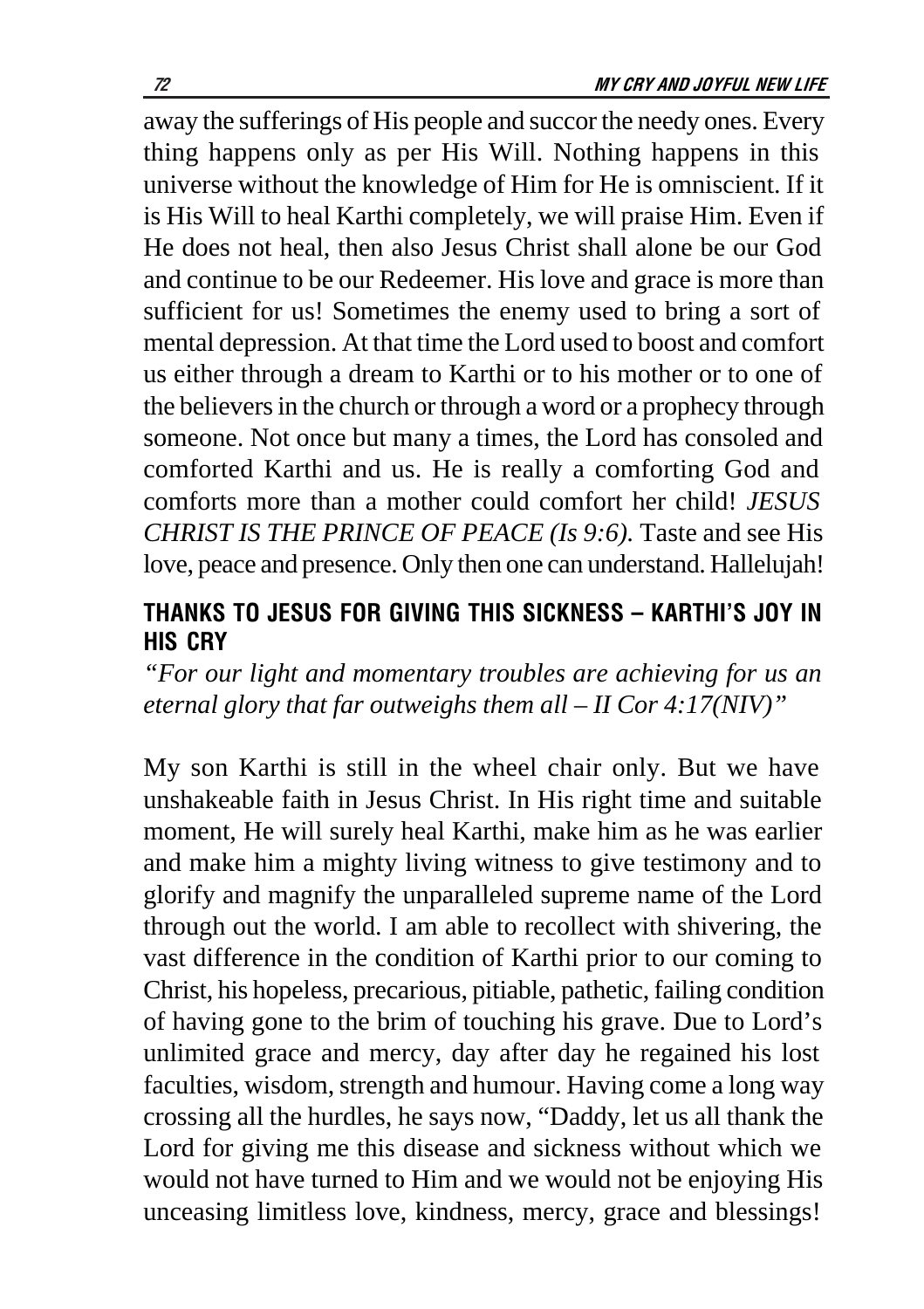Now are we not the most chosen, blessed and happiest family in the Lord! Let any amount of problems, difficulties, torment, turmoil or sickness come, among its worst possible condition also, are we not able to realize the peace, hope and the comforting and encompassing embrace of Lord Jesus Christ? Has He not taken away all our sicknesses, burden, worries, pain and nailed them in the cross of Calvary and eased our mind? Is it not the grace and mercy of Jesus Christ? HE ALONE AND NONE ELSE can reflect such a motherly kindness to worst sinners like us! Is it not?" When Karthi tells me all these things emotionally with tears-brimmingeyes, I could only embrace and hold him tightly to me while my heart silently thank Jesus for every thing He has done to us.

### FROM PITCH DARK TO WONDERFUL LIGHT

*"For you were once darkness, but now you are light in the Lord – Eph 5:8(NIV)"*

Hindu Vedas and Scriptures also mention about sins, its impact on the mind, life, about hell and heaven and one's rebirth as per the good and evil deeds done by any one in this birth. Yet people do and continue to do all sorts of evil things and commit various sins without any fear or of conscience. Sometimes they even bribe the Hindu Gods with various offerings and pujas and continue to commit sins feeling satisfied and contended that their sins will be forgiven by the gods due to the offerings made by them. Many are under the impression that penance, offerings or special pujas or doing good deeds will erase the imprints of sins. Once I also believed in it.

When I was serving the Indian Air Force, I was once selected to be one of the organizing committee members of Tambola, one of the gambling pastimes usually played in all the Military establishments. Very soon I smelt something wrong and on close vigil and watch, I could find out the organizers swindling heavy amount through misappropriation and fraudulent means. I pointed out the fraud and told them that I would report this matter to the Authorities.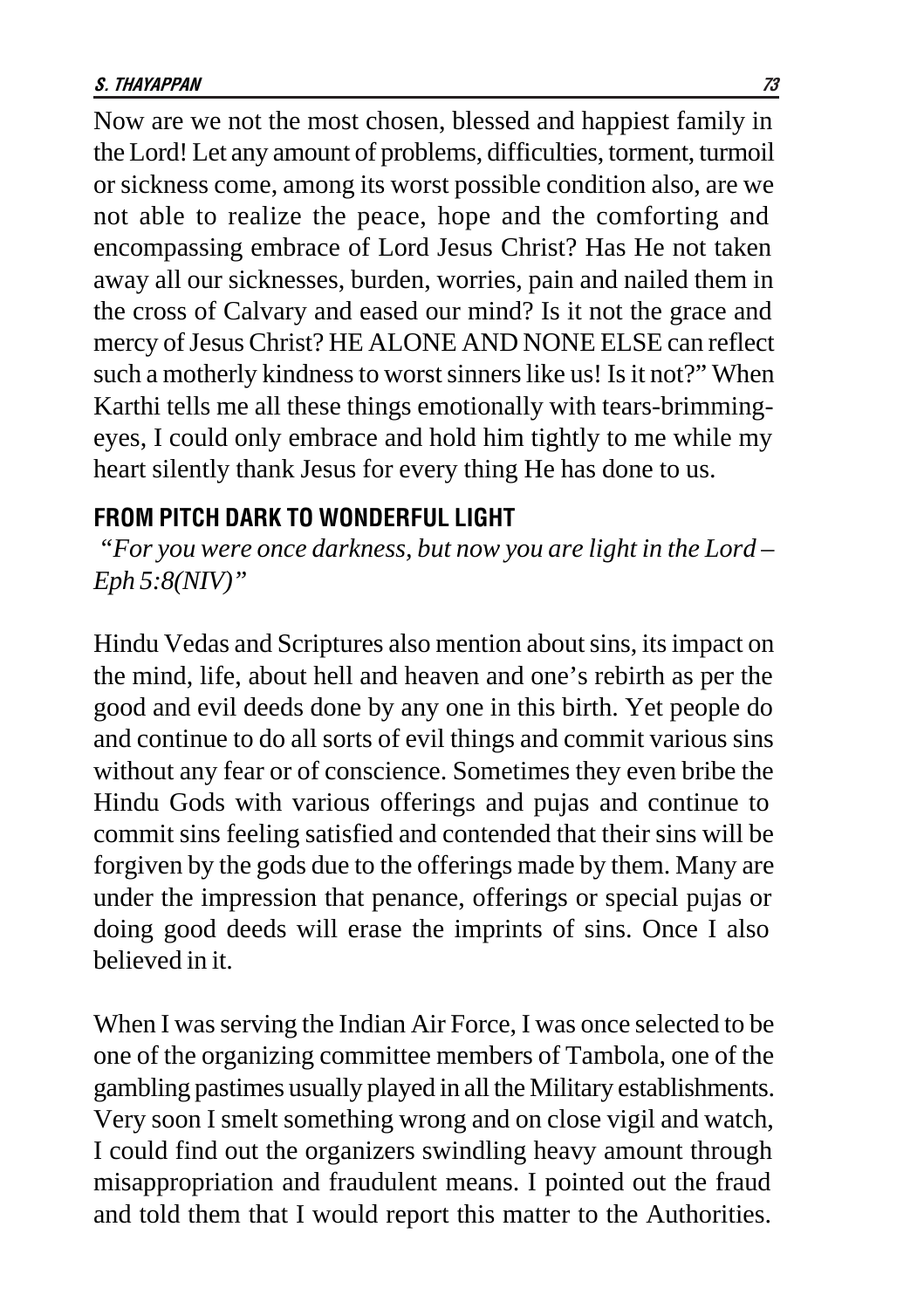Initially they refused to accept it and refuted but when I confronted them with the modus operandi they adopted to set aside large portion of the profit for themselves, they accepted but came forward to give me a portion of the loot every week to silence me. I could not help but to fall a prey to that tempting and attractive offer.

In order to suppress my guilty conscience and to seek god's protection from getting myself caught in the crime, I asked my wife to prepare vada maala (a garland of vada) made out of 108 vada every month as an offering for Aanjaneya (a monkey disciple of Lord Rama) and thus made the god also a partner to my wrong doings and sinful deeds. In addition to this, on every Monday evening I used to observe fasting and do special pujas to Lord Murugan after chanting 'skanda sasti kavasam' mantras as a remedial measure to offset the ill effects of my sinful deeds. I also kept away a portion of the bribe amount for going to various holy rivers to have a holy dip to wash off all the sins and to go to many temples to give offerings to various gods. My devotion and faithfulness to these gods did not deter me from doing wrong things or sinful acts. Instead they only served as a remedial measure for the sins already done and to commit further sins. I have seen many people who make god also as a partner to their wrong deeds by making substantial offerings to them from the bribe amount they received. Till my 58 years of age, I had been a god fearing person, read Hindu Vedas and scriptures, sincerely following all the rituals of going to the temples, chanting mantras, having holy dip in rivers, giving alms and free food to the poor. Yet I had been committing all sorts of sins knowingly and I had absolutely no fear to do any wrong things. I really shiver now to think of all my past deeds full of sins. Name any sin, it was there in me. Ego, head weight, envy, finding fault with others, selfishness, revenging attitude, hurting others feelings, telling lies, earnings through illegal and unfair means, having all sorts of pervert and filthy feelings, alcoholism, smoking, tobacco chewing and many more countless sins. All these things existed in me while I was going to temples regularly,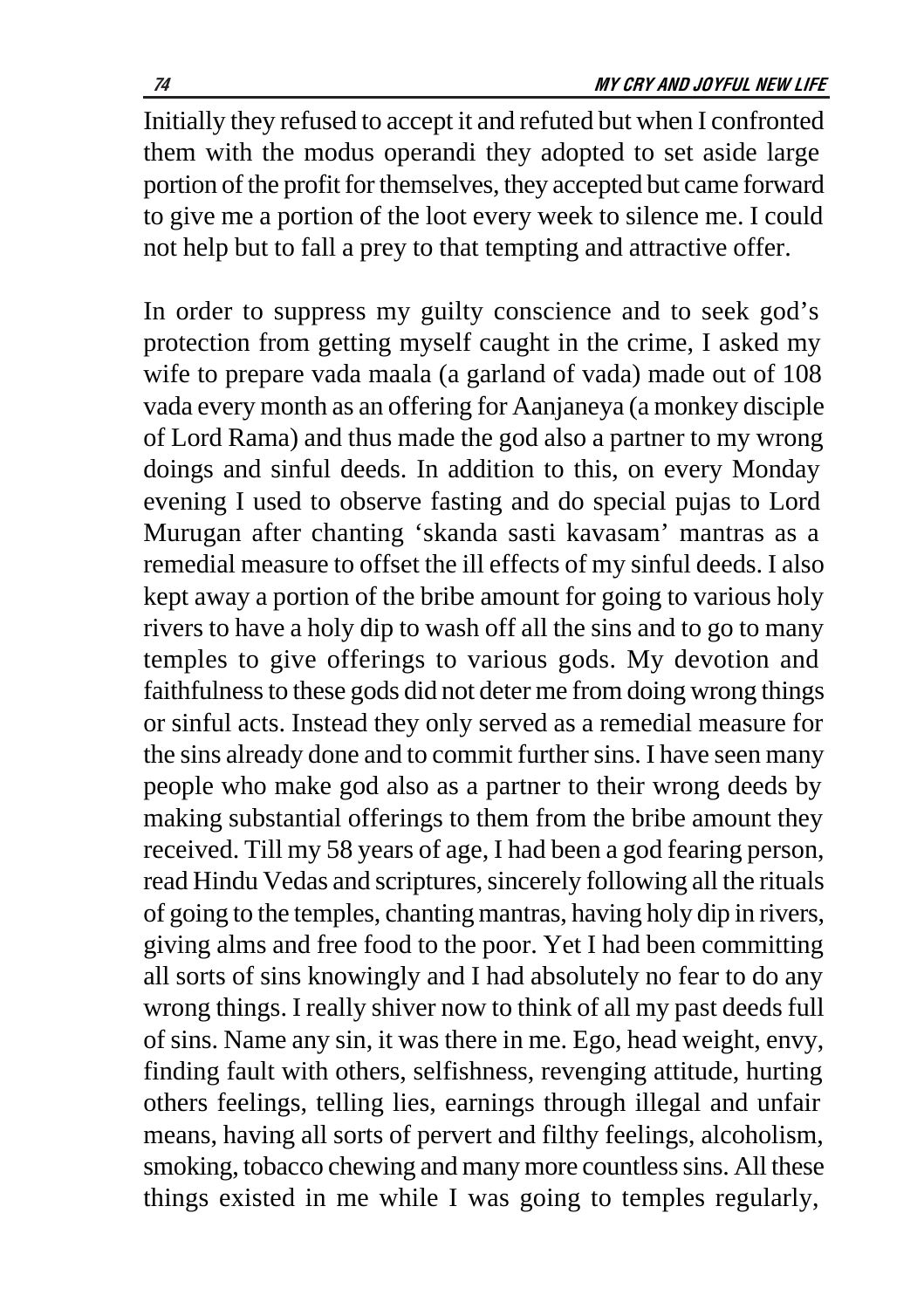worshiping the gods daily, chanting all the holy mantras after bath, wearing red cloth, tilak and holy ashes on the forehead and observing all the rituals. These things brought only outward holiness to me: some sort of religiosity. My soul and heart was filled with guilt and filth. But now after coming to Christ, I could feel, understand, realize and repent for all my sinful deeds, thoughts, attitudes and habits. Now I have a fearful faithfulness, a real fear to commit any sin or even to think of it. The Word of God says in Rom 14:12 *"Each of us shall give account of himself to God" and "The God will render to each one according to his deeds (Rom 2:6, Ps 62:12, Pro 24:12).* I now have a real inner holiness, godliness and sanctification. I feel now that my body, spirit, heart and soul is the temple of the God and I must keep them holy and pure at all times. Apostle Paul says in 1 Cor. 6:19 that *your body is the temple of the Holy Ghost who is in you whom you have from God and you are not your own".* Now the Lord has filled my life with holiness, peace, humility, sincerity, selfless love for others, compassion for the sick, weak and downtrodden, helping tendencies and with a mind to pray for others. CHRIST HAS MADE ME HOLY! Hallelujah!

## HAVE YOU OR ANYONE IN YOUR CHURCH SEEN HEAVEN? I WANT TO EXPERIENCE HEAVEN IN EARTH

*"The seven angels showed me the great city, Jerusalem, descending out of Heaven from God – Rev 21:9-10 (NKJV)"*

Pastor Jacob George and his church members once told me that this earthly life is only for a short while. But the heavenly eternal life is permanent. So one should strive and accumulate wealth for eternal heavenly life and not for this earthly life. I could not accept this. The Pastor and his church members were terribly shocked when I asked them on their face "Have you seen the Heaven? Or has any one in your church? Look here, I am not interested in heaven which neither you nor anyone of you have seen. Whether there exists any hell or heaven or not, I am not interested. Plenty of stories regarding heaven and hell are there in Hindu scriptures.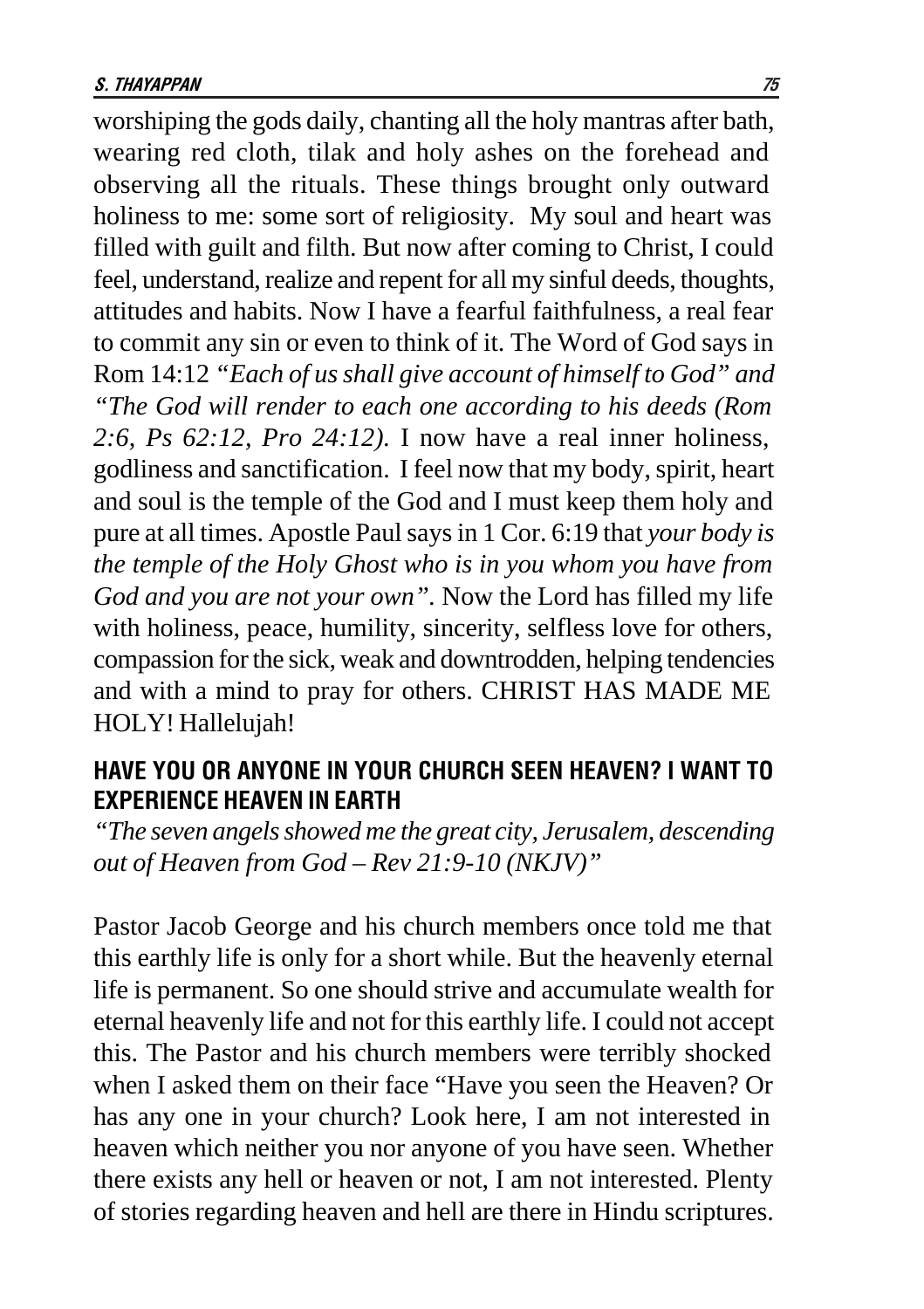Even if it existed, I am least interested as to what is going to happen or where I will be going after my death. I am in blood and flesh now. I am interested about this present earthly life. My son is struggling for his life now. Can your God heal my son? I am interested only in that. I cannot think of heaven when I am in hell here watching my son sinking every minute. I want to see heaven here, in this earthly life. They were silent for a minute. Then they told with conviction, "Receive Jesus, wash your sins with His precious blood. You will experience heaven in this earthly life itself." They prayed for me and went off.

After coming to Christ and became strong in Him, I could understand the difference between the ugliness, uncleanness, stink and the burden of the sinful life and the fragrance, cleanliness, beauty and importance of purity, holiness and sanctification in life and decided and determined to live a holy life hereafter. Having tasted the purity of being holy, now I cannot do any sin even if any one gives me millions and millions of dollars. I will not touch them even in my mind. The greatest, biggest and wonderful grace and blessings what Christ has given me is that. CHRIST HAS MADE ME HOLY! Jesus is holy. He lived a holy life and showed me the way for the holy life. Not only to me, but to every one who comes to Him. He transforms our lives to become like HIM. In that holiness, I am able to experience the sweetness, beauty, peace, joy, stillness, elegance, esteem, fragrance and the eternal bliss of the heaven in this earthly life itself. HEAVEN IN EARTH! Thank you for making me holy and blessing me the heavenly abode in this earthly life.

You can get rice from a rice shop; not from a garment shop *"Come to me, all of you who are tired from carrying heavy loads, and I will give you rest – Mt 11:28 (NIV)"*

In the church where we have been worshiping the Lord and the 180 or more churches I have gone until now for sharing my testimony, except for about 10% who are Christians by birth or by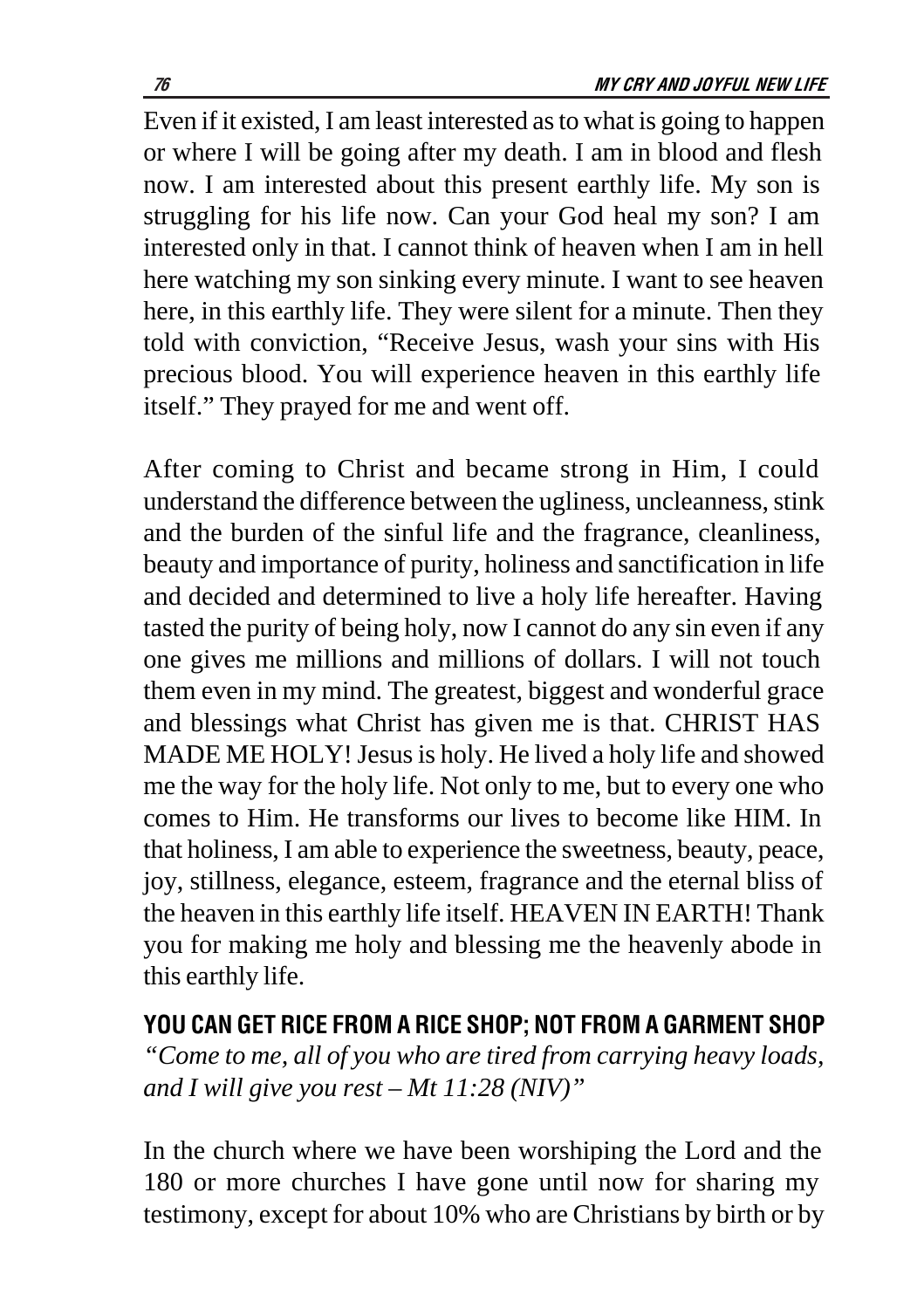generations, others are only Hindu converts including many orthodox brahmins and a few Muslims. Having suffered in life, faced innumerable problems, sicknesses, no peace in life and not able to find any solutions by going to various temples and worshiping many gods, having come to know of Jesus Christ through someone and having seen that He is the only true God, they had the COURAGE to abandon their old faith and religion and received Jesus as their Saviour with the hope that here is the real God who loves you and can do anything for you. Yes, one requires enormous real COURAGE to believe and come to Jesus Christ. Many of my Hindu friends who are frustrated and lost all the hope of finding any solution to their ever-increasing problems in family life, professional or social life, used to request me to pray for their problems, sickness or debt etc. after hearing the innumerable miracles and healings done by Jesus Christ. They know very well that Jesus can solve their problems, heal their sickness, give them peace and supply all their needs. Yet they HESITATE to come to Jesus fearing what their close relatives, neighbours or the society may talk about them. The people whom they fear cannot or are not going to help them in any way or solve any of their problems. But yet they HESITATE AND FEAR FOR NOTHING. Those who are BOLD ENOUGH to ignore the 'noneed-to-bother' relations and come to Jesus are blessed by the Lord and they get the solution, peace, happiness and all the blessings which they had not got so far or cannot get anywhere else. Such types of bold people who had thrown away the hesitation and come to Jesus Christ only are found in all the churches. Now they are happy for themselves and they have the thirst and sincere longing for their relatives and neighbours also to get the same peace and joy. This is the real intention of every Christian who preaches Christ to others. Absolutely there is nothing else and no other intention at all.

In Mathew Chapter 8 we come across an incident. —Jesus Christ comes down from the mountainside. Large crowds follow Him. At that time, a man with leprosy came and knelt down before Him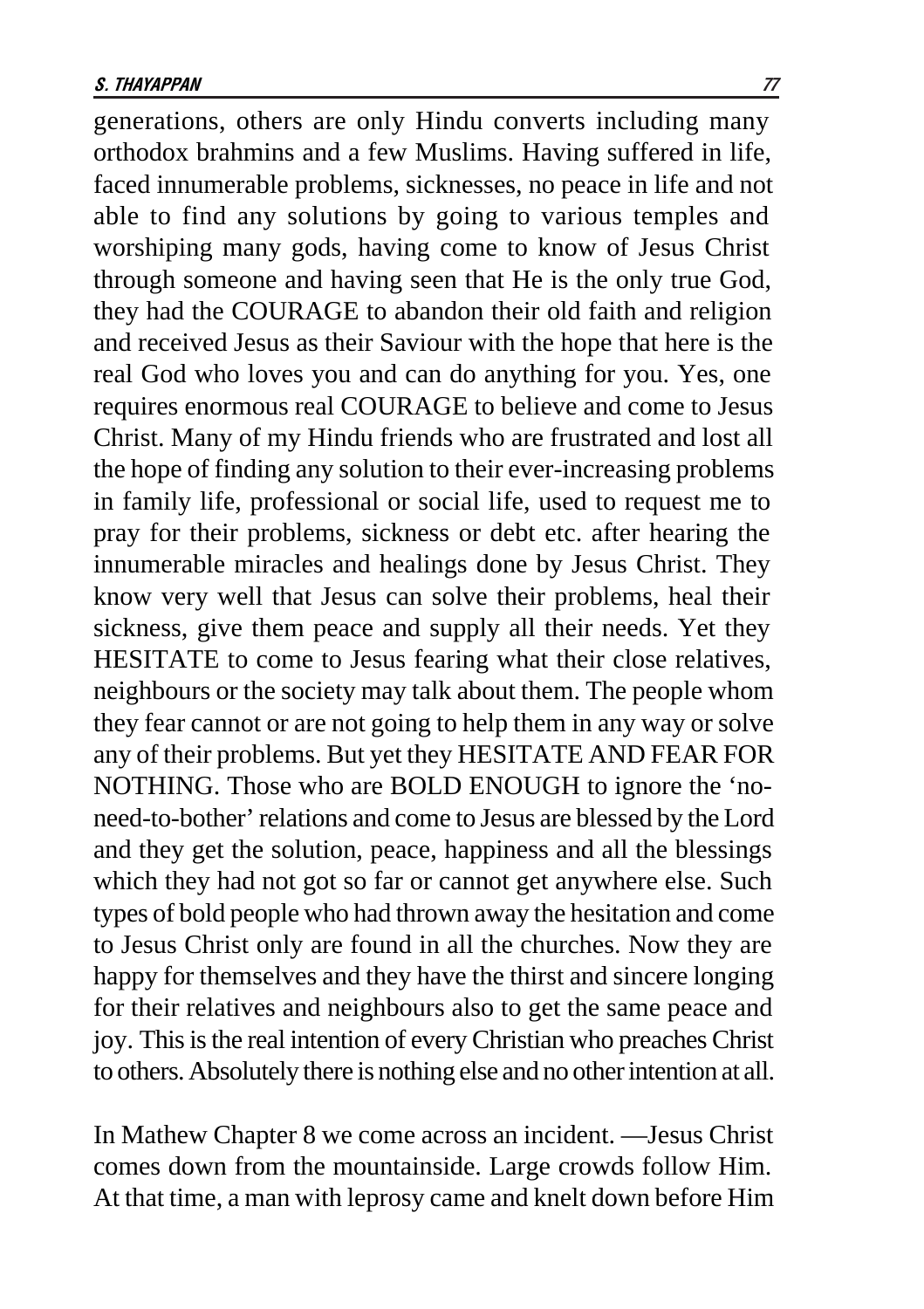and said*, "Lord, if you are willing, you can make me clean".* Jesus saw his faith and He reached out His hand and touched him. *"I am willing, be clean"* Jesus said and immediately he was healed of his leprosy. If you look at outwardly, it may look like a person suffering from leprosy got healed immediately on coming to Jesus Christ or it was another healing miracle or crusade done by the Lord. But it is not so. Do you know how much risk the leper had taken before coming to Jesus, the courage and boldness he had built up in his mind to make the final decision of going to Jesus and the driving force of faith in him. Only after so much of hesitation, analyzing the situation, debating the pros and cons, and after long deliberations and determination, he might have gathered enough BOLDNESS AND COURAGE AND THREW AWAY THE HESITATION to go to Jesus Christ. Because in those days it was believed that a person was affected with leprosy as a result of his sins and he was considered a curse and an outcast in the family, among relatives and in the society. Lepers were condemned to live in an isolated place outside the township or fortress. They were not permitted to come inside the town. If anyone was found coming inside the town, as per the law prevalent in those days, they can be stoned to death. If he was called by the priest for any reason, he had to cover his face and body fully with a cloth shouting out "I am a sinner, sinner…" all through the way without touching anyone. Now think of the impediments he had, to come to Jesus Christ. How many obstacles, hurdles, forbidding laws, opposition and the social stigma, the poor leper had to think of before coming to Jesus Christ? But when the leper finally had the BOLDNESS to come to Jesus against all these odds, oppositions and obstacles, he received his miraculous healing. Like him, whoever wants the blessings of Jesus should first throw away their HESITATION AND TAKE A BOLD STEP TO COME TO HIM WITH FULL FAITH. When they come with such faith and boldness, they are rewarded and blessed. The Lord does unimaginable miracles and delivers them from the shackles of the demon, incurable diseases, debt and bondage. When they tell such miracles that happened in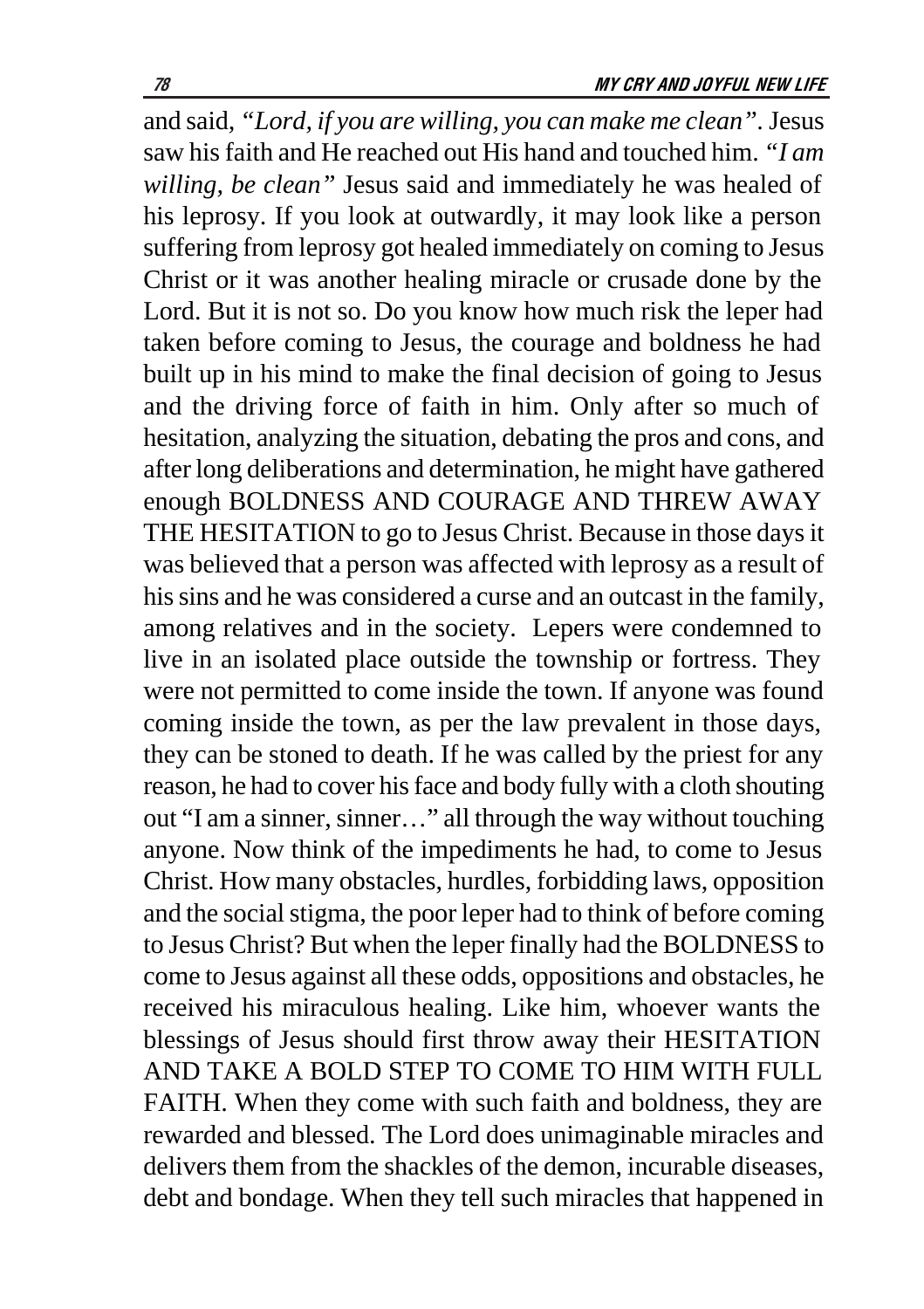their lives as a testimony, in the church, one cannot but wonder and praise the Lord. At that time, not only we, every one used to exalt the Lord and thank Him for what He has done to His faithful followers and believers. IF YOU WANT RICE, YOU MUST GO TO A RICE SHOP AND NOT TO A GARMENT SHOP! If you go to a garment shop and ask for rice, can you get it? Similarly if you seek the grace and blessings of the Lord, you should go to the place where it is available. If you go to a place where it is not available, how can your problems and difficulties come to an end?

## THERE IS NO LIMIT TO THE MIRACLES THAT JESUS CHRIST CAN DO *"Jesus did many things as well…John 21:25 (NIV)"*

If I write about the miracles what Jesus Christ has been doing in the lives of those who put their faith and trust in Him, it will become another voluminous book. I quote here only a few as a sample for the information and enlightenment of those who do not know Jesus Christ. Jesus Christ can do unimaginable miracles beyond our understanding and thinking limits. He never lets down any one who comes to Him with faith.

## MY LIFE AND DEATH IS IN YOUR HANDS, MY LORD!

*"Our God is a God who saves, from the Sovereign Lord comes escape from death – Ps 68:20 (NIV)"*

All of a sudden one day Brother Natarajan, one of the believers coming to our church could not speak or swallow any food. He was not able to breathe properly. His right eye was pulled in and his sight was struck in one direction. After a thorough investigation, the doctors told, "His food pipe is seriously damaged due to heavy smoking and some of his brain functions are also affected due to some neuralgic problems. There is every possibility that he might be paralyzed one side very soon. Pray to your God for his life and survival". Mrs Pushpa Natarajan who had accepted Jesus only very recently, knelt down before the Lord and prayed with tears. "Father, I believe you alone, please help me. I plead to you in Jesus name"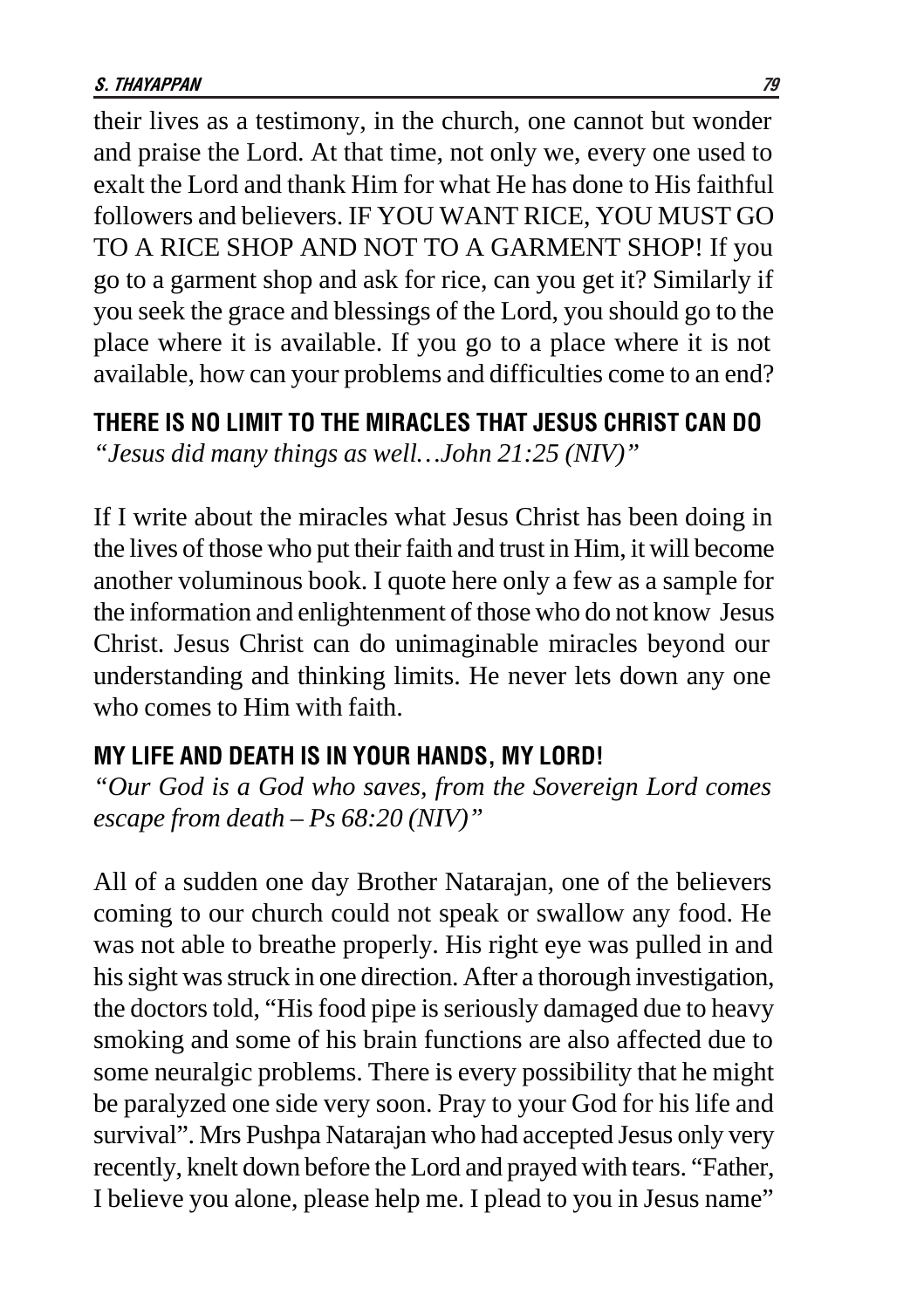and gave a few drops of water to her husband. But the water did not go inside and it came out. When she tried again to pour some more water, the nurse stopped her and warned her that it might choke him to death. But still in full faith, she prayed again and said, "Oh Lord, my life and death is in your hand" and poured a few drops of water for the second time. That also spilled through the corner of his mouth. Pushpa did not give up. Again she prayed and poured one sip of water for the third time saying "Victory in the blood of Jesus". Miraculously the water started to go slowly through his food pipe. On seeing it, the nurse ran and brought the doctor who was also astonished. He checked up the pulse and said that the Lord only has saved him. Pushpa was weeping in gratitude and folded her hands towards Jesus Christ. Now Pushpa has grown very strong in faith and the Lord is speaking to her face to face and it is really amazing how the Lord is guiding her in all her activities. Although she is basically very reserved and nervous type, she does not hesitate to tell the gospel to anyone whom she comes across on the street. The entire family is a living testimony to the many unbelievable miracles and wonders done by the Lord.

#### A MARWADI BECOMES A DADDY

"*Yes, May you see your children's children – Ps 128:65 (NIV)"*

Mr. Manoj kumar who is a Marwadi has been married for 12 years but had no children at all. Husband and wife had gone to various temples and prayed to all the Gods for the child but to no avail. They had seen many doctors and had taken all types of medicines. Many doctors had confirmed that there was no possibility for them to beget a child. Having lost all the hopes, finally they heard through someone about Jesus Christ and came to the Church and prayed with tears. The Lord saw their tears and bestowed mercy on them. Now they have two lovely children. The Bible promises, *"He grants the barren woman a home like a joyful mother of children (Ps 113:9)*". Against all the still opposition from all his relatives, Mr. and Mrs. Manoj kumar have now taken baptism and he has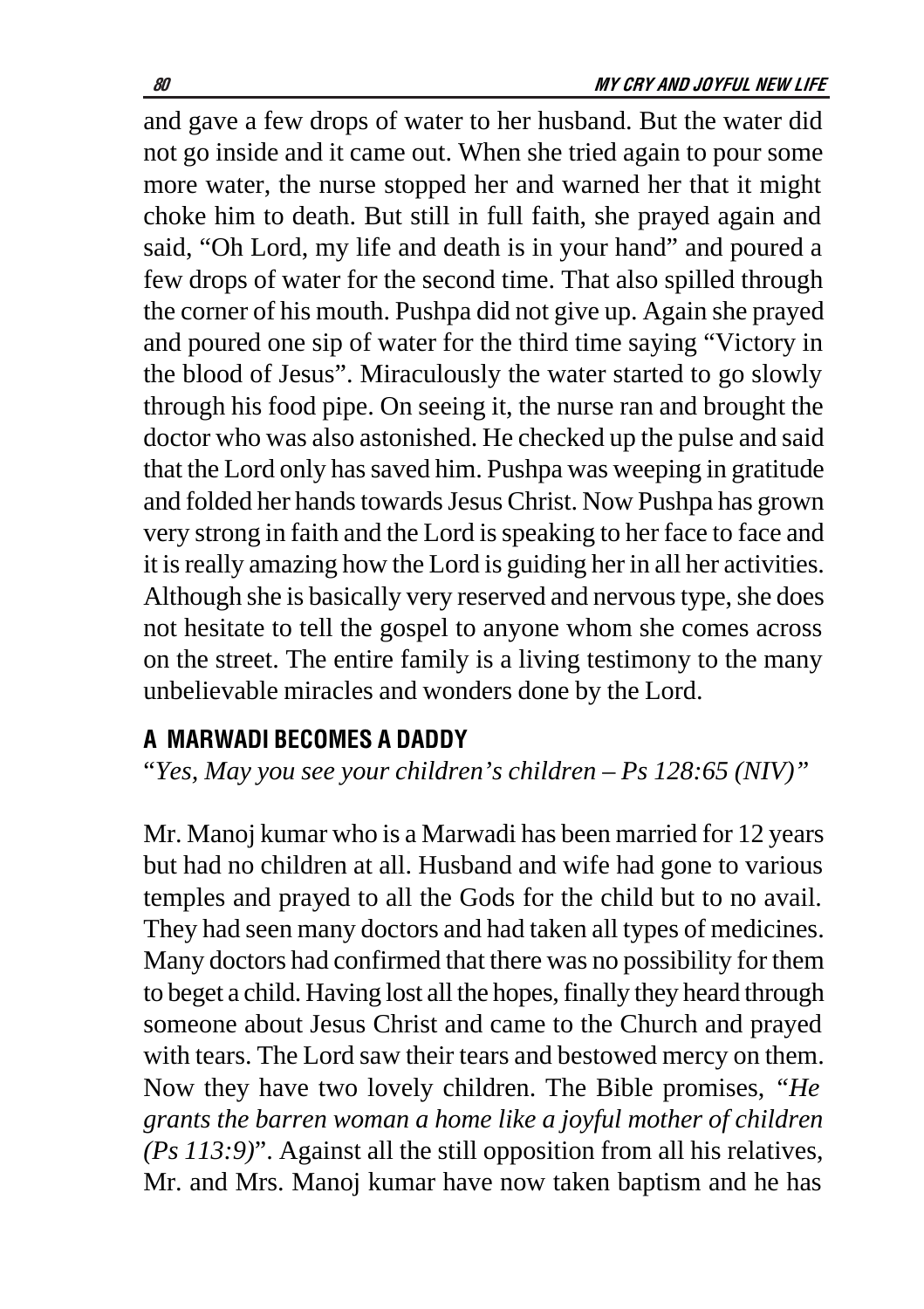been named as Manoj Kumar Daniel. Is there anything too hard and impossible for the Lord?

#### YOU WILL NOT BORROW BUT WILL LEND TO OTHERS

*"You will get the labour of your hand – Ps 128:2 (NIV)"*

Before accepting Jesus as his personal Saviour, a person in our church had a debt of Rupees more than one lakh and he was being pressurized to repay the loan for which he had no means at all. He had totally lost all his peace of mind, joy and did not know what to do to clear the debt as his business was just yielding him only a meager income sufficient only to lead a hand-to-mouth life. He had gone to many temples but his situation did not improve. It was rather deteriorating day after day. Finally a Christian neighbour told him about Jesus Christ and brought him to our Church. He knelt down and prayed with tears. The whole Church congregation prayed for relieving him from the debt. The Lord heard the prayer and blessed him to prosper in his business and he repaid the loan within six months. *Whoever believes on God will not be put to shame (Pro 1:33). If you would believe, you would see the glory of God (John 11:40).* Like this miracles and wonders happening in the lives of believers are not one or two, it is innumerable. On hearing the various testimonies of miracles like finding a suitable match for their daughter for marriage which had been long pending, safe delivery of child after their doctors had predicted a complicated delivery through a surgery, miracle healing of a cancer, unbelievable escape from an accident which could have been fatal, peaceful solution to a long outstanding family dispute, how their financial needs for their children's education and college studies had been miraculously met by the Lord, a total deliverance from evil spirits and witchcrafts, we hail the Lord with tears for the love and affection with which the Lord meets all the needs of His children. JESUS CHRIST IS NOT A STATUE OR A GOD MADE OF SOME METALS NOT TO HEAR THE SOUL STIRRING PRAYERS OF HIS CHILDREN BUT HE IS A LIVING, LOVING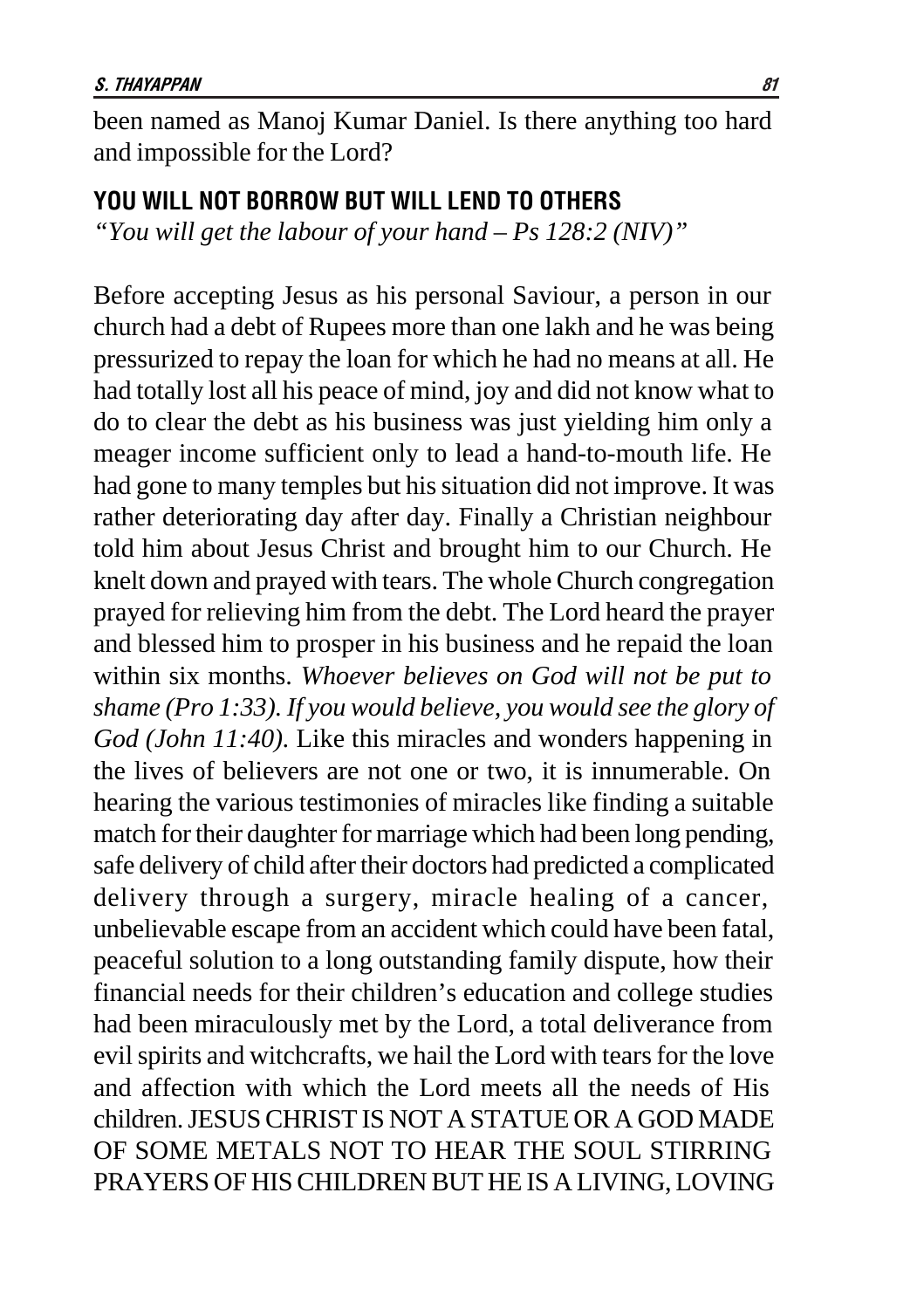# AND CARING GOD. He is the creator of this whole universe and NOT A GOD CREATED BY MEN. Hallelujah!

### TRUST IN THE LORD. HE CAN LIFT YOU TO TOP OF THE WORLD

*"He who trusts in the Lord will be prospered – Pro 28:25 (NIV)"*

 Twenty-nine year old Sangeeta Jain was born and raised in the United States of America. Born into a Jain family, Sangeeta did not know the Lord until 1990, when her entire family accepted Jesus Christ. Prior to the family's conversion, on June 14, 1986, Sangeeta and her family met with a devastating car accident that left Sangeeta confined to a wheelchair. At the age of ten, Sangeeta had to relearn how to live her life, from putting on her socks, to moving about using a wheelchair. At the same time, she learned how to set goals and strive to achieve them. She learned not to give up. She learned how to trust in God. Her faith and trust was strengthened multifold after reading the Word of God in Pro 29:25, *"Whoever trusts in the Lord shall be safe" and in Psalm 29 :25, "Blessed are all those who put their trust in Him"*. Just months after the accident, Sangeeta began the sixth grade. Determined not to let her disability hinder her, she became Student Body President, won various awards, and took part in the school play, all the while remaining at the top of her class. Since then, she has continued to concentrate on what she can do rather than on what she can't do, trusting that God will make all things possible.

Sangeeta graduated from a top engineering college in the USA with a bachelor's degree in Electrical Engineering. She also went on to get a Jury's doctorate degree in Law. Out of college she worked as an advisor to two High Court Judges. She is currently working as an associate in the Premier Law firm in the Pacific Northwest region of the United States. Among her many accomplishments and the many blessings of God in her life who promised *"With everlasting kindness, I will have mercy on you (Is 54:8),* the Lord blessed Sangeeta to win the title of Miss Teen of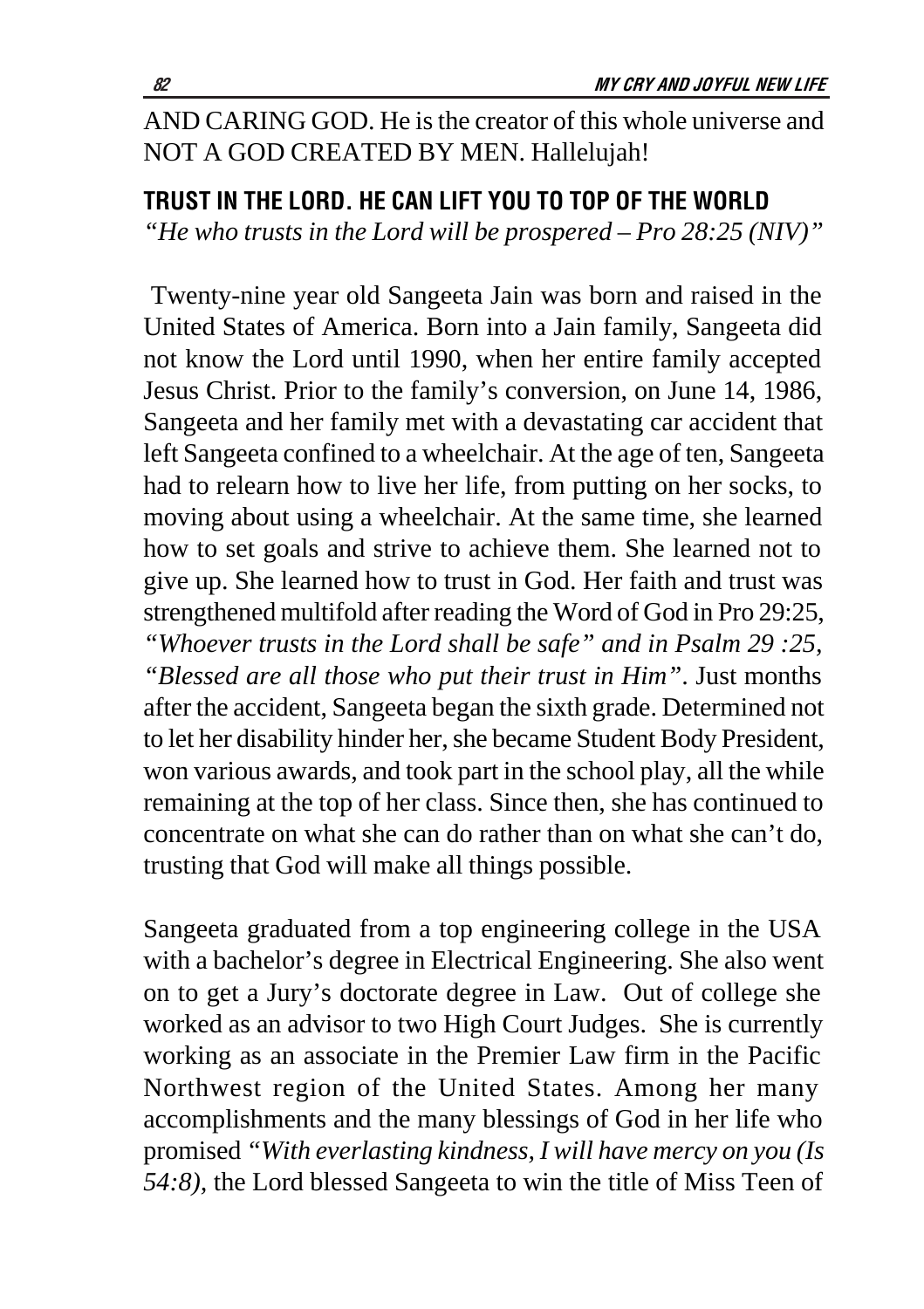Washington in 1993, becoming the first person in the world in a wheel chair to win a pageant against other girls who were normal. She was also third runner up in the Miss Teen of America Pageant (much like the Miss India competition, but for teenagers).

Over the years Sangeeta had the privilege of sharing her testimony and about the many blessings of God in her life with school children, politicians, churches, hospitals, youth groups and community groups both in India and the United States. At these meetings God has powerfully moved, saving the lost, healing the sick, delivering the oppressed and filling His people with the baptism and power of the Holy Spirit. Through all of her experiences Sangeeta has not only learned about God, America, Engineering and the Law, but she has learned many lessons for life as well, the most important of which was learning to trust in the Lord Jesus Christ. Trust in the Lord, you can win the world! Like the Psalmist exalted the Lord, *"I will deliver you and you shall glorify Me (Ps 50:15)",* Sangeetha is now glorifying the Lord.

#### JESUS FROM THE MOUTH OF DUMB NOORJEHAN

*"I am the Lord who makes all things – Is 44:24 (NIV)"*

On 04-04-2004 I happened to switch on the GOD Channel in my TV. New Leaders' conference organized by New Frontiers in London was being telecast alive. I saw an Indian speaking Queen's Indian English confidently, fluently, and eloquently and with authority which was from above. Mr. Ram Babu, a young Hindu convert (a Brahmin from Bellary, Karnataka) was speaking. It was an International conference being attended by hundreds of delegates from various countries. When Mr. Ram Babu was speaking about himself, he said, "I am an orthodox Indian Brahmin. Having learnt Hindu Vedas, Upanishads and philosophy since childhood, I had an unshakeable faith and high esteem for Hindu religion, I had also developed an aversion towards Christianity without any solid reasons and I was totally against it. I was a student pursuing for a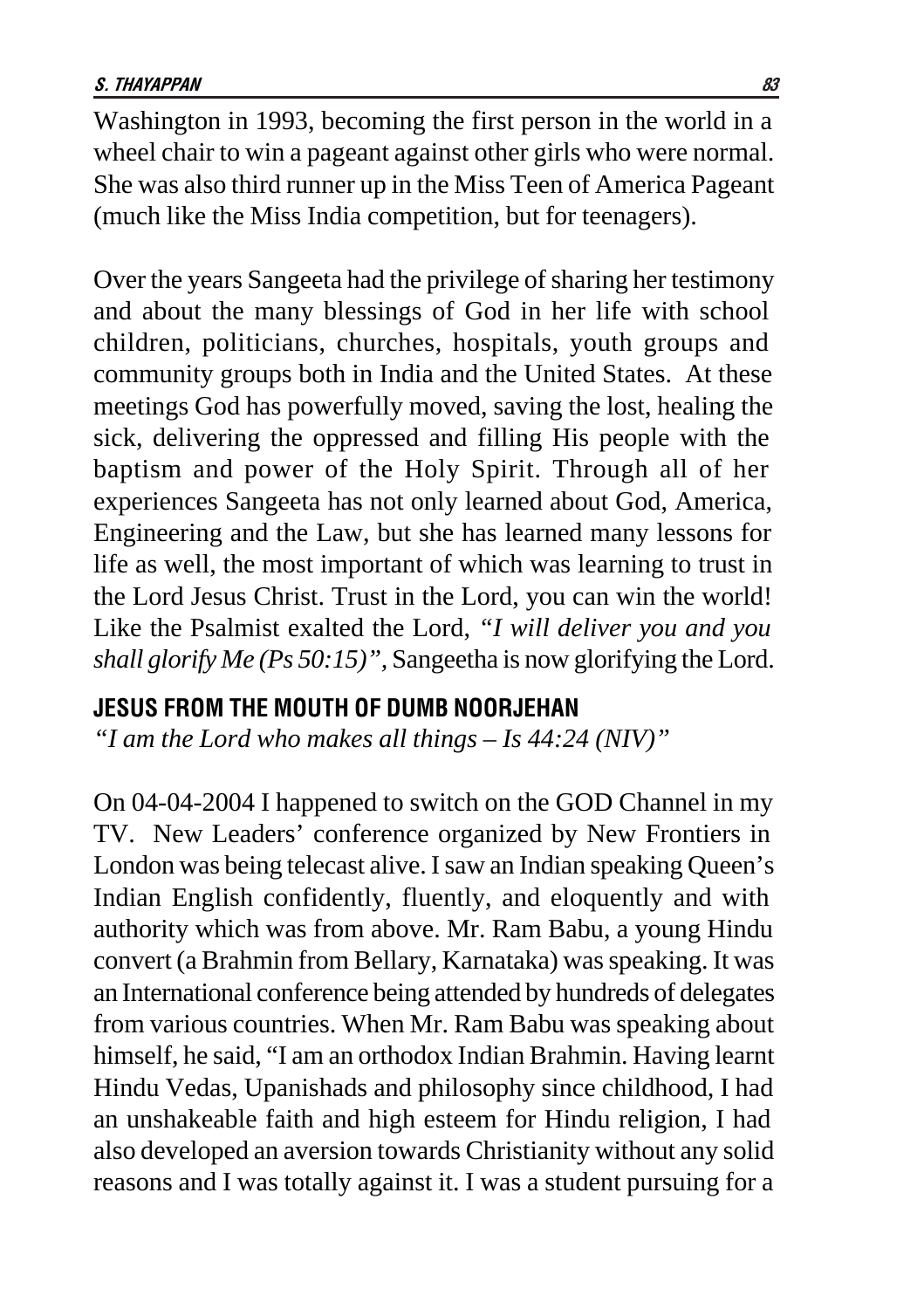degree in Mechanical Engineering. One day when I was going to the college, I passed by a Church where I saw a big crowd listening reverently to the sermon of an old Pastor. A sort of hatred-filled uneasy feeling erupted in my stomach on seeing that crowd. I picked up two small pebbles and threw them towards those gathering. Two persons hit by those darts just turned to see the sender and then continued to listen to the sermon. While I was about to leave, I heard the old Pastor informing the crowd that there would be a special healing crusade the next day and asked them to bring sick people for healing. That irritated me and a crooked, wicked idea occurred to me. Why not attend the crusade next day and create some fracas? I expressed this idea to a Muslim friend of mine whose 13-year old sister was dumb. I instigated him to go with me to that meeting to see if that old man was able to heal his sister. My friend advised me not to play with the sentiments and religious feelings of others. Immediately I told him not to take things seriously since it was just meant to have some real fun. That's all. After a bit of persuasion, he agreed to bring his sister for the crusade next day. We went to the crusade and when the old man called the sick to come forward for prayer, I pushed Noorjehan to the front and I stood behind her. We did not tell the Pastor anything about her disability. When it was our turn, the Pastor laid his hand on Noorjehan's head, closed his eyes and started praying. I could see her shiver on his touch. After a second, he opened his eyes and looked at both of us and smiled. Then he gave the cordless mike to Noorjehan and asked her to shout out 'Hallelujah'. Without any hesitation, she took the mike from him and shouted 'Hallelujah'! The Lord who promised *"I will take the sickness away from the midst of you (Ex 23:25)"* blessed her and Noorjehan spoke. It was the first time she had ever spoken in her life. I was dumbfounded on watching her speak for the first time and it was a blow to my arrogance and disbelief. I knelt down immediately, bewildered on seeing the miracle happening right in front of my own eyes. The Pastor laid his hand on my head and prayed. I could feel a vibration pass through my body. It was a pleasant experience which I had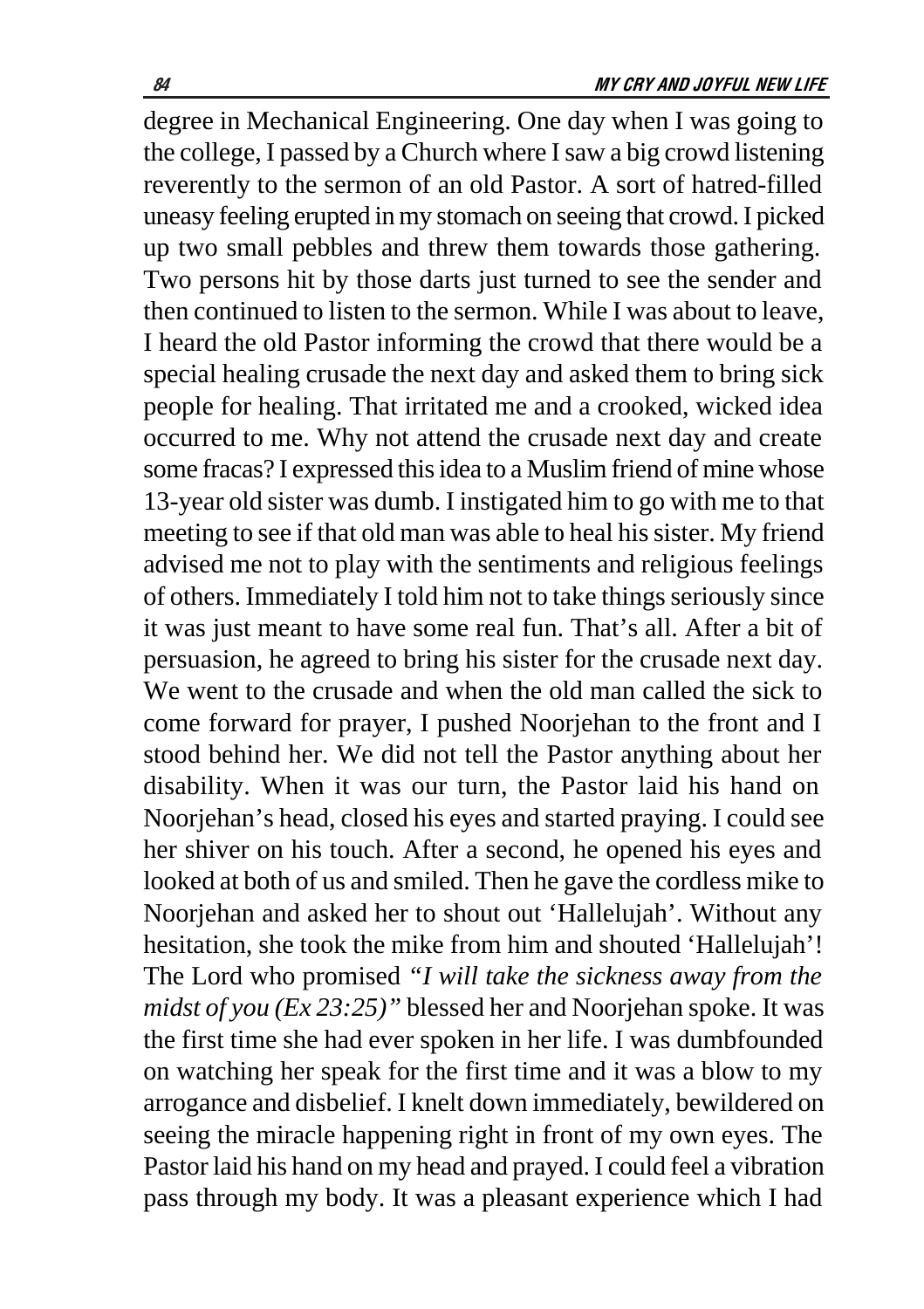never enjoyed in my life till that moment. There, I received Jesus as my personal Savior.

#### HE, WHO HAS EARS TO HEAR, LET HIM HEAR!

*"If any one hears my voice and opens the door, I will come to him and dine with him; and he, with Me – Rev 3:20 (NIV)"*

I had an unquenchable thirst and longing to know more about this wonderful, awesome Jesus Christ and I read the Bible day and night. As I read more and more, I could understand the holiness, the greatness and importance of the Bible. I learned who the real God is and how one should live to get His approval. I could feel that the Bible is not like any other religious book or epic or an imaginary story. It is not written by the wisdom of any man but written completely by the prompting and anointing of the Holy Spirit. No man or any self-proclaimed god-men had ever lived such a holy life like Jesus Christ on the earth. He is unmatchable, unparallel and a living example ever lived in human flesh for every one to follow. *He is the only way, truth and life* for any one to go the Heaven. He alone can pardon and give remission for all our sins and give eternal life.

I joined the Bible College against the stiff opposition of my parents. After completion, I did not venture out for any job but as if going for a job, I went inside my room at 9 AM every day, locked it up from inside and opened it only at 5 PM. I spent the entire time in Bible reading, meditation, prayer and fasting. Not for one month or a year but for three years continuously. I waited for the Lord's calling. There was a volcano in me. It was boiling inside me and was bursting out. I was thinking how that old pastor could do the miracle and heal the sick in the name of Jesus Christ? His disciples also performed miracles by His name. Why not I? I must also get that power from the Father to heal the sick and to glorify the name of the Lord through many miracles. I must get it at any cost. I kept on praying for it unceasingly, with full of faith and unshakeable confidence, for three years without giving up. The Lord saw my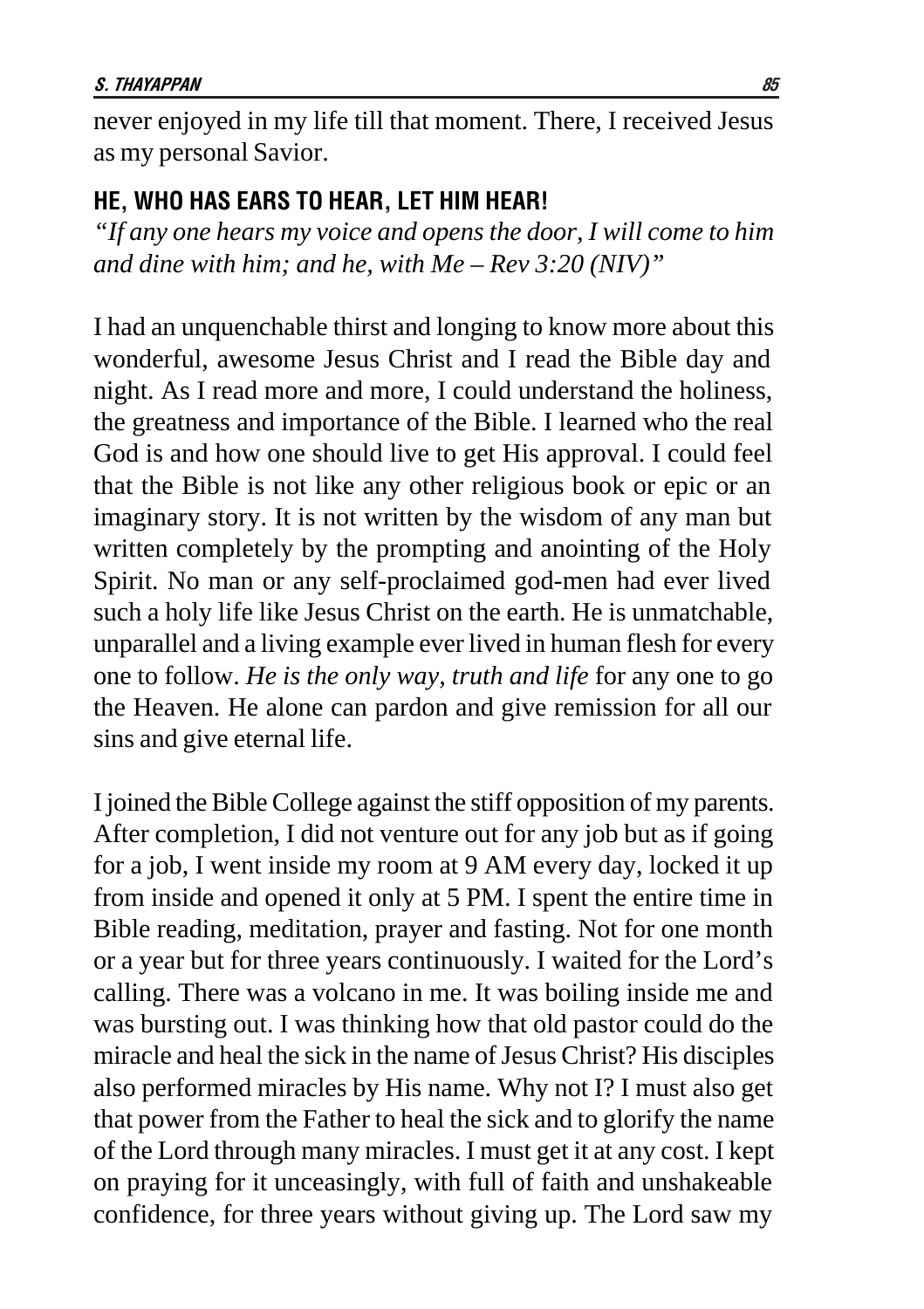stubbornness and heard my earnest and constant prayers from the bottom of my heart and blessed me with that power! Now the Lord is using me as a tool to glorify His name through many healings and miracles. Can any one prove that Jesus Christ is not alive today? I challenge! I can prove that He is alive today. I can come and prove it anywhere in the world and in any other religious conference in any corner of the world. I am ready to come alone and prove that Jesus is alive today and in His name, the miracles will happen". He was roaring like a lion in that conference being telecast alive in GOD Channel. Like Moses spoke without any fear and did innumerable miracles in the court room of the Egyptian Pharaoh, Jesus Christ is performing many miracles through Pastor Ram Babu throughout the world today. Not only through Ram Babu, but in various Churches through His anointed Ministers, the Lord is doing so many unbelievable miracles in the lives of those who trust in Him. Such unimaginable healings and miracles are happening in our church also. Many are relieved of their sicknesses, problems, debt and clutches of Satan. Jesus Christ is calling every one with love and compassion irrespective of their caste, creed or religion. Jesus says, *"Ye who are burdened, come to me, I shall give you rest. Your sorrow will turn into happiness and blessing".* He is promising. Jesus not only loves the holy and puritans but loves sinners, evil doers and all those who are neglected, abandoned as incorrigible by the society. Jesus gives life and succor to all those who have been despised and hated by others. Like a beloved mother who would care even for her prodigal child, Jesus will love, mend, mould and correct the spoilt children and give them once again the peace and happiness they had lost.

## JESUS CHRIST IN THE HOLY KORAN - MUSLIMS BEING SAVED

*"He is the image of the invisible God ..all things were created by Him and for Him – Col 1:15-16 (NIV)"*

Jesus Christ, in the Koran, the holy book of the Muslims? Initially I was also surprised. Information about Jesus can be found not only in the Holy Koran but also in the ancient Sama Veda of the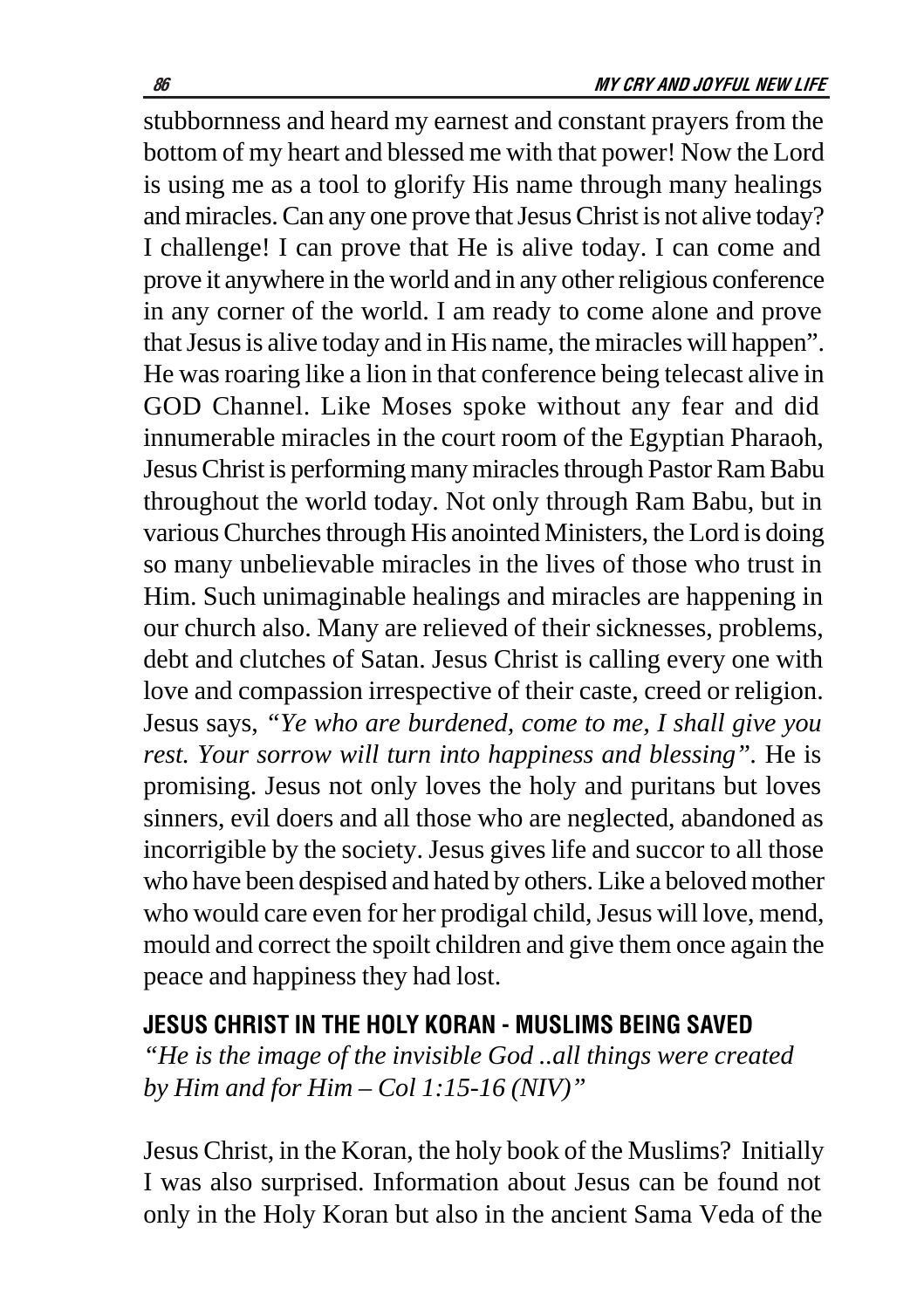Hindu Religion. I will write about this in detail later. Although there is very little information about Jesus in the Koran yet, after reading and meditating on this wee bit of information about Jesus available in the Koran, a Muslim lady named Gulshan Fatima who belonged to the Shia sect of Pakistan got saved. She is not the only one. Many aristocratic and honourable people like Bilquis Sheik have been saved and they are living testimonies continually ministering to the Lord. Despite the fact that Islamic laws and regulations are very stringent all over the world, even today in many Islamic nations and in India, particularly in South India, many Muslim brothers and sisters are being cleansed by the blood of Jesus and experience the salvation. I would like to mention just a few of them here. Ismail belonging to Anandapur district of Andhra Pradesh, Ghulam Kadir Qureshi of Srinagar, Sultan Muhamedupal of Kabul in Afghanistan, Mukhtar Hussein, his wife and son from Meerut, Ammanullah Habees of Afghanistan, Esther Khan of St.Thomas Mount, Abdul Abraham of Vallavinai town of Kanniyakumari district, Rahmathunia and Abdul Halam Azad of Karaikudi and many others like them have come to know of the glories of the Lord Jesus Christ and have received Him as their Saviour. You may get a copy of the book "Kaaba to Calvary" by P.A. Hudson Taylor and read it to find out how and in what circumstances these people have been saved.

### JESUS SPOKE IN A GENTLE VOICE TO GULSHAN FATHIMA

*"As a mother comforts her child, so will I comfort you – Isaiah 66:13 (NIV)"*

Gulshan Fathima was born in Pakistan to a rich, aristocratic and zealous Pakistani family, who were the descendants of Ali, the son-in-law of Prophet Mohammed. When she was six months old, a severe fever afflicted her, as a result, her left leg did not grow and became shriveled and her left hand became paralyzed. None of the physicians could cure her. For 18 years she was bed ridden. She followed all the five chief laws of the Mohammedan religion faithfully, sincerely and diligently. She used to read the Holy Koran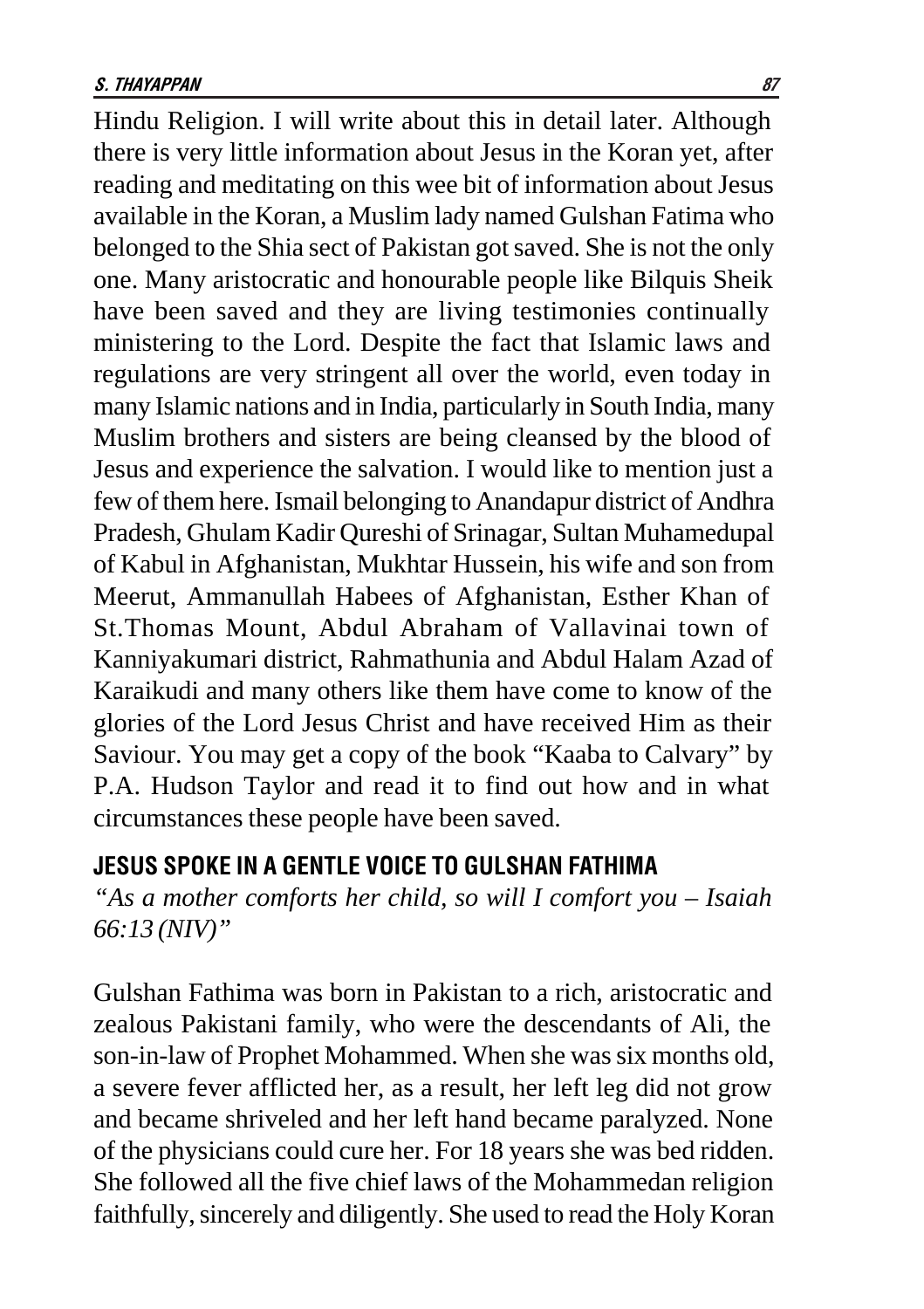daily not only in Arabic but also in Urdu and used to perform the entire Ragat worship. In 1966 she accompanied her father on Hajj pilgrimage to visit the holy places of Mecca and Medina. In 1968 her father who was a Syed, Shah and the religious head called Peer, suddenly died. Deeply anguished and heartbroken, Gulshan searched for ways to commit suicide and to end her life. Suddenly she heard a soft and gentle voice, "I will not let you to die. I will save you alive." Weeping, she replied, "I am an invalid. My father has also left me, why should I live?" Again that gentle voice spoke clearly, "Who has given sight to the blind? Who has healed the sick? Who has healed the leper? Who has raised the dead? I am that Jesus. It is said of me in the Koran. Read Sura Mariam" She took the Koran and read that portion of scripture. "The angel of God said to Mariam, You will rejoice in this message which Allah sends. His name is Christ. He is Jesus, the son of Mary. He is great not only in this world but also in the world to come. The grace of Allah will be with him." In Sura Imran it says, "By the grace of Allah I will give sight to the blind. I will heal the leper. I will bring the dead to life again. I will come again." Seeing these words written in Holy Koran, she began to have a new hope. At the same time she wondered as to why the Koran mentions only very little about this powerful Jesus. She desired to find out more about Him.

#### PRAYER OF FAITH TO JESUS CHRIST AFTER THE NAMAZ

"*If you believe, you will see the glory of God – John 11:40 (NIV)"*

Although only very little information about Jesus is mentioned in the Koran, Gulshan fully believed that all that had been written is true and that He's alive even today, He does miracles and that He is able to heal her also. So daily after she finished her Muslim prayers, she prayed with a new hope saying, "Jesus, You have done many miracles. You are alive even today. I believe in you. Please heal me also." She continued to pray for 3 years. Without losing hope, with persistence she used to plead and pray all night. One day early morning at 3 o'clock according to her usual practice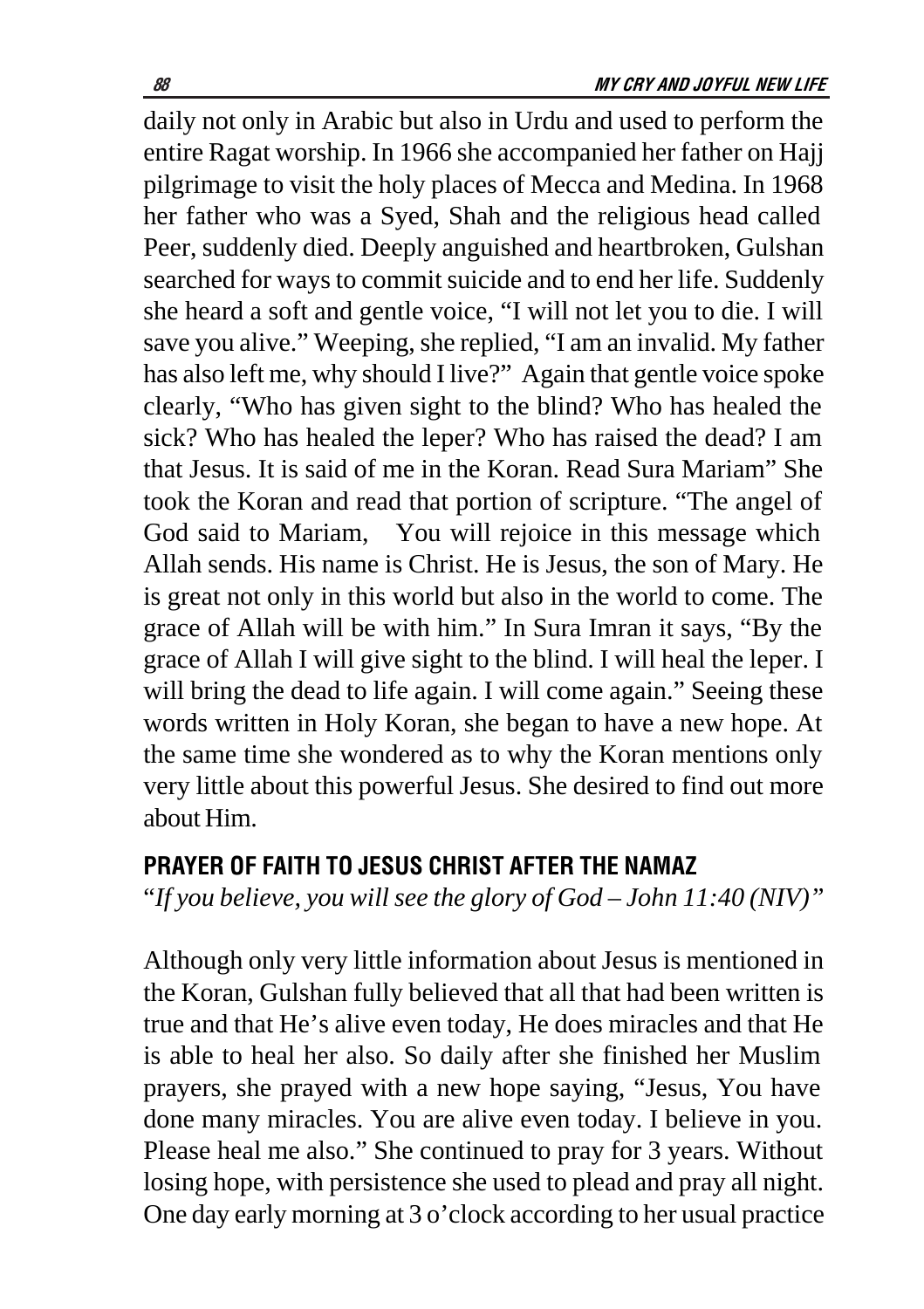she wept and prayed with a broken spirit. Suddenly a bright light filled her locked room, a brightness that cannot be expressed in words. In the midst of the light that was brighter than daylight Jesus Christ appeared with his 12 disciples. Looking at the frightened and trembling Gulshan, He called lovingly, "Don't be afraid. I am Jesus. Rise up and come to me." A new life giving power entered the shrunken leg and hand of Gulshan Fatima, who had been crippled and bed ridden for the last 18 years. Even as she let her shrunken leg swing from the cot, the power of resurrection touched her leg and it grew and touched the floor. In her paralyzed hand she could feel the new life throbbing. Slowly, placing her feet on the floor she stood up and took a few steps nervously. Then she ran to Jesus and fell at His feet. In the sweetness of the light, which was brighter than the light of the noonday sun and the moon combined together, she began to learn many blessed truths she had not known until then. Jesus placed his hands on her head. The light that came through his nail-pierced hands changed the colour of her green dress to white. "I am Jesus. I am Emmanuel. I am the Way, the Truth and The Life. You must be my witness from today. Tell my people all that you have seen with your eyes. My people are your people. Preserve the robe of light, which you have received today, and your body also without any stain. I will be with you wherever you go." After saying this Jesus taught her to pray, the same words as given in the Bible, Mathew Chapter 6:9-13, "Our Father in Heaven!" the prayer addressing the Almighty God in heaven with authority as "Father". After teaching her this prayer, He disappeared. Gulshan was unable to understand whether this incident was a dream or reality. She bent down and looked at her feet. Her shrunken left leg had grown and she was able to stand now. Similarly, her left hand also has been healed. Then it's true that Jesus had come. "Lord! How great is your mercy. You have heard my humble prayer and healed me, whom the entire medical world had given up on. Not only that, you have also given me a divine vision of your glory. How blessed I am!" She jumped around with great joy. She sang and danced. Hearing about her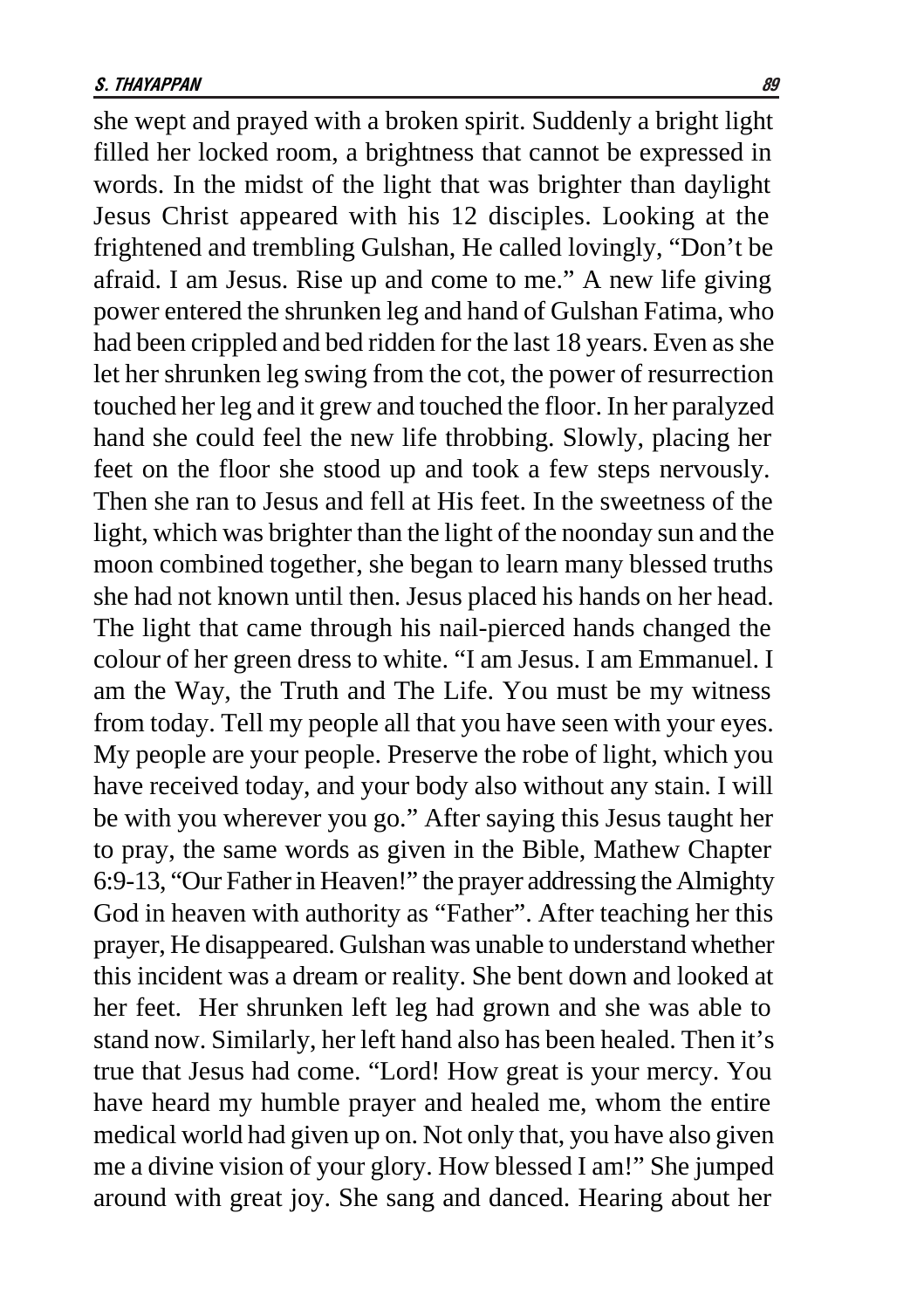healing, her family members, all her relatives and family friends visited her. She told them over and over again, "Jesus heard my prayer, gave me a divine vision and healed me!"

REFUSAL TO DENY JESUS CHRIST WILL BE REWARDED WITH DEATH *"Whoever loses his life for me (Jesus Christ) will find it – Mat 16:25 (NIV)"*

Although they were all were filled with great joy and wonder seeing Gulshan totally healed; yet they hated the fact that Gulshan was telling everyone that Jesus had healed her. They said, "Mohammed Nabi (Prophet) and Jesus are one and the same. So you must say that Nabi has healed you." She firmly refuted this saying, "How can I say that? Isn't it a lie? He who appeared to me, said by his own mouth, "I am Jesus". So I will not change my words." She desired to have the Holy Bible and wondered from whom she could obtain it. When she prayed about this earnestly, the Lord again appeared to her in a vision and showed her a servant of God who lived 10 miles to the south and told her that she would get the Bible from him. As seen in her vision, she could locate a Christian missionary couple and through them she got a Holy Bible and studied it day and night. Seeing Gulshan's deep devotion to Jesus, her two brothers, uncle and close relatives joined together and told her, "You are a Muslim and according to us praising another God Jesus is betrayal of Islam and the family honour. You should immediately stop this and right now deny Jesus. If you refuse, we will not even hesitate to kill you. This is also permitted by Islam." Telling this they placed a revolver against her forehead. Like vultures waiting to pounce on their prey, all of them stared fiercely at her. Yet Gulshan did not flinch. She closed her eyes for a moment and prayed to Jesus. She could feel the presence of the Lord in her. Then she bravely looked at them and said, "Can you or anyone say that we will never die? It is definite that all who are born will die one day or the other. I am willing to die for Jesus, the one who has healed me. But I can assure you of one thing. No matter whatever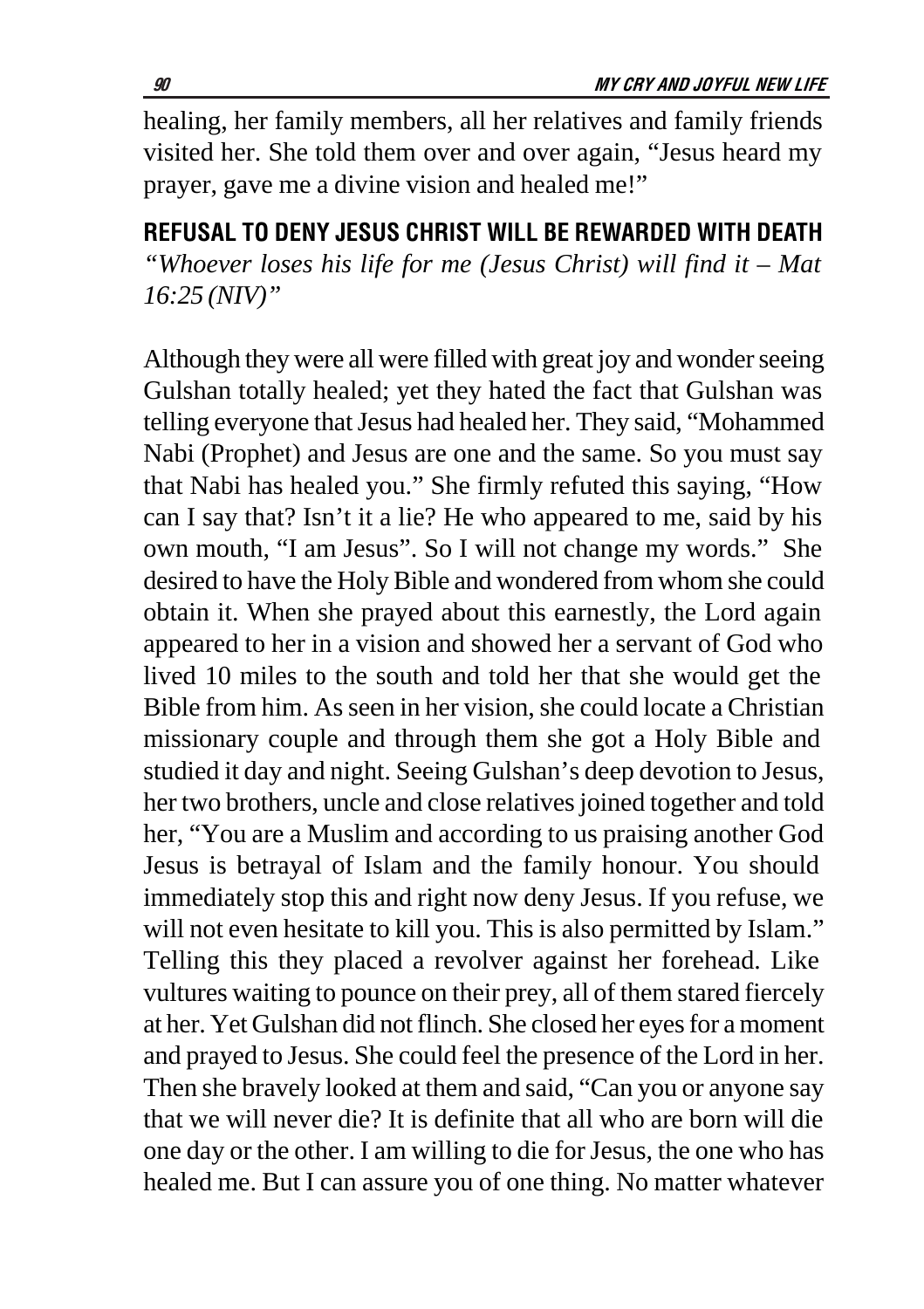may be the circumstance, I will never act in any manner to bring dishonour or shame to the family." Seeing the manner and the courage with which she spoke, they discussed among themselves and threatened her saying, "All this extensive property belongs to you. If you do not listen to us, we will see to it that you do not get even a bit of this property. Moreover, you will also be driven away from this house." Nothing deterred her. Believing that the Immanuel who had healed her would also protect her, with great courage and fortitude she left her house. Although Gulshan was a very young woman with no knowledge of the outside world, God protected her much more than an earthly mother, enfolded her in His love, gave her refuge and is using her for His glory even today as a testimony in Pakistan and in many other parts of the Muslim countries to redeem thousands of Muslim brothers and others from their life of sin and show them the way of salvation.

Gulshan received information that her elder sister was very serious. She prayed immediately to Jesus Christ for her sister. She believed the Lord who has healed her and millions and millions who trusted Him, will surely save her sister. But when she came home, she found to her shock that her sister had already died and all her relatives had gathered there and were performing the last rites to the dead before burial. Gulshan trusted in the resurrection of Jesus Christ and prayed to Him in unshakeable faith. The Lord heard her prayers and gave life to her sister who was ready to be taken for burial. All were shocked and surprised to see the dead being raised right in front of their eyes by the prayer of Gulshan to Jesus Christ. This was the talk of the town and many including Gulshan's sister accepted Jesus as their personal Saviour. Gulshan Fatima became Gulshan Esther and she is today miraculously and powerfully doing the Lord's ministry by being instrumental in delivering many people from the bondages of Satan, sin and sickness. Those who would like to know more about Gulshan Esther, may read her book of testimony, 'The Torn Veil'. Not only Muslims, the Lord is touching millions of people who belong to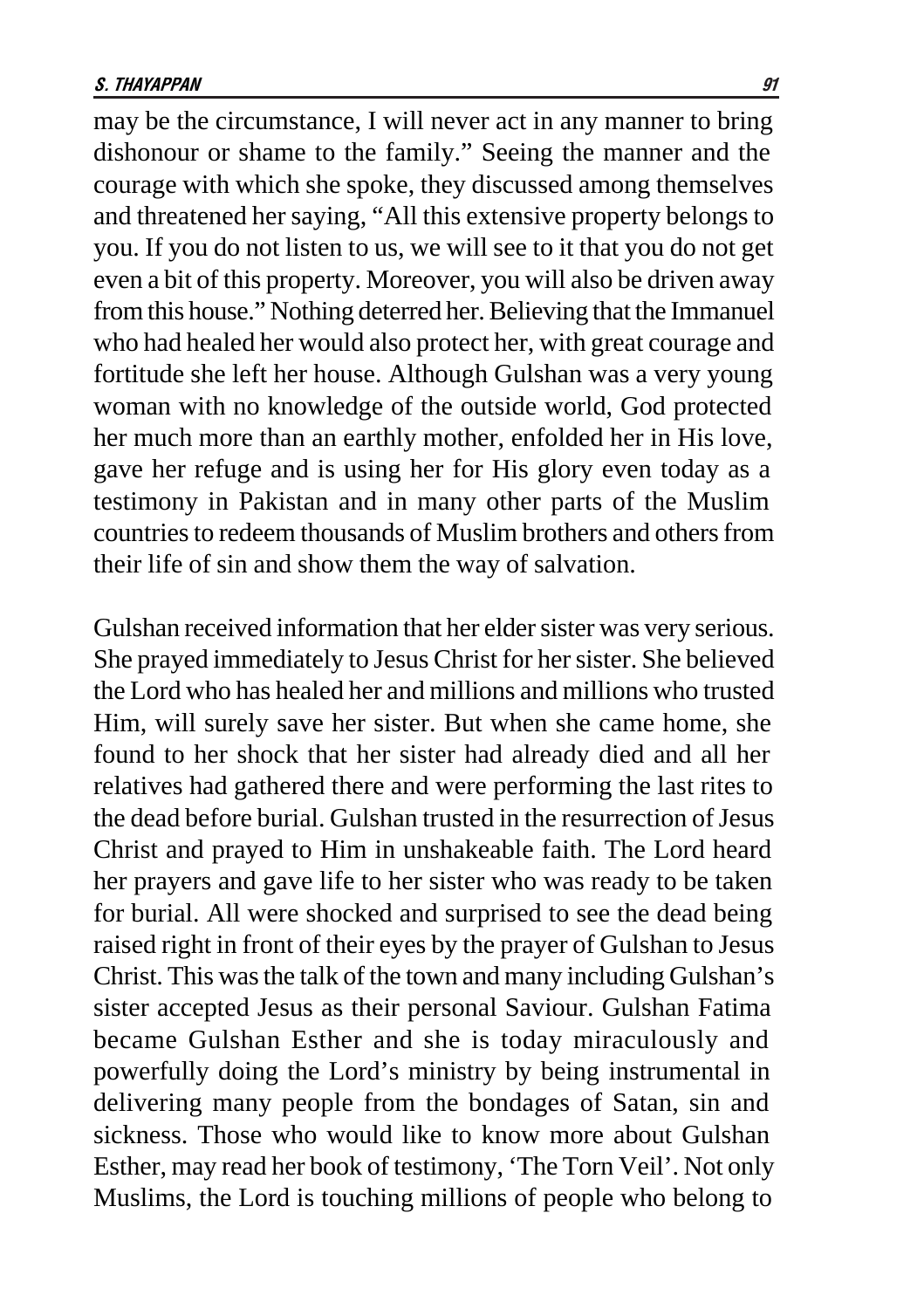various religions of the world including Buddhists, Jains etc. In Korea, Paul Yangicho who was once a follower of Buddhism has founded the Christian church that is considered to have the largest number of believers in the world.

## NO REMISSION OF SINS WITHOUT SHEDDING OF BLOOD

*"Without the shedding of blood, there is no forgiveness – Heb 9:22 (NIV)"*

No God of any religion in this universe or the acclaimed godincarnates, dead or living, has the power and authority to forgive and give remission for all our sins EXCEPT JESUS CHRIST. Jesus Christ alone has the power by virtue of shedding His precious sinless, guiltless blood on the Cross. If any one thinks that others can also give remissions for their sins, they are totally mistaken and are under the wrong notion. Even Hindu scriptures admit that there can be no remission of sins without shedding of blood. That is God's divine plan. That's why animals like buffalos, rooster, hen, goats are being beheaded and sacrificed in many Hindu temples. For remissions of sins committed by human race, a pure guiltless invaluable blood totally devoid of any sin needed to be shed which Jesus Christ alone had shed under this sky and above this earth. He is the only God who could dare say*, "Is there anyone who could say that I have sinned at any time? Jesus led a life without a small sin (John 8:46). No appearance of sin was found in Him. He was testified by Pilate, the Governor who enquired Him (Luke 23:4, 14, 22). He was testified as sinless by His own apostles (Pet 2:22).* Today can anyone tell or any so called godincarnates or a religious head or a guru tell that they have not committed even a single sin? None can dare say that. But Jesus Christ could say it boldly because He was Holy and sinless!

We, every one of us, are God's children irrespective of caste, creed and religion. CASTES AND RELIGIONS ARE MADE BY MEN AND NOT BY GOD. When God saw His own children drifting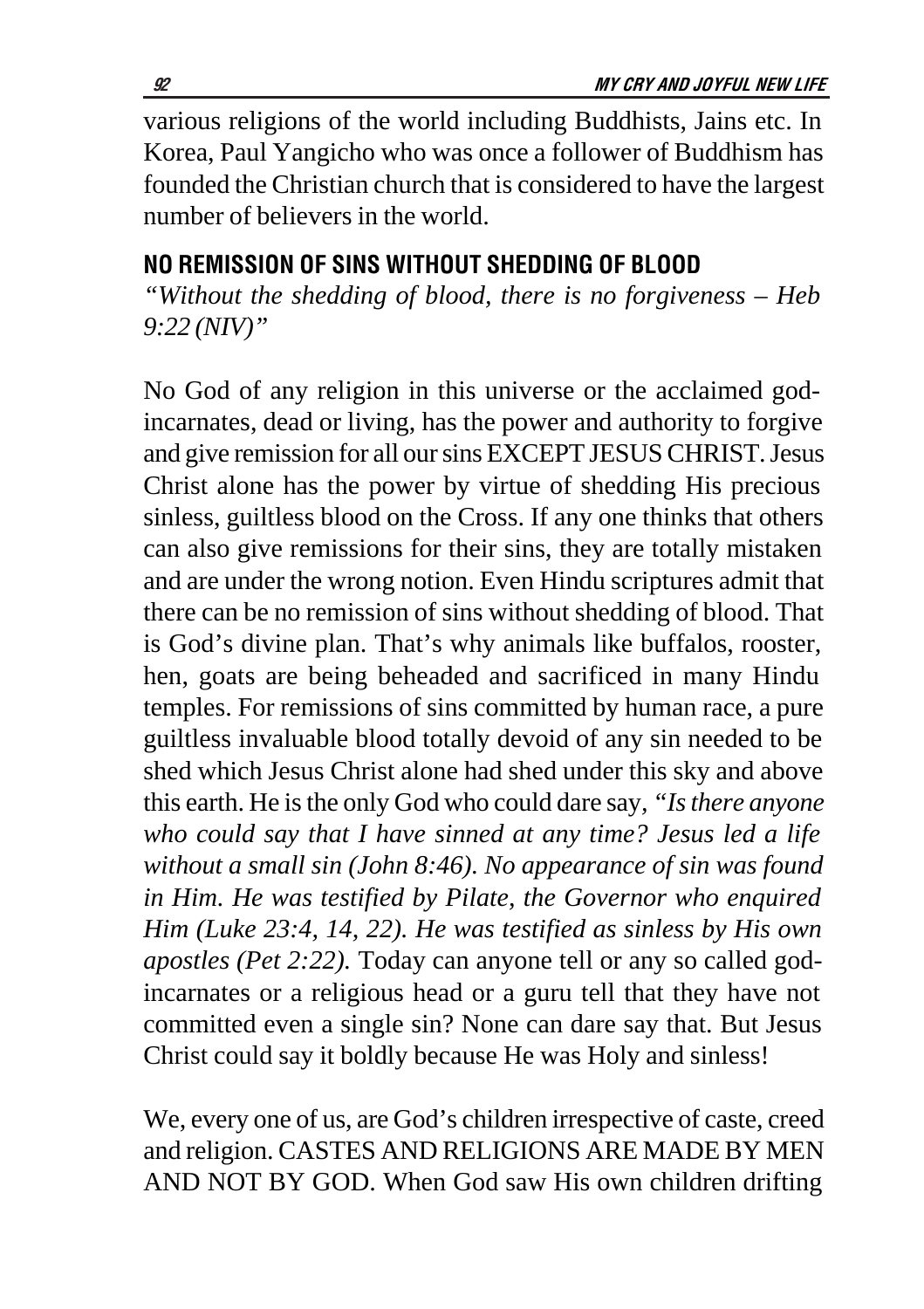away from His blessings by indulging in all sorts of evil things, sins, worshipping the idols which He despises the most and were destined to suffer in hell and fire, the Lord wanted to save His children from the sin and sufferings. *He loved them so much that God gave His only begotten son to be sacrificed on the cross in order to provide salvation for them. Jesus Christ implicitly obeyed the Father and submitted Himself silently and voluntarily for all the humiliation, torture and for the most painful and slow death on the cross (Rom 5:8, 1 Pet 1:10, 1 Tim 1:15).* JESUS CHRIST DID NOT DIE ON THE CROSS FOR CHRISTIANS ONLY: HE DIED AND SHED HIS PRECIOUS BLOOD FOR ALL HUMAN RACE ON THE FACE OF THIS EARTH IRRESPECTIVE OF CASTE, CREED, RELIGION AND NATIONALITY. The salvation and remission of sins is free for any one who asks for it sincerely and with full faith. You will definitely be able to feel and realize immediately that you are set free and totally relieved from the bondage and ill effects of all the sins committed so far as soon as you receive Jesus Christ as your personal Saviour and on confession of all your sins whole heartedly and repenting for them and turn to the Lord with the belief that He died on the cross for you and He alone can give remission of all your sins.

### NO OTHER GOD DIED FOR US EXCEPT JESUS CHRIST

"*Jesus Christ died for our sins – 1 Cor 15:3 (NIV)"*

Many non-Christians are of the opinion that a major or serious crime like a murder or stealing or cheating, betraying others alone will constitute a sin or tantamount to be a sin warranting a hell sentence. People think that "they have not committed any such major, big sins. I may have committed a few small petty sins and mistakes like telling a little harmless lie, not buying a ticket for a bus travel or on the electric train, defending our shortcomings, weaknesses, blunders and unbecoming behaviour. These small things need not be termed as grave or serious sins and deviations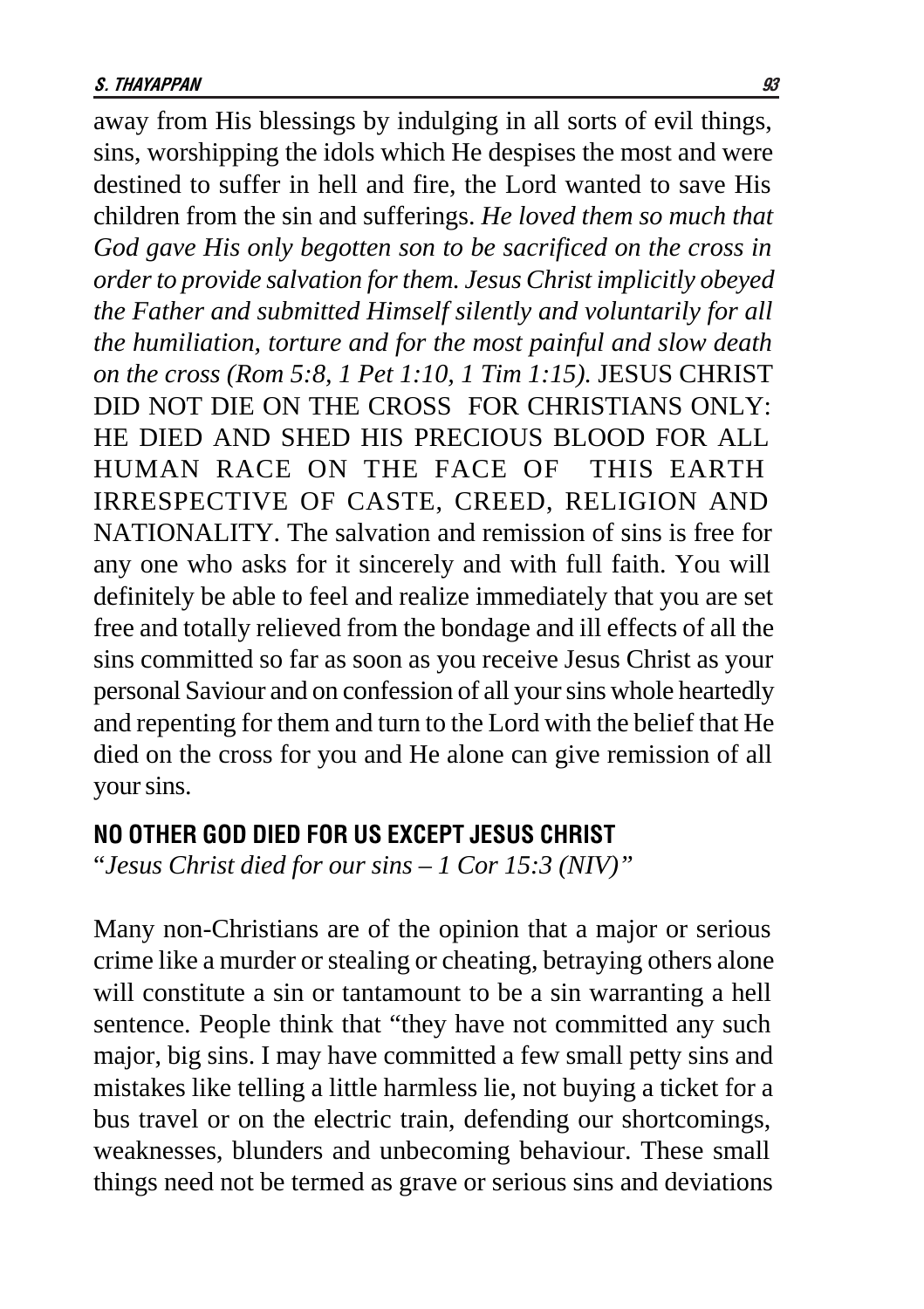and these will not invite a death sentence in a hell fire". Further they think that such small sins will be forgiven automatically by their gods on seeing their daily prayers after bath, chanting of mantras, flower offerings, homams (Holy fire) performed by them, their fasting on full moon, new moon days and other auspicious days, their frequent faithful visits to various temples and the holy dips made in the holy rivers and temple tanks apart from offering of meals to Brahmins and yogis and free distribution of food to the poor and have-nots and their generous alms of 50 paisa or one rupee to a leper or to a blind beggar on the street or railway platform ought to be considered to score off their trivial mistakes like this. In addition they also think that the blessings received from their parents, elders, spiritual heads, gurus or the god incarnates on whose feet they had fallen, worshipped and did the 'paadha puja' (foot worshipping) will invariably mitigate all the sins they had committed. People think that lighting of lamps and an incense stick and small murmuring of prayer will be sufficient and enough to be a price for the remission of their sins. The truth is 'NO'. None of these prayers, worships or acts can set any one free from their sins. Only by paying a price through shedding of sinless blood, Jesus Christ was able to earn the remissions and He alone can give remissions for all our sins. No other god or god incarnates have shed even a single drop of their blood for us or have suffered, undergone any humiliation or met peacefully such a horrible torturous inhuman death like Jesus Christ.

No sacrifice of any animal or shedding of its blood will yield us the remissions of our sins. Similarly the lemon or the white pumpkin with kumkum (turmeric red colour powder) can not substitute the Holy blood of Jesus Christ for the abolition of the sins or for setting you free from the clutches of demons or witchcraft or black magic*. Only the name of Jesus Christ, the name above all the names (Phil 2:9),* can alone set you free from all your sin, sickness, bondage, worries, problems, unhappiness, confusions, troubles and turmoils. He is the good shepherd and like a good shepherd takes care of his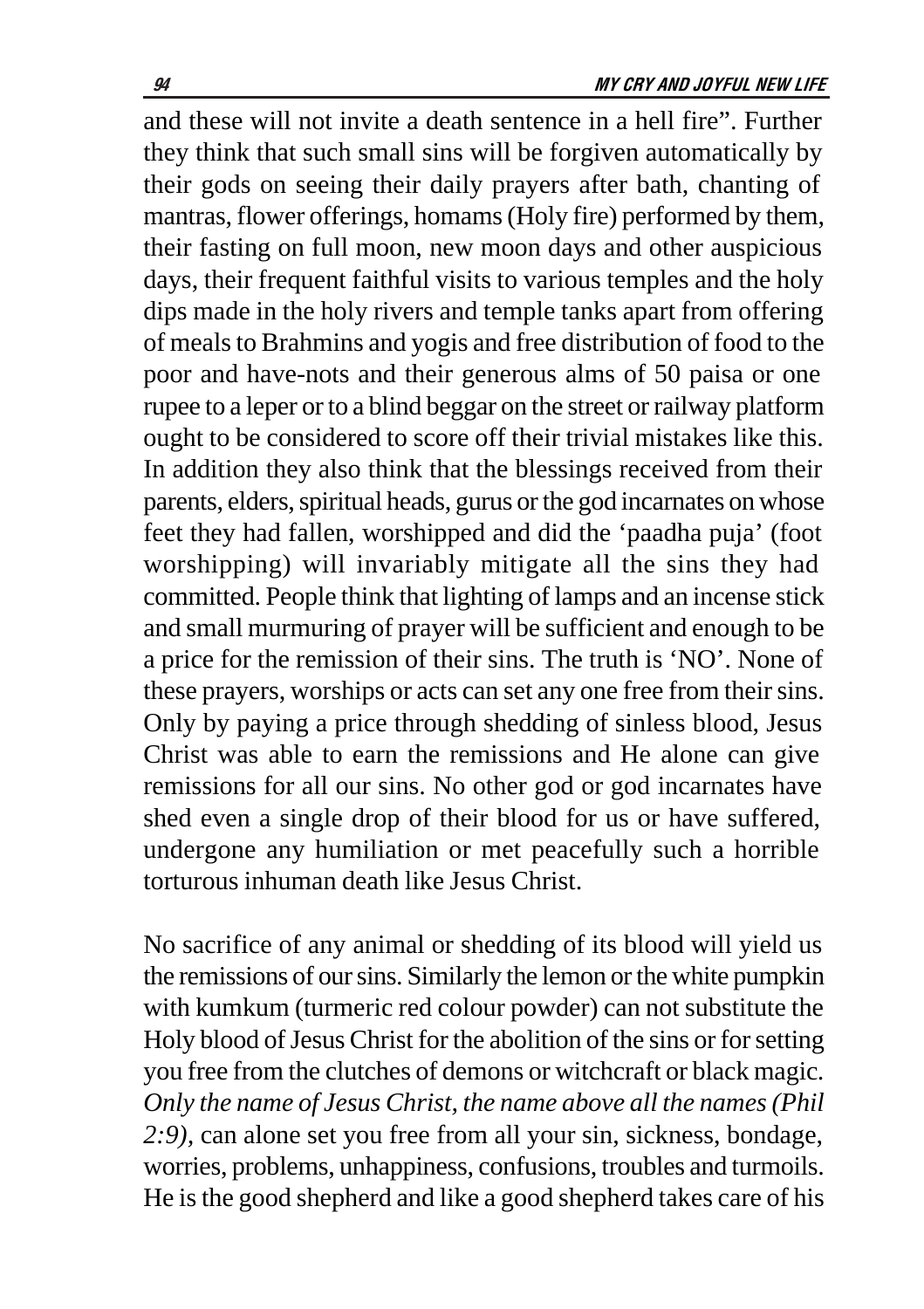sheep, Jesus Christ will take care of any one who comes to Him. *The good shepherd gives His life for His sheep (John 10:11)*. Test and see if it is true what I have told is fact or not. You will be really surprised, pleased to enjoy the everlasting peace on being washed by the Holy blood of Jesus Christ. Hallelujah!

#### WE ARE BORN IN SIN

*"All have sinned and fall short of the glory of God – Rom 3:23 (NIV)"*

In God's perception, the dimensions of sins are entirely different from that of ours. I was corrected of sin only after reading the Holy Bible. When I read the detailed enumeration of sins in God's perception in various chapters of the Bible, I was shivering. Oh God, what a fool I had been so far in not knowing all these things earlier. Further, in God's view there is nothing like a small sin or big sin. All are considered to be sins. If I have to write what are all considered as sins as per God's version to make every one aware of it, I think I need to write a separate book on the subject. Let me quote a few from the Bible as samples. Everything that does not come from faith is sin (Rom 14:23); Anyone who knows the good he ought to do and does not do it, he commits sin (James 4:17); The schemes of folly are sin (Pro 24:9); All wrong doing is sin (1 John 5:17); Every one who sins breaks the law; in fact, sin is lawlessness (1John 3:4). When we introspect ourselves in God's perspective of sin, we commit sin every day, every minute and have been committing through out our lives knowingly and unknowingly. Finally to sum up, we are born only in Sin. "*If we claim to be without sin, we deceive ourselves and the truth is not in us* (1John 1:8)". When Adam and Eve ate the fruit forbidden by the God, they committed the first sin of disobedience and fell into it. Not only they fell into it, we, their off springs also inherited it automatically and genetically (Acts 17:28). Disobeying the Lord is a sin. As soon as Adam disobeyed the Lord and ate the forbidden fruit, what did he answer to the Lord when he was questioned? Without accepting the blame on him, he immediately shifted the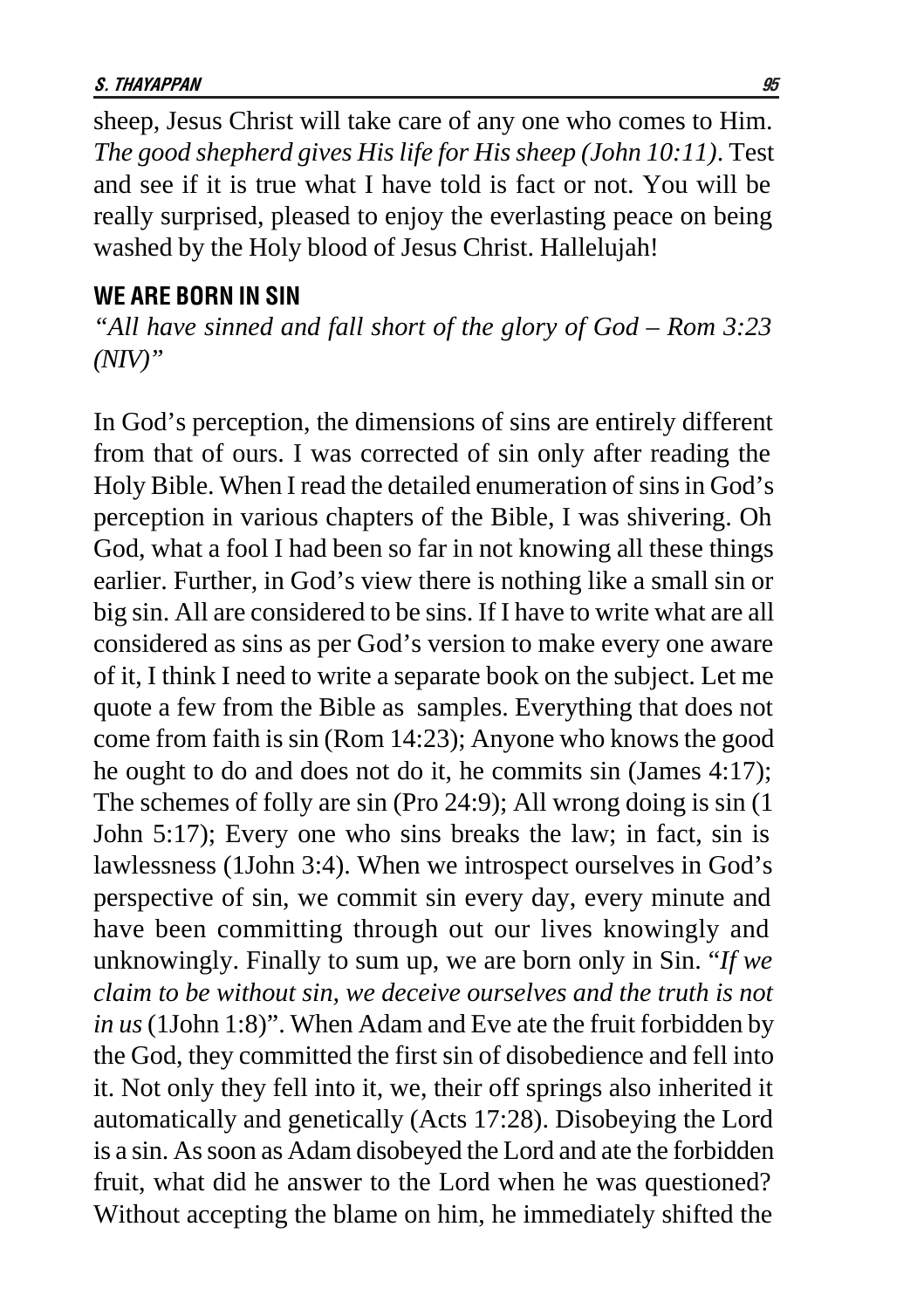blame on Eve by telling that he did not eat it on his own but it was given to him by her. What did Eve say? It was the serpent that had deceived her. She put the blame and the onus of the crime on the serpent. There started the habit of blaming others for our mistakes and it was genetically transferred to us through blood. You give a toffee to a small baby and tell it to give it to its brother or sister; the baby will immediately pull its hand in total refusal. Who taught this tiny child the selfishness? It is in the blood. When the child is about four years old, you ask in a stern voice as to why it had broken the glassware, the child will come out with a lie. Who taught the child to tell the lie? It is in the blood. When we suffer with some unbearable pain, sickness, faced with some serious problem or insult, accident or loss, the first word to come out of our mouth is 'what sin have I committed to earn this sufferings? Isn't it?

## THE GOSPEL OF JESUS CHRIST FROM SRILAKSHMI NARAYANA SWAMY **TEMPLE**

*"You are the light of the world – Mt 5:14 (NIV)"*

Paravasthu Surya Narayana Rao is a descendant of the well-known and famous 17th century Paravasthu koormaya swamigal of Andhra Pradesh. From a very early age he learnt Sanskrit and Telugu languages and completed his education from Uthkalam University. After having mastered various Hindu religious and historical books like Upanishads, Veda studies, Sama Veda, Thandiya maha pirahamnam, Devi bhagvadam, Purayutharunyago Upanishad, Manushpuruthi, Rig Veda, Sampoorna Mahabharatha, Bhagavath Gita, Vishnu Puranam, Arya Pulamai, he was ordained in 1965 according to the 3rd manthra of the 3rd chapter of the Yajir veda as the chief archakar (Priest) and head of the mutt of Srilakshmi Narayanaswami temple situated in Jalandira Narayanapuram of Srikakulam district in Andhra Pradesh. Whenever the devotees, even elderly people fell at his feet, performed patha pooja (worship of feet) and requested him to bless them, he used to wonder whether he himself possessed the worthiness and holiness to bless them. Although for all outward appearances he was in the position of a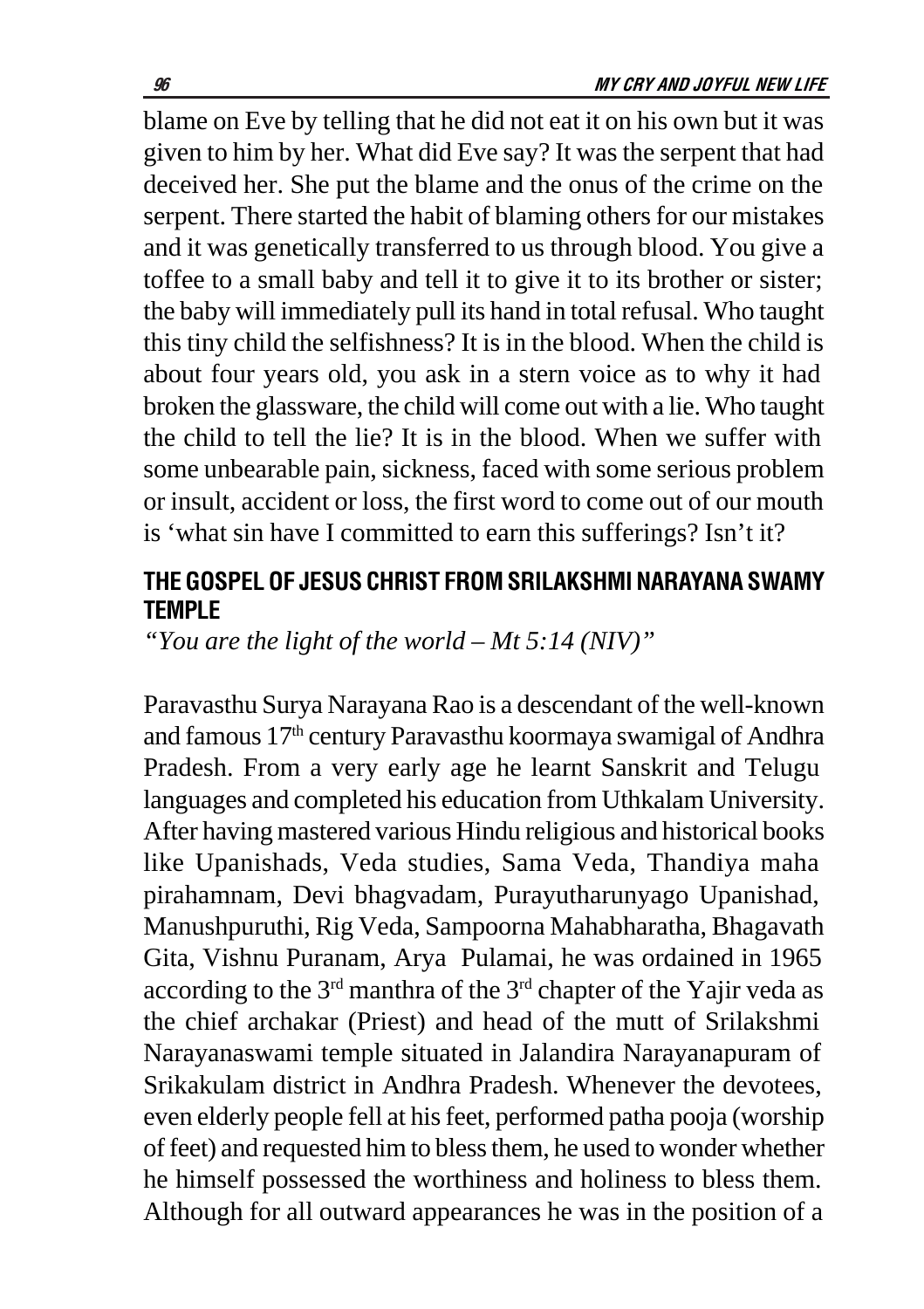guru honoured (worshipped) by many, yet inwardly he felt ashamed that he was impure without self-control, unable to curb the desires of the flesh and involved in many bad habits like smoking, drinking and womanizing. He had fully committed himself to doing divine work, all through the day performing abishekam, archanas and worship to idols and was in the exalted position of expounding the meaning, morals and virtues of the vedas, slokas and Upanishads to others, yet he himself committed many sins and lacked holiness. This being his condition how could he bless others? He was deeply anguished since, in spite of performing yagnas and saying gayathri japam, there was no change in his life; in his thoughts, desires, deed and there was no purity or holiness in him.

### JESUS CHRIST, THE ALMIGHTY CREATOR IN SAMA VEDA

*"I am the Lord, and besides Me, there is no Saviour - Isaiah 43:12 (NIV)"*

For seven and a half years he researched (studied) all palm leaf manuscripts and Vedas available in the temple to discover the answer to the question "Who is the one who can take away all the sins I have committed?" He learnt that the Vedas clearly says that without shedding of blood there is no forgiveness of sins. In Sampoorna Mahabharatham it is said *"Rathha purotchanam paava vinasam",* meaning that TO REMOVE SIN, BLOOD SHOULD BE SHED. In the second division Thandiya magapiramanam of Sama Veda, a manthra says *"prajapathirthe vaepiyam, athma naam yagnam, krutvaa prayachith",* meaning "THE RULER OF THE PEOPLE WILL DO YAGNA AND GIVE HIS OWN BODY AS A SACRIFICE OF ATONEMENT TO REMOVE THE SINS OF THE PEOPLE'. Prajapathi means the Creator Lord God. That is why "Vedic Scholars" say that ONLY WHEN THE HOLY CREATOR GOD BECOMES A SACRIFICE CAN SALVATION BE ACHIEVED. Similarly it is said in another mantra in the Thandiya magapiramanam, *"Sarva paapa pariharo, raktha purokshana mavasyagam, thath raktham paramathmeina,*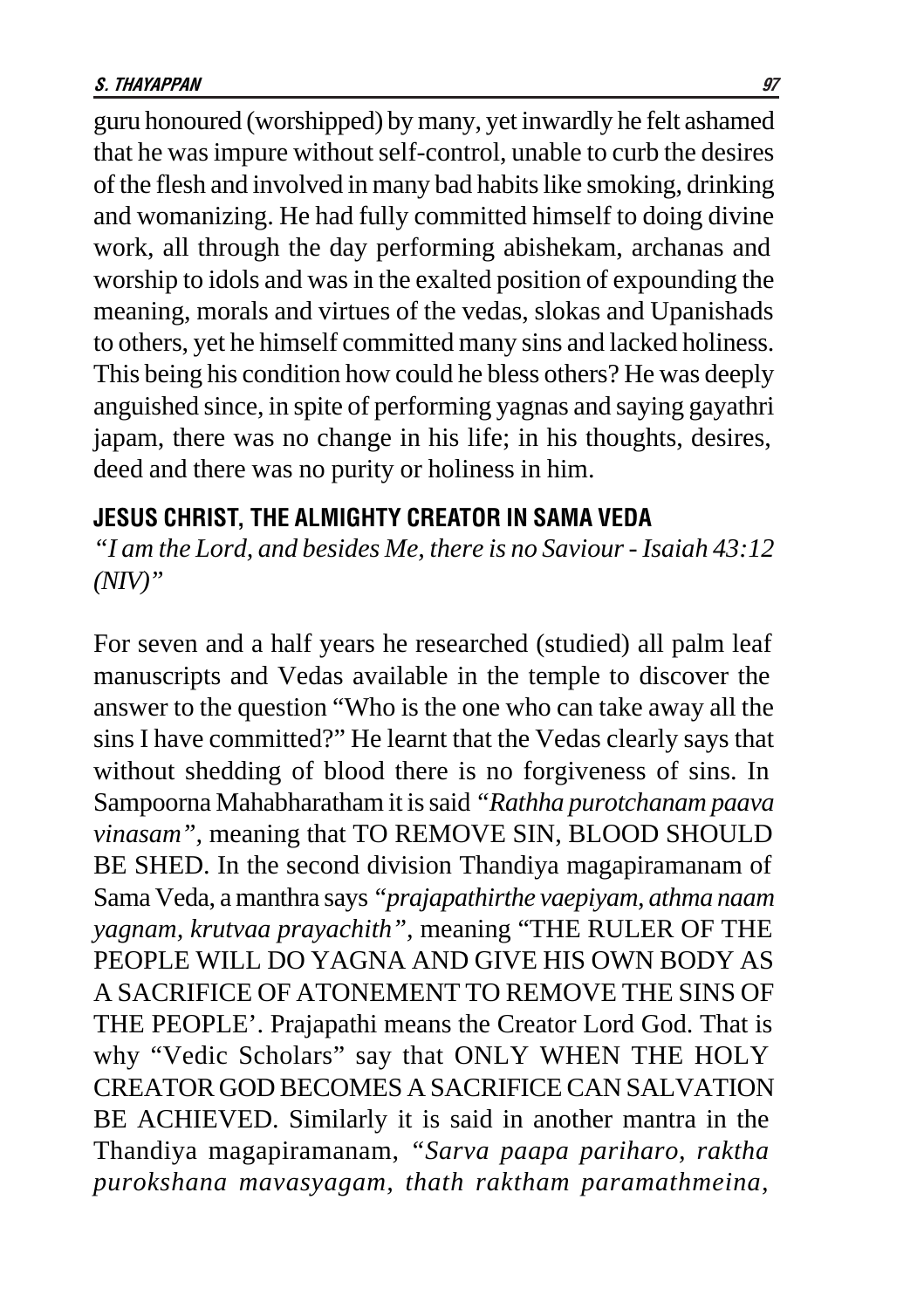*pushyathaana baliyagam"* which means if we need deliverance from all sins (sins that are done through ears, mouth and eyes, sinful desires which arise in the heart, sinful thoughts, sinful deeds etc.), then according to the Vedas blood must be shed. So he began to search the scriptures to find out which God had shed his blood as sacrifice to remove man's sins. He was greatly surprised to find a mantra in the Sama Veda, *"lihviyaa koptharam mahakyavvathinaa koriyanthi havyayaana pariyathaaseen"* meaning THE ONE WHO IS GOING TO TAKE AN AVATARAM (DIVINE BIRTH) WILL BE BORN OF A VIRGIN IN A CATTLE SHED. The Sama Veda testifies that the person who is to be born will be a divine person (avatara purushan). Who is this divine person mentioned in the Sama Veda? As he was trying to find the answer to this question, one day as he and his disciples went to buy certain puja items, he heard through the loudspeaker the words of a song being sung by some men and women.

"Aren't you the Saviour who was born of a virgin in cattle shed, born as a man to take away sins? Isn't Your blood, which was shed as a sacrifice on the cross, a propitiation for the sins of the sinner?" On hearing this song he was overjoyed that he had found the answer to the riddle for which he had been searching for the past 7-½ years. Rejoicing he went towards the direction from where the song came. There, standing before a huge crowd a pastor was preaching about Jesus. He listened to it for more than half an hour. At the end of the meeting he met the pastor and asked him questions and heard the answers and he also received a new Bible. He read that Bible many times for 2 ½ years and was greatly amazed. He found the answers to all his questions in the Bible and also understood clearly that there is no one else in the world but Jesus who has the authority and power to forgive the sins of mankind. He told the elders in his family, relatives and also the elders in the temple about Jesus that He is the one who can forgive sins and that besides Jesus there is no one else who can give salvation. *"Salvation*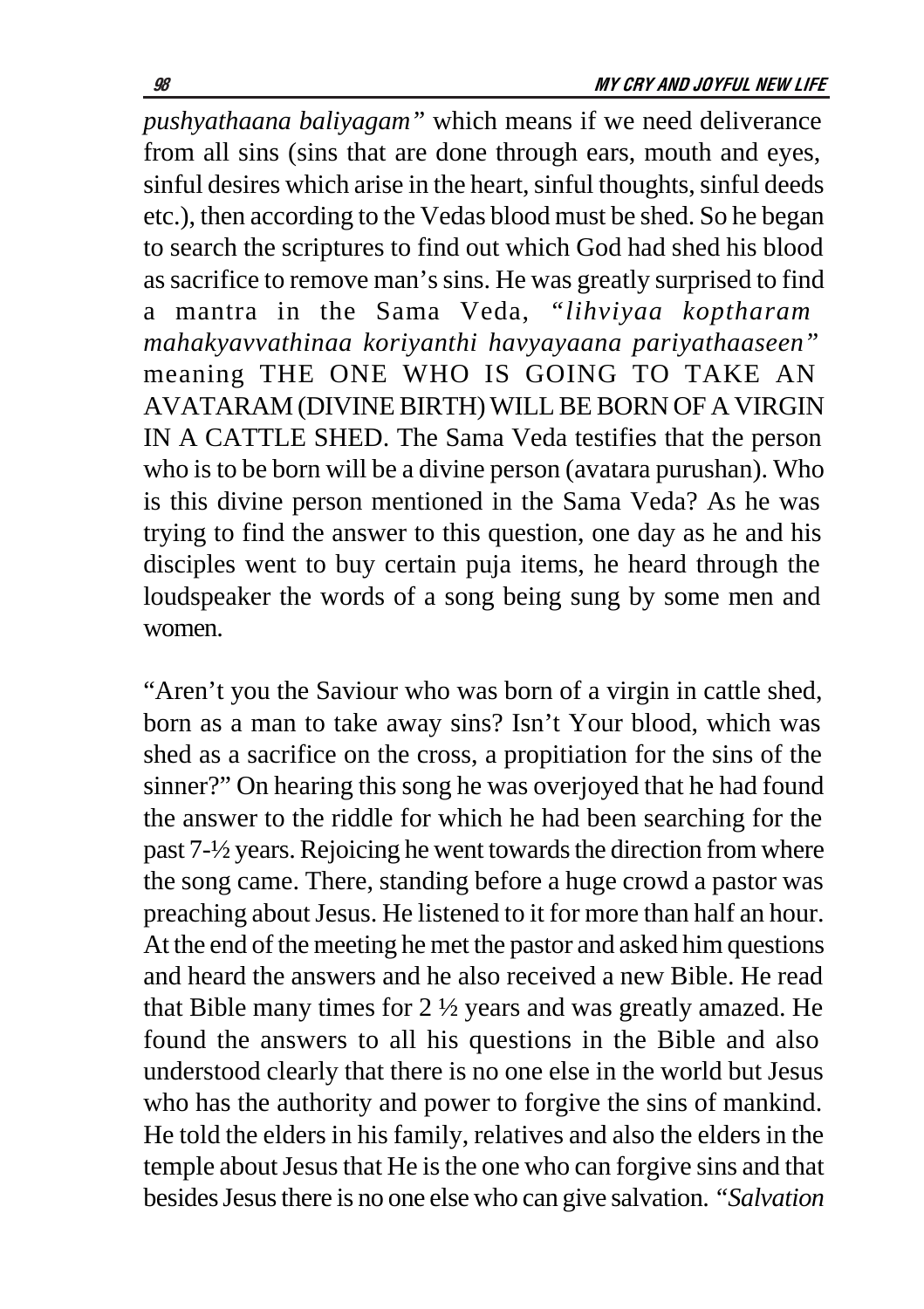*is found in no-one else; for there is no other name under heaven given to men by which we must be saved (Acts 4:12)".* When they heard it they all came together menacingly to hit him. One day early in the morning during the abisheka puja in the temple instead of reciting the usual slokas he started telling about Jesus in whom he had become rooted, who had filled his heart with light. Forgetting himself and unable to control his enthusiasm, he spoke about the greatness of the Bible and about the true salvation which only Jesus can give, since Jesus is the only one who gave himself as a living sacrifice for our sins. He preached all this through the temple microphone until 10.00 am in the morning.

### JESUS CHRIST IS THE REAL GOD – HINDU PRIEST PROCLAIMED FROM A HINDU TEMPLE

*"I am the Lord, the God of all mankind –Jer. 32:27 (NIV)"*

Alas! All the people who were praying in the temple and the people who lived in that street were shocked when they heard the gospel through the mike in the Hindu temple. Immediately afterward it seemed as though an earthquake had occurred. All the former heads of the mutt and his own relatives started questioning him one after the other. At that time also he told them about the glories of Jesus Christ. These words angered the people and they beat him up, tortured him, chained his hands and left him locked in the sanctum sanctorum. Daily they used to open the door and see if he had repented. When they saw his stubbornness they became angrier and beat him up with rods due to which his ribs were fractured and his shoulder blades got dislocated. He suffered unbearable pain, hunger, thirst and other problems. Without relenting even a little they used to mercilessly beat, kick and verbally abuse him. They tortured him without losing his bonds and without even giving him a drop of water to quench his thirst. Through all this he did not lose heart but continued in prayer. Six days passed. These people tortured him both physically and mentally to the maximum extent possible. But Christ was in him. Rao murmured with faith *"The Lord is my Helper. I will not fear (Heb 13:6).* He has promised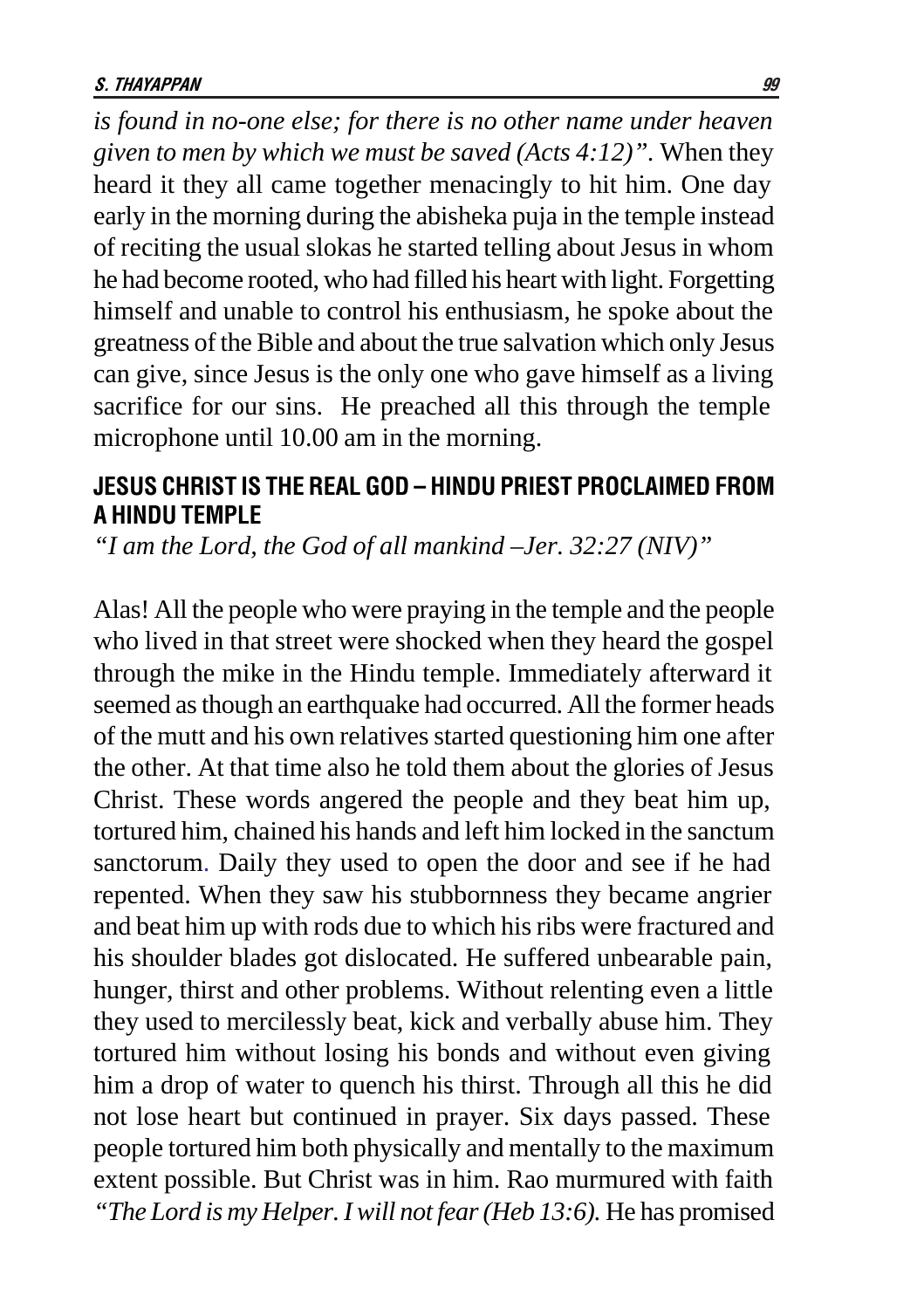*"Surely I will deliver you (Jere.39:18). Word of God says in Pro. 20:22 "Wait for the Lord and He will save you"*. Jesus Christ heard his prayers. On the seventh day at 4 o'clock in the morning surrounded by blinding light and glory, Jesus appeared gloriously inside the locked sanctum sanctorum. Not realizing what was happening, Surya Narayana Rao asked, "Who are you?" to which Jesus replied, "You are the one who called me." Jesus showed him the vision of the Lord himself hanging on the cross since Jesus knew that this image had been imprinted on his heart. Filled with the Spirit Surya Narayana Rao called out Lord Jesus! Lord Jesus! Jesus lifted him up by his hand and all the chains which were binding him broke and fell down. Still holding his hand Jesus went forward and the locked doors of the sanctum sanctorum, doors of the inner sanctuary and the doors of the outer sanctuary opened one after the other on its own. Having brought him outside the temple Jesus looked at him and said, "Don't go to the left into the village but go towards the right". Then Jesus disappeared.

#### THE ALMIGHTY GOD WHO MAKES US STAND AS A WITNESS

"I will deliver you and you shall glorify Me – Ps 50:15 (NIV)"

Desiring to see the situation of the village before he left the place, Surya Narayana Rao turned to the left side and went into the village. He entered the street where he lived and went near his house. He observed 4 or 5 people sitting on the verandah and speaking. Drawing near he overheard their conversation "Before its dawn we should kill him and bury him. He is not going to turn from his ways. Evil man! It's a shame that such a person has been born into our family! The only way we can do some good to our race and our religion is to get rid of him. Come let us go!" On seeing them moving forward he started running away into the darkness. However, one of those men on seeing a figure running into the darkness called out, "Hey! Who are you?" On suspicion, they started chasing him. Mustering all his strength, he ran away from the village into the fields. Due to his weak condition he could not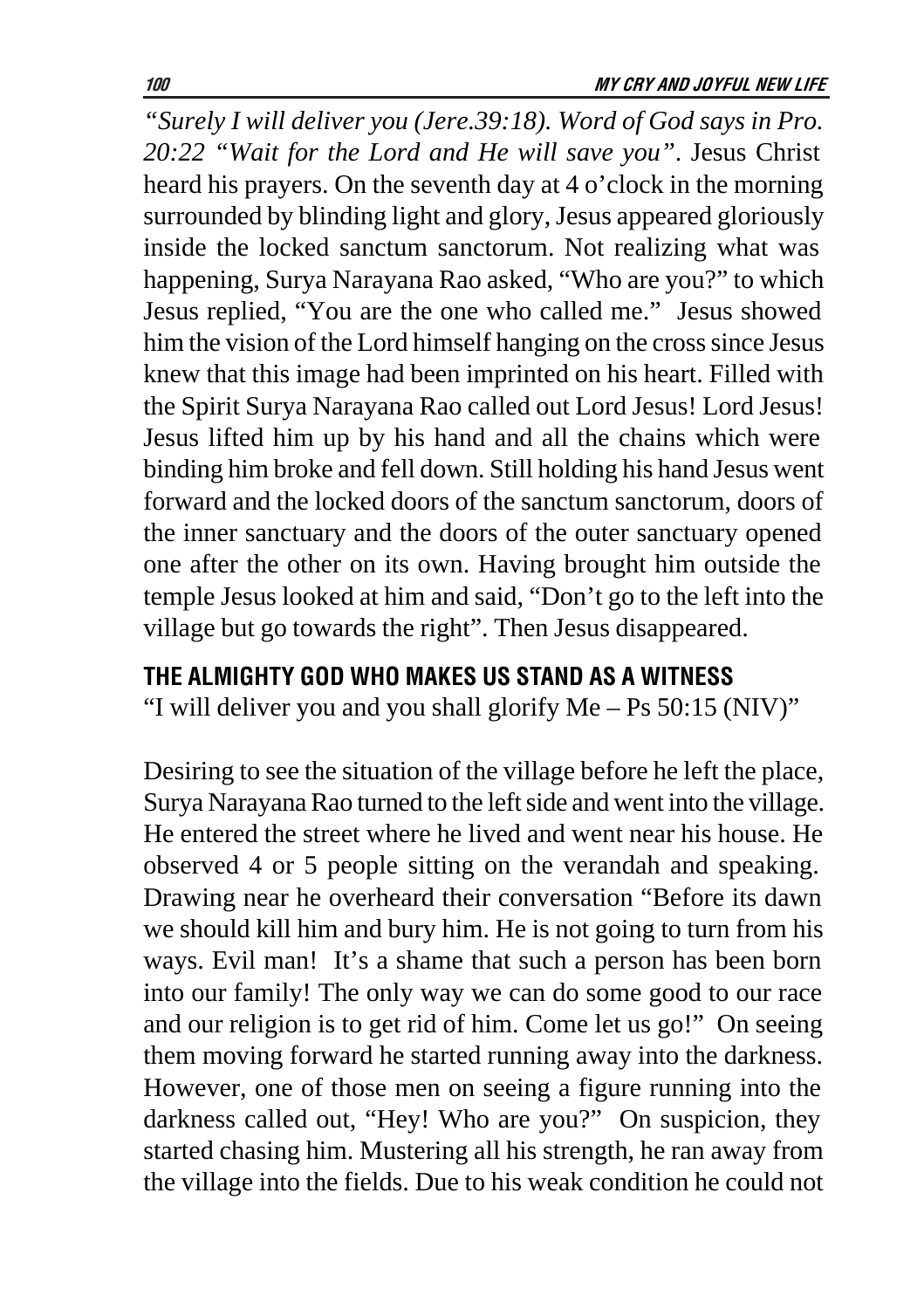run fast and soon the men caught up with him and identified him. They were confused as to how he had managed to escape; yet in the midst of their confusion they beat him severely with rods. He fell down unconscious. Thinking he was dead they abandoned him and thought to themselves that they had got rid of him for good. However an angel woke him up, gave him fresh milk to quench his thirst. The angel directed him to go to a house seen some distance away and told him that they would apply medicines on his wounds. The angel then disappeared. Surya Narayana Rao thought to himself that if he had obeyed Jesus and gone to the right side he would not have received all these beatings. The Lord has instructed him not to go to the left side so that the lurking danger could be avoided. He thought to himself, "From now on I should never disobey the word of the Lord". Filled with this thought he went towards the house seen far away. It was the house of a servant of God. Even at that time of dawn the sound of prayer could be heard from that house. The moment he knocked, they opened the door. The minister of God and his wife welcomed him inside and said, "Come in brother. We have been praying for you and we were waiting for you." Surya Narayana Rao was astonished. He asked them, "How did you know I was coming?" They answered, "The Holy Spirit had revealed to us. So we have been praying for you since last night." They welcomed him inside, washed his wounds, applied ointments, gave him food to eat and requested him to take rest. They said, "If you remain here, your life will be in danger. We will buy you a train ticket to Cuttack in Orissa. Go there. The Holy Spirit will reveal the rest to you. This couple allowed him to take rest the whole day and gave him clothes and some money and put him on the train to Cuttack at night. During the journey the ticket, money and the change of clothes were stolen from him. At Cuttack, when he got off the train without the ticket, the checking squad caught him and took him to their chief officer. The officer was a Christian. The chief officer due to some unknown reason decided to handle the case himself and told others in the squad to leave. He then asked Surya Narayana Rao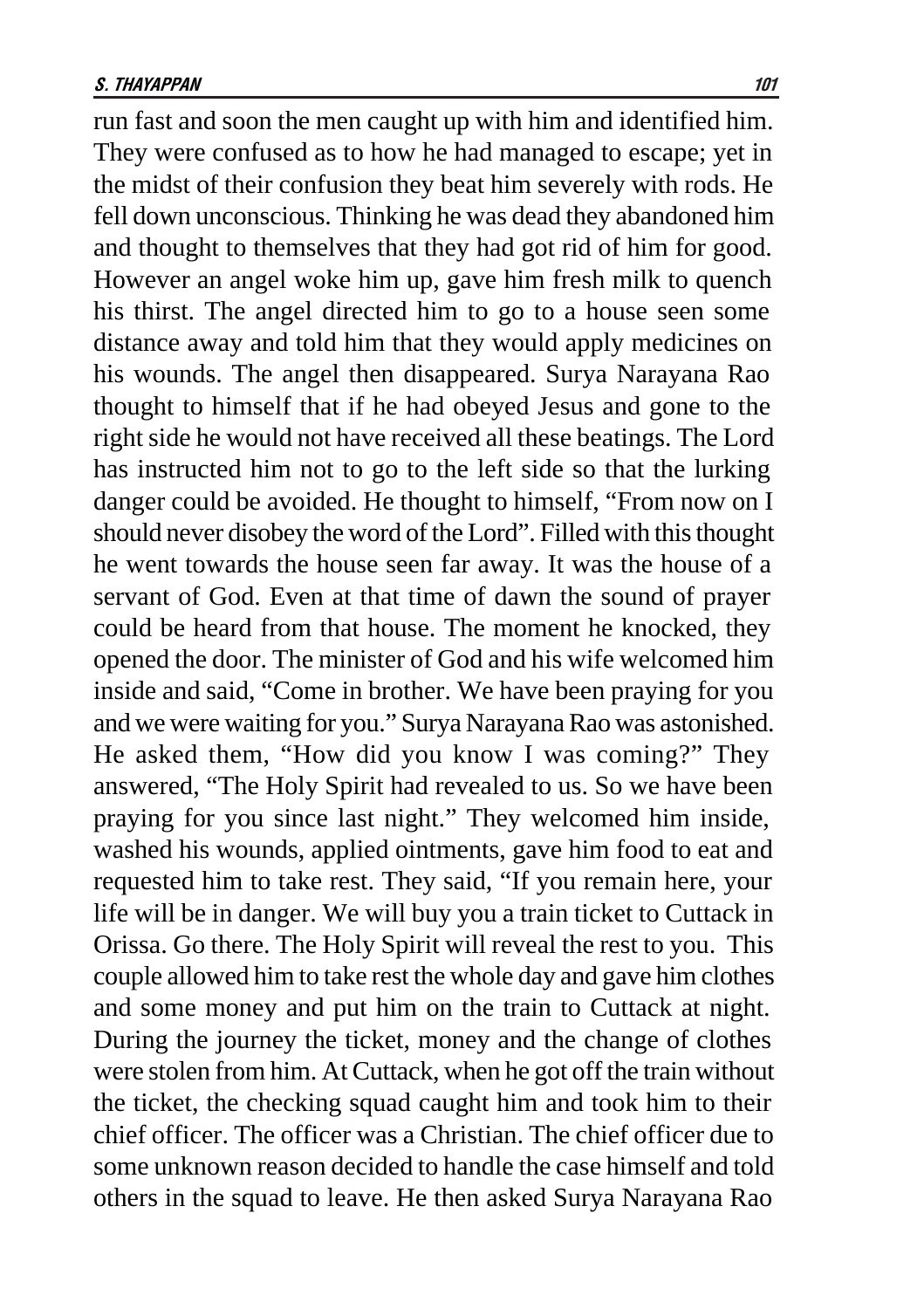where he was going? He answered, "Wherever God tells me to go, I will go." On hearing this, the officer took him to his own house and served him food and enquired about all that happened. He then took him to the church he attended and introduced him to the Head Pastor. Having heard his testimony, about all that took place in his life, he was sent to do ministry in many north eastern states like Assam, Meghalaya, Arunachal Pradesh, Orissa, to share his testimony with people who do not know Jesus, so that they could also be led to Christ. Even today the Lord is using him mightily to deliver many thousands of people from their sinful ways and to lead them to salvation in Christ Jesus. It would take another book to write about the goodness of the Lord and the miracles done by the Lord in his life, the many people who have been led to salvation through him and the many people who have been delivered from sickness and bondages of Satan through his ministry. Since he put forth very strong, indisputable arguments against Hindu Gods and idolatry by quoting various verses from Hindu Vedas, histories, Sanskrit slokas and mantras, many cases have been foisted on him by vested interested people. He was arrested, tortured in jail. Yet he is facing all the court cases very boldly. The Lord has made him a living mighty witness to the glory of God and is doing a very strong ministry in Hyderabad. Those of you who would like to know more about his life, ministry and the wonderful things God has done in his life may read his book "Deiva Darisanam" (available with Mr. P. Madan Mohan (Tele No. 044-26620644/ Cell No. 9841526105), Old No. 54 (New No. 6), Cooks Road, Otteri, Chennai 600 012.

#### TWO ARE WATCHING WHATEVER WE DO

*"Nothing could happen without the knowledge of Jesus Christ. He is omniscient – John 16:30 (NIV)"*

I quote here only a few acts as samples of sins which are despised by the Lord and will invite His wrath and capital punishments during the final judgement. Sexual impurity and immorality,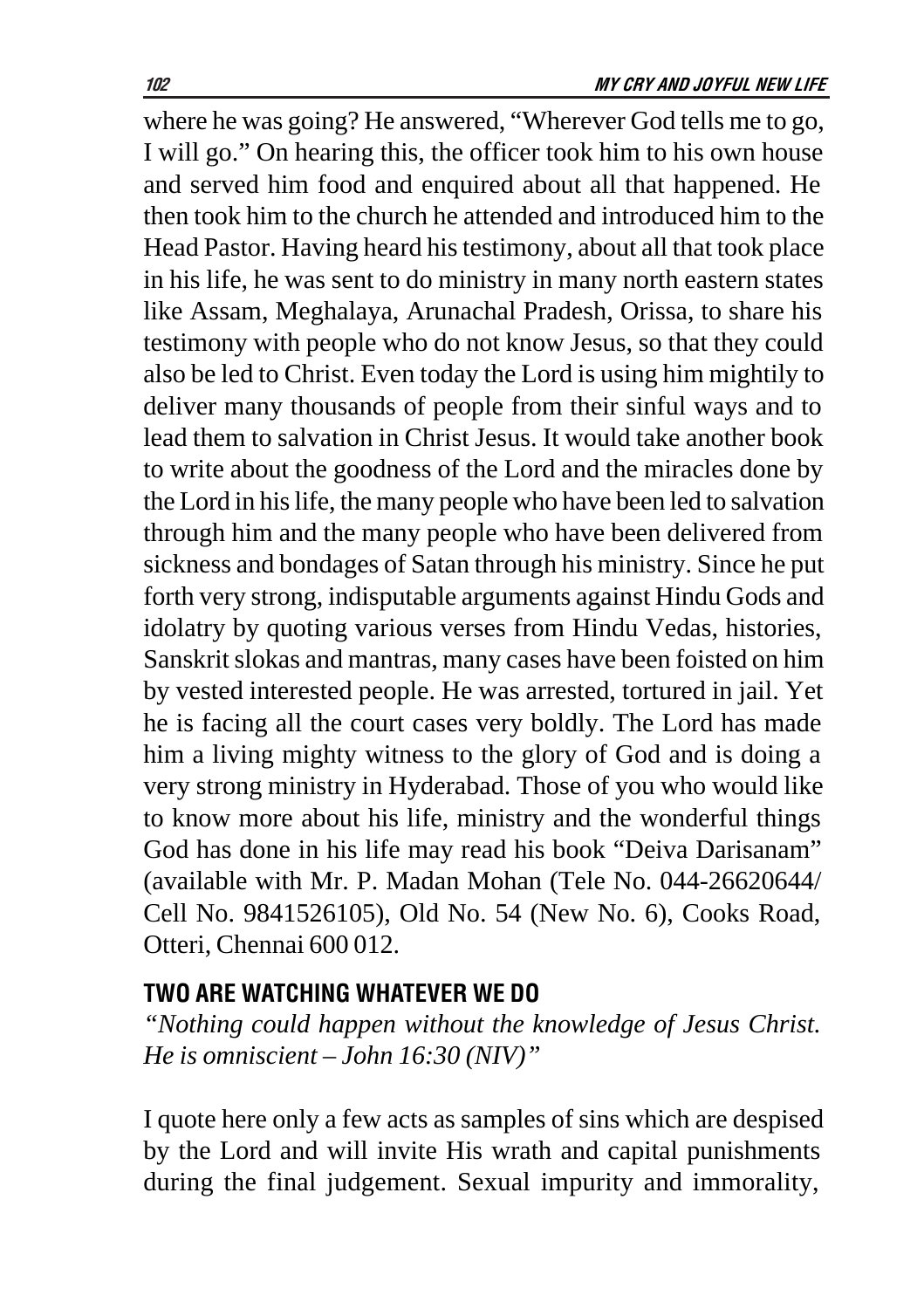adultery, shameful lusts, indecent acts, perversions, homosexuals, male prostitution, obscenity, wickedness, evil, greed, depravity, envy, murder, strife, deceit, malice, gossips, slanders, insolence, arrogance, boastfulness, disobedience to parents, contempt, idolatry and worshiping man, birds, animals and reptiles as gods, passing judgement on others, stealing, giving false testimony, devouring widows' houses, making a show of lengthy prayers, self seeking, rejecting the truth, foolish talk, coarse joking, not doing the good one ought to do to others, bragging, drunkards, swindling, loving worldly things in preference to God, speaking against your brother or judging him. Like these, there are so many things which are considered as evil, sin and disliked and despised by the Lord*. Each of us will have to give an account of ourselves to God (Rom 14:12).* Now you tell me, are we sinners or not? Knowingly or unknowingly, sometimes after suppressing and burying our own conscious, we do commit every day many of the above sins. Even I had felt irritated and annoyed when some preachers call upon the public "O Sinners, come to Lord Jesus Christ. He calls you for salvation". Many a times I had thought in the past that no one on this earth had seen or was aware of the wrong thing I had done and had felt satisfied and contended. But there is nothing in us or in this world that is not known to the Lord. He is fully aware of everything, every thought, even the inner most feelings in our heart. We may be able to cheat others, even ourselves, but not God. He knows the things even before we think of them.

In fact two are constantly watching us and all our deeds. One is God, the other one is devil. When we do good things, the Lord feels happy. But when we do a sin, the devil is happy and the Lord is unhappy. Satan is the inducer and cause for doing all the above evil things mentioned and innumerable other sins that are not mentioned here. He is waiting readily near us like our shadows to jump on us, induce and entice us to do all these evil and sinful acts, drag, bind us in his grip and under his bondage permanently without any escape, widen the gap in our divine relationship with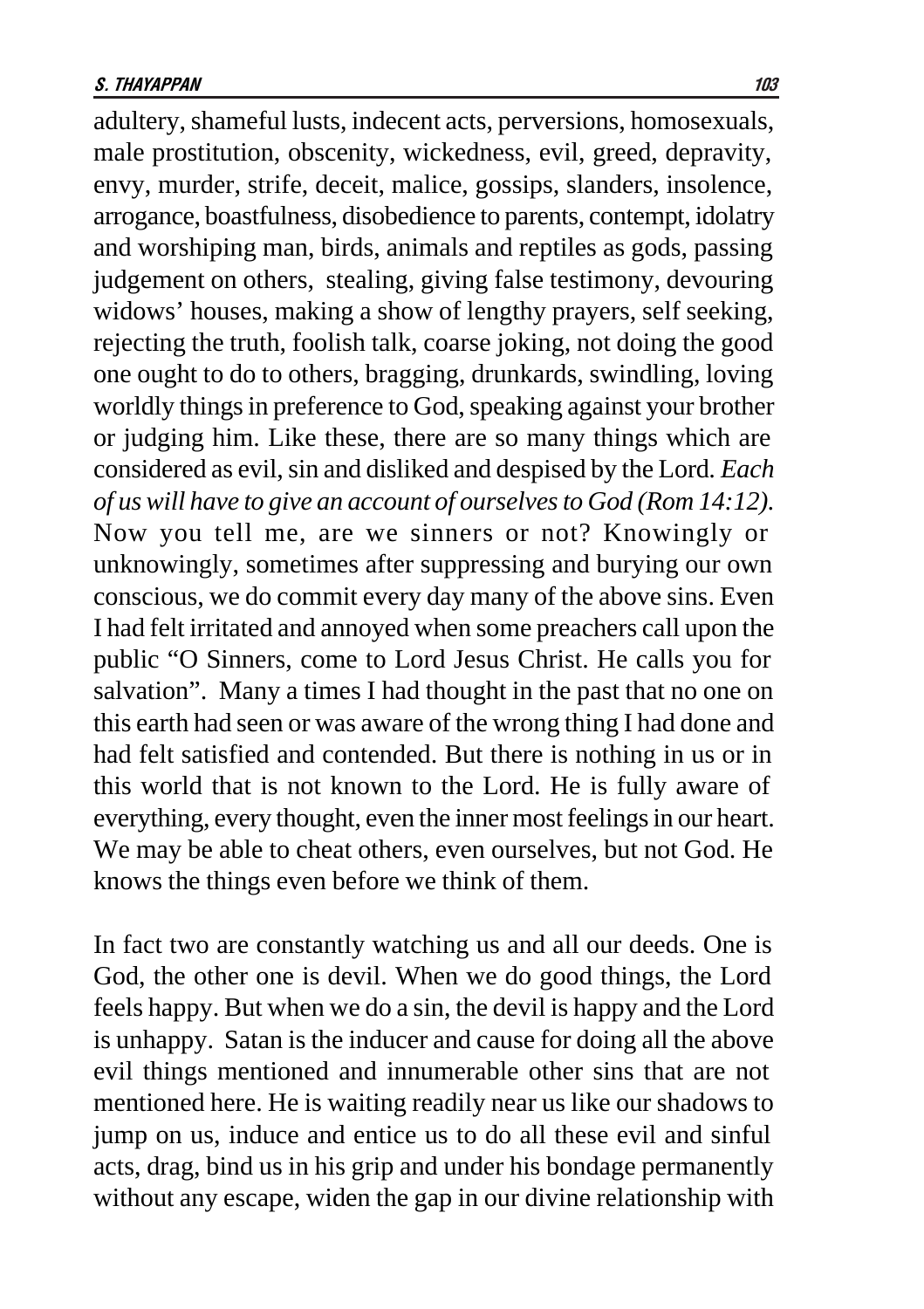the God and finally push us into the hell and burning fire saying that the death is the reward for all our sins. Satan is the cause for all our present problems, sickness, loss of peace, unhappiness, worries and sufferings. Apostle Peter warns us in I Peter 5:8 that *he is roaming like a roaring lion looking eagerly for someone to devour and the thief (Satan) comes only to steal and kill and destroy (John 10:10)* Yes, the Satan is roaming around to destroy our peace, health, wealth, family and kill and steal all our happiness*. He is the lord of this earth and age (2 Cor 4:4).* He has blinded all our faith, convinced and cheated us that he is the real god in different forms and names in this world. The Bible warns us in Mathew 24:24 that *false Christs and false prophets will arise and show great signs and wonders so as to deceive, if possible, even the elect!* He is very cunning, wicked, clever and powerful also. But he is a cheat and thief. *He was a murderer from the beginning. He is a liar and the father of lies (John 8:44).* He knows about the Word of God also. In fact he knows more than any of us. He can trick us with the same Word of God. He has cleverly tricked, cheated and divided our Christian brothers also into so many denominations. He has also succeeded in further dividing the believers with wrong doctrines like Body of Christ, "Jehovah witness", "Only Jesus" and so many others with the same Word of God. See how cunning he is*. We are not unaware of his schemes (2 Cor 2:11).*

Some people tell me that I went to that temple or to that shrine and a miracle or wonder happened in my life, I was healed of my sickness, got a job, found suitable match for my son etc. Many such wonders may have happened in our lives also after worshiping the devil in the temples. I too had witnessed such miracles in my life, professional career and family life after going to those temples prior to coming to Christ. All these things are the cunningness and tricks of the Satan done just to keep us under his thumb, grip and under false illusion that he is the real god and capable of doing the miracles. The Word of God warns us in 2 Cor 11:14 that *no wonder*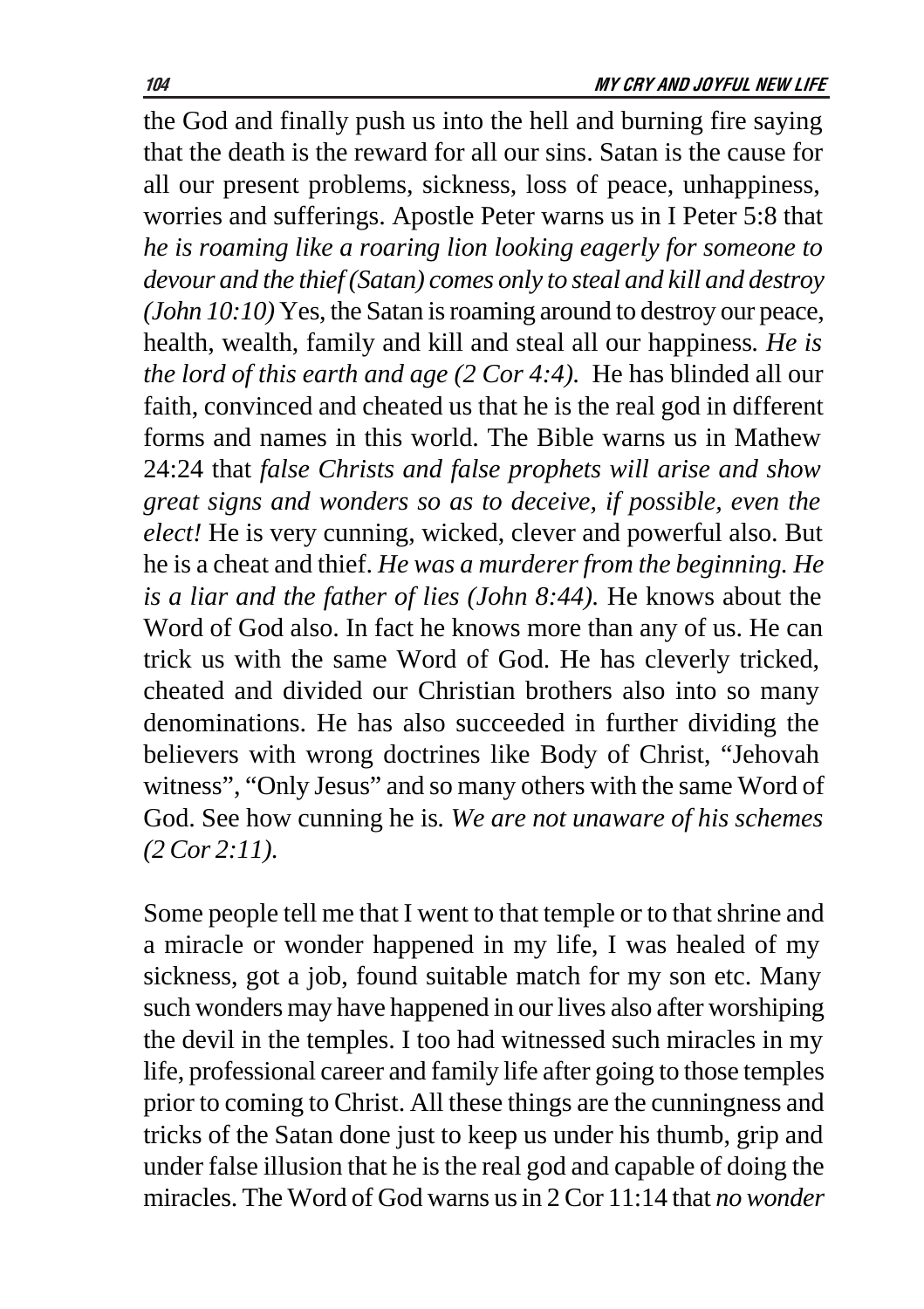*for Satan himself masquerades as an angel of light. Also the Scripture tells us clearly in Rev 16:14 that they are spirits of demons performing signs. Further 2 Cor 4:4 says that the Satan has blinded the eyes of the atheist. But the devil knows very well that there is a God (Sam 2:29).* It is like feeding and fattening the goat for the slaughter house and like a Captor giving protection and food to the captives before killing them whom he had abducted for his selfish motives. Let us not be carried away and be fooled by these tricks of the Satan.

#### SATAN WILL FLEE WHEN WE PRAY WITH FAITH

*"Resist him standing firm in faith – 1 Peter 5:9 (NIV)"*

Satan is just on the look out as to when we will slip and falter. He is just waiting for a chance when we will feel envy or jealous or angry or irritated or feel low in our day to day life or when we will be weak in our prayer life or spiritually poor. He will then silently even without our consciousness, creep into our life and add fuel to the fire and engulf us completely in that and make us to commit the sin. *The acts of sinful nature (demon) are obvious: idolatry, witchcraft, hatred, discord, jealousy, fits of rage, selfish ambition, dissensions, factions, envy, drunkenness, orgies and the like (Gal 5:19-21).* With our flesh and with our own efforts, we cannot win him. Whatever sins we may have committed in our life from childhood to till date with the inducement of Satan, every one of these sins, its impact, imprints in our mind can be totally wiped out completely *if we confess to the Lord Jesus Christ, He is faithful and just to forgive us our sins and to cleanse us from all the unrighteousness (1Jn 1:7,8)* and we can be made absolutely free, pardoned and cleansed by the precious blood of Jesus Christ because *Jesus Christ died for our sins (1 Cor 1:7,8).* To avoid further indulgence in any sins or to detest from even the thought of committing a sin, we need to have a strong faith on Jesus and pray ceaselessly and be in His presence and under the grace of the Lord God. Only with constant, continuous prayer and rock-like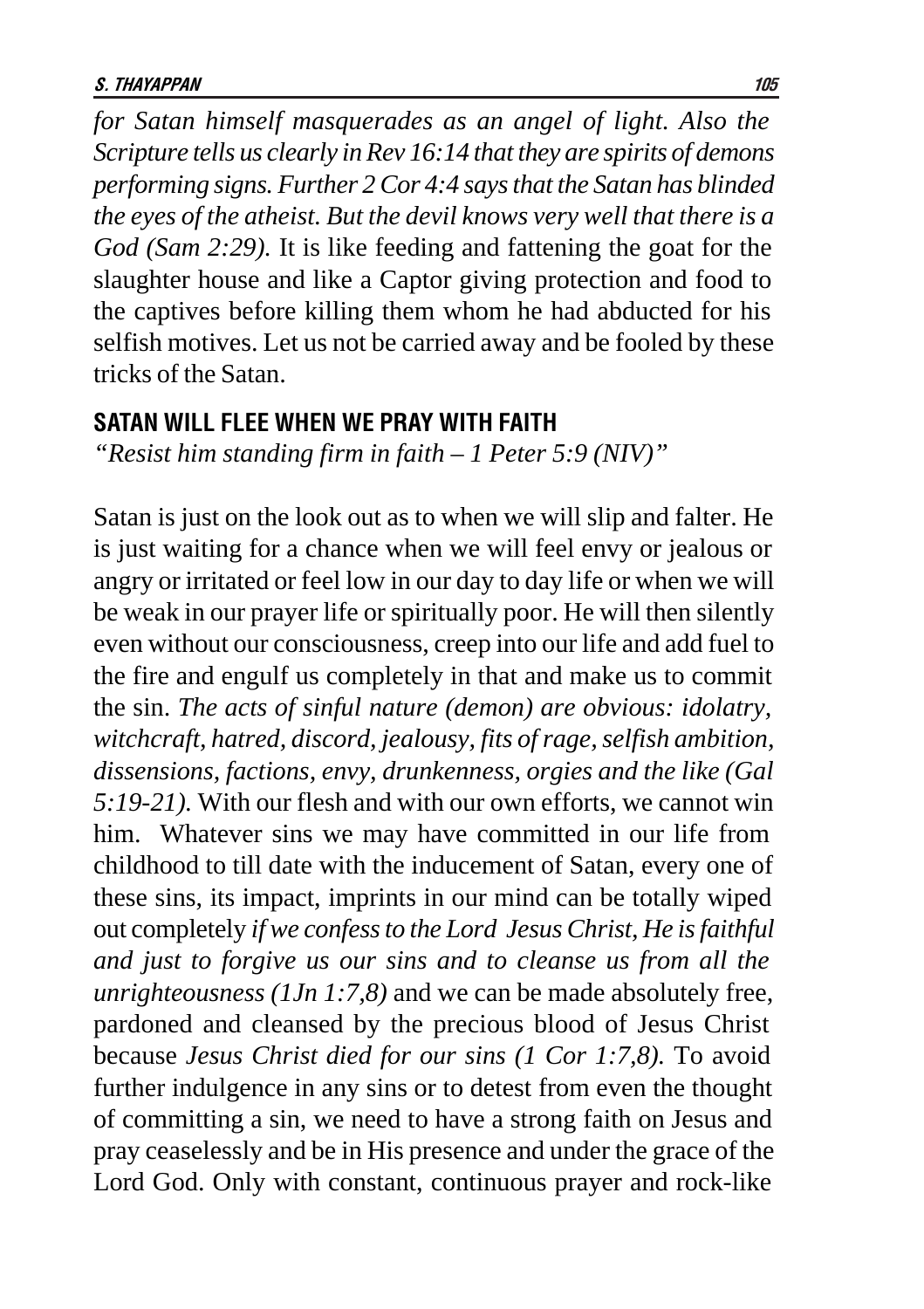faith, we can get the strength to fight against all the temptations that Satan may bring*. Only the Lord Jesus can help us to be extricated from the sins (Heb 2:18)*.Satan is not afraid of anything in this world except the name of our King of Kings and our prayers. *Eph 6:11 says, "Put on the full armor of God so that you can take your stand against the devil's schemes".* Further we have a comforting word from the Lord in Rev.12:11, *"They overcome him (Satan) by the blood of the Lamb and by the word of their testimony"*. Only through the power of our prayers, faith and being under the cover of the blood of Jesus, we can hammer out Satan and chase him away. This I have experienced not only in my life but seen also in the lives of many believers and servants of God. More than a mother could take care of her child, Jesus Christ takes care of all our needs, protects us from all the dangers, holds us when we stumble, comforts us and He is with us when we are sick, takes away our pain and sickness and holds us to His bosom like a father. He is ready to give us all the wealth and treasures of this world and every blessings of this heaven but when we relax and become weak in our faith and prayers and become worldly, we automatically spread a red carpet to Satan to enter into our life. Once he enters and dwells in us, he becomes the master and we start listening to him, he becomes the stumbling block for us to get the grace and blessings of our beloved Jesus Christ. We can remove the stumbling block only by strengthening our intimate relationship with the lord through prayers and faith and then

we can again become heir to the Lord's unceasing limitless blessings.

## CAN ANYONE DO WHAT GOD HAS DONE FOR US?

*"He performs wonders that cannot be fathomed, miracles that cannot be counted – Job 5:9 (NIV)"*

Like how the iron is heated, then hammered, brought to a shape and then moulded into an useful object or tool, our Pastor moulded and shaped us with the word of God sometimes with love, many a times with warnings, instilling a fear to shun away from sin and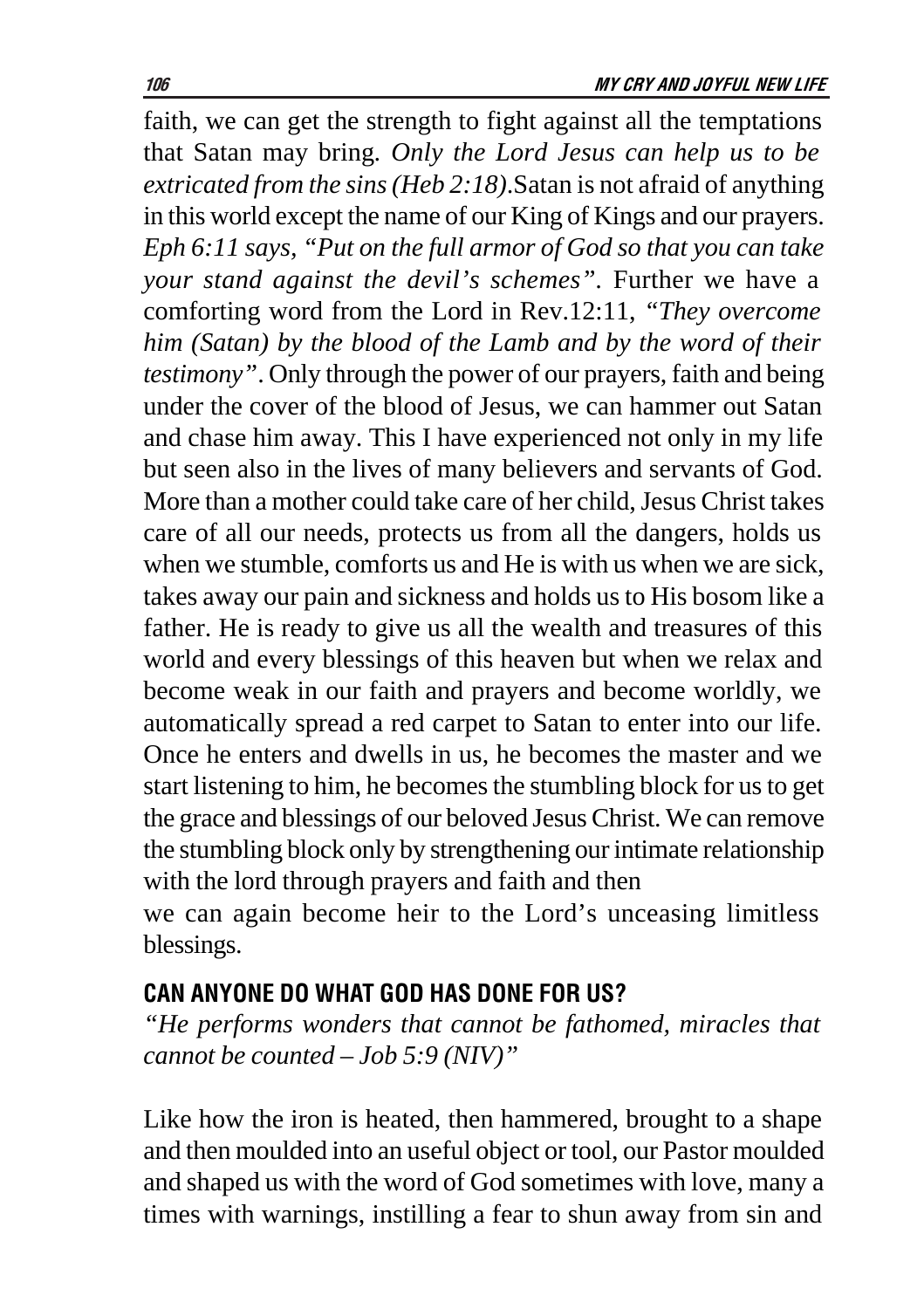helped us to learn more about Jesus, to imbibe His qualities and to purify ourselves. Being our spiritual father guiding us to heavenly Father, feeling the necessity to strengthen our faith and to grow in our spiritual life, sent to our house every day, a spiritually grown up believer from the church for prayer. They used to narrate their spiritual experiences and how the Lord speaks to them in tender voice, answers all their prayers, blesses them even the smallest requirements, how the Lord guides them in all their day to day dealings. Dumbfounded and spellbound, we used to listen to their experiences and we understood how great is our Father God, His matchless love and sacrifice for us which no one on this earth can think of. The other day I was watching GOD channel in TV and Pastor Benny Hynn narrated a parable to explain about the grace of our Father God which nearly brought tears to my eyes. Once there was a very rich person who had all the wealth and treasures of this world. He had only one son. His neighbour had three sons. One day the rich man left his only son to the custody of the neighbour and went outstation on some errand. When he came back, he was shocked to see his son murdered by the neighbour's three sons. The rich man was terribly upset. If he wanted, he could have eliminated the neighbour's entire family in no time or he could have taken a revenge for the death of his only son in any way he desired either with an eye for an eye, tooth for a tooth or life for life or son for a son. Or if he wanted, he could have gone to the court seeking justice for his son's murder. He had such resources and wealth for doing anything on earth. But instead of doing any of these things, he did an unimaginable thing which no body can even think of. Not only he forgave them, but adopted all the sons of the neighbour as his own sons and made them heir to all his wealth and treasures. Can any one do such a marvelous thing? Can you think of it? But our Father God, our Almighty God did that for us. We crucified His one and only son. Instead of taking a revenge on us, the Father has pardoned all our atrocities and made us His children inheriting all His blessings. Who could do that? The gracious Father gave the life of His only son to give us life, an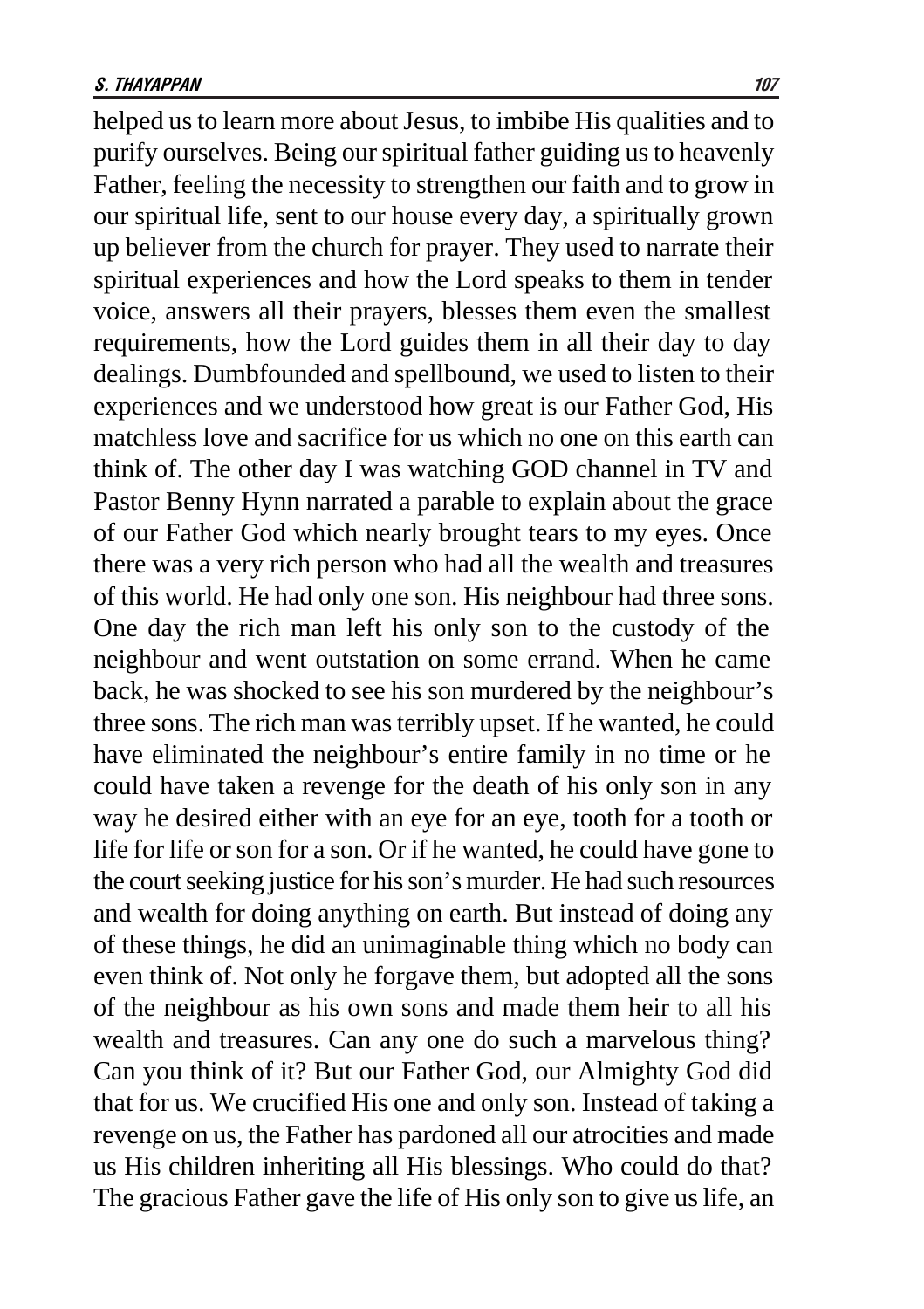eternal life because *He loved us so much (Jon 3:16).* How great is our Lord! Father, we bless you with all our heart with all we have and we love you and we are ready to die for you! *THERE IS NO GOD LIKE YOU IN HEAVEN OR ON EARTH (2 Chronicles 6:14)!* We are happy, healthy and peaceful because of His abundant love.

Our neighbours sometimes used to ask us with raised eye brows as to how we are so happy and cheerful all the time. We used to tell them that it was because of the love of Jesus Christ. You cannot understand it unless you taste it for yourself. It is like someone from a distance saw another person standing alone, looking up excited and waving his raised hand cheerfully. From a distance the other man could not see anything or understand as to why he is waving his hand. When he came little nearer, he could see a kite flying some 100 meters high over his head. But again he could not understand as to why he is waving his hand to a kite and his face shinning with some unexplainable joy. Then he advanced a little more close and then could spot a thread in other person's hand through which he had been controlling the flying kite. When he came some closer and near, he could understand the reasons for his cheerfulness and joy. So long as he stayed away at a distance, he could not comprehend. The same way if you want to know why so many people convert to Christianity and why all those Christians are always happy, one has to come closer, inside Christ and see it for himself. You can then understand the secret behind their joy and source of their happiness. Jesus Christ takes away all our problems, sickness, and sufferings and gives us peace, health and happiness. Hallelujah!

INAUSPICIOUS DAY AND TIME IS LUCKY FOR THE CHILDREN OF JESUS *"I am with you always, even to the end of the age - Mat 28:20 (NIV)"*

When we were quite new and infants in Christ, my wife as per the old Hindu custom and traditions, used to check for the suitable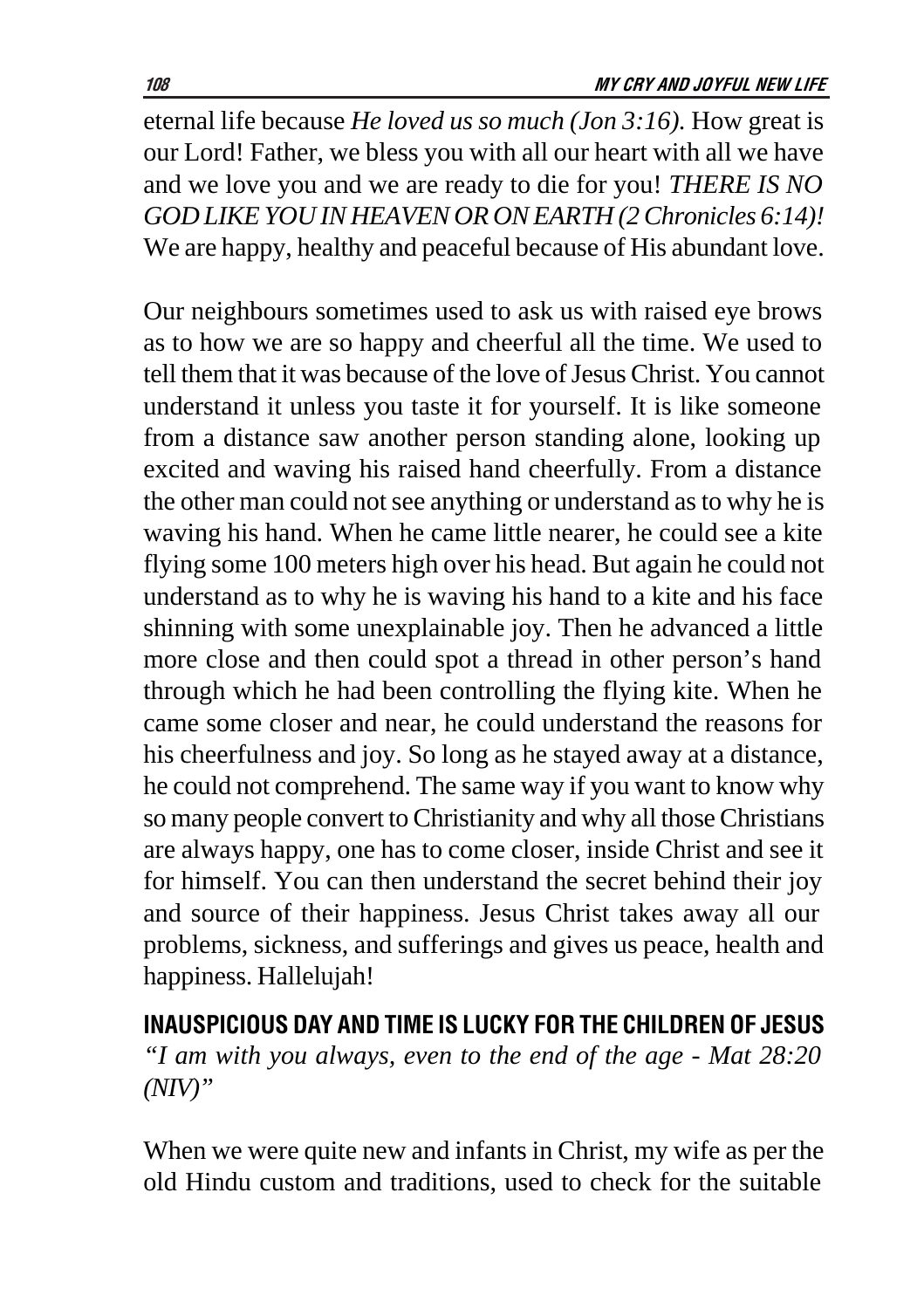day and time to do any good thing or to go anywhere and avoid Ashtami and Navami (inauspicious days) and Raaghu kaal and Yamagandam (inauspicious times). Likewise Margazhi month in Tamil (approximately Dec 15 to Jan 14) is considered to be an unfavourable month in which no marriages or house warming ceremony or inauguration of any new business or venture will take place. If a cat crosses when we step out or someone sneezed while we go out, she will come back inside the house and sit for a while, take a sip of water to offset the obstacle and then she goes about feeling satisfied that the bad omen has been nullified. I too had such a faith earlier but after coming to Christ left all those traditions. I told my wife that there is no inauspicious or bad month, day or time or a bad omen or anything like that in the creation of the Lord. Many marriages arranged after seeing the horoscope and stars matching have failed miserably and ended up in divorce. Westerners don't see such stupid things. In one of the Petrol bunk (gas station) I saw a small display which was a straight hit on the bull. It said "Hallo friend, before coming out you had checked if it was Raagu kaal or yamagandam (inauspicious times) but you have failed to see the oncoming lorry in your front! How many people are going to leave this foolish habit and traditions even after seeing this small display? After growing in Christ, now my wife left all these foolish sentiments. I went a step further and used to do anything only in those inauspicious month, day and time and the Lord has blessed all my endeavours abundantly. Why should I worry when *my times are in Lord's hands (Ps 31:15).* We just pray before doing anything or going out anywhere. The Lord who promised in Deut 28:6 that *"You will be blessed when you come in and blessed when you go out*" blesses us and His awesome presence goes before us and removes all the obstacles! The Lord is so kind enough to promise us *"My presence will go with you and I will give you rest (Ex 33:14)".* What else one needs? The Lord's awesome presence and His blessings are always with us! No other god can promise us and protect us like Jesus Christ. Amen!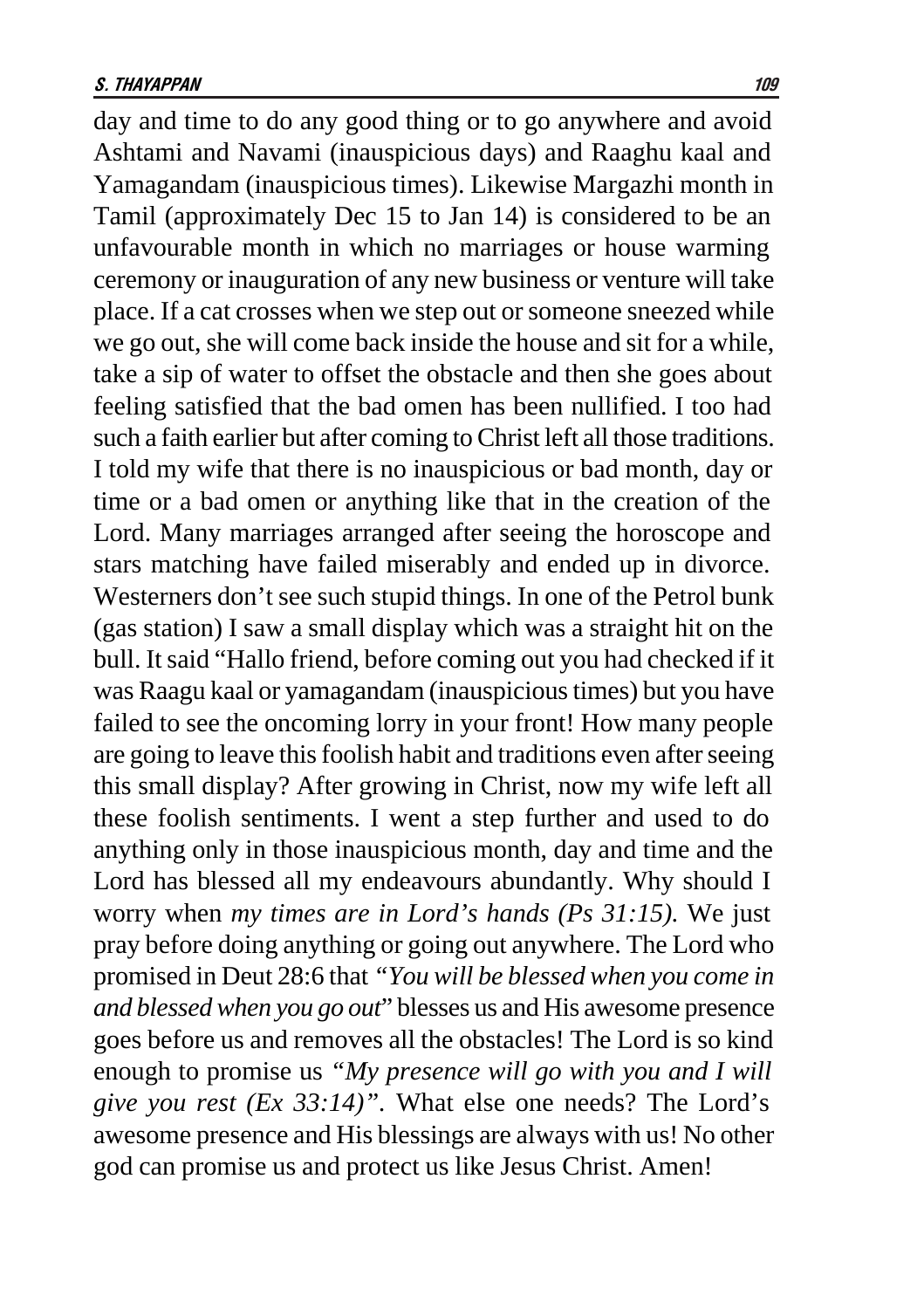### JESUS CHRIST TRANSFORMS ANYONE WHO COMES TO HIM

*"Keep the way of the Lord to do righteousness and justice – Gen 18:19 (NIV)"*

Jesus Christ has totally changed my character, temperaments, attitudes and behaviour. Every one who comes to Jesus Christ is influenced by His holiness and supreme code of conduct, righteousness and transforms them like Him. His tolerance, forbearance, peace, love for His creations, forgiving others mistakes, total attitudinal change take place when a person grows in Christ. I have come across with many rowdies, terrorists, thieves, pickpockets, criminals, habitual trouble makers who have become docile, peace loving and tolerant citizens, gentle and holy, pastors, evangelists after accepting Jesus Christ as their personal Saviour. I can quote innumerable such persons who have turned from evil to good. With tears and with all reverence, I remember now the Australian missionaries Mr. Graham Stains and his family who worked in Orissa with leprosy patients who were totally boycotted, considered untouchables, sinners and outcasts. Without any ill feelings or shrinking of their face or feeling shy or awkwardness, they used to nurse those leprosy patients, wash and clean their ugly looking exposed wounds in their body. They showed and exhibited the pure love of Jesus Christ to the needy people in Orissa without expecting anything from them in return. A group of fanatic elements irked by the godly services of Mr. Stains and his family went to their place during one of the nights and saw Mr. Stains and his lovely two young children sleeping in the van. The fanatic satanic radicals poured petrol over the van and set fire to it. Within no time the fire spread and engulfed the entire van on all the sides. Mr. Stains and his two young children tried to escape from the van. But the mad group beat them with sticks and pushed them back to the fire. On hearing the death cry and seeing the flames shooting out from the van, Mrs. Stains came out of the make shift hut cum hospital and was terror stricken to see what was happening to her beloved husband and children. The young children not able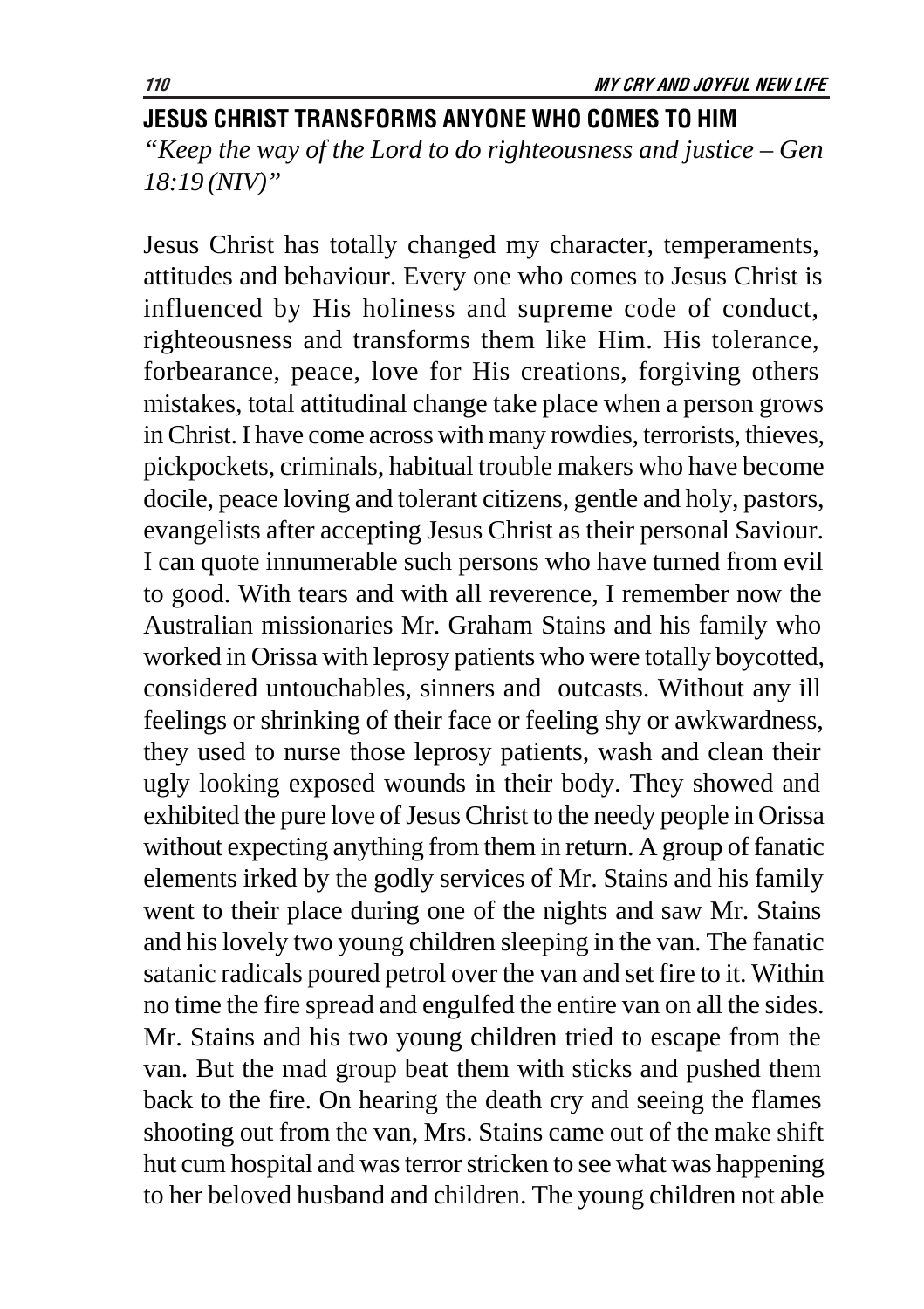to bear the heat of the fire cried, pleaded, half burnt tried again to come out of the van but the merciless, mad, sadist crowd threw them back on the fire. Within minutes every thing was over. Mr. Stains who used to silently wipe out his tears while tending to the deep septic wounds of the lepers was burnt alive like a log and his lovely two children were like a burnt out stick, body completely twisted, skin and flesh totally burnt and peeled off, hanging, hairs completed burnt, face contorted and eyes protruding. It was a horrible sight to see the condition of the burnt out bodies. Even a stone hearted man's heart will break into pieces on seeing the horrible conditions of those gutted, disfigured human bodies. All these atrocities and inhuman acts happened right before the eyes of Mrs. Stains who was hell shocked. She had to watch all these cruel acts helplessly and her loved ones being subjected to one of the most horrible deaths in the world. She did not even know who they were and why they were doing these things to them. She was terribly shocked, became speechless immersed in her deep sorrow, shock and loss, not able to believe what had just happened. She wished that it did not happen, it was a bad dream and it was not true. But the three dead burnt out unrecognizable peeled out bodies laid out in the lawn of her small hut where they were staying indicated her that whatever had happened was true and the most horrible horrifying hell fire and the unbearable chill crying of them while the fire was burning and spreading to every parts of the body slowly and their rolling on the ground as a fire ball, kicking, shivering and shaking before all their movements stopped and their twisted body lay there huddled like a roasted duck will haunt her through the rest of her life. When the police came and enquired her, she only said, "Whatever happened is happened and cannot be undone. I have nothing against those who have done this. I pray to Jesus Christ to forgive them. Leave them". This was telecast on all the TV channels through out the world and published in all the news papers, magazines and broadcast on all the frequencies of radios through out the world. Even the sadist soul condemned this dastardly inhuman act. Every Christian in the world heard this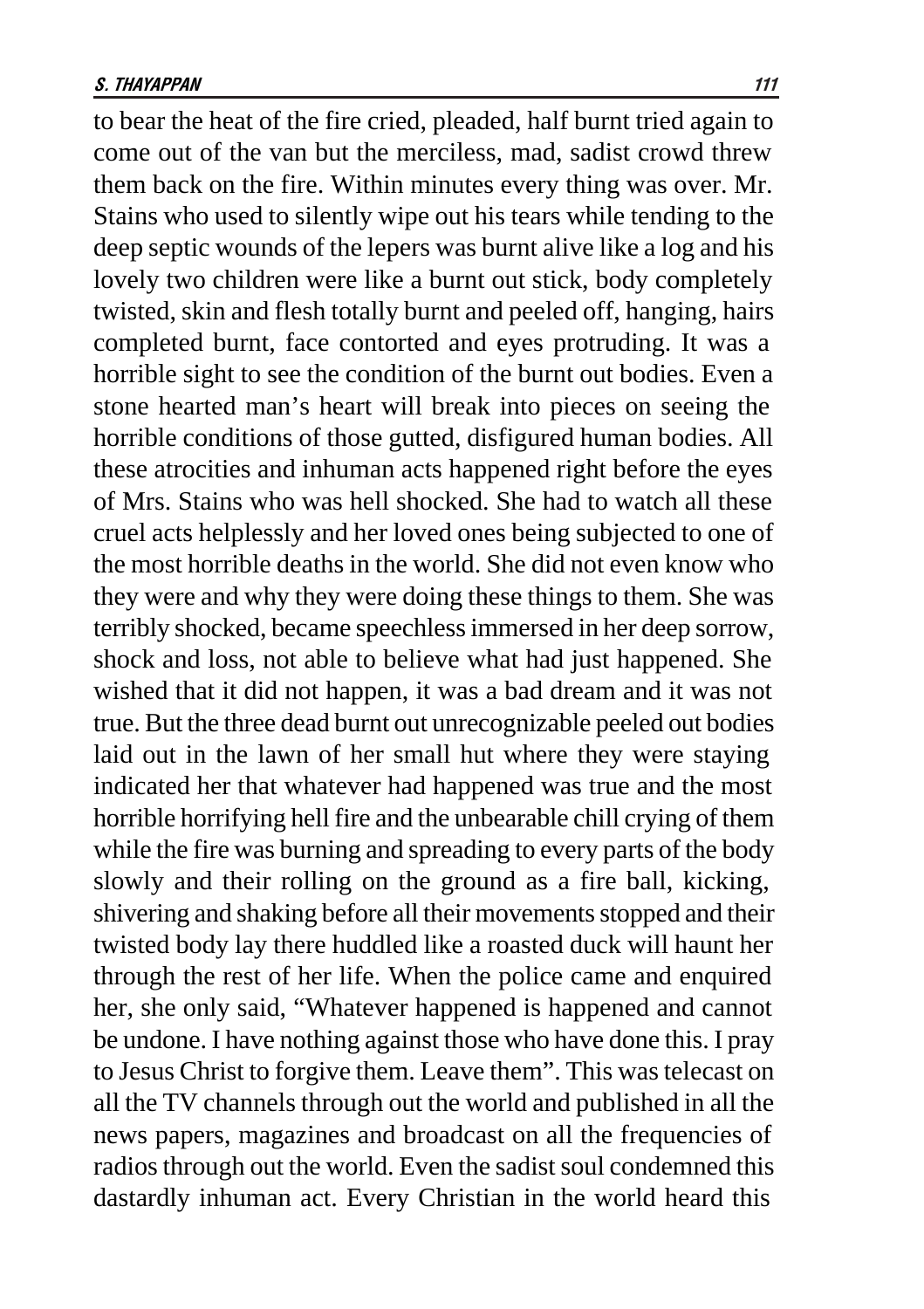news and they silently shed tears and prayed for the departed souls and for Mrs. Stains. Every church in the world silently prayed for the family of this missionary. But there was no retaliation, no revenge, no bombs, no burning out of trains or buses, no hartals, strikes or bandhs any where in the world. They silently bore this intolerable inhuman act, swallowed it and with a deep sigh, they prayed to the Almighty God to forgive those who were responsible for this merciless, cowardly, cold blooded murder and slaughter. Not only Stains, hundreds of such incidents have happened to Christian missionaries in Gujarat, Orissa, UP, Bihar and in every State in India. Many churches have been burnt and gutted down to dust, many missionaries have been brutally beaten and killed, many nuns have been raped and tortured and all these incidents have been published in news papers, telecast and broadcast in TV and radios. But there has been no retaliation by any Christian, in any place, in any part of the world. They silently bore the sufferings like Jesus Christ bore the sufferings on the cross and pleaded to the God like Jesus Christ, *"Father, forgive them for they do not know what they do (Luke 23:24)".* Christians cry out to the Lord like Stephen when he was stoned to death by the Jews, *"Lord, do not charge them with this sin (Acts 7:60)".* Jesus teaches us to *"Love your enemies, bless those who curse you, do good to those who hate you, and pray for those who spitefully use you and persecute you (Mat 5:44-46)".* He has further taught us in Mat 5:39*, "I tell you not to resist an evil person, but whoever slaps you on your right cheek, turn the other to him also".* Like this, Jesus Christ and all His disciples have taught the Christians and set themselves as personal examples to what they have taught. They did not tell all these things in a class room or on a public meeting or when they were sitting on a sofa, enjoying a joyous life. But they told these things when they were tortured and before they died at the hands of their butchers. *The Bible imposes upon the Christians to get rid of all the bitterness, rage, anger, brawling and slander along with every forms of malice and to be kind and compassionate to one another, forgiving each other, just as in*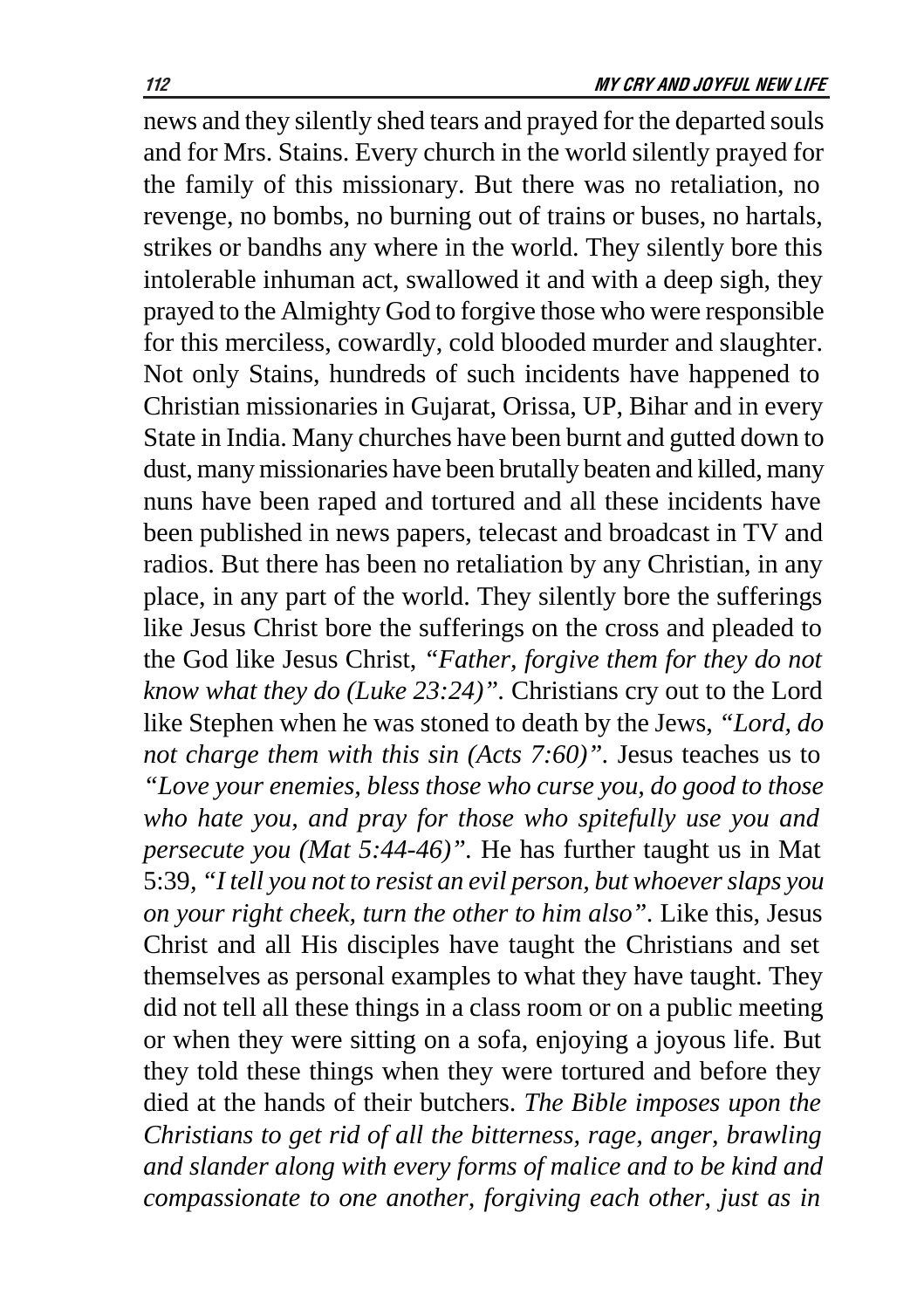*Christ God forgave you (Eph 4:31).* And they follow it religiously in letter and spirit even when they are personally affected and attacked. Lord Jesus gives them the strength to endure the tribulation for His sake. That is the difference! A leader, guru, master, mentor, God or whom you follow and worship as a god should set himself as a personal example to his followers and believers to follow. Jesus Christ did that and all His disciples followed it and the believers continue to follow it. None else have done it before or ever. A religion or the mentor should mend, mould his followers and guide them to live a non-violent, peaceful, divine and sinless life. Such teachings, preachings, followings and imbibing that ideology and doctrine and accepting it as your path, life and religion can alone bring peace, love and brotherhood in this world devoid of any violence, hatred and terrorism.

#### **WHO IS A TRUE CHRISTIAN?**

*"Christianity is not related to external changes – Mat 23:26 (NIV)"*

Whenever I spoke to someone about the greatness and uniqueness of Christianity, I emphatically tell them that if a family, society, country or the whole world to live in peace and harmony without any dispute, misunderstanding, violence, terrorism or border conflicts or nuclear threats, the only way and sure way is to follow the teachings of the Bible and Jesus Christ. The whole world should imbibe the qualities of Jesus Christ. At that time, a few had pointed out the atrocities, inhuman behaviors, indecent words, wife beatings, alcoholism, drug addiction of a few Christians and asked as to how these Christians were indulging in such activities against the teachings of the Bible and Jesus Christ. I had felt as if some one had hit me flat on my face on hearing such indecent and unchristian like behaviors by a few nominal 'namesake' Christians. Not only they spoil the name of Jesus Christ but set a bad example and image of Jesus Christ to others who do not know much about it. Although I get annoyed on hearing such news about a few rotten Christians, I control my feelings and answer their queries patiently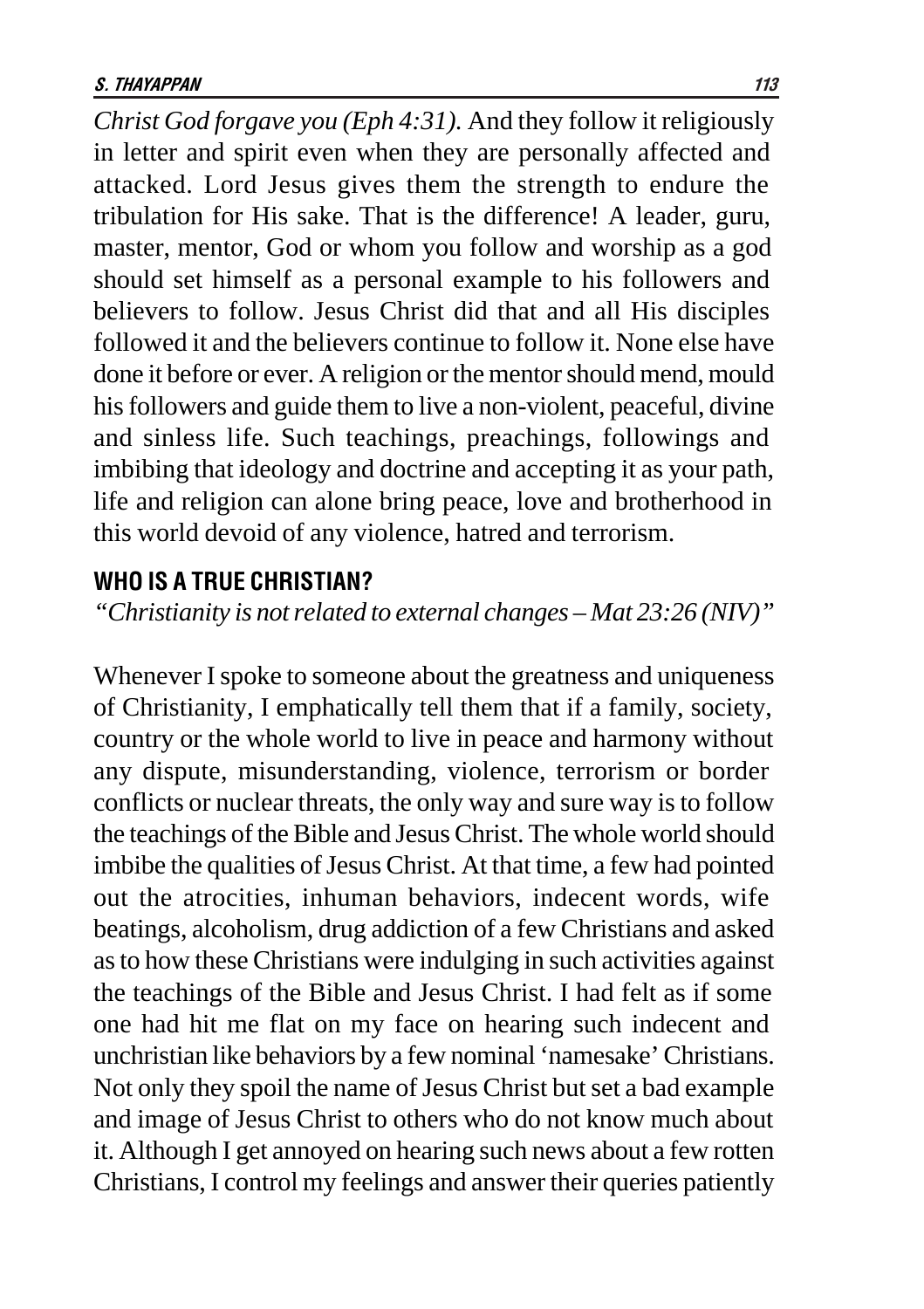saying that all Christians are not Christians. The very word 'Christian' denotes 'Christ-in'. A person who has 'Christ-in' himself can only be a Christian. Jesus Christ is Holy God. If He has to dwell in somebody's heart, he also has to be holy, his thinking, speaking and all his actions have to be holy, pure, sinless and Christ like with full of love towards every one. Otherwise he cannot be called a Christian. A person who has Christ in his heart cannot do any wrong or sinful act. If someone does them, he is not a son of Holy Christ but only the son of a demon, Satan. *Apostle John says in 1 John 3:8-10, "He who does what is sinful is of the devil, because the devil has been sinning from the beginning. No one who is born of God will continue to sin, because God's seed remains in him; he cannot go on sinning, because he has been born of God. That's how we know who the children of God are and who the children of the devil are".* Human flesh is vulnerable and weak. After committing a sin or a wrong thing, if he realizes his sin, repents for it and asks for forgiveness from the God sincerely and takes a vow and determines not to do it again, he is forgiven*. "He who covers his sins will not prosper but whoever confesses and forsakes them will have mercy (Pro 28:13)".* After committing any sin, if they don't realize it or feel for it, then they are not at all Christians. They are Christians only for name sake. There are Christians who do things that are disliked and hated by Christ. They are all weeds in Christianity. The Word of God (Luke 3:17) warns them sternly about what would happen to all such people*. "His (God's) winnowing fork is in His hand to clear His threshing floor and to gather the wheat into His barn, but He will burn up the chaff with unquenchable fire".*

A person cannot become a Christian just because he is born in a Christian family or to a Christian parent. Christian life is not a bed of roses as many people think. It dictates strict adherence to discipline, purity, holiness, righteousness and limitations. The path is very narrow, uneven and full of torment and turmoil. Jesus Christ has told, *"Narrow is the gate and difficult is the way which leads*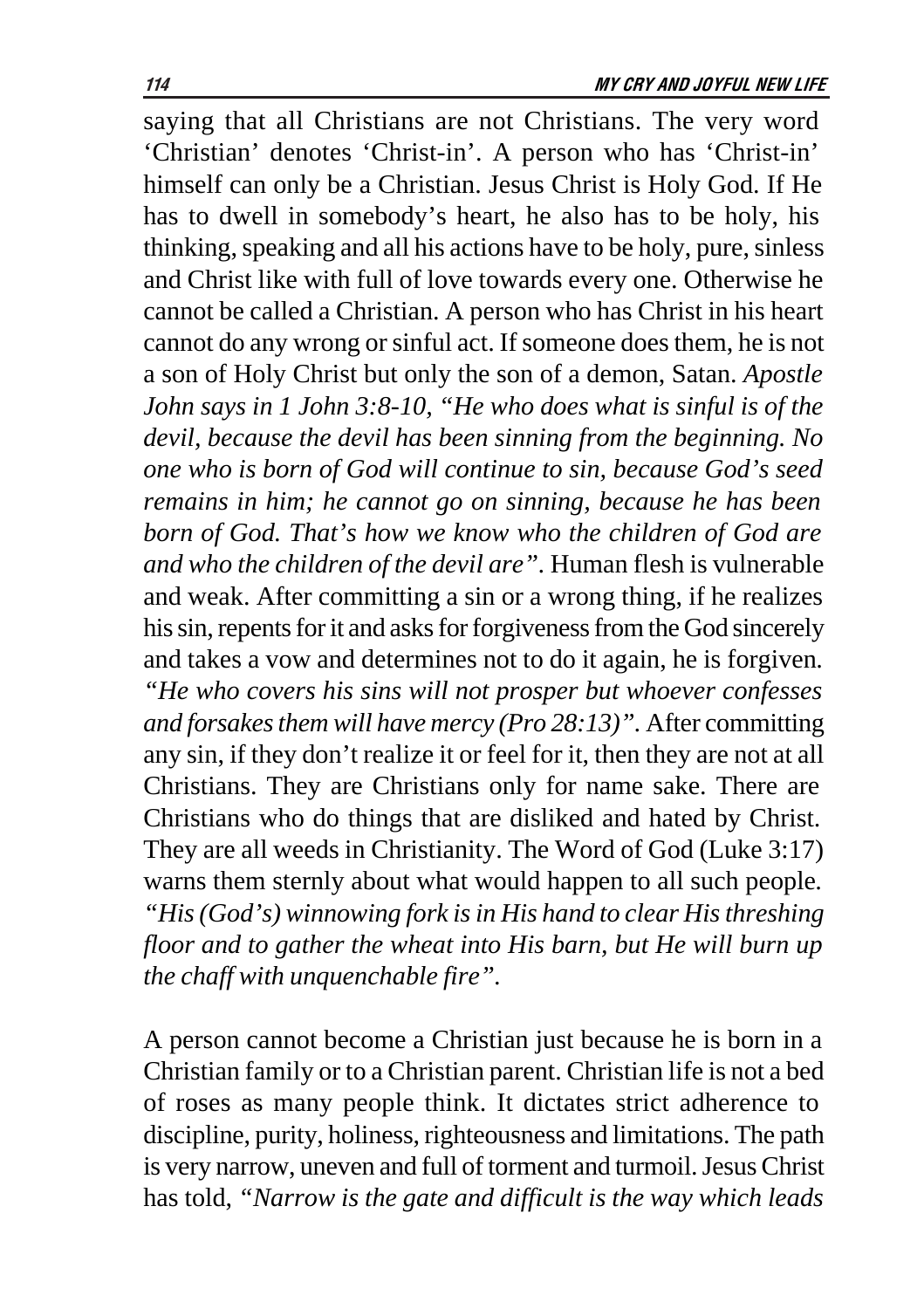*to life (Heaven) and there are few who find it (Mat 7:13-14)".* He has said further that *"If a person wants to follow me, let him despise himself, pick up his cross and follow me".* Christian life is a holy Pilgrimage. It shows the divine path for a permanent, eternal life and it is the only way to the Heaven. It is a holy fire and sacrifice in which one has to check himself every moment, day in and day out and purify and sanctify himself.. The Christianity relentlessly pinpoints and dictates the only way to live and to follow them strictly and religiously. The Lord has clearly told in Deut 30:15*, "I have set before you today life and good, death and destruction". "Therefore choose life so that you and your children may live (Deut 30:19)".* It is for us to choose now. If we choose the good, the eternal life is ours to inherit. If we choose the evil, eternal hell will be our lot.

A true Christian should have purity, holiness in his/her thoughts, patience, endurance, humility, ready to forgive others' mistakes, to act without causing any injuries or unhappiness to others, love others like one loved himself, meticulously obey the Commandments of the Bible, worship only the triune God – the Almighty Father, son Jesus Christ and the Holy Spirit with whole heart and mind and NOT TO WORSHIP ANY OTHER IDOLS AS GODS and not to make any idols of any kind in any form for the all powerful, omniscient, omnipresent Father God.

# WE SHOULD BE A WITNESS TO JESUS CHRIST

*"You shall be witnesses to Me in Jerusalem and in all Judea and Samaria and to the end of the earth – Acts 1:88)*

By reflecting the qualities and virtues of Jesus Christ, we should be a witness to Him. Our neighbours should testify about us, "They are Christians who will never look for or mind others business and they will not speak any unnecessary word and never have spoken even one word ill about others or made a complaint about others. We have always seen them with cheerful disposition, they move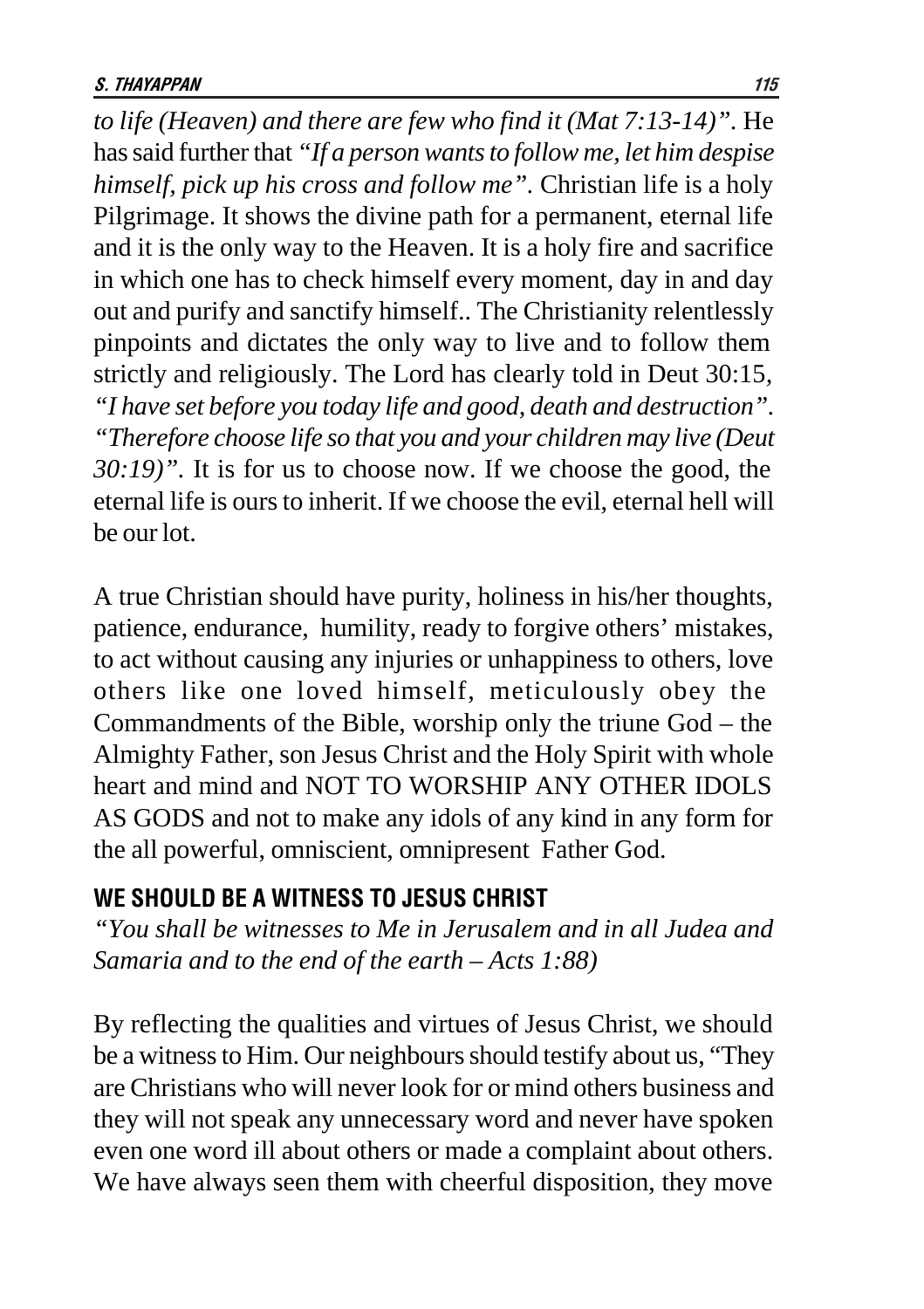elegantly with manners, show respect and love for others. Our colleagues and supervisors or managers in our office should testify about us, "He is a good, true Christian. He is trustworthy, honest, sincere and hard working. Give him any job, we don't have to enquire about it second time. It will be done by him. Every Christian should earn such a testimony from every one in the office, home, neighborhood and in all our contacts and relationships with others and be a witness to Jesus Christ reflecting His holiness, love, gentleness and righteousness at all times, even in the face of adverse circumstances and trials. *"By this all will come to know that you are my disciples (Jn 13:35)".* The sweet fragrance of Jesus Christ's purity and holiness should be reflected in all our dealings. 2 Cor 2:15 says that *"We are to God the aroma of Christ among those who are being saved and those who are perishing". Christianity is not related to external changes (Mat 23:26)*. It calls for an inner change, a total change in our attitude, our thinking, heart, our outlook on life, sins etc. By seeing our attitudes, habits, righteousness, others should be encouraged to wish, long for to lead such a holy and loveable life. Others should be able to understand that this discipline, holiness, in our life is the culmination and result of following Jesus Christ and imbibing His teachings in the Bible. We should never differentiate between a rich and a poor, educated and an illiterate, higher caste or lower caste, or any religion but treat every body equally without any disparity, show our love to them and help them because THESE RELIGIONS, CASTE, CREED ARE NOT CREATED BY GOD BUT MADE BY MEN*. In Christ there is neither Greek nor Jew, free nor slave, other castes nor other country (Col 3:11).* A real, true Christian should shun and get away from all the worldly likings, ambitions, lust, jealous, greed, anger, revenging attitudes, talking ill about others, luxuries and lead a humble, peaceful and simple contended life in Christ. They are only true Christians. When we lead such a life, the Lord's abundant blessings, peace, happiness, grace shall always be on us. There will be problems, sufferings, sickness and difficult times in Christian life. Jesus Christ has told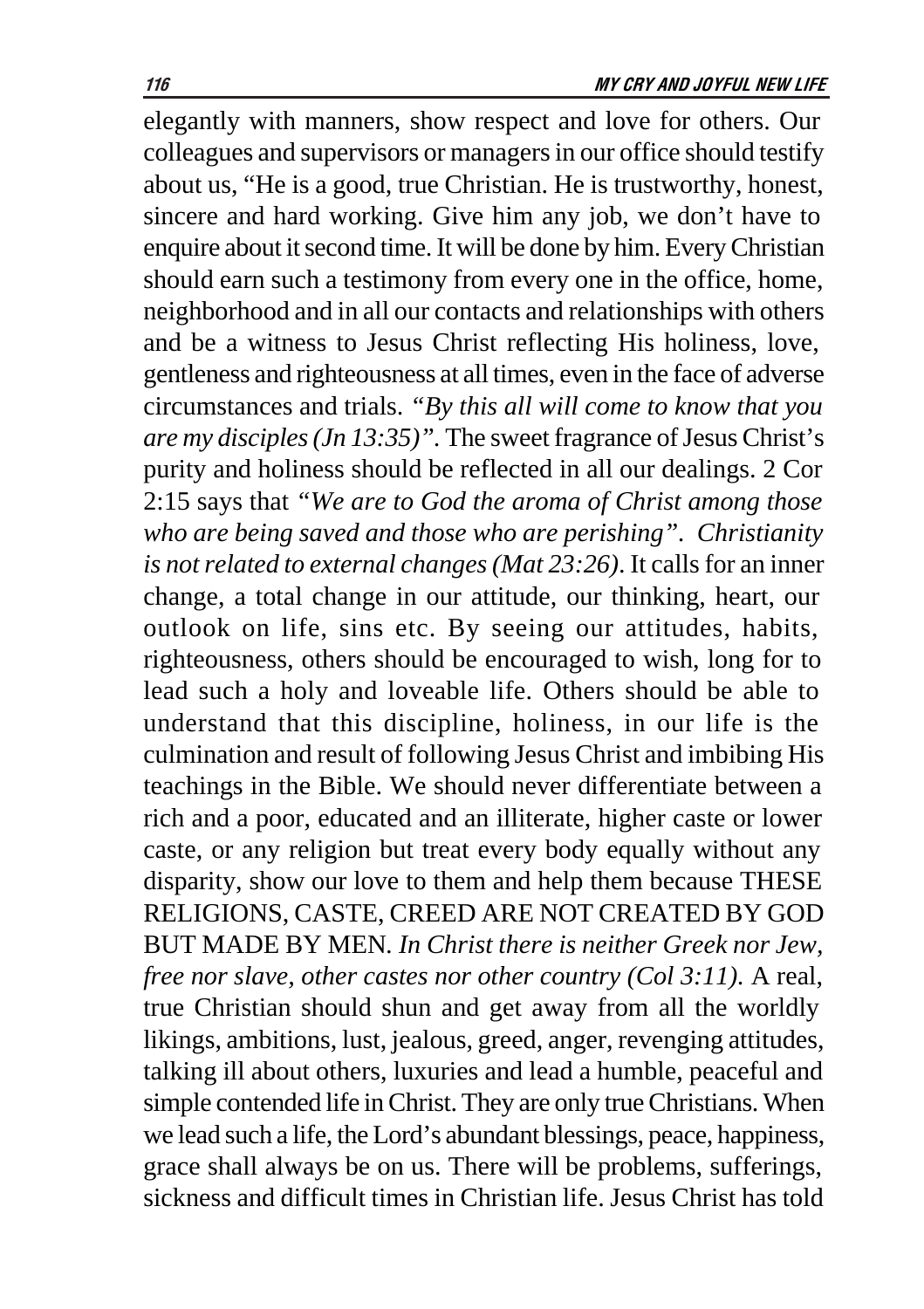in John 16:33 that *"In this world you will have trouble, but take heart, I have overcome this world".* But among all that, the Lord's comforting hands, His embrace, His consoling, His divine everlasting grace and peace will be showered on us. His mighty power that had overcome this world will protect us and carry us forward. Experience it and see it for yourself.

DO YOU WANT THAT ETERNAL PEACE AND EXPERIENCE IN YOUR LIFE? *"He is able to do immeasurably more than all we ask or imagine – Eph 3:20 (NIV)"*

O Brothers and Sisters who are reading this book! If there is no peace, happiness in your life, if you are not able to find a solution to all your problems, difficulties, sickness, debts even after going to various temples, worshipping many Gods, or after having holy dips in the holy rivers and temple tanks or after chanting various mantras and slogas or after performing many holy fires, sacrifices, abhishekams, archanas to the deities, please do not worry. Come to Jesus Christ. I am not asking you to convert to Christianity. I tell you to only turn away from sin, sinful thoughts, deeds and turn to Jesus Christ. Confess all your sins to Jesus Christ and tell Him that you died on the cross of Calvary for our sins and beg with tears for remissions of your sins and to accept you as His son. Let that prayer be true, sincere and from the bottom of your heart. Study the Word of God, especially the New Testament and set your life on the lines of the Bible and Commandments of Jesus Christ. Matthew Chap 4:4 says, *"Man does not live on bread alone, but on every Word that comes from the mouth of God".* Go to a nearby spiritual church and see for yourself with an open mind as to what is happening there. You are educated, you know what is what, you know very well what is right and what is wrong. Nobody can cheat you or fool you with a piece of chocolate. The worship, order of service, discipline, punctuality of the believers, total dedication of the congregation during worship, the presence and anointing of the Holy Spirit, how the entire congregation forget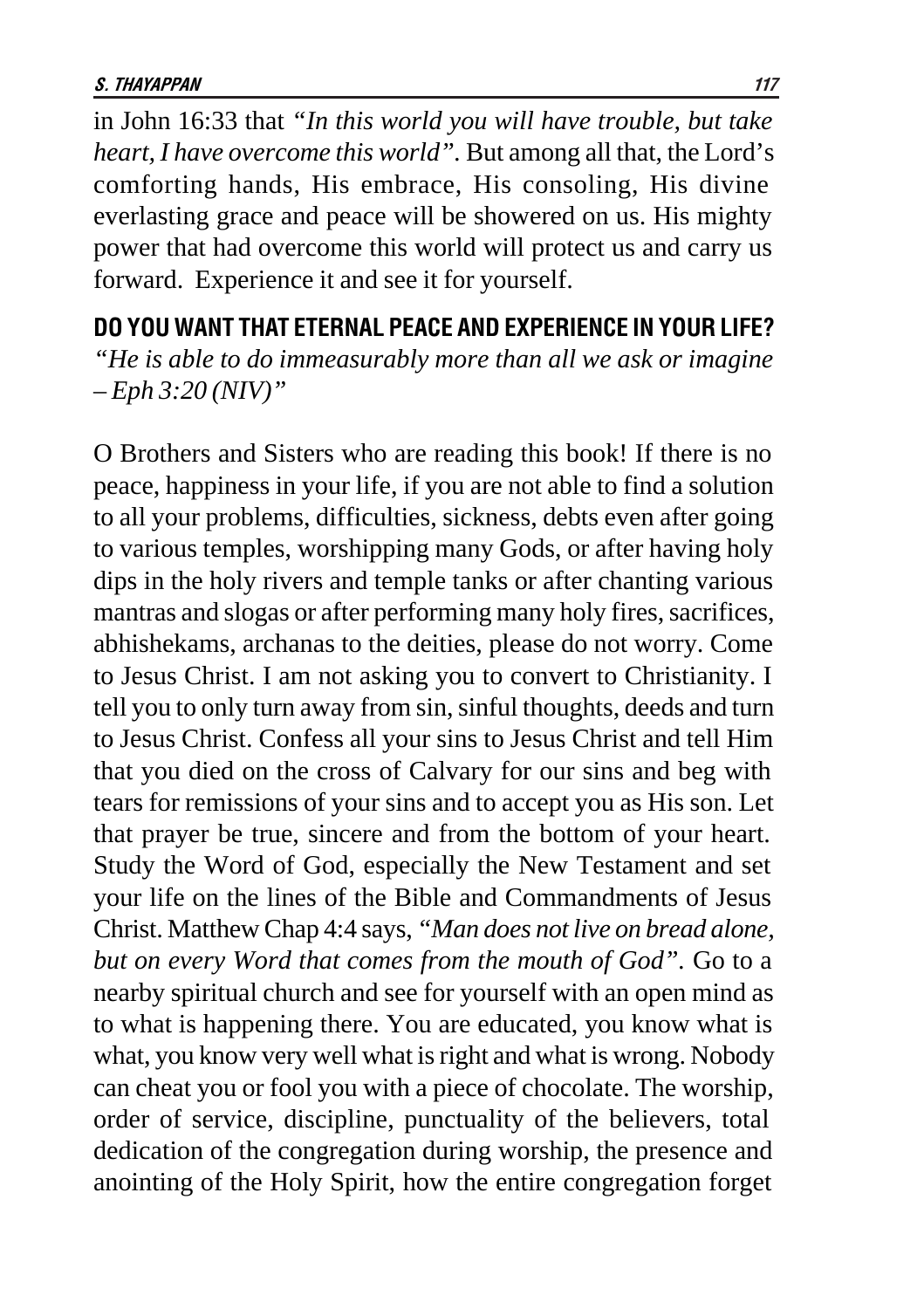themselves and enjoy the worship, testimonies given by the believers as to what miracles and wonders the Lord has done in their life, prayer of the whole congregation in one accord for the sick people, and to those whose date of birth or marriage anniversary fell on that week, welcoming the new comers to the church and praying for them, message from the Word of God by the Pastor, whether all these things are useful or not? If you think with an open, unbiased mind, then you will find that all these things are definitely useful, beneficial, educating, spiritual uplifting, making you holy, creating a fear of God, moulding your life and help you to lead a just, right and holy life devoid of sins! Apostle Paul says in 1 Thess 1:16, *"Be joyful always, pray continually, give thanks in all circumstances for this is God's will for you in Christ Jesus".*

### **JESUS CHRIST GIVES YOU NEW LIFE**

*"Whoever finds me finds life – Pro. 8:35 (NIV)"*

If you receive Jesus Christ as your Saviour, God, Redeemer, father, friend, philosopher and guide, you will find that the divine peace, joy that you have not enjoyed in your entire life so far will surely fill and overflow in your heart. I am telling you all these things only after experiencing them personally in my life. I also did not believe them initially when it was told to me in the beginning. I had argued, counter argued and opposed them. Because I had opposed Christianity and I had an aversion towards it. Just imagine how much I might have studied, analyzed before accepting Jesus Christ in my life. The same way, you also test and analyze it. You will find how true it is what I have mentioned here. Jesus Christ is capable of giving us a new life after removing all the imprints of our past sins, making us free from the clutches of all the bad, sinful habits which have enslaved us so far. The Psalmist says in 16:11*, "You have made known to me the path of life".* He did not come to the earth from heaven to punish the sinners or to discipline them or to destroy them. See what Jesus Christ has told in Mat 9:12, *"I*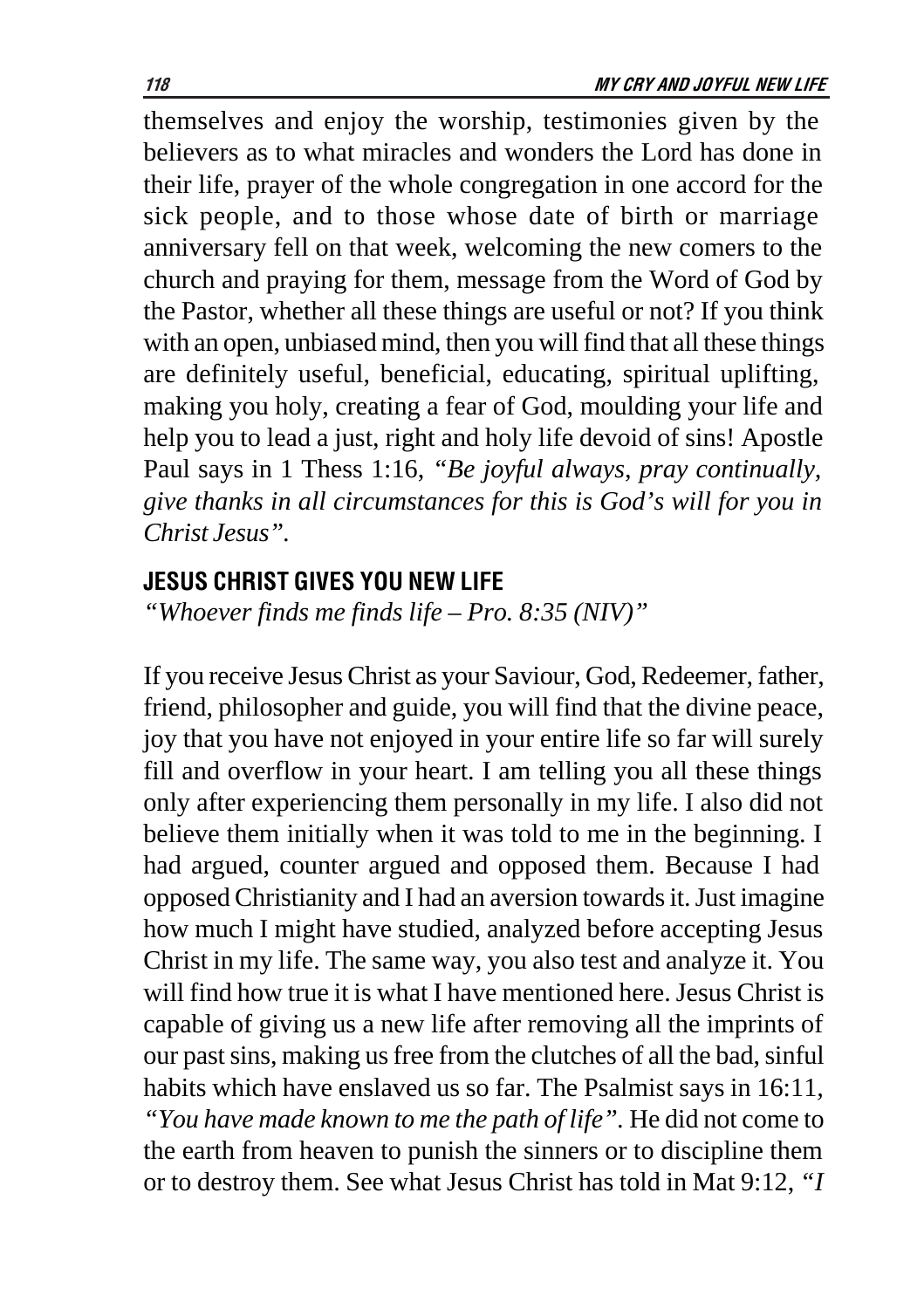*did not come to call the righteous; but sinners to repentance". Apostle Paul testifies in 1 Tim 1:15 that "Jesus Christ came to save the sinners of the world"* and with a father's love, longings and concern to forgive all our sins, to correct us, to give us a new life, a holy life completely free from the past sinful life. Jesus Christ took the incarnation of a human being, accepted all the sufferings and gave himself as a sacrifice, submitted himself silently for all the torture and to the cross finally to give us the invaluable salvation and remissions from all our sins free of cost. To those who believe in the salvation and remissions of sins and begs for it, the comforting Jesus Christ is faithful enough to give it to every one without any reservation. The word of God says '*If you believe, you will see the glory of God* (John 11:40)'. There is no limit to the miracles and wonders He can do to the people who seek Him and His grace. Psalmist says in 34:10, *"Those who seek the Lord shall not lack any good things".* This I am able to witness in all the believers who come to the church with full faith and I thank the Lord for it. I could only feel pain, pity and anguish for those who run here, there and every where seeking peace, happiness, salvation, blessings and deliverance with no result, not knowing or ignoring the living, loving and caring God Jesus Christ who is so near to them who can comfort us, love us more than a mother could love her child, who can do us anything beyond our conception, thinking or understanding and take us to any height in our life by holding our hands like a father. O those who are frustrated in life, searching everywhere for peace and salvation, come to this loving God who calls upon you with His both arms stretched out. Whatever worst sins you might have committed in your life, Jesus Christ is the only God who can forgive all of them like a mother. Jesus Christ is not for Christians alone. He is for everyone who was born, for every one living now and for every one yet to be born irrespective of their religion, caste, creed, nationality or language. The Lord God shed even His last drop of blood on the cross of Calvary, died, resurrected on the third day and is living today and calls you with stretched out arms to come to Him for salvation. We can get